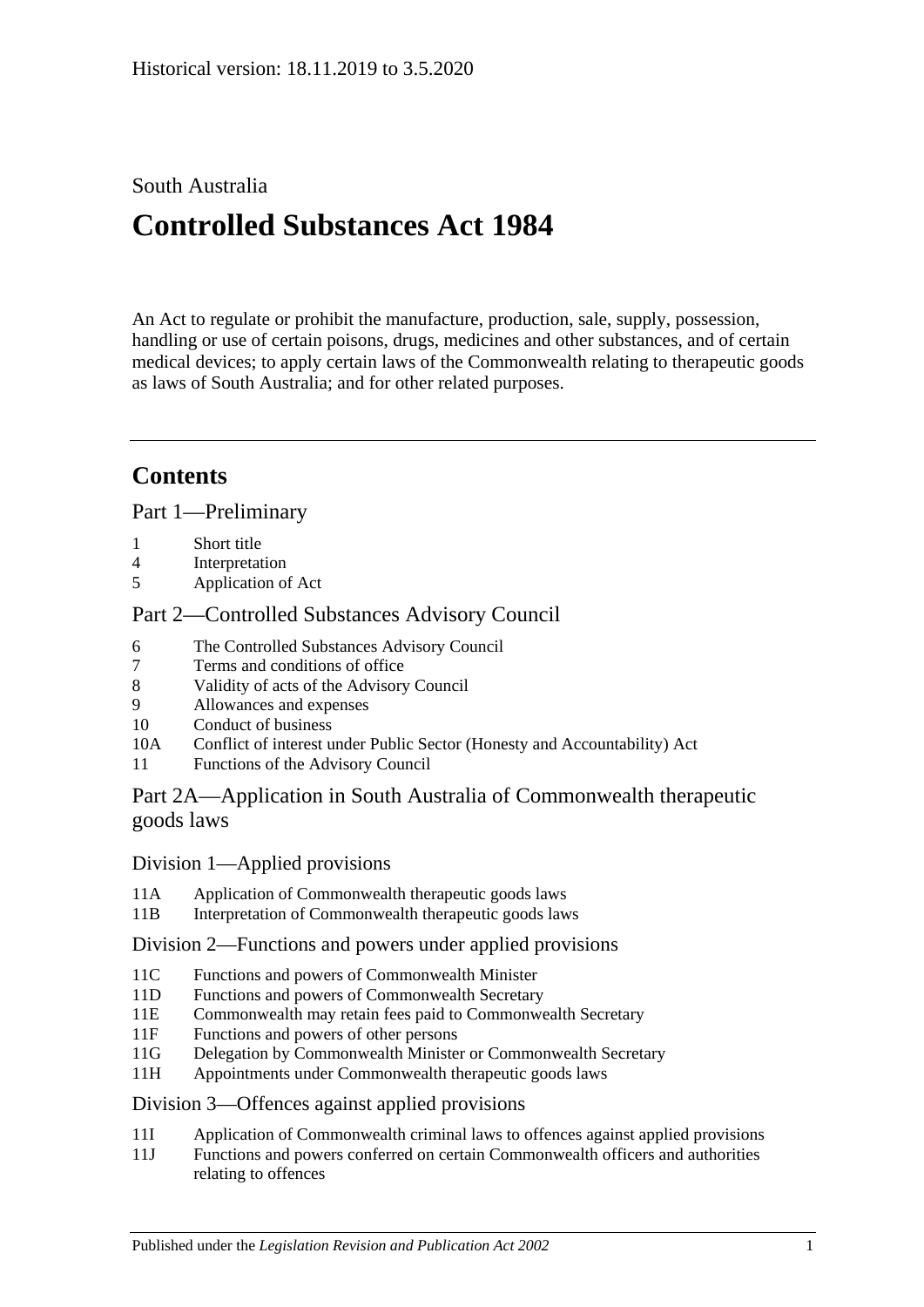11K [No double jeopardy for offences against applied provisions](#page-17-1)

#### Division [4—Reviews and appeals](#page-17-2)

- 11L [District Court may sit with assessors](#page-17-3)
- [Part 3—Controlled substances](#page-18-0)
- 12 [Declaration of poisons, prescription drugs, drugs of dependence, controlled drugs etc](#page-18-1)<br>12A Interim controlled drugs
- [Interim controlled drugs](#page-18-2)

#### [Part 4—General offences](#page-19-0)

- 13 [Manufacture and packing](#page-19-1)
- 14 [Sale by wholesale](#page-19-2)
- 15 [Sale or supply to end user](#page-20-0)
- 16 [Sale of certain poisons](#page-20-1)
- 17 [Sale of poisons the possession of which requires a licence](#page-20-2)
- 17A [Manufacture, sale, supply or possession of certain precursors](#page-20-3)
- 17B [Storage and sale of certain precursors](#page-21-0)
- 17C [Regulation of sale of certain precursors](#page-22-0)
- 18 [Regulation of prescription drugs](#page-23-0)
- 18A [Restriction of prescription or supply of drug of dependence in certain circumstances](#page-26-0)
- 19 [Sale or supply of volatile solvents](#page-28-0)
- 20 [Prohibition of automatic vending machines](#page-29-0)
- 21 [Sale, supply, possession or administration of other potentially harmful substances or](#page-29-1)  [devices](#page-29-1)
- 22 [Possession](#page-29-2)
- 23 Ouality
- 24 [Packaging and](#page-30-0) labelling
- 25 [Storage](#page-30-1)
- 26 [Transport](#page-30-2)
- 27 [Use](#page-30-3)
- 28 [Prohibition of advertisement](#page-30-4)
- 29 [Regulation of advertisement](#page-30-5)
- 30 Forgery [etc of prescriptions](#page-31-0)

## [Part 4A—Licences to cultivate alkaloid poppies and process poppy straw](#page-31-1)

#### Division [1—Preliminary](#page-31-2)

- 30A [Interpretation](#page-31-3)
- 30B [Meaning of](#page-33-0) *associate*
- 30C [Matters to be considered—fit and proper person](#page-34-0)

#### Division [2—Poppy cultivation licence](#page-36-0)

- 30D [Application for poppy cultivation licence](#page-36-1)
- 30E [Chief Executive must investigate application](#page-37-0)
- 30F [Determining an application](#page-37-1)
- 30G [Terms and conditions of a poppy cultivation licence](#page-38-0)
- 30H [Poppy cultivation licence is not transferable](#page-39-0)
- 30I [Employee of licensed grower authorised to undertake activities under licence](#page-39-1)
- 30J [Employee identification certificate issued by licensed grower](#page-39-2)
- 30K [Application for renewal of licence](#page-39-3)
- 30L [Chief Executive must investigate renewal application](#page-40-0)
- 30M [Determining a renewal application](#page-40-1)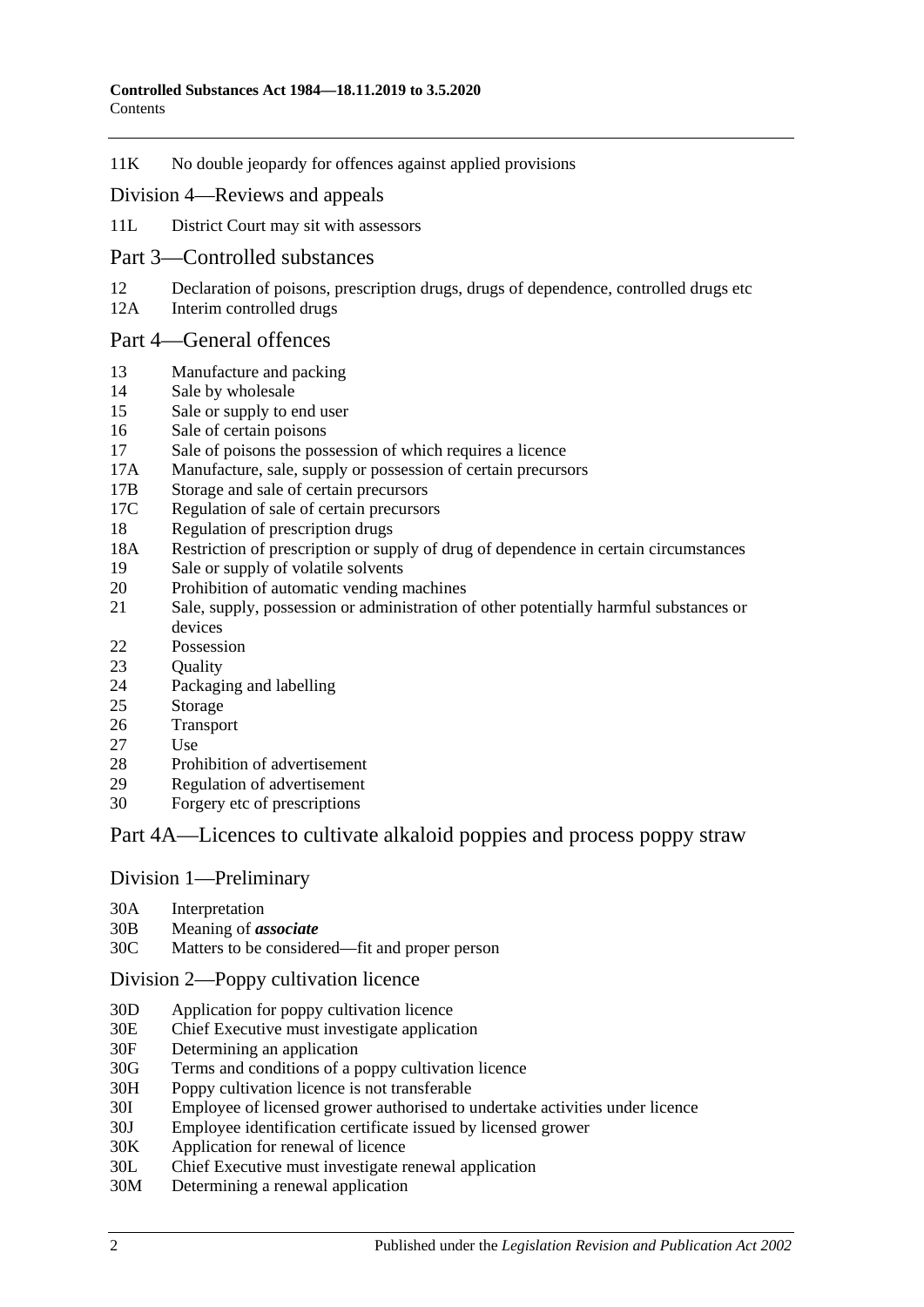#### Division [3—Poppy processing licence](#page-41-0)

- 30N [Application for poppy processing licence](#page-41-1)
- 30O [Chief Executive must investigate application](#page-42-0)
- 30P [Determining an application](#page-42-1)
- 30Q [Terms and conditions of a poppy processing licence](#page-43-0)
- 30R [Poppy processing licence is not transferable](#page-43-1)
- 30S [Employee of licensed processor authorised to undertake activities under licence](#page-44-0)
- 30T [Employee identification certificate issued by licensed processor](#page-44-1)
- 30U [Application for renewal of licence](#page-44-2)
- 30V [Chief Executive must investigate renewal application](#page-45-0)
- 30W [Determining a renewal application](#page-45-1)

Division [4—General provisions applying to a poppy cultivation licence or poppy](#page-46-0)  [processing licence](#page-46-0)

- 30X [Amendment of licences](#page-46-1)
- 30Y [Suspension or cancellation of licences](#page-46-2)

#### Division [5—Inspection and enforcement](#page-47-0)

- 30Z [Inspectors under this Part](#page-47-1)
- 30ZA [Identification certificate](#page-48-0)
- 30ZB [General powers of inspector](#page-48-1)
- 30ZC [Procedure on seizing a document, thing or taking a sample](#page-49-0)
- 30ZD [Power to use electronic equipment at premises](#page-49-1)
- 30ZE [Power to copy information on electronic storage devices](#page-50-0)
- 30ZF [Inspector must not damage equipment](#page-50-1)
- 30ZG [Inspector may possess alkaloid poppies or poppy straw](#page-50-2)
- 30ZH [Inspector has power to detain or seize alkaloid poppies or poppy straw](#page-50-3)
- 30ZI [Procedure on detaining or seizing alkaloid poppies or poppy straw](#page-50-4)
- 30ZJ [Chief Executive has power to dispose or deal with seized alkaloid poppies or poppy straw](#page-51-0)
- 30ZK [Retention and return of seized alkaloid poppies or poppy straw](#page-51-1)
- 30ZL [Magistrates Court may extend 3 month period](#page-52-0)
- 30ZM [Forfeiture, harvest and destruction of alkaloid poppies or poppy straw](#page-52-1)
- 30ZN [Recovery of costs](#page-53-0)
- 30ZO [Inspector may access ratepayer information](#page-53-1)
- 30ZP [Protection against self-incrimination](#page-53-2)
- 30ZQ [Power to issue expiation notices](#page-53-3)
- 30ZR [Expiation fee](#page-53-4)

#### Division [6—Offences](#page-54-0)

- 30ZS [Offence to fail to report the amendment or cancellation of a contract](#page-54-1)
- 30ZT [Offence to fail to report amendment or cancellation](#page-54-2)
- 30ZU [Offence to fail to report on any change of details of the licensed grower or the licensed](#page-54-3)  [processor](#page-54-3)
- 30ZV [Offence to fail to surrender licence on suspension or cancellation](#page-55-0)
- 30ZW [Offence to contravene a licence](#page-55-1)
- 30ZX [Offence to fail to prohibit access to premises](#page-55-2)
- 30ZY [Offence to fail to carry and produce identification certificate](#page-56-0)
- 30ZZ [Offence to employ disqualified persons under licence](#page-56-1)
- 30ZZA [Offence for disqualified person to be employed by licensed grower or licensed processor](#page-57-0)
- 30ZZB Employee [must comply with terms and conditions of licence](#page-57-1)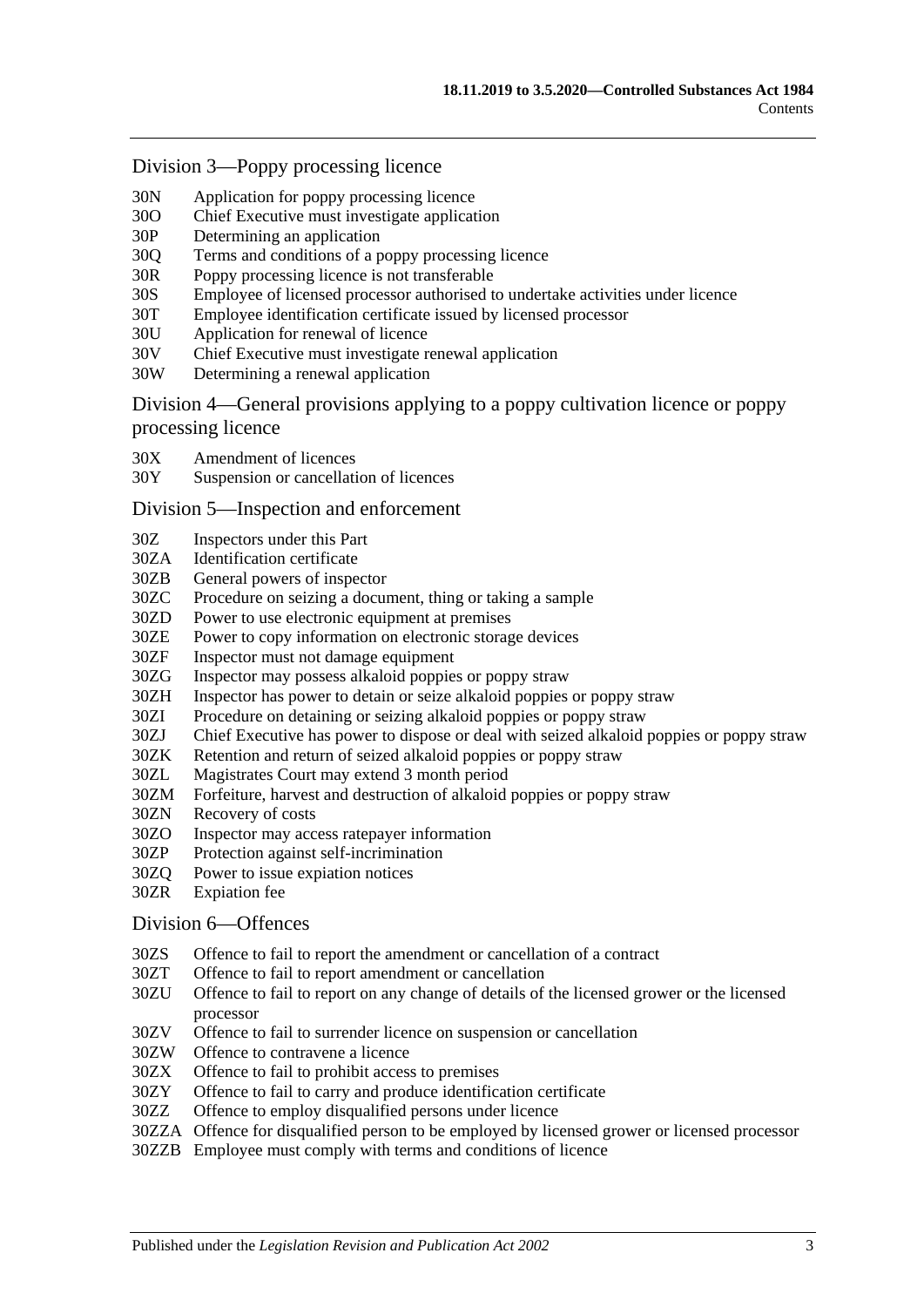- 30ZZC [Criminal liability of licensed grower or licensed processor—failure to exercise due](#page-58-0)  [diligence](#page-58-0)
- 30ZZD [Offence to fail to provide an identification certificate for employees](#page-58-1)
- 30ZZE [Offence to hinder or obstruct inspector](#page-58-2)
- 30ZZF [Offence to remove detained or seized alkaloid poppies or poppy straw](#page-59-0)

#### Division [7—Alkaloid poppy register](#page-59-1)

- 30ZZG [Alkaloid poppy register](#page-59-2)
- 30ZZH [Request to register a contract](#page-59-3)
- 30ZZI [Access to the alkaloid poppy register restricted](#page-60-0)
- 30ZZJ [Person with access to alkaloid poppy register not to disclose personal information from it](#page-60-1) 30ZZK [Delegation](#page-60-2)
- Division [8—Review](#page-61-0)

30ZZL [Review by Tribunal](#page-61-1)

Division [9—Miscellaneous](#page-61-2)

30ZZM [Criminal intelligence](#page-61-3)

30ZZN [Regulations](#page-62-0)

#### [Part 5—Offences relating to controlled drugs, precursors and plants](#page-63-0)

#### [Division 1—Preliminary](#page-63-1)

31 [Application of Part](#page-63-2)

#### [Division 2—Commercial offences](#page-65-0)

#### [Subdivision 1—Trafficking in controlled drugs](#page-65-1)

32 [Trafficking](#page-65-2)

[Subdivision 2—Manufacture of controlled drugs](#page-67-0)

33 [Manufacture of controlled drugs for sale](#page-67-1)

33A [Sale, manufacture etc of controlled precursor](#page-68-0)

#### [Subdivision 3—Cultivation and sale of controlled plants](#page-70-0)

- 33B [Cultivation of controlled plants for sale](#page-70-1)
- 33C [Sale of controlled plants](#page-71-0)

[Subdivision 4—Sale of equipment etc](#page-72-0)

- 33D [Sale of equipment](#page-72-1)
- 33DA [Sale of instructions](#page-72-2)

#### [Division 3—Offences involving children and school zones](#page-72-3)

- 33E [Application of Division](#page-72-4)
- 33F [Sale, supply or administration of controlled drug to child](#page-73-0)
- 33G [Sale, supply or administration of controlled drug in school zone](#page-73-1)
- 33GA [Sale of equipment to child for use in connection with consumption of controlled drugs](#page-73-2)
- 33GB [Sale of instructions to a child](#page-74-0)
- 33H [Procuring child to commit offence](#page-74-1)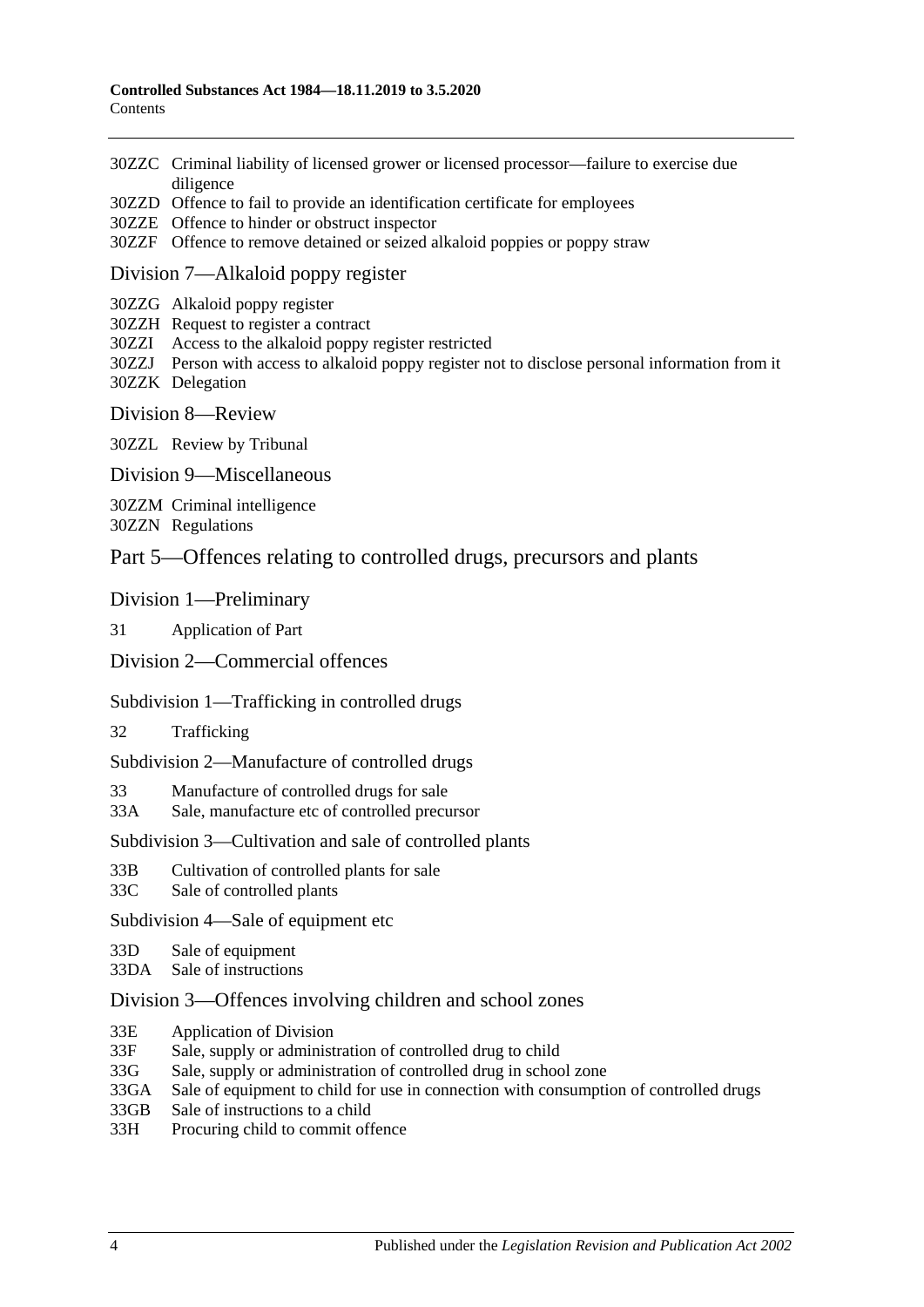#### [Division 4—Other offences](#page-74-2)

- 33I [Supply or administration of controlled drug](#page-74-3)
- 33J [Manufacture of controlled drugs](#page-75-0)
- 33K [Cultivation of controlled plants](#page-75-1)
- 33L [Possession or consumption of controlled drug etc](#page-76-0)
- 33LA [Possession or supply of prescribed equipment](#page-76-1)
- 33LAB [Possession or supply of instructions](#page-77-0)
- 33LB [Possession or supply of prescribed quantity of controlled precursor](#page-77-1)

#### [Division 4A—Offences relating to controlled drug alternatives](#page-78-0)

- 33LC [Interpretation](#page-78-1)
- 33LD [Intentional manufacture of controlled drug alternative](#page-79-0)
- 33LE [Promoting controlled drug alternative](#page-79-1)
- 33LF [Manufacturing, packaging, selling or supplying substance promoted as controlled drug](#page-80-0)  [alternative](#page-80-0)

#### [Division 5—General provisions relating to offences](#page-81-0)

- 33M [Interpretation](#page-81-1)
- 33N [Aggregation of offences](#page-81-2)
- 33O [Offences involving more than one kind of substance](#page-82-0)
- 33OA [Basis for determining quantity of controlled substance](#page-82-1)
- 33P [Knowledge or recklessness with respect to identity or quantity](#page-83-0)
- 33Q [Alternative conviction—mistake as to identity of controlled substance](#page-83-1)
- 33R [Alternative verdicts](#page-84-0)
- 33S [No accessorial liability for certain offences](#page-84-1)
- 33T [Power of court to prohibit certain activities](#page-84-2)

#### [Division 6—Procedure in relation to simple possession offences](#page-84-3)

- 34 [Application of Division](#page-84-4)
- 35 [Accreditation of drug assessment and treatment services](#page-85-0)
- 36 [Referral for assessment](#page-85-1)
- 37 [Assessment of referred person](#page-85-2)
- 38 [Undertakings](#page-87-0)
- 39 [Release from custody for the purposes of assessment or undertaking](#page-87-1)
- 40 [Prosecution of simple possession offences](#page-87-2)
- 40A [Confidentiality](#page-88-0)

#### [Part 6—Offences, penalties etc](#page-88-1)

- 43 [Aggravated offences](#page-88-2)
- 44 [Matters to be considered when court fixes penalty](#page-89-0)
- 45A [Expiation of simple cannabis offences](#page-90-0)

#### [Part 7—Search, seizure, forfeiture and analysis](#page-91-0)

- 49 [Application of Part](#page-91-1)
- 50 [Authorised officers](#page-91-2)
- 51 [Analysts](#page-91-3)
- 52 [Power to search, seize etc](#page-91-4)
- 52A [General drug detection powers](#page-93-0)
- 52B [Special powers relating to drug transit routes](#page-94-0)
- 52C [Report to Minister on issue of authorisations](#page-96-0)
- 52D [General provisions relating to exercise of powers](#page-96-1)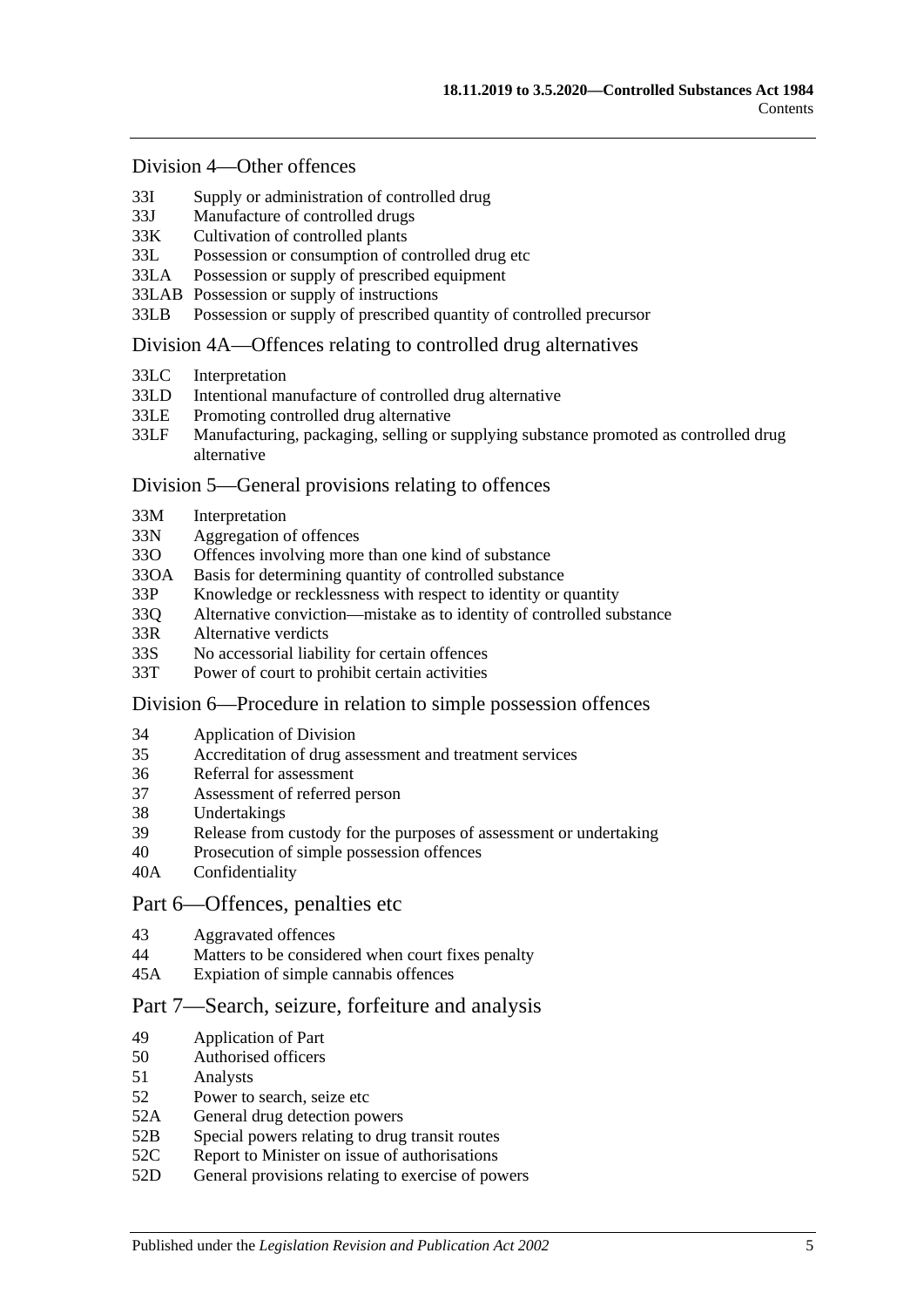| 52E | Seized property and forfeiture |
|-----|--------------------------------|
| 53  | Analysis                       |

## [Part 8—Miscellaneous](#page-99-0)

- 55 [Licences, authorities and permits](#page-99-1)
- 56 [Permits for research etc](#page-100-0)
- 57 [Power of Minister to prohibit certain activities](#page-100-1)
- 57A [Warnings](#page-101-0)
- 58 [Publication of information](#page-101-1)
- 60 [Minister may require certain information to be given](#page-102-0)
- 60A [Confidentiality](#page-102-1)
- 60B [False or misleading information](#page-103-0)
- 61 [Evidentiary provisions](#page-103-1)
- 62A [Delegation](#page-104-0)
- 63 [Regulations](#page-104-1)

[Legislative history](#page-107-0)

## <span id="page-5-0"></span>**The Parliament of South Australia enacts as follows:**

## **Part 1—Preliminary**

#### <span id="page-5-1"></span>**1—Short title**

This Act may be cited as the *Controlled Substances Act 1984*.

## <span id="page-5-2"></span>**4—Interpretation**

(1) In this Act, unless the contrary intention appears—

*Advisory Council* means the Controlled Substances Advisory Council established under [Part 2;](#page-12-1)

*aggravated offence*—where a provision differentiates between the penalty for an aggravated offence and the penalty for a basic offence, the reference to an aggravated offence is a reference to the offence in its aggravated form (see [section](#page-88-2) 43);

#### *analyst* means—

- (a) a person appointed as an analyst for the purposes of this Act; or
- (b) a person holding a position of a class approved by the Governor for the purposes of this Act;

*applied provisions* means the Commonwealth therapeutic goods laws that apply as a law of South Australia by virtue of [section](#page-15-2) 11A;

#### *artificially enhanced cultivation* means—

- (a) cultivation in a solution comprised wholly or principally of water enriched with nutrients; or
- (b) cultivation involving the application of an artificial source of light or heat;

*assessment service* means a drug assessment service accredited under [Division](#page-84-3) 6 of [Part 5;](#page-63-0)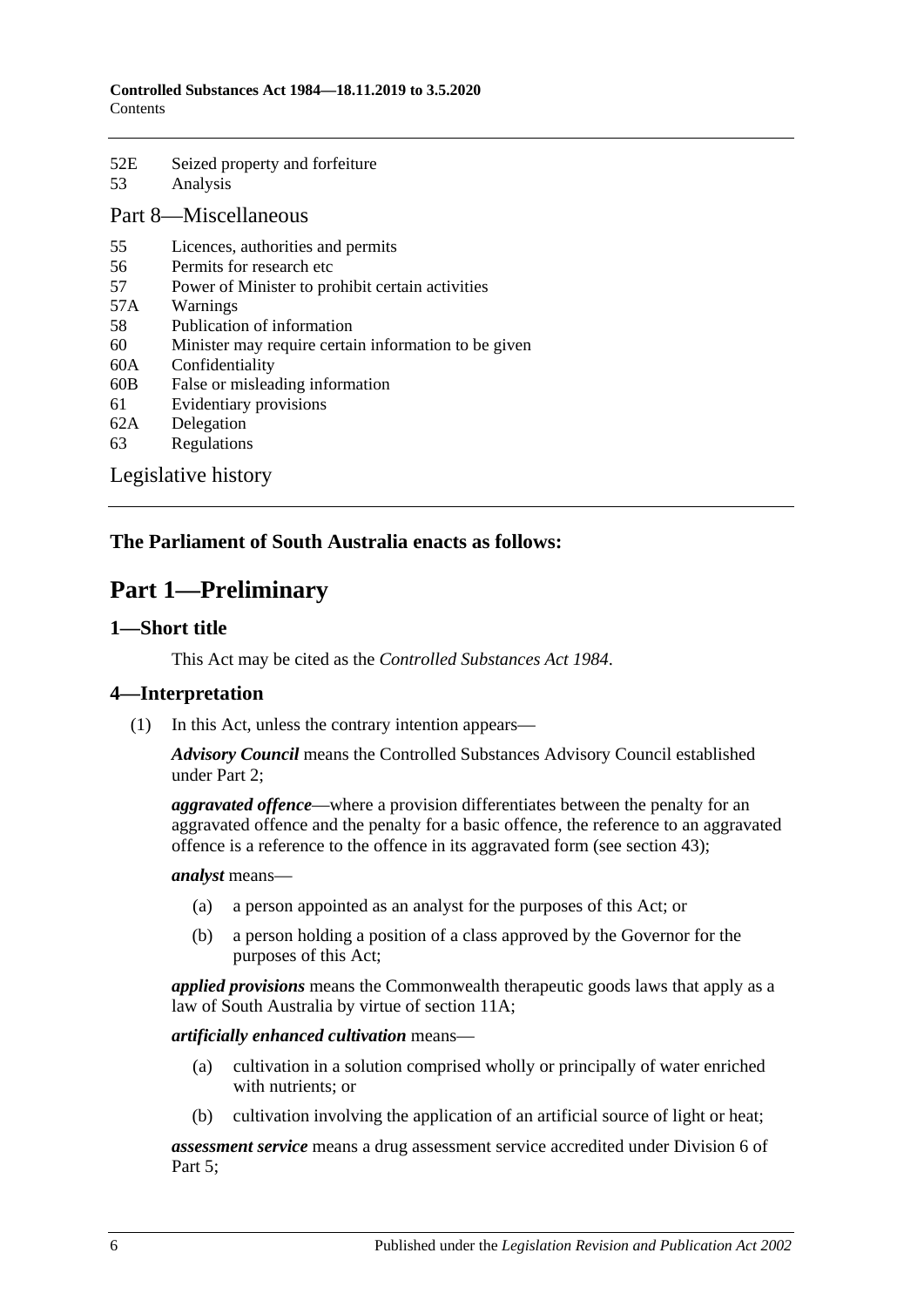#### *authorised officer*—see [section](#page-91-5) 50(1);

**basic offence—where a provision differentiates between the penalty for an aggravated** offence and the penalty for a basic offence, the reference to a basic offence is a reference to the offence in its non-aggravated form (see [section](#page-88-2) 43);

*cannabis* means a plant, or any part (including the seed) of a plant, of the genus *cannabis*, but does not include cannabis resin or cannabis oil;

*cannabis oil* means a substance that contains chemicals of any one or more of the following classes;

- (a) cannabinoids;
- (b) tetrahydrocannabinols;
- (c) alkyl homologues of tetrahydrocannabinols,

where the amount of soluble material in any quantity of the substance, when dissolved in the solvent known as hexane, constitutes more than 85 per cent of the weight of that quantity of substance;

*cannabis resin* means a substance that contains chemicals of any one or more of the following classes:

- (a) cannabinoids;
- (b) tetrahydrocannabinols;
- (c) alkyl homologues of tetrahydrocannabinols,

where the amount of soluble material in any quantity of the substance, when dissolved in the solvent known as hexane, constitutes more than 15 per cent but not more than 85 per cent of the weight of that quantity of substance;

*child* means a person under the age of 18 years and, in relation to the alleged commission of an offence, means a person who was, at the time of the alleged commission of the offence, under that age;

*commercial quantity* of a controlled drug, controlled precursor or controlled plant means—

- (a) in relation to a controlled drug or controlled precursor contained in a mixture—
	- (i) a quantity of the drug or precursor that equals or exceeds the amount prescribed as a commercial quantity for the drug or precursor (as the case may be) in its pure form; or
	- (ii) a quantity of the mixture that equals or exceeds the amount prescribed as a commercial quantity for any mixture containing the drug or precursor (as the case may be); or
	- (iii) a number of discrete dosage units of the mixture that equals or exceeds the number of discrete dosage units prescribed as a commercial quantity for any mixture containing the drug or precursor (as the case may be); or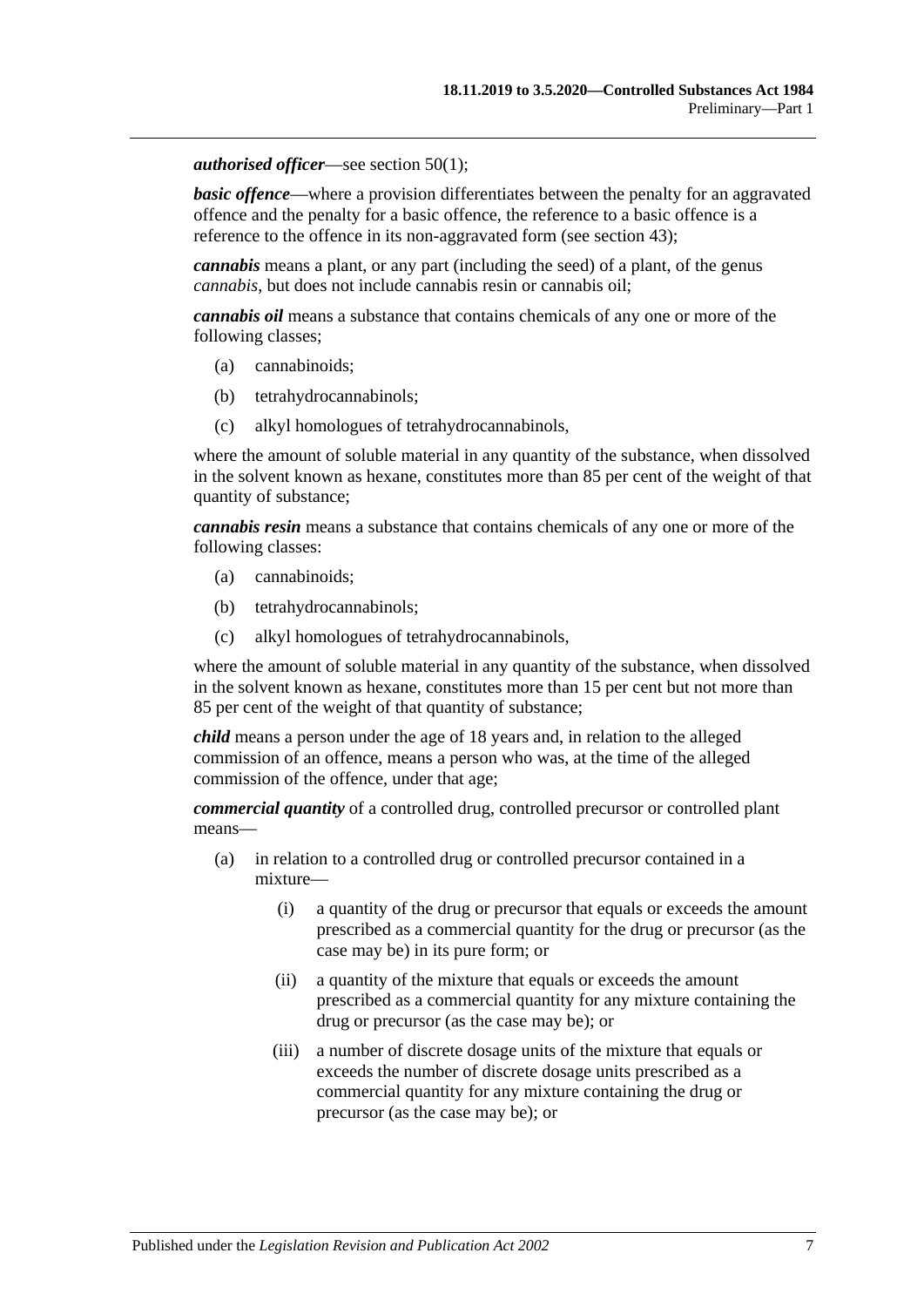- (b) in relation to a controlled drug or controlled precursor that is not contained in a mixture—a quantity of the drug or precursor that equals or exceeds the amount prescribed as a commercial quantity for the drug or precursor (as the case may be) in its pure form; or
- (c) in relation to a controlled plant—
	- (i) a number of the plant that equals or exceeds the number of plants prescribed as a commercial quantity for the plant; or
	- (ii) a weight of the plant that equals or exceeds the weight prescribed as a commercial quantity for the plant;

*Commonwealth Act* means the *Therapeutic Goods Act 1989* of the Commonwealth;

*Commonwealth Minister* means the Minister of the Commonwealth responsible for the administration of the Commonwealth therapeutic goods laws;

*Commonwealth Secretary* means the Secretary of the Department of the Commonwealth that is, under the Commonwealth Minister, responsible for the administration of the Commonwealth therapeutic goods laws;

*Commonwealth therapeutic goods laws* means the Commonwealth Act and the regulations, orders and manufacturing principles under that Act;

*controlled drug* means—

- (a) a drug of dependence; or
- (b) a substance declared by the regulations to be a controlled drug for the purposes of this Act; or
- (c) an interim controlled drug,

but does not include a controlled plant;

*controlled plant* means a growing cannabis plant or a cutting of a cannabis plant (provided that the cutting has been planted or otherwise placed in a growing medium) or any other plant declared by the regulations to be a controlled plant for the purposes of this Act;

*controlled precursor* means a substance declared by the regulations to be a controlled precursor for the purposes of this Act;

*cultivate* a controlled plant means—

- (a) plant a seed, seedling or cutting of the plant or transplant the plant; or
- (b) nurture, tend or grow the plant; or
- (c) harvest the plant (including pick any part of the plant or separate any resin or other substance from the plant); or
- (d) dry the harvested plant or part of the plant; or
- (e) take part in the process of cultivation of the plant;

*dentist* means a person registered under the *Health Practitioner Regulation National Law*—

- (a) to practise in the dental profession as a dentist (other than as a student); and
- (b) in the dentists division of that profession;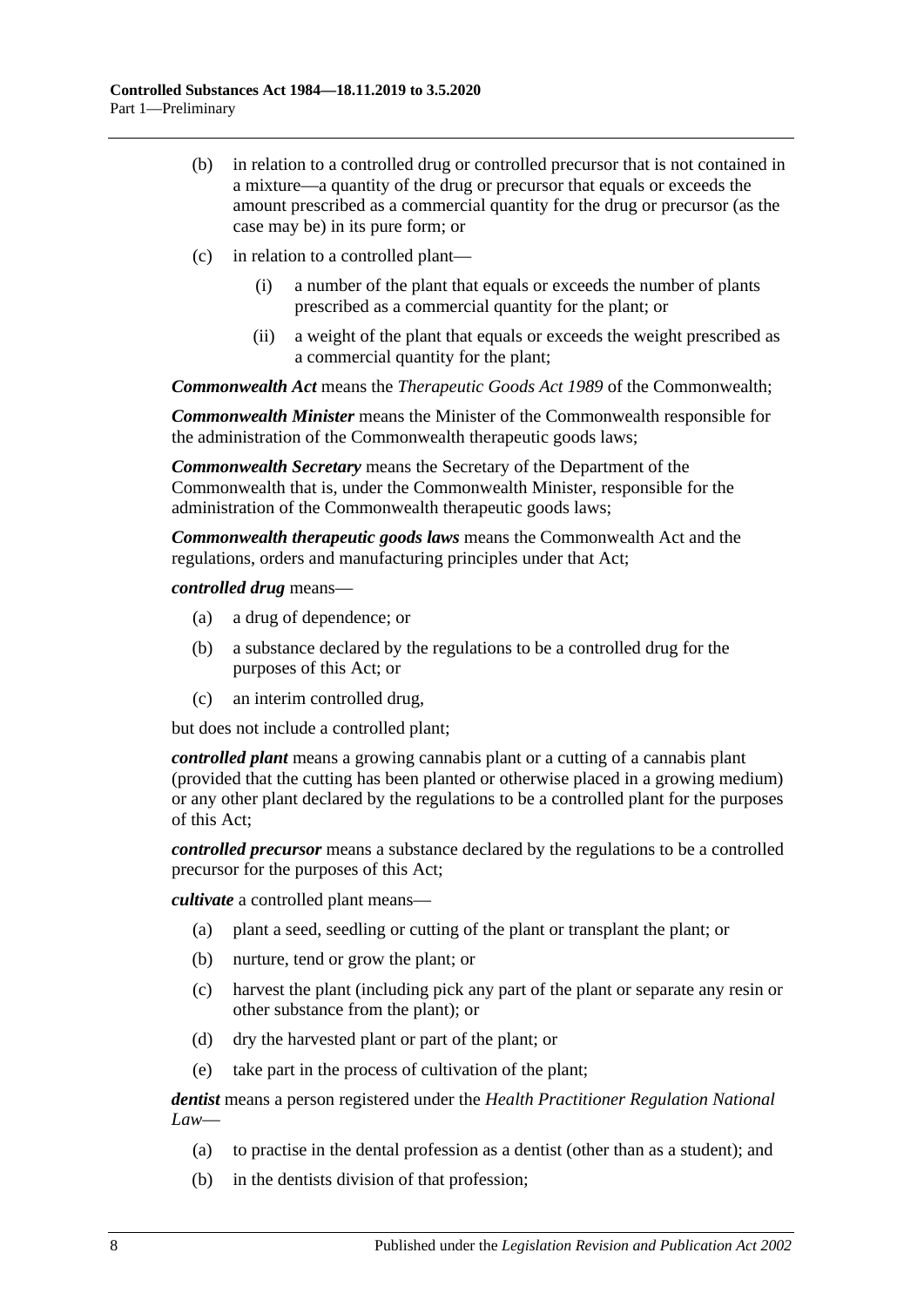*Department* means the department of the Minister to whom the administration of this Act has been committed;

*discrete dosage unit*, in relation to a controlled drug contained in a mixture or a controlled precursor contained in a mixture, means an amount of the mixture which is prepared or apparently prepared for the purpose of being administered as a single dose;

*drug detection dog* means a dog that has completed training of a kind approved by the Commissioner of Police for the purpose of detecting the presence of a controlled drug, controlled precursor or controlled plant;

*drug of dependence* means a poison declared by the regulations to be a drug of dependence;

*electronic drug detection system* means—

- (a) an electronic device of a kind approved by the Commissioner of Police; or
- (b) a system, of a kind approved by the Commissioner of Police, that involves the use of an electronic device,

for the purpose of detecting the presence of a controlled drug, controlled precursor or controlled plant;

*general drug detection* means—

- (a) walking or otherwise placing a drug detection dog in the vicinity of a person or property; or
- (b) using an electronic drug detection system in relation to a person or property in a manner prescribed by regulation,

for the purpose of determining whether the dog or system (as the case may be) detects the presence of a controlled drug, controlled precursor or controlled plant (but does not include any other conduct by a person that would constitute a search);

*interim controlled drug* means a substance declared to be an interim controlled drug by a notice under [section](#page-18-2) 12A;

*large commercial quantity* of a controlled drug, controlled precursor or controlled plant means—

- (a) in relation to a controlled drug or controlled precursor contained in a mixture—
	- (i) a quantity of the drug or precursor that equals or exceeds the amount prescribed as a large commercial quantity for the drug or precursor (as the case may be) in its pure form; or
	- (ii) a quantity of the mixture that equals or exceeds the amount prescribed as a large commercial quantity for any mixture containing the drug or precursor (as the case may be); or
	- (iii) a number of discrete dosage units of the mixture that equals or exceeds the number of discrete dosage units prescribed as a large commercial quantity for any mixture containing the drug or precursor (as the case may be); or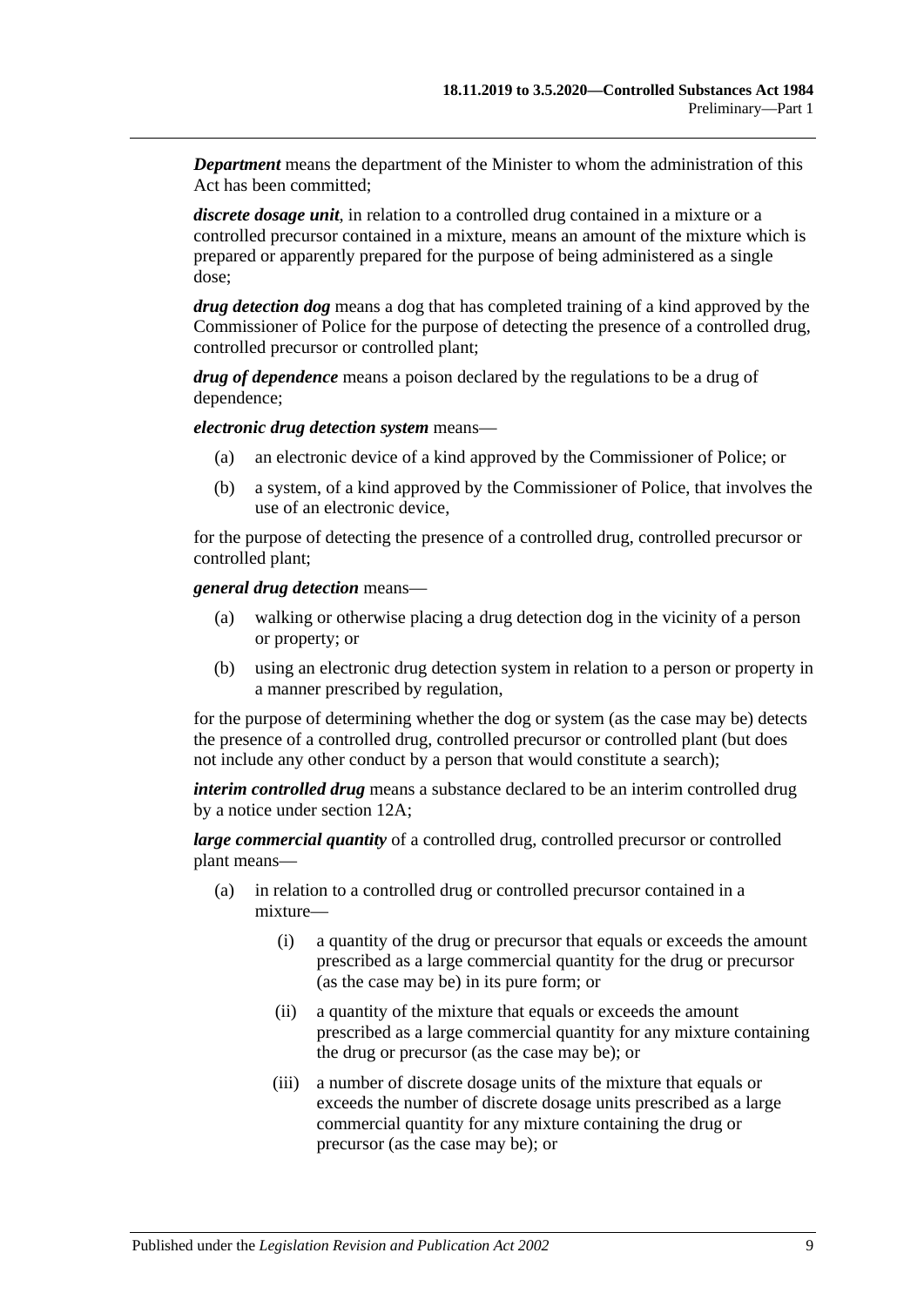- (b) in relation to a controlled drug or controlled precursor that is not contained in a mixture—a quantity of the drug or precursor that equals or exceeds the amount prescribed as a large commercial quantity for the drug or precursor (as the case may be) in its pure form; or
- (c) in relation to a controlled plant—
	- (i) a number of the plant that equals or exceeds the number of plants prescribed as a large commercial quantity for the plant; or
	- (ii) a weight of the plant that equals or exceeds the weight prescribed as a large commercial quantity for the plant;

*manufacture*, in relation to a controlled drug means—

- (a) undertake any process by which the drug is extracted, produced or refined; or
- (b) take part in the process of manufacture of the substance;

*medical device* has the same meaning as in the applied provisions;

*medical practitioner* means a person registered under the *Health Practitioner Regulation National Law* to practise in the medical profession (other than as a student);

*medicine* has the same meaning as in the applied provisions;

*midwife* means a person registered under the *Health Practitioner Regulation National Law* to practise in the midwifery profession as a midwife (other than as a student);

*nurse* means a person registered under the *Health Practitioner Regulation National Law* to practise in the nursing profession as a nurse (other than as a student);

*nurse practitioner* means a nurse whose registration under the *Health Practitioner Regulation National Law* is endorsed as being qualified to practise as a nurse practitioner;

*owner*, in relation to premises, includes the occupier of the premises;

*pharmacist* means a person registered under the *Health Practitioner Regulation National Law* to practise in the pharmacy profession (other than as a student);

*poison* means a substance declared by the regulations to be a poison for the purposes of this Act;

*possession* of a substance or thing includes—

- (a) having control over the disposition of the substance or thing; and
- (b) having joint possession of the substance or thing;

*premises* means any land, building, structure, vehicle, vessel or aircraft;

*prescription drug* means a poison declared by the regulations to be a prescription drug for the purposes of this Act;

*product* of a controlled plant includes—

- (a) a seed of the plant; and
- (b) a part of the plant (whether live or dead); and
- (c) a substance separated from the plant;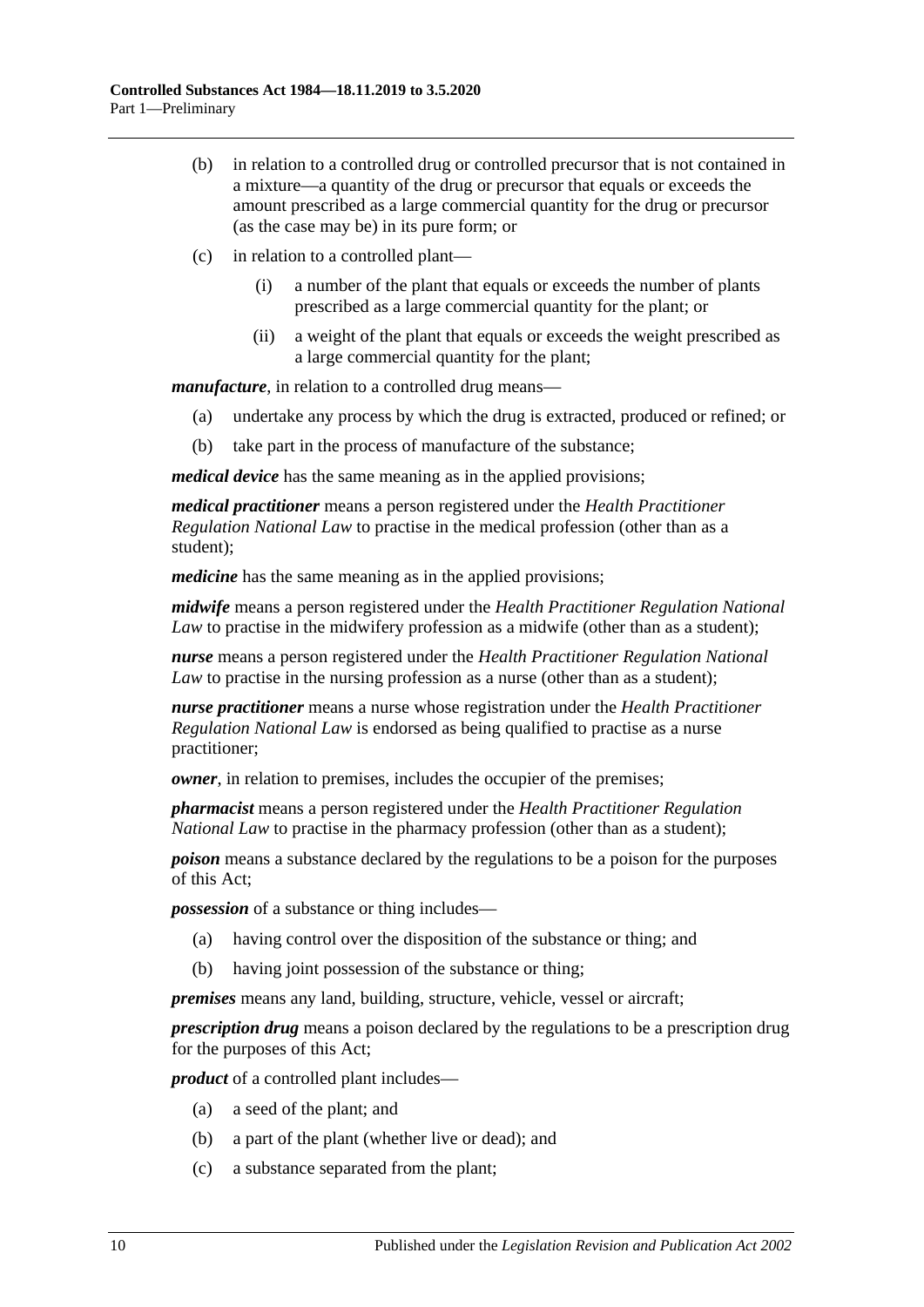*registered health practitioner* has the same meaning as in the *Health Practitioner Regulation National Law*;

*school zone* means the grounds of a primary or secondary school and the area within 500 metres of the boundary of the school;

*sell* means sell, barter or exchange, offer or agree to sell, barter or exchange or expose for sale, barter or exchange;

*senior police officer* means a police officer of or above the rank of Inspector;

*simple possession offence* means an offence against [section](#page-76-2) 33L(1) other than an offence relating to a prescribed controlled drug;

*substance* means any gaseous, liquid or solid substance and includes a plant or fungus;

*supply* means provide or distribute or offer to provide or distribute;

*traffic* in a controlled drug means—

- (a) sell the drug; or
- (b) have possession of the drug intending to sell it; or
- (c) take part in the process of sale of the drug;

*trafficable quantity* of a controlled drug or controlled plant means—

- (a) in relation to a controlled drug contained in a mixture—
	- (i) a quantity of the drug that equals or exceeds the amount prescribed as a trafficable quantity for the drug in its pure form; or
	- (ii) a quantity of the mixture that equals or exceeds the amount prescribed as a trafficable quantity for any mixture containing the drug; or
	- (iii) a number of discrete dosage units of the mixture that equals or exceeds the number of discrete dosage units prescribed as a trafficable quantity for any mixture containing the drug; or
- (b) in relation to a controlled drug that is not contained in a mixture—a quantity of the drug that equals or exceeds the amount prescribed as a trafficable quantity for the drug in its pure form; or
- (c) in relation to a controlled plant—
	- (i) a number of the plant that equals or exceeds the number of plants prescribed as a trafficable quantity for the plant; or
	- (ii) a weight of the plant that equals or exceeds the weight prescribed as a trafficable quantity for the plant;

*vessel* means any ship, boat or other water craft;

*veterinary surgeon* means a person registered as a veterinary surgeon under the *[Veterinary Practice Act](http://www.legislation.sa.gov.au/index.aspx?action=legref&type=act&legtitle=Veterinary%20Practice%20Act%202003) 2003*;

*volatile solvent* means a substance declared by the regulations to be a volatile solvent for the purposes of this Act.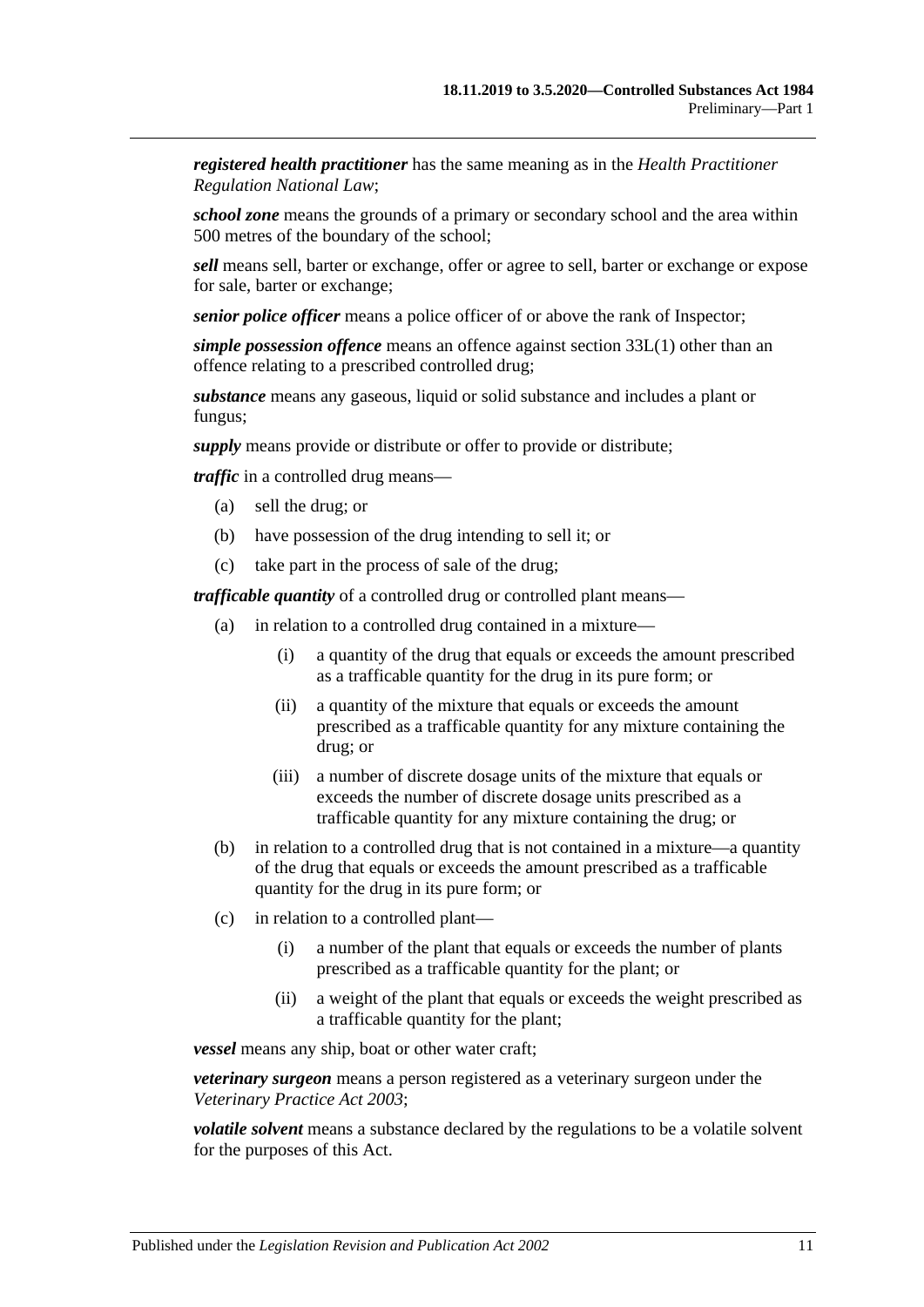- (2) A substance is an analogue of another for the purposes of this Act if—
	- (a) they both have substantially similar chemical structures; or
	- (b) they both have substantially similar pharmacological effects.
- (3) Subject to the regulations, an analogue of a controlled drug (not being an analogue that is itself declared by regulation to be a drug of dependence or a controlled drug) is by virtue of this subsection a controlled drug.
- (4) For the purposes of this Act, a person takes part in the process of sale, manufacture or cultivation of a controlled drug or controlled plant if the person directs, takes or participates in any step, or causes any step to be taken, in the process of sale, manufacture or cultivation of the drug or plant.
- (5) For the purposes of this Act, a step in the process of sale of a controlled drug includes, without limitation, any of the following when done for the purpose of sale of the drug:
	- (a) storing the drug;
	- (b) carrying, transporting, loading or unloading the drug;
	- (c) packaging the drug, separating the drug into discrete units or otherwise preparing the drug;
	- (d) guarding or concealing the drug;
	- (e) providing or arranging finance (including finance for the acquisition of the drug);
	- (f) providing or allowing the use of premises or jointly occupying premises.
- (6) For the purposes of this Act, a step in the process of manufacture of a controlled drug includes, without limitation, any of the following when done for the purpose of manufacture of the drug:
	- (a) acquiring equipment, substances or materials;
	- (b) storing equipment, substances or materials;
	- (c) carrying, transporting, loading or unloading equipment, substances or materials;
	- (d) guarding or concealing equipment, substances or materials;
	- (e) providing or arranging finance (including finance for the acquisition of equipment, substances or materials);
	- (f) providing or allowing the use of premises or jointly occupying premises.
- <span id="page-11-0"></span>(7) For the purposes of this Act, a step in the process of cultivation of a controlled plant includes, without limitation, any of the following when done for the purpose of cultivation of the plant:
	- (a) acquiring the plant or equipment, substances or materials;
	- (b) storing the plant or equipment, substances or materials;
	- (c) carrying, transporting, loading or unloading the plant or equipment, substances or materials;
	- (d) guarding or concealing the plant or equipment, substances or materials;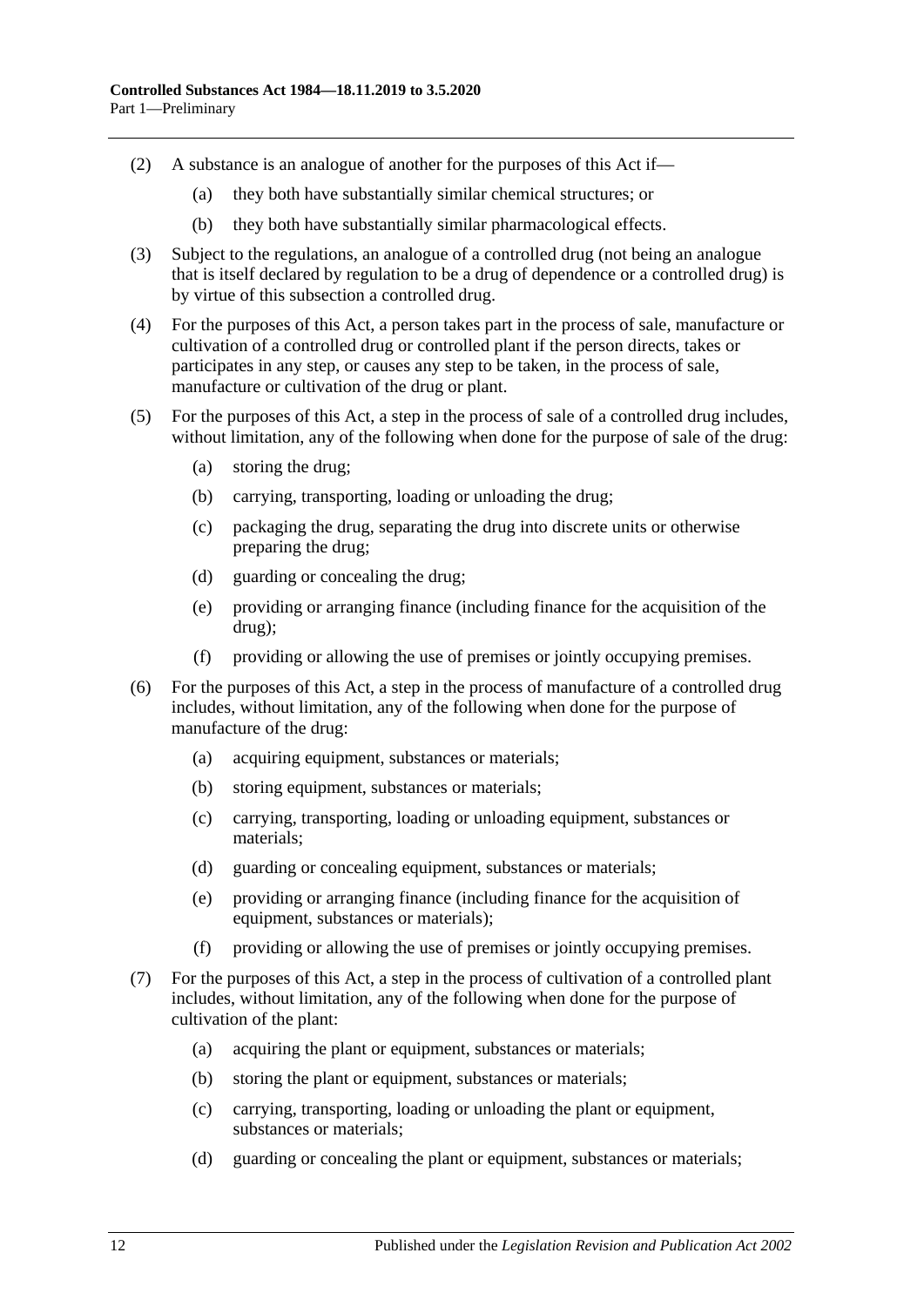- (e) providing or arranging finance (including finance for the acquisition of the plant or equipment, substances or materials);
- (f) providing or allowing the use of premises or jointly occupying premises.
- (7a) For the purposes of this Act, in determining the maximum penalty for an offence against this Act, an offender is a *serious drug offender* if the offender has, within 10 years of the commission of the offence, been previously convicted of—
	- (a) 2 or more offences against [Part 5 Division 2](#page-65-0) (other than [Subdivision 4\)](#page-72-0) or [Division 3,](#page-72-3) being offences arising out of separate incidents; or
	- (b) 3 or more offences against [Part 5](#page-63-0) (other than [sections](#page-72-1) 33D, [33DA,](#page-72-2) 33I(2), 33K, 33L, 33LA, 33LAB or 33LB), being offences arising out of separate incidents.
- (8) In [subsection](#page-11-0) (7)—

*materials* includes seeds, seedlings and cuttings.

#### <span id="page-12-0"></span>**5—Application of Act**

- (1) This Act binds the Crown.
- (2) The provisions of this Act are in addition to, and do not derogate from the obligations imposed by, the provisions of any other Act.
- (3) The provisions of this Act do not limit or derogate from any civil remedy at law or in equity.

## <span id="page-12-1"></span>**Part 2—Controlled Substances Advisory Council**

#### <span id="page-12-2"></span>**6—The Controlled Substances Advisory Council**

- (1) The *Controlled Substances Advisory Council* is established.
- (2) The Advisory Council consists of 10 members appointed by the Governor, on the nomination of the Minister, of whom—
	- (a) 1 (the presiding member) is an officer or employee of the Department or of another administrative unit of the Public Service, or body incorporated under the *[Health Care Act](http://www.legislation.sa.gov.au/index.aspx?action=legref&type=act&legtitle=Health%20Care%20Act%202008) 2008*, involved in the administration of this Act; and
	- (b) 1 is a medical practitioner; and
	- (c) 1 is a police officer; and
	- (ca) 1 is a legal practitioner who, in the opinion of the Minister, has experience in the administration and operation of this Act; and
	- (d) 2 are persons who, in the opinion of the Minister, have qualifications and extensive experience in the field of chemistry, pharmacy or pharmacology; and
	- (e) 1 is a person who, in the opinion of the Minister, has had extensive experience in the manufacture or sale of substances or devices to which this Act applies; and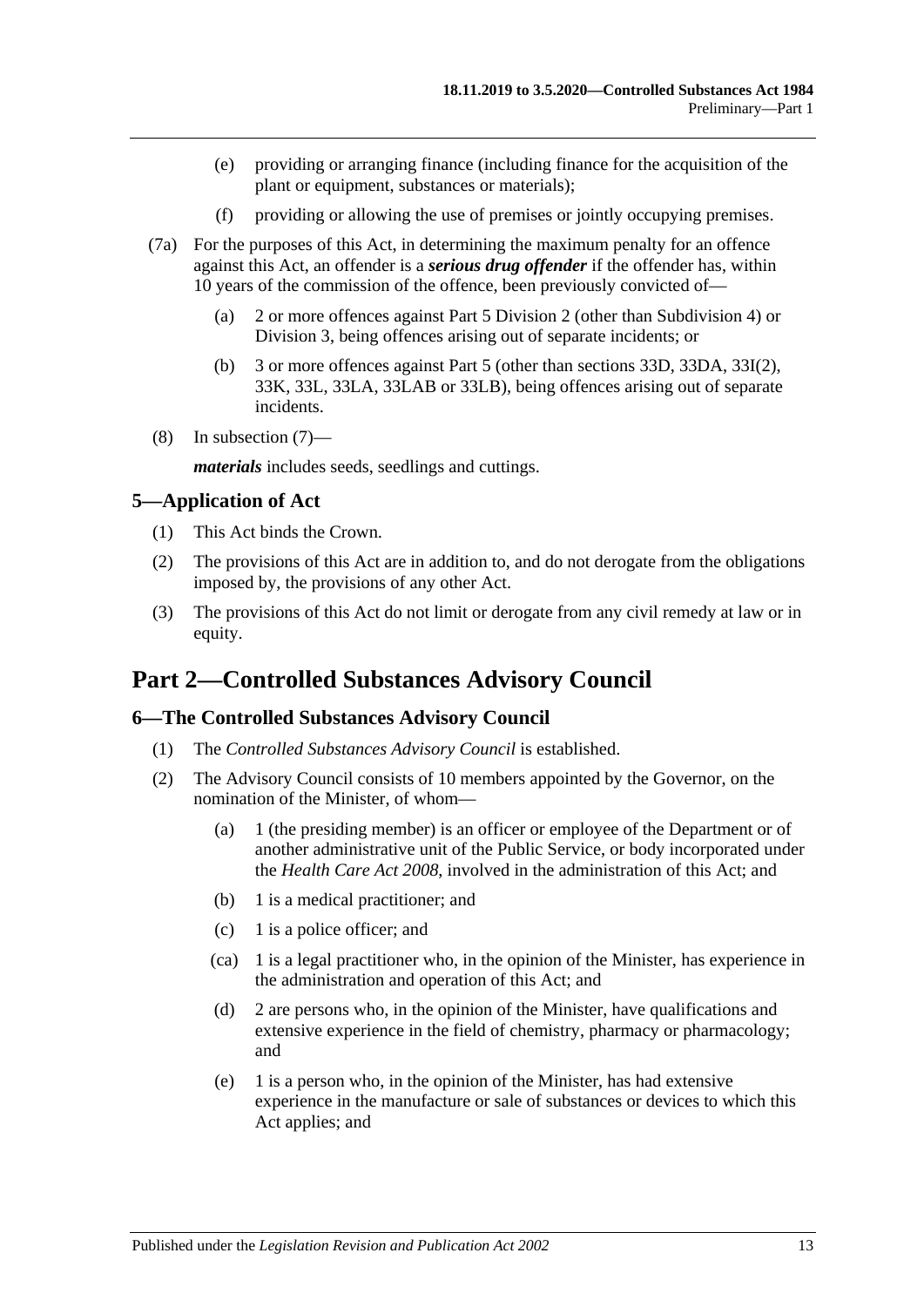- (f) 2 are persons who, in the opinion of the Minister, have a wide knowledge of the factors and issues involved in controlling the manufacture, sale and supply of substances or devices to which this Act applies; and
- $(g)$  1 is, in the opinion of the Minister, a suitable person to represent the interests of the general public.
- (3) The Governor may appoint a suitable person to be the deputy of a member of the Advisory Council.
- (4) If a member is for any reason absent or unable to act as a member of the Advisory Council, his or her deputy may act as a member of the Advisory Council.

## <span id="page-13-0"></span>**7—Terms and conditions of office**

- (1) A member of the Advisory Council will be appointed for a term of office, not exceeding 3 years, specified in the instrument of appointment and will, on the expiration of any such term, be eligible for reappointment.
- <span id="page-13-4"></span>(2) The Governor may remove a member of the Advisory Council from office on the ground of—
	- (a) mental or physical incapacity to carry out satisfactorily the duties of office; or
	- (b) neglect of duty; or
	- (c) dishonourable conduct.
- (3) The office of a member of the Advisory Council becomes vacant if the member—
	- (a) dies; or
	- (b) completes a term of office and is not reappointed; or
	- (c) resigns by giving notice in writing to the Minister; or
	- (d) is removed from office by the Governor pursuant to [subsection](#page-13-4) (2).
- (4) On the office of a member of the Advisory Council becoming vacant, a person must be appointed to that office in accordance with this Act.

#### <span id="page-13-1"></span>**8—Validity of acts of the Advisory Council**

An act or proceeding of the Advisory Council is not invalid by reason of a vacancy in the membership of the Advisory Council or of a defect in the appointment of a person to the Advisory Council.

#### <span id="page-13-2"></span>**9—Allowances and expenses**

A member of the Advisory Council is entitled to receive such allowances and expenses as the Governor may from time to time determine

#### <span id="page-13-3"></span>**10—Conduct of business**

- (1) The presiding member or, in the presiding member's absence, his or her deputy, will preside at any meeting of the Advisory Council.
- (2) In the absence of both the presiding member and the presiding member's deputy from a meeting of the Advisory Council, the members present may elect one of their number to preside at that meeting.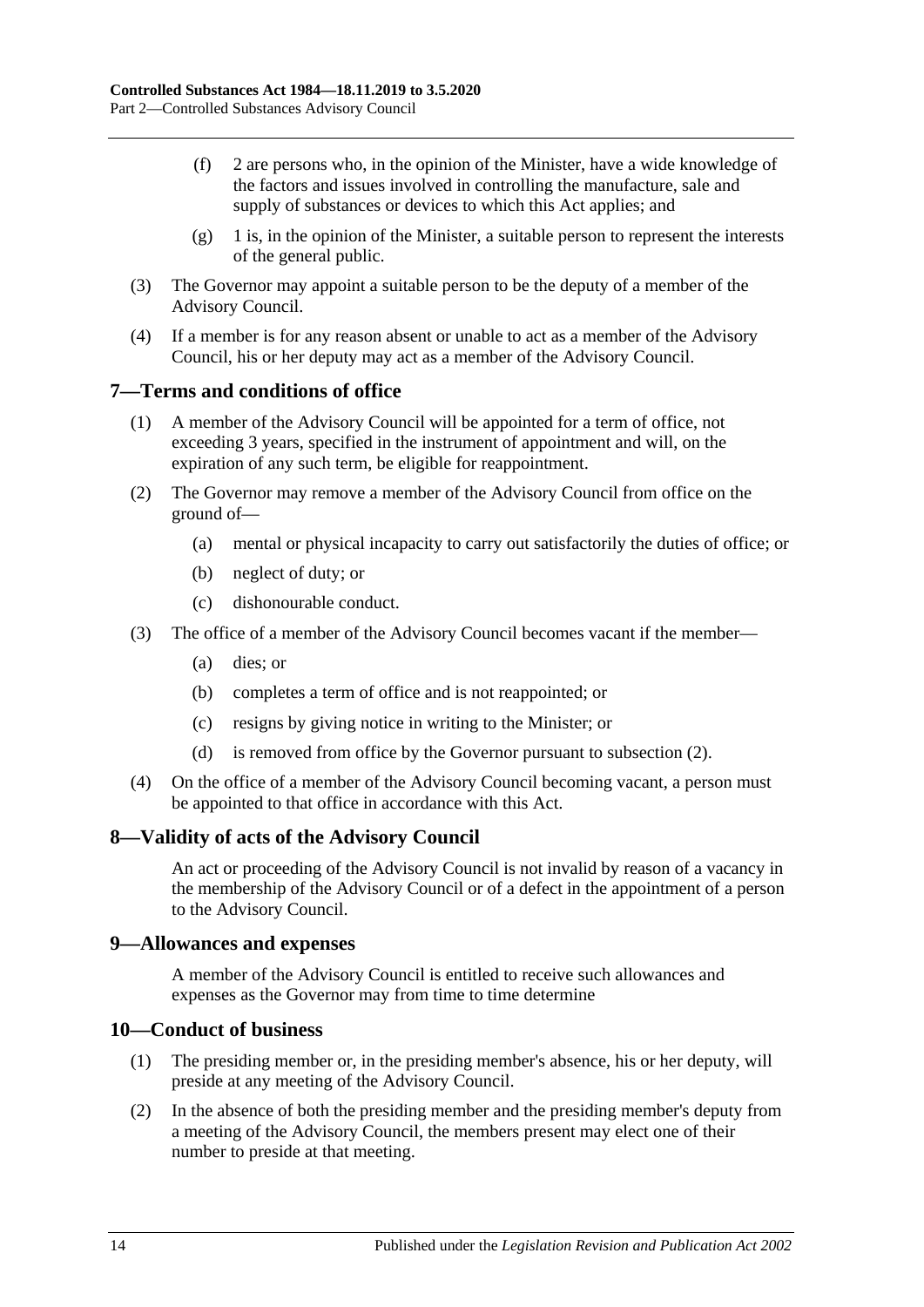- (3) Six members constitute a quorum of the Advisory Council, and no business may be transacted at any meeting of the Advisory Council unless a quorum is present.
- (4) A decision carried by the votes of a majority of the members present at a meeting is a decision of the Advisory Council.
- (5) The person presiding at a meeting of the Advisory Council will, in the event of an equality of votes, have a second, or casting, vote.
- (6) Subject to this Act, the business of the Advisory Council may be conducted in a manner determined by the Advisory Council.

## <span id="page-14-0"></span>**10A—Conflict of interest under Public Sector (Honesty and Accountability) Act**

A member of the Advisory Council will not be taken to have a direct or indirect interest in a matter for the purposes of the *[Public Sector \(Honesty](http://www.legislation.sa.gov.au/index.aspx?action=legref&type=act&legtitle=Public%20Sector%20(Honesty%20and%20Accountability)%20Act%201995) and Accountability) Act [1995](http://www.legislation.sa.gov.au/index.aspx?action=legref&type=act&legtitle=Public%20Sector%20(Honesty%20and%20Accountability)%20Act%201995)* by reason only of the fact that the member has an interest in a matter that is shared in common with those engaged in or associated with the manufacture or sale of substances or devices to which the *[Controlled Substances Act](http://www.legislation.sa.gov.au/index.aspx?action=legref&type=act&legtitle=Controlled%20Substances%20Act%201984) 1984* applies generally, or a substantial section of those engaged in or associated with the manufacture or sale of such substances or devices.

## <span id="page-14-1"></span>**11—Functions of the Advisory Council**

- (1) The functions of the Advisory Council are as follows:
	- (a) to keep under review substances and devices that are subject to this Act or that may, in the opinion of the Advisory Council, need to be brought under this Act and the controls (if any) that are, or should be, applicable to them; and
	- (b) to advise the Minister on the measures that should, in the opinion of the Advisory Council, be taken in relation to imposing, withdrawing or varying controls in respect of any of those substances or devices; and
	- (c) to monitor the administration and operation of this Act; and
	- (d) such other functions as the Minister may assign to the Advisory Council.
- (2) The Advisory Council may make recommendations to the Minister for—
	- (a) amendments to this Act; or
	- (b) making, varying or revoking regulations under this Act.
- (3) The Advisory Council must advise the Minister on any matter referred by the Minister to the Advisory Council for advice.
- (4) The Advisory Council may establish subcommittees for the purpose of giving advice to the Advisory Council in the performance of its functions.
- (5) A subcommittee will consist of such members of the Advisory Council, and such other persons co-opted by the Advisory Council, as the Advisory Council thinks fit.
- <span id="page-14-2"></span>(6) The Advisory Council must, not later than 31 October in each year, report to the Minister on the administration and operation of this Act during the previous financial year.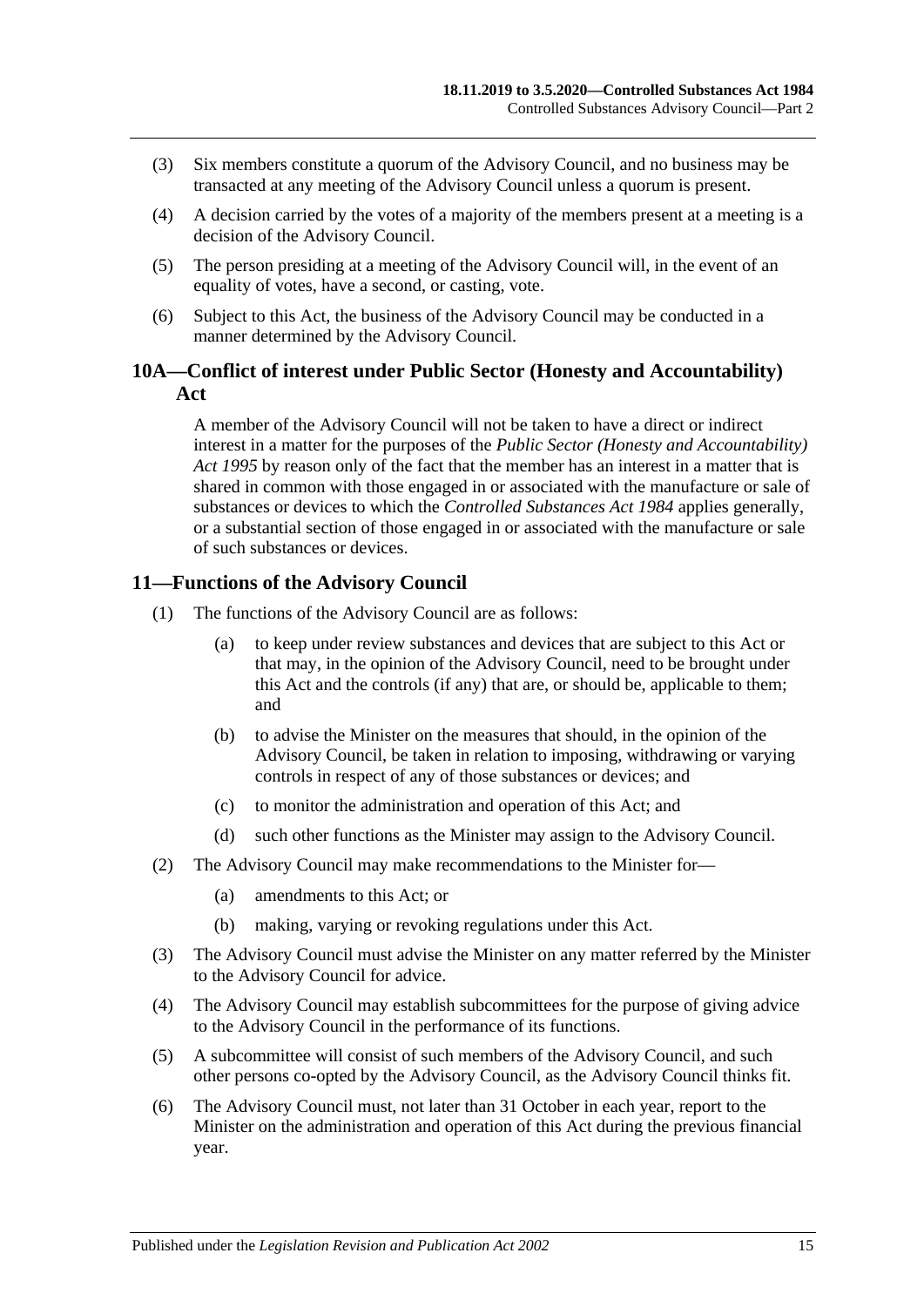(7) The Minister must, as soon as practicable after receipt of a report submitted under [subsection](#page-14-2) (6), cause a copy of the report to be laid before each House of Parliament.

## <span id="page-15-0"></span>**Part 2A—Application in South Australia of Commonwealth therapeutic goods laws**

## <span id="page-15-1"></span>**Division 1—Applied provisions**

## <span id="page-15-2"></span>**11A—Application of Commonwealth therapeutic goods laws**

- (1) The Commonwealth therapeutic goods laws, as in force for the time being and as modified by or under this Part, apply as a law of South Australia.
- (2) Those Commonwealth therapeutic goods laws so apply as if they extended to—
	- (a) things done or omitted to be done by persons who are not corporations; and
	- (b) things done or omitted to be done in the course of trade and commerce within the limits of South Australia.
- (3) For the purposes of this section, the Commonwealth therapeutic goods laws are modified as follows:
	- (a) a reference to the Federal Court or the Federal Court of Australia is to be read as a reference to the District Court of South Australia;
	- (b) a reference to the Administrative Appeals Tribunal is to be read as a reference to the Administrative and Disciplinary Division of the District Court of South Australia;
	- (c) a reference to a prescribed court is to be read as a reference to a prescribed court excluding the Federal Court;
	- (d) any other modifications specified by the regulations.

#### <span id="page-15-3"></span>**11B—Interpretation of Commonwealth therapeutic goods laws**

- (1) The *Acts Interpretation Act 1901* of the Commonwealth, as in force for the time being—
	- (a) applies to the interpretation of the applied provisions; and
	- (b) so applies as if the applied provisions were an Act of the Commonwealth or regulations or orders under a Commonwealth Act, as the case requires.
- (2) The *[Acts Interpretation Act](http://www.legislation.sa.gov.au/index.aspx?action=legref&type=act&legtitle=Acts%20Interpretation%20Act%201915) 1915* does not apply to the applied provisions.

## <span id="page-15-4"></span>**Division 2—Functions and powers under applied provisions**

### <span id="page-15-5"></span>**11C—Functions and powers of Commonwealth Minister**

The Commonwealth Minister has the same functions and powers under the applied provisions as that Minister has under the Commonwealth therapeutic goods laws as those laws apply to the Commonwealth.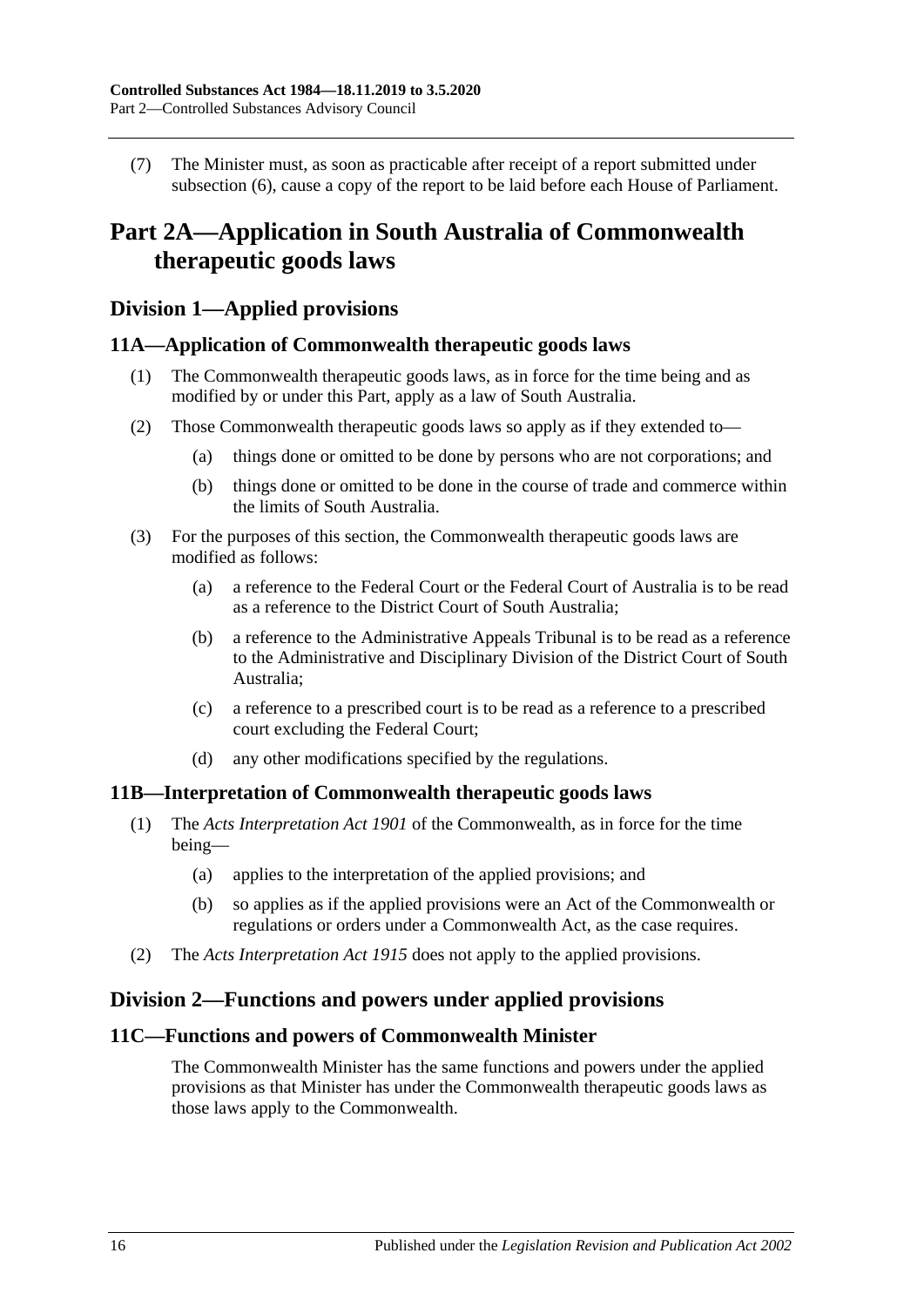## <span id="page-16-7"></span><span id="page-16-0"></span>**11D—Functions and powers of Commonwealth Secretary**

- (1) The Commonwealth Secretary has the same functions and powers under the applied provisions as that Secretary has under the Commonwealth therapeutic goods laws as those laws apply to the Commonwealth.
- (2) Without limiting [subsection](#page-16-7) (1), the Commonwealth Secretary has the function of including goods in the Australian Register of Therapeutic Goods kept under the applied provisions and is authorised to cancel the inclusion of goods in that Register in accordance with those provisions.

## <span id="page-16-1"></span>**11E—Commonwealth may retain fees paid to Commonwealth Secretary**

The Commonwealth may retain fees paid to, or recovered by, the Commonwealth Secretary in respect of the performance or exercise of functions or powers conferred on the Commonwealth Secretary by the applied provisions.

#### <span id="page-16-2"></span>**11F—Functions and powers of other persons**

An authorised person, authorised officer or official analyst appointed under the Commonwealth therapeutic goods laws has the same functions and powers under the applied provisions as that person, officer or analyst has under the Commonwealth therapeutic goods laws as those laws apply to the Commonwealth.

## <span id="page-16-3"></span>**11G—Delegation by Commonwealth Minister or Commonwealth Secretary**

Any delegation by the Commonwealth Minister or the Commonwealth Secretary under section 57 of the Commonwealth Act is taken to extend to, and have effect for the purposes of, the corresponding provision of the applied provisions.

#### <span id="page-16-4"></span>**11H—Appointments under Commonwealth therapeutic goods laws**

The appointment of a person to an office or position under a provision of the Commonwealth therapeutic goods laws is taken to extend to, and have effect for the purposes of, the applied provisions.

## <span id="page-16-5"></span>**Division 3—Offences against applied provisions**

## <span id="page-16-6"></span>**11I—Application of Commonwealth criminal laws to offences against applied provisions**

- (1) The relevant Commonwealth laws apply as laws of South Australia in relation to any offence committed against the applied provisions as if the applied provisions were a law of the Commonwealth and not a law of South Australia.
- <span id="page-16-8"></span>(2) For the purposes of a law of South Australia, an offence against the applied provisions—
	- (a) is taken to be an offence against the laws of the Commonwealth in the same way as if the applied provisions were a law of the Commonwealth; and
	- (b) is taken not to be an offence against the laws of South Australia.
- (3) [Subsection](#page-16-8) (2) has effect for the purposes of a law of South Australia except as prescribed by the regulations.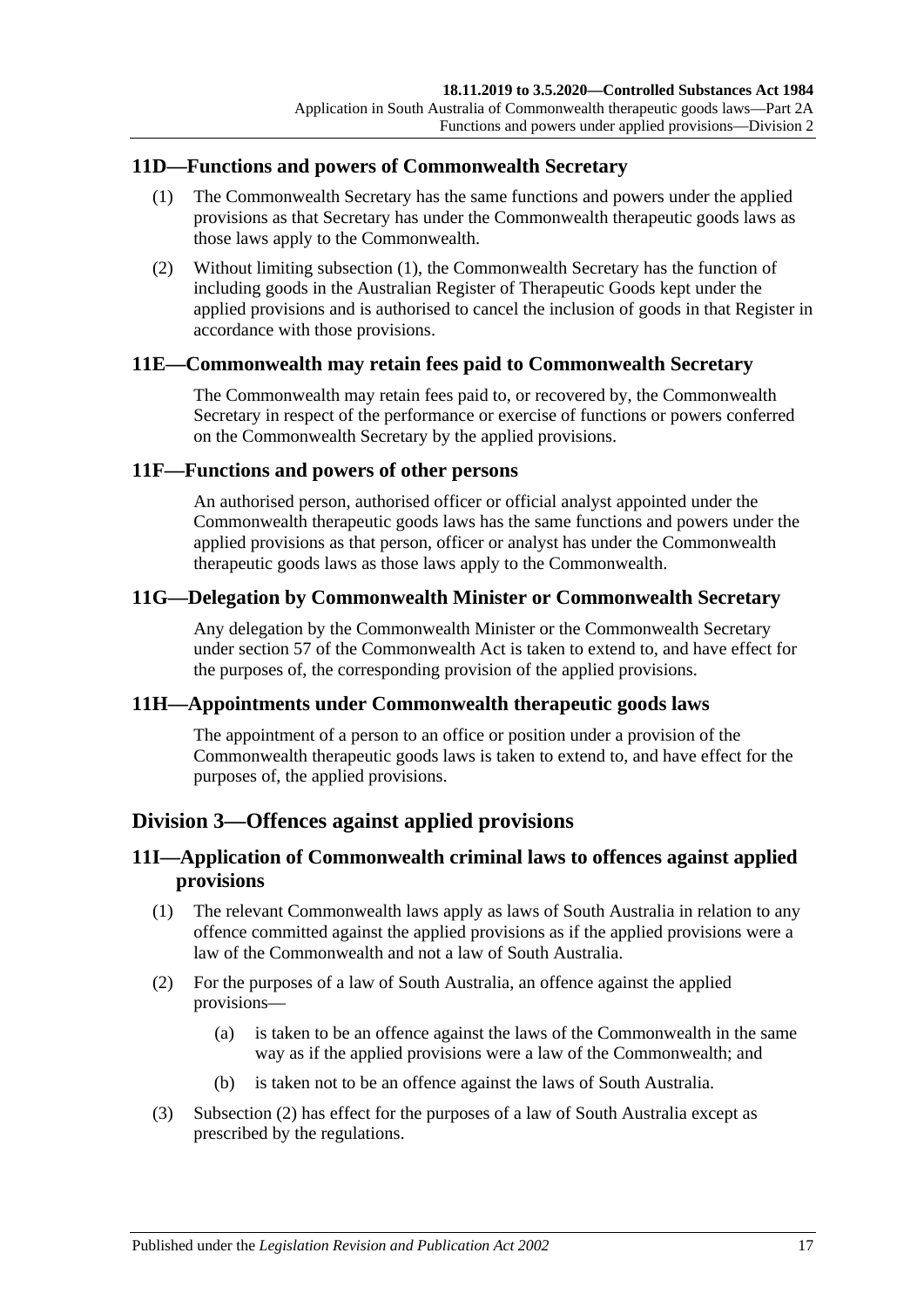## <span id="page-17-0"></span>**11J—Functions and powers conferred on certain Commonwealth officers and authorities relating to offences**

- <span id="page-17-4"></span>(1) A provision of the applied provisions applying because of [section](#page-16-6) 11I that confers on a Commonwealth officer or authority a function or power in relation to an offence against the Commonwealth therapeutic goods laws also confers on the officer or authority the same function or power in relation to an offence against the corresponding provision of the applied provisions.
- (2) In performing a function, or exercising a power, conferred by [subsection](#page-17-4) (1), the Commonwealth officer or authority must act as nearly as is practicable as the officer or authority would act in performing or exercising the same function or power in relation to an offence against the corresponding provision of the Commonwealth therapeutic goods laws.

## <span id="page-17-1"></span>**11K—No double jeopardy for offences against applied provisions**

If—

- (a) an act or omission is both an offence against the applied provisions and an offence against the Commonwealth therapeutic goods laws; and
- (b) the offender has been punished for that offence under the Commonwealth therapeutic goods laws,

the offender is not liable to be punished for that offence under the applied provisions.

## <span id="page-17-2"></span>**Division 4—Reviews and appeals**

## <span id="page-17-3"></span>**11L—District Court may sit with assessors**

- (1) In proceedings for review by or on an appeal to the Administrative and Disciplinary Division of the District Court under the applied provisions, the Court will, if a Judge of the Court so determines, sit with assessors.
- <span id="page-17-5"></span>(2) For the purposes of this section, if a Judge of the Court determines that the Court is to sit with assessors—
	- (a) the Minister must establish a panel of persons who may sit as assessors; and
	- (b) a member of the panel will hold office on terms and conditions specified by the Minister in the instrument of appointment (and a member of the panel whose term of office expires is eligible for reappointment); and
	- (c) subject to [paragraph](#page-17-5) (d), if assessors are to sit with the District Court, the Judge of the Court on the appeal will select 2 members of the panel to sit with the Court in the proceedings; and
	- (d) a member of the panel who has a personal or direct or indirect pecuniary interest in a matter before the District Court is disqualified from participating in proceedings relating to the matter; and
	- (e) if an assessor dies or is for any reason unable to continue with any proceedings, the District Court constituted of the judicial officer who is presiding at the proceedings and the other assessor may, if the judicial officer so determines, continue and complete the proceedings.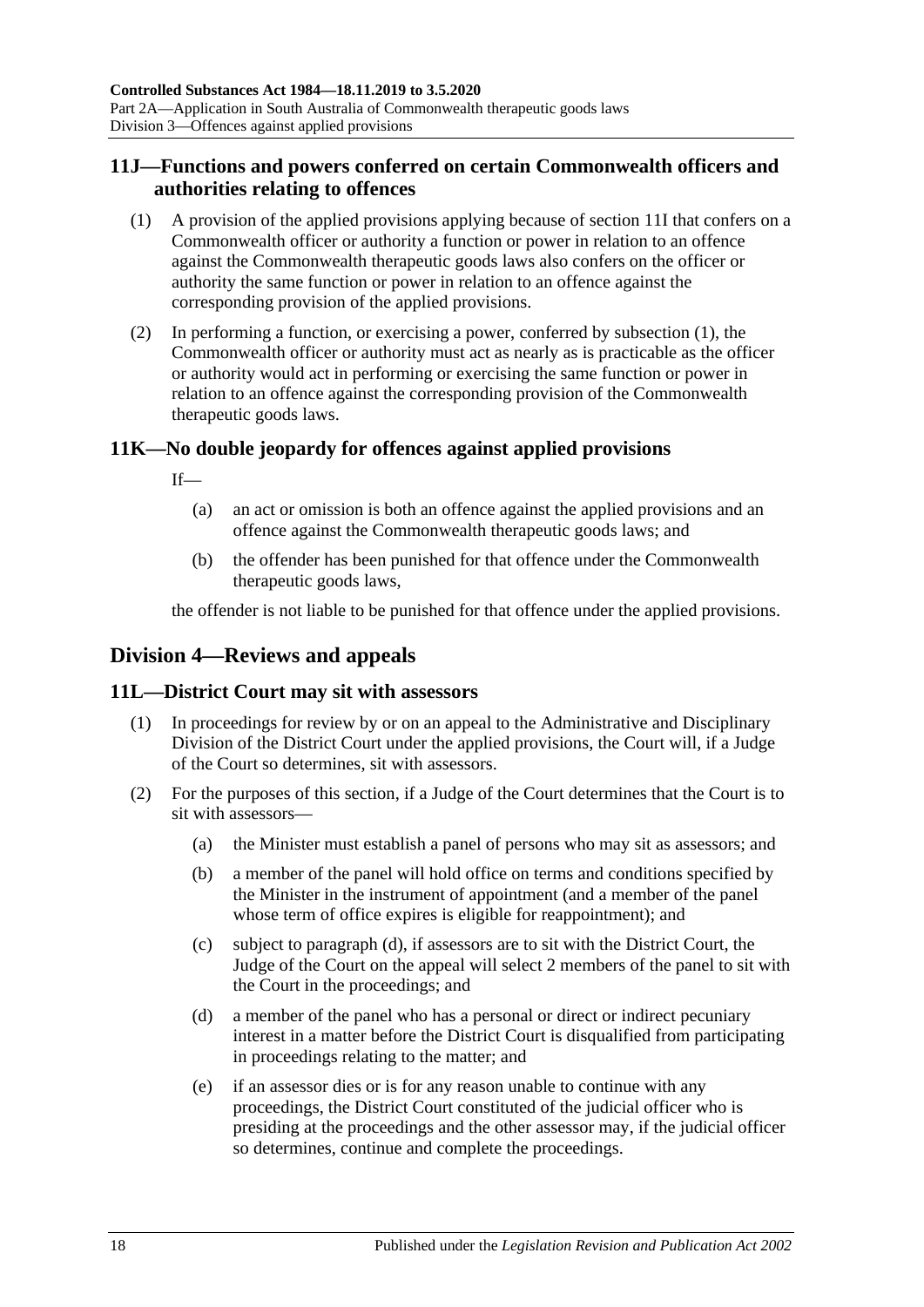## <span id="page-18-0"></span>**Part 3—Controlled substances**

## <span id="page-18-1"></span>**12—Declaration of poisons, prescription drugs, drugs of dependence, controlled drugs etc**

- (1) The Governor may, by regulation, declare, individually or by class, any substance that in the Governor's opinion has the potential to be harmful to humans to be a poison for the purposes of this Act.
- (2) The Governor may, by regulation, declare, individually or by class, a poison to be a prescription drug for the purposes of this Act.
- (3) The Governor may, by regulation, declare, individually or by class, a poison that in the Governor's opinion may lead to dependence in humans to be a drug of dependence for the purposes of this Act.
- (4) The Governor may, by regulation, declare, individually or by class, any substance that in the Governor's opinion may lead to dependence in humans or is of exceptional danger to humans to be a controlled drug for the purposes of this Act.
- (4a) The Governor may, by regulation, declare, individually or by class, a substance that in the Governor's opinion may be used in the manufacture of a controlled drug to be a controlled precursor for the purposes of this Act.
- (4b) The Governor may, by regulation, declare, individually or by class, a plant that in the Governor's opinion has the potential if it, or any product of it, is smoked or consumed by, or administered to, humans to lead to dependence in humans to be a controlled plant for the purposes of this Act.
- (7) The Governor may, by regulation, declare, individually or by class, any substance that in the Governor's opinion is a volatile solvent, or contains a volatile solvent, to be a volatile solvent for the purposes of this Act.
- (8) In any regulations made for the purposes of this section, the Governor may assign a poison or drug of dependence to a specified class or specified classes.

## <span id="page-18-3"></span><span id="page-18-2"></span>**12A—Interim controlled drugs**

- (1) The Attorney-General may, if he or she is of the opinion that a substance may be of exceptional danger to humans, by notice in the Gazette, declare the substance to be an interim controlled drug.
- (2) A notice under [subsection](#page-18-3) (1)—
	- (a) operates for a period specified in the notice (being a period of not more than 12 months); and
	- (b) may be varied or revoked at any time by the Attorney-General by further notice in the Gazette; and
	- (c) may refer to a substance by its trade name or in any other manner.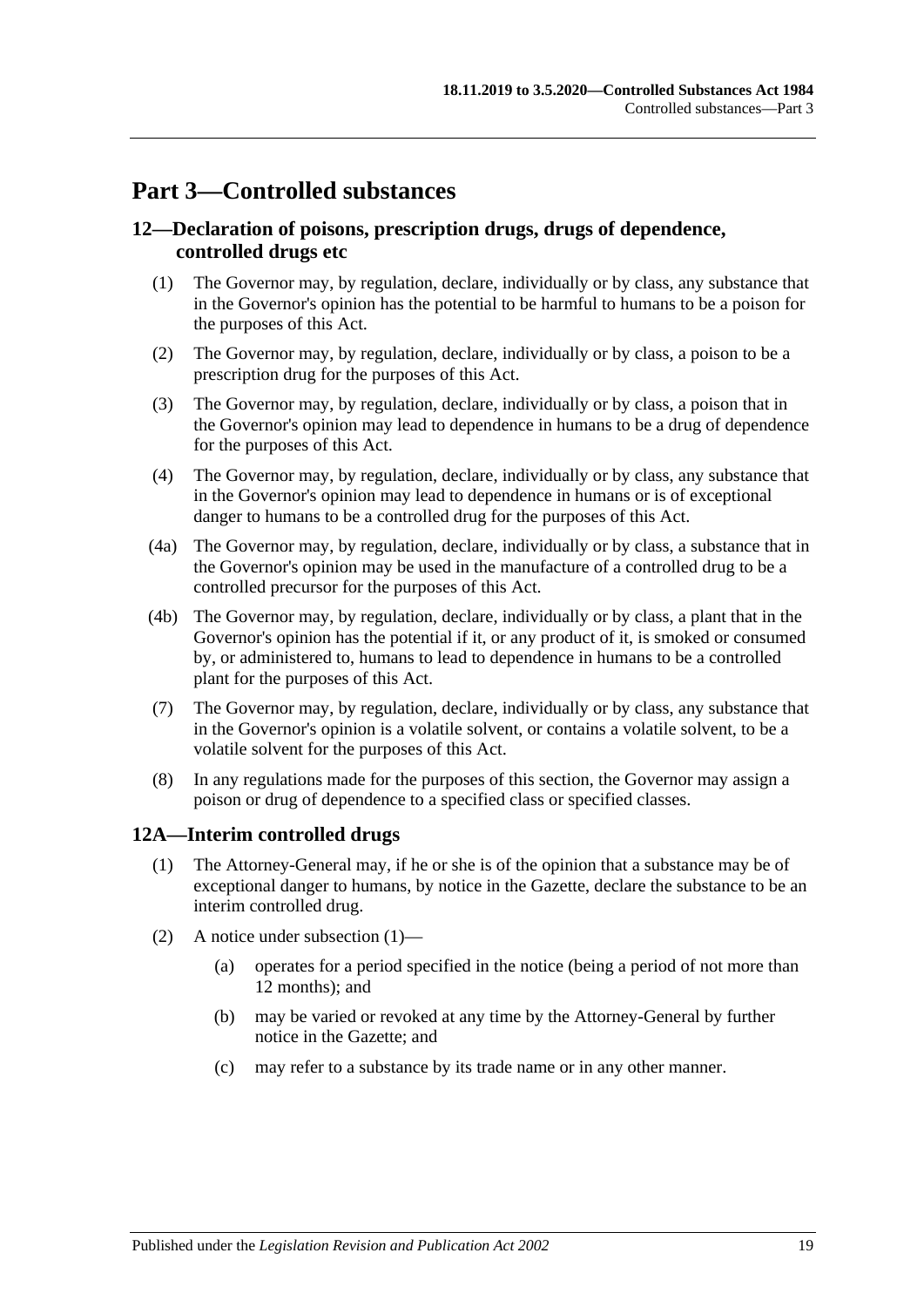## <span id="page-19-0"></span>**Part 4—General offences**

## <span id="page-19-3"></span><span id="page-19-1"></span>**13—Manufacture and packing**

- (1) A person must not manufacture or pack a poison, medicine or medical device to which this section applies unless the person—
	- (a) is a registered health practitioner or veterinary surgeon acting in the ordinary course of his or her profession; or
	- (b) is licensed to do so by the Minister.

Maximum penalty: \$10 000.

- (2) This section applies to such poisons (other than prescription drugs), medicines or medical devices as may be prescribed, individually or by class, by the regulations.
- (3) In proceedings for an offence against [subsection](#page-19-3) (1), the paragraphs of the subsection are to be treated as providing exceptions, and, if the complaint negatives the exceptions or alleges that the defendant acted without lawful authority, no proof will be required in relation to the exceptions by the prosecution but the application of an exception will be a matter for proof by the defendant.
- (4) In this section—

#### *manufacture*—

- (a) in relation to a substance, means undertake any process by which the substance is extracted, produced, refined, separated into discrete units or otherwise prepared; and
- (b) in relation to a device, means undertake any process by which the device is produced.

## <span id="page-19-4"></span><span id="page-19-2"></span>**14—Sale by wholesale**

- (1) A person must not sell by wholesale a poison, medicine or medical device to which this section applies unless the person—
	- (a) is a pharmacist acting in the ordinary course of his or her profession; or
	- (b) is licensed to do so by the Minister.

Maximum penalty: \$10 000.

- (2) This section applies to such poisons (other than prescription drugs), medicines or medical devices as may be prescribed, individually or by class, by the regulations.
- (3) In proceedings for an offence against [subsection](#page-19-4) (1), the paragraphs of the subsection are to be treated as providing exceptions, and, if the complaint negatives the exceptions or alleges that the defendant acted without lawful authority, no proof will be required in relation to the exceptions by the prosecution but the application of an exception will be a matter for proof by the defendant.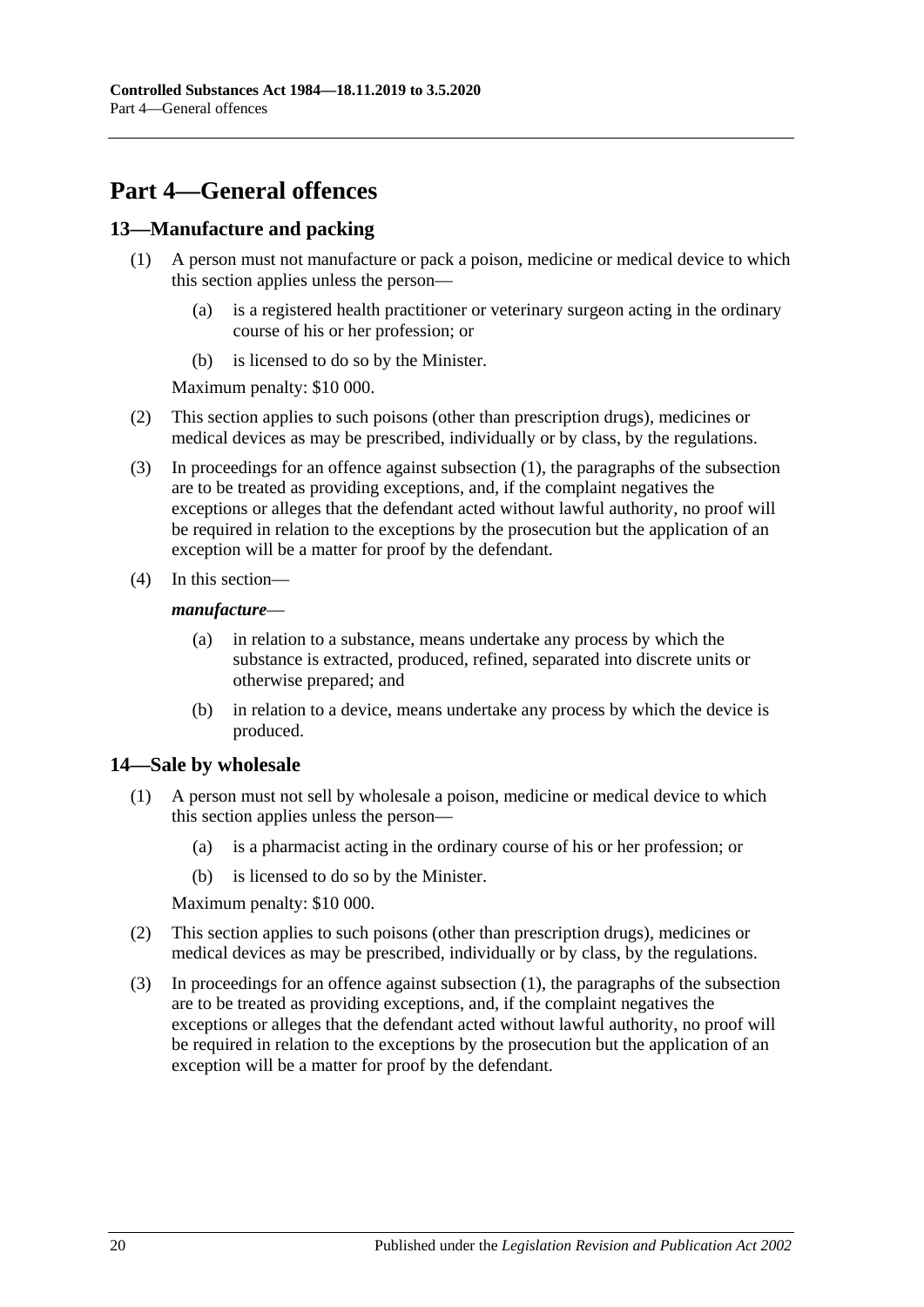#### <span id="page-20-4"></span><span id="page-20-0"></span>**15—Sale or supply to end user**

- (1) A person must not sell by retail or supply to a person a poison, medicine or medical device to which this section applies unless the person—
	- (a) is a registered health practitioner or veterinary surgeon acting in the ordinary course of his or her profession; or
	- (b) is licensed to do so by the Minister.

Maximum penalty: \$10 000.

- (2) This section applies to such poisons (other than prescription drugs), medicines or medical devices as may be prescribed, individually or by class, by the regulations.
- (3) In proceedings for an offence against [subsection](#page-20-4) (1), the paragraphs of the subsection are to be treated as providing exceptions, and, if the complaint negatives the exceptions or alleges that the defendant acted without lawful authority, no proof will be required in relation to the exceptions by the prosecution but the application of an exception will be a matter for proof by the defendant.

#### <span id="page-20-1"></span>**16—Sale of certain poisons**

(1) A person must not sell a poison to which this section applies to a person under the age of 18 years.

Maximum penalty: \$10 000.

- (2) A person must not sell a poison to which this section applies—
	- (a) unless the purchaser is known to the vendor; or
	- (b) unless the purchaser produces satisfactory evidence of his or her identity.

Maximum penalty: \$10 000.

(3) If a person seeks to purchase a poison to which this section applies, the vendor must ask the prospective purchaser the purpose for which the poison is required, and must not proceed with the sale unless the question is satisfactorily answered.

Maximum penalty: \$10 000.

- (4) A person who sells poisons to which this section applies must keep prescribed records. Maximum penalty: \$10 000.
- (5) This section applies to such poisons as may be prescribed, individually or by class, by the regulations.

#### <span id="page-20-2"></span>**17—Sale of poisons the possession of which requires a licence**

A person must not sell a poison the possession of which requires a licence under this Act unless the purchaser produces his or her licence.

Maximum penalty: \$10 000.

#### <span id="page-20-3"></span>**17A—Manufacture, sale, supply or possession of certain precursors**

(1) A person must not, unless he or she holds a permit from the Minister to do so, manufacture, sell or supply a poison to which this section applies (a *section 17A precursor*).

Maximum penalty: \$15 000 or imprisonment for 3 years, or both.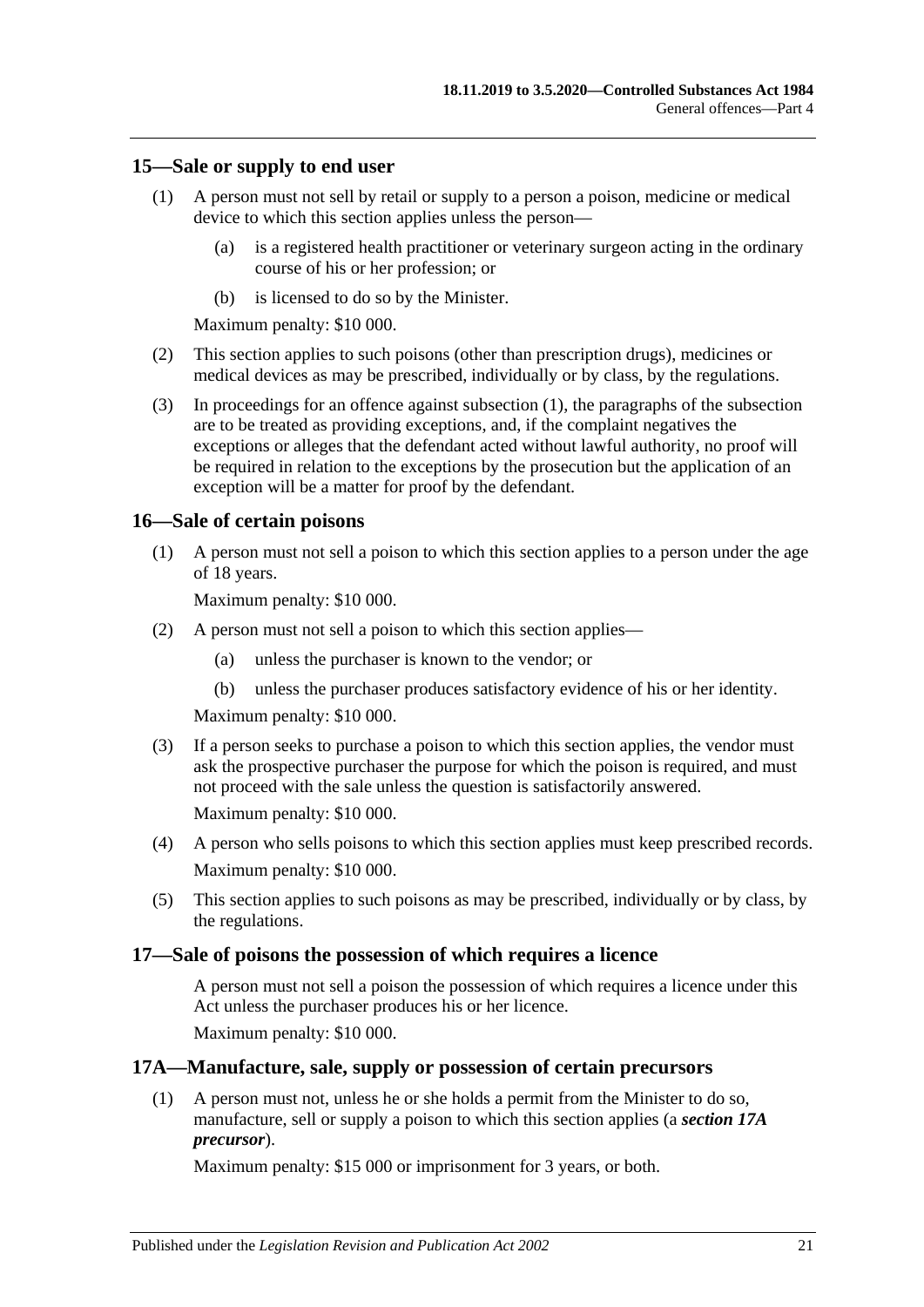(2) A person must not, unless he or she holds a permit from the Minister to do so, be in possession of a section 17A precursor.

Maximum penalty: \$10 000 or imprisonment for 2 years, or both.

(3) A person must not sell a section 17A precursor unless the purchaser produces the permit under which the person is entitled to be in possession of the section 17A precursor.

Maximum penalty: \$10 000 or imprisonment for 2 years, or both.

(4) This section applies to such poisons as may be prescribed, individually or by class, by the regulations.

#### <span id="page-21-0"></span>**17B—Storage and sale of certain precursors**

- (1) A person must not sell a poison to which this section applies (a *section 17B precursor*) to another person unless—
	- (a) the purchaser holds an account with the seller; and
	- (b) the sale is transacted as a sale on account pursuant to a duly completed order form supplied by the purchaser; and
	- (c) the order form is accompanied by a duly completed end user statement in the form prescribed by regulation; and
	- (d) the person collecting the precursor produces his or her driver's licence, passport or other satisfactory evidence of the person's identity that includes a photograph; and
	- (e) the seller is satisfied that the person collecting the precursor is the purchaser or is acting on behalf of the purchaser; and
	- (f) the seller duly completes the seller's section of the end user statement.

Maximum penalty: \$10 000 or imprisonment for 3 years, or both.

- <span id="page-21-1"></span>(2) A seller of section 17B precursors—
	- (a) must, in relation to each sale of such a precursor, keep a record of—
		- (i) the name and address of the purchaser; and
		- (ii) the name of the precursor and the quantity sold; and
		- (iii) the date of the sale; and
	- (b) must retain an end user statement for at least 5 years after the date of the sale to which it relates; and
	- (c) must make the record referred to in [paragraph](#page-21-1) (a) and the end user statements available for inspection at any time by an authorised officer.

Maximum penalty: \$10 000 or imprisonment for 3 years, or both.

(3) A seller of section 17B precursors must, if at any time he or she forms a suspicion that an order or enquiry for the purchase of such a precursor may be connected to an unlawful use of the precursor, inform the Commissioner of Police of the suspicion.

Maximum penalty: \$1 000 or imprisonment for 12 months, or both.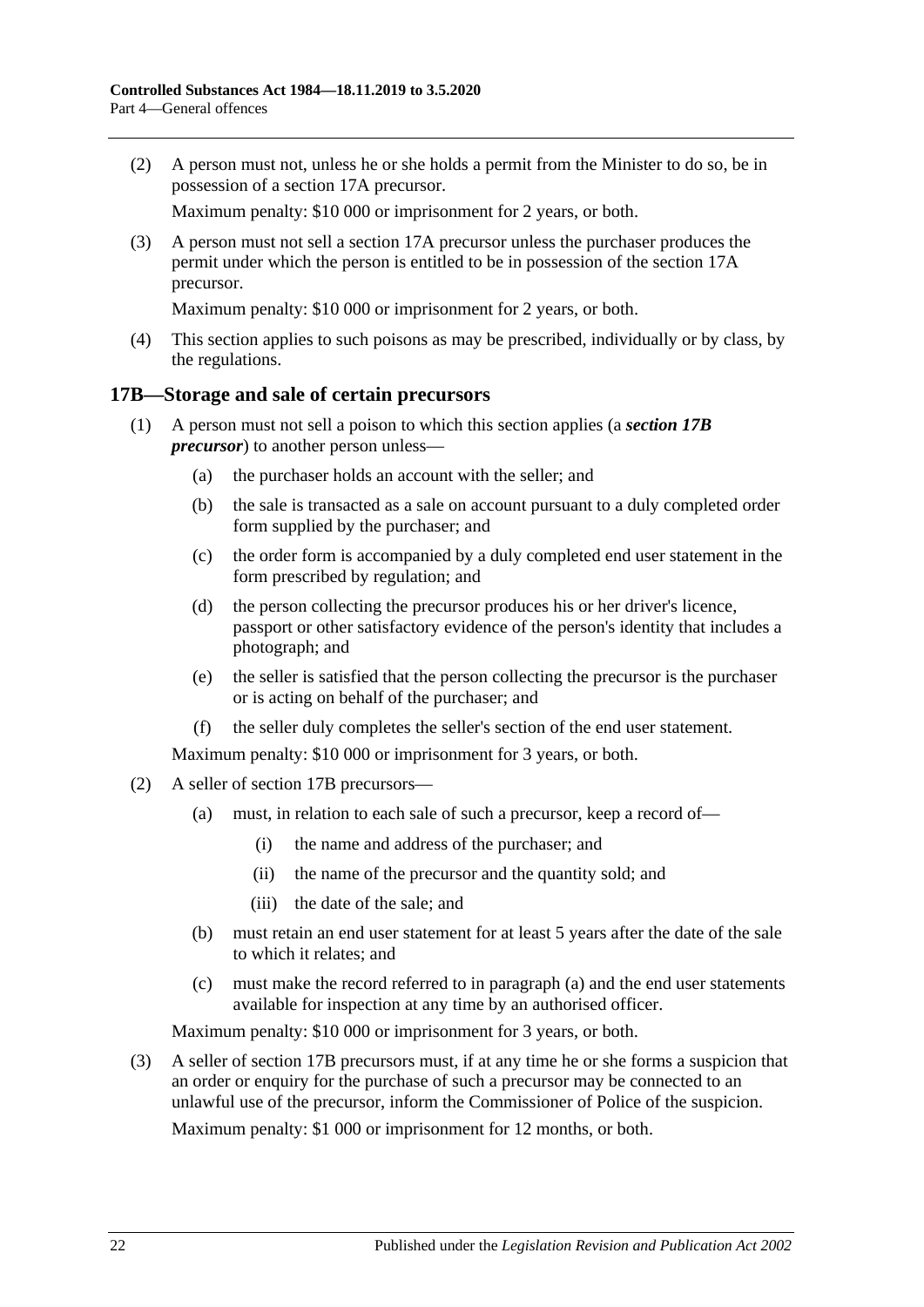- (4) A seller of section 17B precursors—
	- (a) must keep those precursors in storage that is secure from access by any person other than the seller or a person who is authorised in writing by the seller to have such access; and
	- (b) must retain such a written authorisation while it is current and for at least 5 years after it ceases to have effect and make it available for inspection at any time by an authorised officer; and
	- (c) must cause the stock of those precursors to be checked, after each sale, by some person other than the person who directly handled the sale.

Maximum penalty: \$1 000 or imprisonment for 12 months, or both.

- (5) This section does not apply in relation to the sale of a section 17B precursor if the sale—
	- (a) is of a section 17B precursor contained in a preparation designed, packaged and labelled for human or animal therapeutic use; and
	- (b) is made to, or by, a registered health practitioner or veterinary surgeon acting in the ordinary course of his or her profession.
- (6) This section applies to such poisons as may be prescribed, individually or by class, by the regulations.

#### <span id="page-22-0"></span>**17C—Regulation of sale of certain precursors**

- (1) A person must not sell a poison to which this section applies (a *section 17C precursor*) to another person unless—
	- (a) the purchaser provides the seller with a duly completed end user statement in the form prescribed by regulation; and
	- (b) the purchaser produces his or her driver's licence, passport or other satisfactory evidence of the person's identity that includes a photograph; and
	- (c) the seller duly completes the seller's section of the end user statement.

Maximum penalty: \$10 000 or imprisonment for 3 years, or both.

(2) A seller of section 17C precursors must, if at any time he or she forms a suspicion that an order or enquiry for the purchase of such a precursor may be connected to an unlawful use of the precursor, inform the Commissioner of Police of the suspicion.

Maximum penalty: \$1 000 or imprisonment for 12 months, or both.

- (3) This section does not apply in relation to the sale of a section 17C precursor if the sale—
	- (a) is of a section 17C precursor contained in a preparation designed, packaged and labelled for human or animal therapeutic use; and
	- (b) is made to, or by, a registered health practitioner or veterinary surgeon acting in the ordinary course of his or her profession.
- (4) This section applies to such poisons as may be prescribed, individually or by class, by the regulations.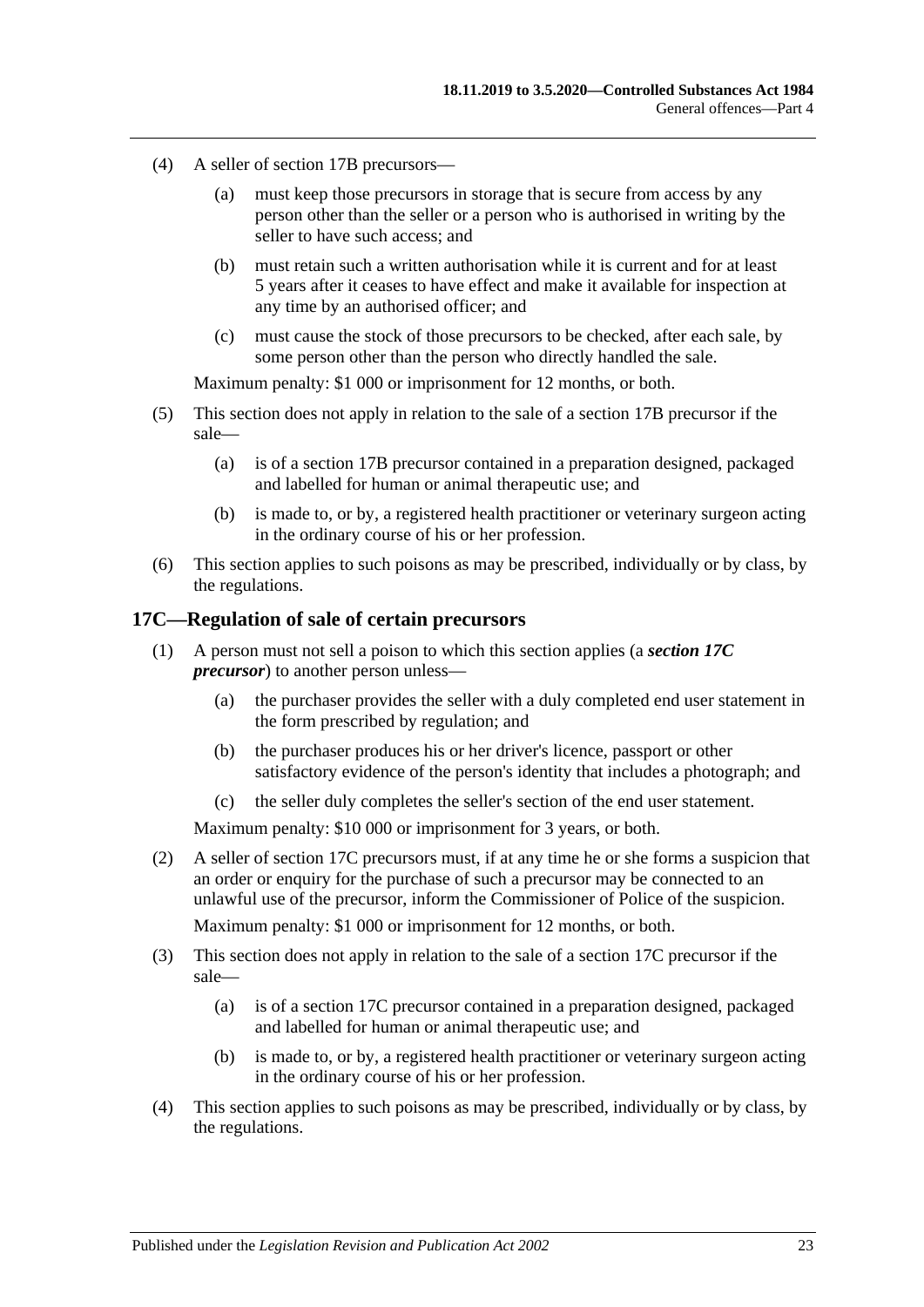## <span id="page-23-1"></span><span id="page-23-0"></span>**18—Regulation of prescription drugs**

- (1) A person must not prescribe a prescription drug (not being a drug of dependence) except as follows:
	- (a) a registered health practitioner may prescribe a prescription drug (not being a drug of dependence) for a person if he or she is acting in the ordinary course of the practitioner's profession and—
		- (i) the practitioner is a dentist, medical practitioner or nurse practitioner; or
		- (ii) the practitioner's registration is endorsed under section 94 of the *Health Practitioner Regulation National Law* as being qualified to prescribe a scheduled medicine or class of scheduled medicines and the drug is a scheduled medicine or of a class of scheduled medicines specified in the endorsement; or
		- (iii) the practitioner is authorised to prescribe the drug by the regulations;
	- (b) a veterinary surgeon may prescribe a prescription drug (not being a drug of dependence) for an animal if the veterinary surgeon is acting in the ordinary course of the veterinary surgeon's profession;
	- (c) a person may prescribe a prescription drug (not being a drug of dependence) for a person or an animal if licensed to do so by the Minister.

Maximum penalty: \$10 000 or imprisonment for 2 years.

- (1a) A person must not sell a prescription drug (not being a drug of dependence) by wholesale except as follows:
	- (a) a pharmacist may sell a prescription drug (not being a drug of dependence) by wholesale if the pharmacist is acting in the ordinary course of the pharmacist's profession;
	- (b) a person may sell a prescription drug (not being a drug of dependence) by wholesale if licensed to do so by the Minister.

- (1b) A person must not sell a prescription drug (not being a drug of dependence) by retail except as follows:
	- (a) a pharmacist may sell a prescription drug (not being a drug of dependence) by retail if the pharmacist—
		- (i) is dispensing the drug on the prescription of a person of a class authorised to prescribe the drug; and
		- (ii) is acting in the ordinary course of the pharmacist's profession;
	- (b) a registered health practitioner may sell a prescription drug (not being a drug of dependence) by retail if the practitioner is acting in the ordinary course of the practitioner's profession and—
		- (i) the practitioner is a dentist, medical practitioner or nurse practitioner; or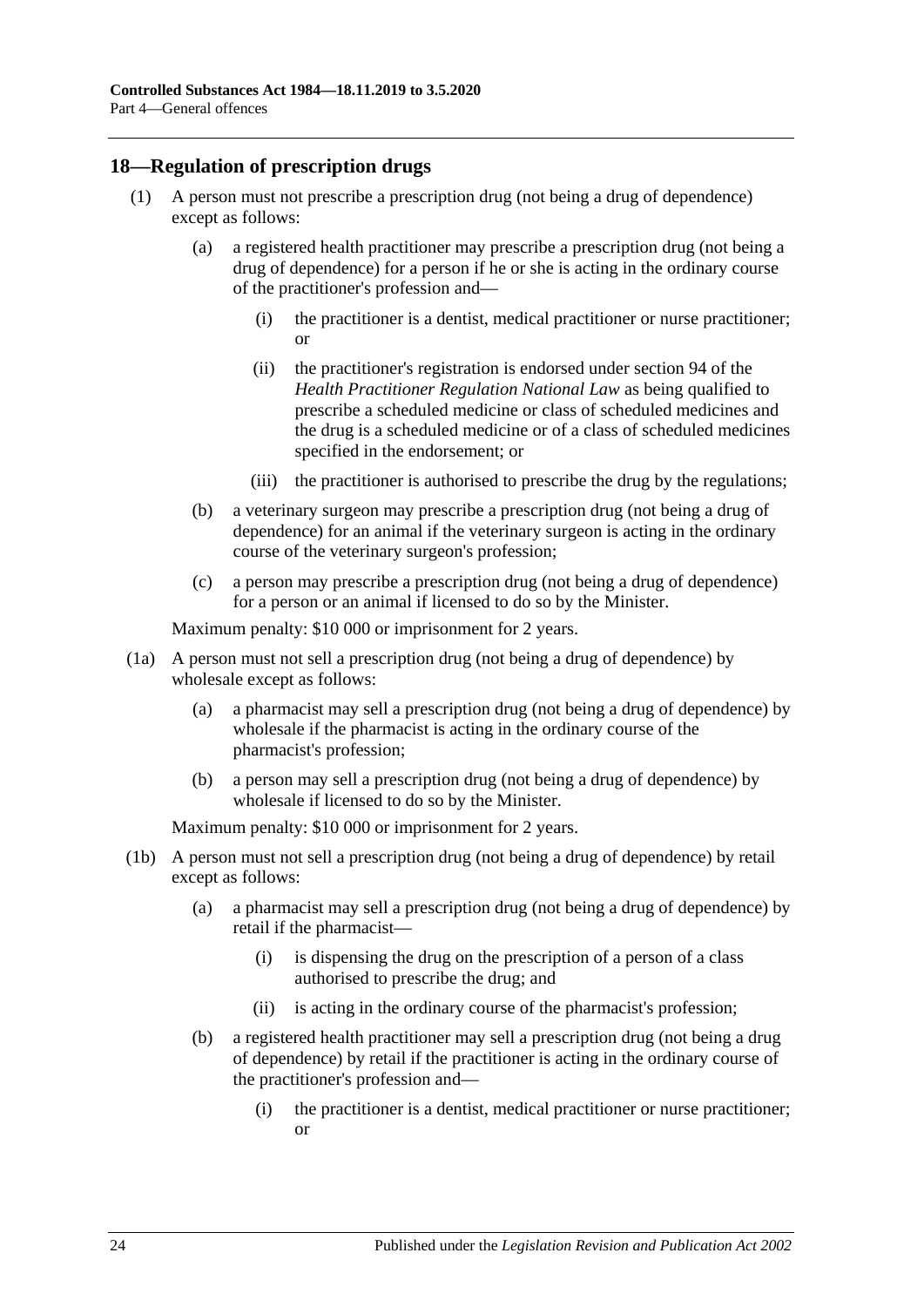- (ii) the practitioner's registration is endorsed under section 94 of the *Health Practitioner Regulation National Law* as being qualified to sell a scheduled medicine or class of scheduled medicines and the drug is a scheduled medicine or of a class of scheduled medicines specified in the endorsement; or
- (iii) the practitioner is authorised to sell the drug by the regulations;
- (c) a veterinary surgeon may sell a prescription drug (not being a drug of dependence) by retail if the veterinary surgeon is acting in the ordinary course of the veterinary surgeon's profession;
- (d) a person may sell a prescription drug (not being a drug of dependence) by retail if the person is licensed to do so by the Minister.

- (1c) A person must not supply a prescription drug (not being a drug of dependence) to another person except as follows:
	- (a) a pharmacist may supply a prescription drug (not being a drug of dependence) to a person if the pharmacist—
		- (i) is dispensing the drug on the prescription of a person of a class authorised to prescribe the drug; and
		- (ii) is acting in the ordinary course of the pharmacist's profession;
	- (b) a registered health practitioner may supply a prescription drug (not being a drug of dependence) to a person if the practitioner is acting in the ordinary course of the practitioner's profession and—
		- (i) the practitioner is a dentist, medical practitioner, nurse or midwife; or
		- (ii) the practitioner's registration is endorsed under section 94 of the *Health Practitioner Regulation National Law* as being qualified to supply a scheduled medicine or class of scheduled medicines and the drug is a scheduled medicine or of a class of scheduled medicines specified in the endorsement; or
		- (iii) the practitioner is authorised to supply the drug by the regulations;
	- (c) a veterinary surgeon may supply a prescription drug (not being a drug of dependence) to a person for an animal if the veterinary surgeon is acting in the ordinary course of the veterinary surgeon's profession;
	- (d) a person may supply a prescription drug (not being a drug of dependence) to another person if licensed to do so by the Minister.

- (1d) A person must not administer a prescription drug (not being a drug of dependence) to another person or an animal except as follows:
	- (a) a registered health practitioner may administer a prescription drug (not being a drug of dependence) to a person if the practitioner is acting in the ordinary course of the practitioner's profession and—
		- (i) the practitioner is a dentist, medical practitioner, nurse or midwife; or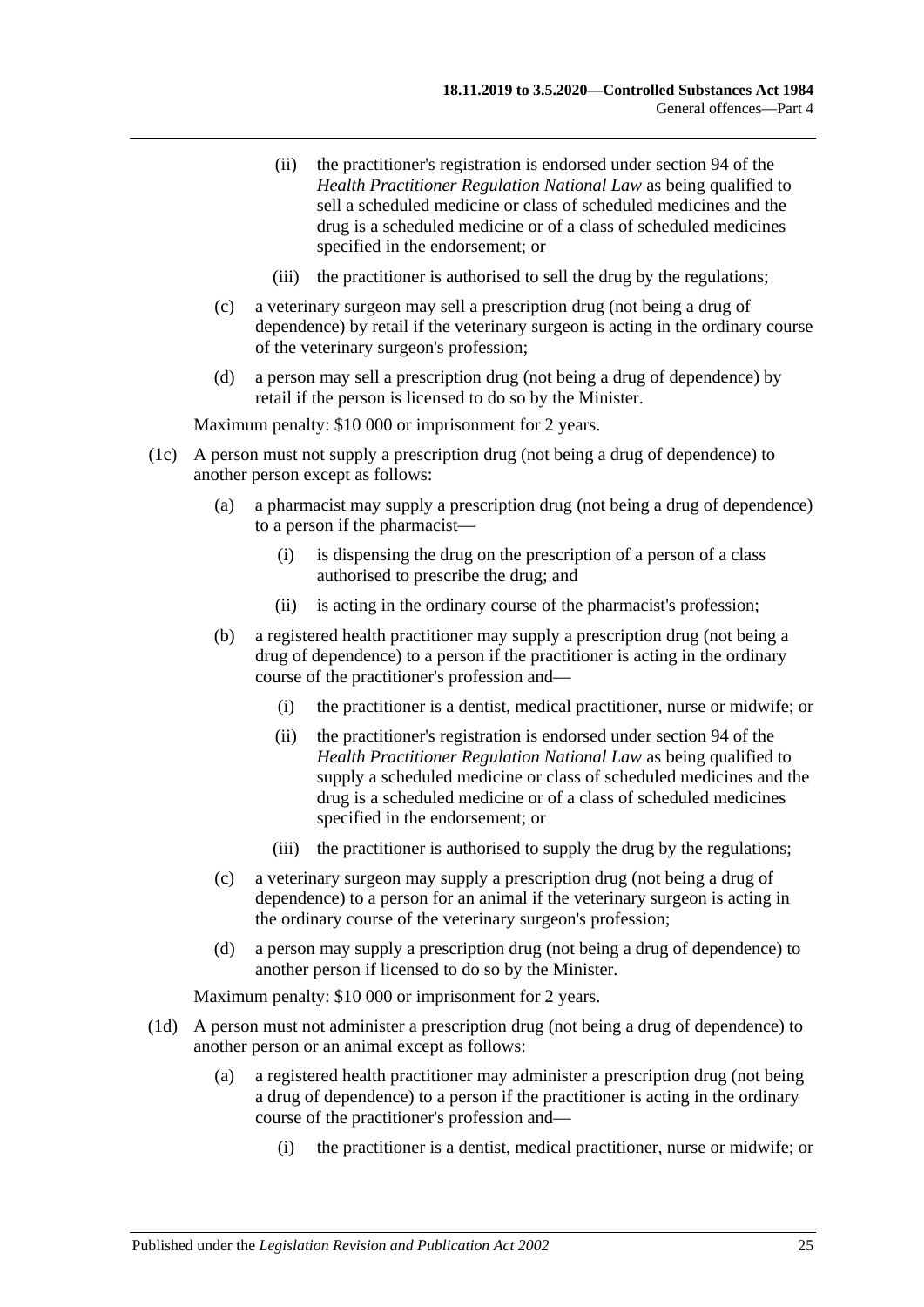- (ii) the practitioner's registration is endorsed under section 94 of the *Health Practitioner Regulation National Law* as being qualified to administer a scheduled medicine or class of scheduled medicines and the drug is a scheduled medicine or of a class of scheduled medicines specified in the endorsement; or
- (iii) the practitioner is authorised to administer the drug by the regulations;
- (b) a veterinary surgeon may administer a prescription drug (other than a drug of dependence) to an animal if the veterinary surgeon is acting in the ordinary course of the veterinary surgeon's profession;
- (c) a person may administer a prescription drug (not being a drug of dependence) to another person if—
	- (i) the person is licensed to do so by the Minister; or
	- (ii) the drug has been lawfully prescribed for, or supplied to, that other person;
- (d) a person may administer a prescription drug (not being a drug of dependence) to an animal if—
	- (i) the person is licensed to do so by the Minister; or
	- (ii) the drug has been lawfully prescribed or supplied for that animal.

- (1e) A person must not manufacture or pack a prescription drug (not being a drug of dependence) except as follows:
	- (a) a pharmacist may manufacture or pack a prescription drug (not being a drug of dependence) if the pharmacist is acting in the ordinary course of the pharmacist's profession;
	- (b) a registered health practitioner may manufacture or pack a prescription drug (not being a drug of dependence) if the practitioner is acting in the ordinary course of the practitioner's profession and—
		- (i) the practitioner is a dentist, medical practitioner or nurse practitioner; or
		- (ii) the practitioner's registration is endorsed under section 94 of the *Health Practitioner Regulation National Law* as being qualified to sell, supply or administer a scheduled medicine or class of scheduled medicines, the drug is a scheduled medicine or of a class of scheduled medicines specified in the endorsement and the manufacture or packing is incidental to the sale, supply or administration of the drug; or
		- (iii) the practitioner is authorised to manufacture or pack the drug by the regulations;
	- (c) a veterinary surgeon may manufacture or pack a prescription drug (not being a drug of dependence) if the veterinary surgeon is acting in the ordinary course of the veterinary surgeon's profession;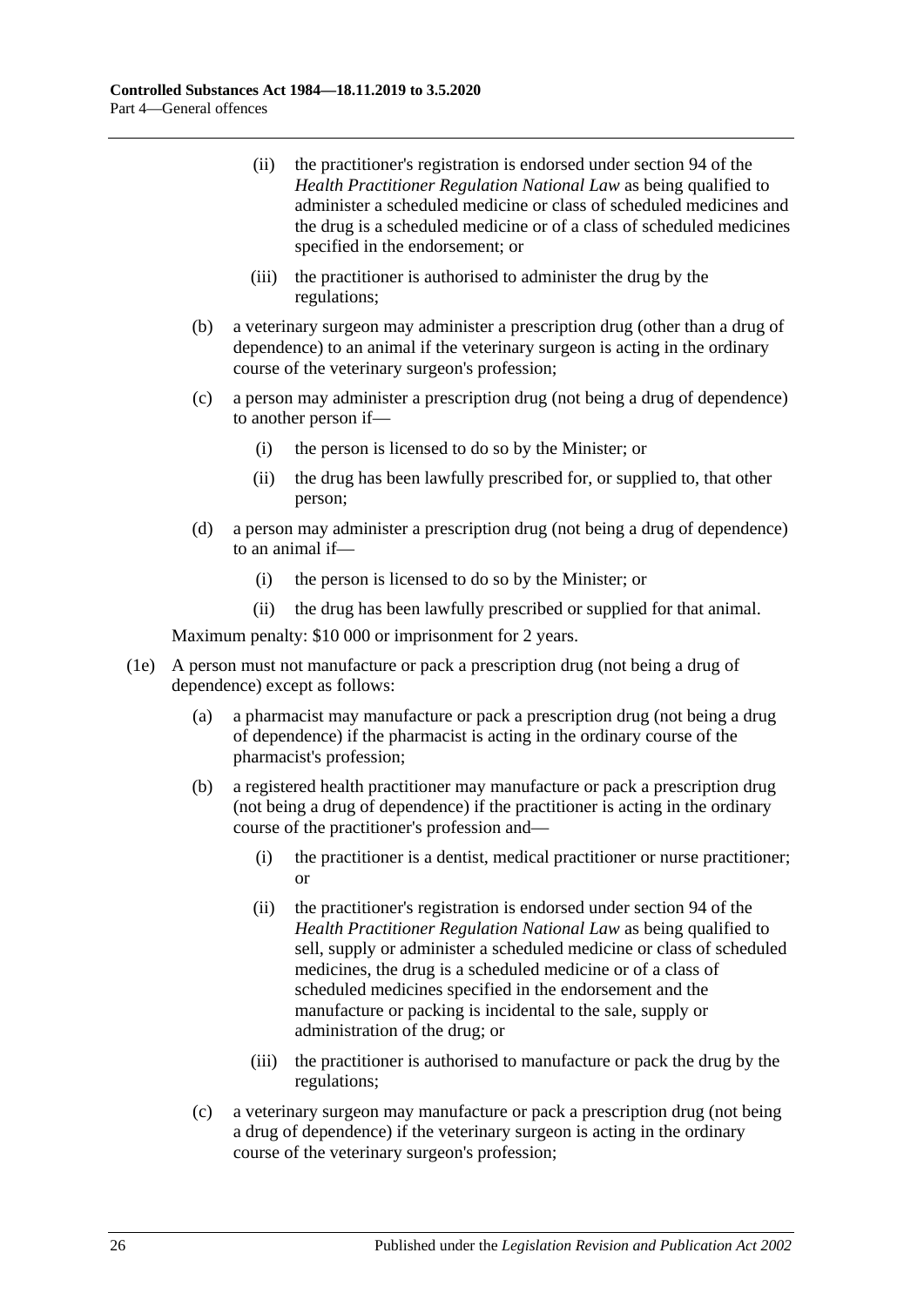- (d) a person may manufacture or pack a prescription drug (not being a drug of dependence) if licensed to do so by the Minister;
- (e) a person may manufacture or pack a prescription drug (not being a drug of dependence) if—
	- (i) the drug has been lawfully prescribed for the person, another person or an animal; and
	- (ii) the manufacture or packing is incidental to the administration of the drug as so prescribed.

(2) A person must not prescribe a prescribed prescription drug unless the person has the qualifications or meets the requirements specified in the regulations for the purposes of this subsection.

Maximum penalty: \$10 000 or imprisonment for 2 years.

- <span id="page-26-1"></span>(3) A person must not have in his or her possession a prescription drug (not being a drug of dependence) unless he or she—
	- (a) is the person, or is acting on behalf of the person, for whom the drug has been lawfully prescribed or supplied; or
	- (b) is the owner, or is acting on behalf of the owner, of an animal for whom the drug has been lawfully prescribed or supplied; or
	- (c) is a person authorised by law to sell or supply prescription drugs; or
	- (d) is licensed to do so by the Minister; or
	- (e) has other lawful authority or reasonable excuse for doing so.

Maximum penalty: \$10 000 or imprisonment for 2 years.

- (4) In proceedings for an offence against [subsection](#page-23-1) (1) or [\(3\),](#page-26-1) the paragraphs of the subsection are to be treated as providing exceptions, and, if the complaint negatives the exceptions or alleges that the defendant acted without lawful authority and, in the case of a complaint for an offence against [subsection](#page-26-1) (3), without reasonable excuse, no proof will be required in relation to the exceptions by the prosecution but the application of an exception will be a matter for proof by the defendant.
- (5) In this section—

*manufacture*, in relation to a substance, means undertake any process by which the substance is extracted, produced, refined, separated into discrete units or otherwise prepared.

## <span id="page-26-0"></span>**18A—Restriction of prescription or supply of drug of dependence in certain circumstances**

- (a1) A person must not prescribe for a person or an animal a drug of dependence except as follows:
	- (a) a registered health practitioner may prescribe a drug of dependence for a person if the practitioner is acting in the ordinary course of the practitioner's profession and—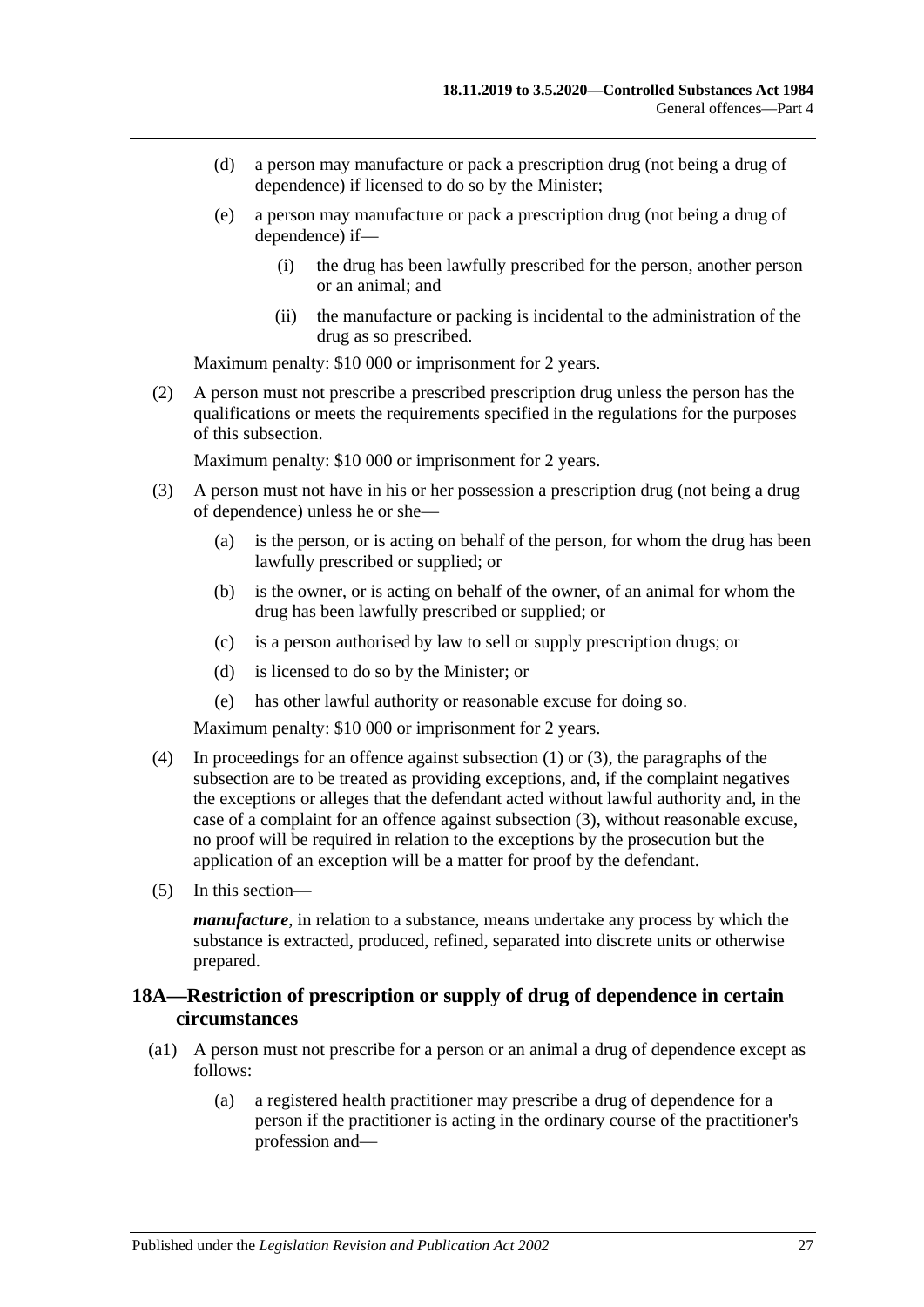- (i) the practitioner is a dentist, medical practitioner or nurse practitioner; or
- (ii) the practitioner is a registered health practitioner whose registration is endorsed under section 94 of the *Health Practitioner Regulation National Law* as being qualified to prescribe a scheduled medicine or class of scheduled medicines and the drug is a scheduled medicine or of a class of scheduled medicines specified in the endorsement; or
- (iii) the practitioner is authorised to prescribe the drug by the regulations;
- (b) a veterinary surgeon may prescribe a drug of dependence for an animal if the veterinary surgeon is acting in the ordinary course of the veterinary surgeon's profession.

- (1) A registered health practitioner must not prescribe any drug of dependence for, or supply any drug of dependence to—
	- (a) a person for regular use by the person during a period exceeding 2 months, or during a period that, together with any other period for which a drug of dependence has, to the practitioner's knowledge, been prescribed or supplied by a registered health practitioner, would result in drugs of dependence being regularly used by the person during a period exceeding 2 months; or
	- (b) a person who the practitioner knows or has reasonable cause to believe is dependent on drugs,

unless the practitioner prescribes or supplies the drug in accordance with an authority granted by the Minister under this section or in circumstances that are exempted from this subsection by the regulations.

- (2) For the purposes of this section, a person is dependent on drugs if—
	- (a) the person—
		- (i) has acquired, as a result of the repeated administration of prescription drugs or controlled drugs, an overpowering desire for the continued administration of such drugs; and
		- (ii) is likely to suffer mental or physical distress or disorder on cessation of the administration of such drugs; or
	- (b) the person has a history of consuming or using prescription drugs or controlled drugs in a quantity or manner that—
		- (i) in the case of drugs lawfully supplied to the person—is contrary to the prescribing practitioner's instructions relating to consumption or use of the drug; and
		- (ii) in any case—presents a risk to the person's health.
- (3) An application for the authority of the Minister to prescribe or supply a drug of dependence under this section must—
	- (a) be in writing and be signed by the registered health practitioner who proposes to prescribe or supply the drug; and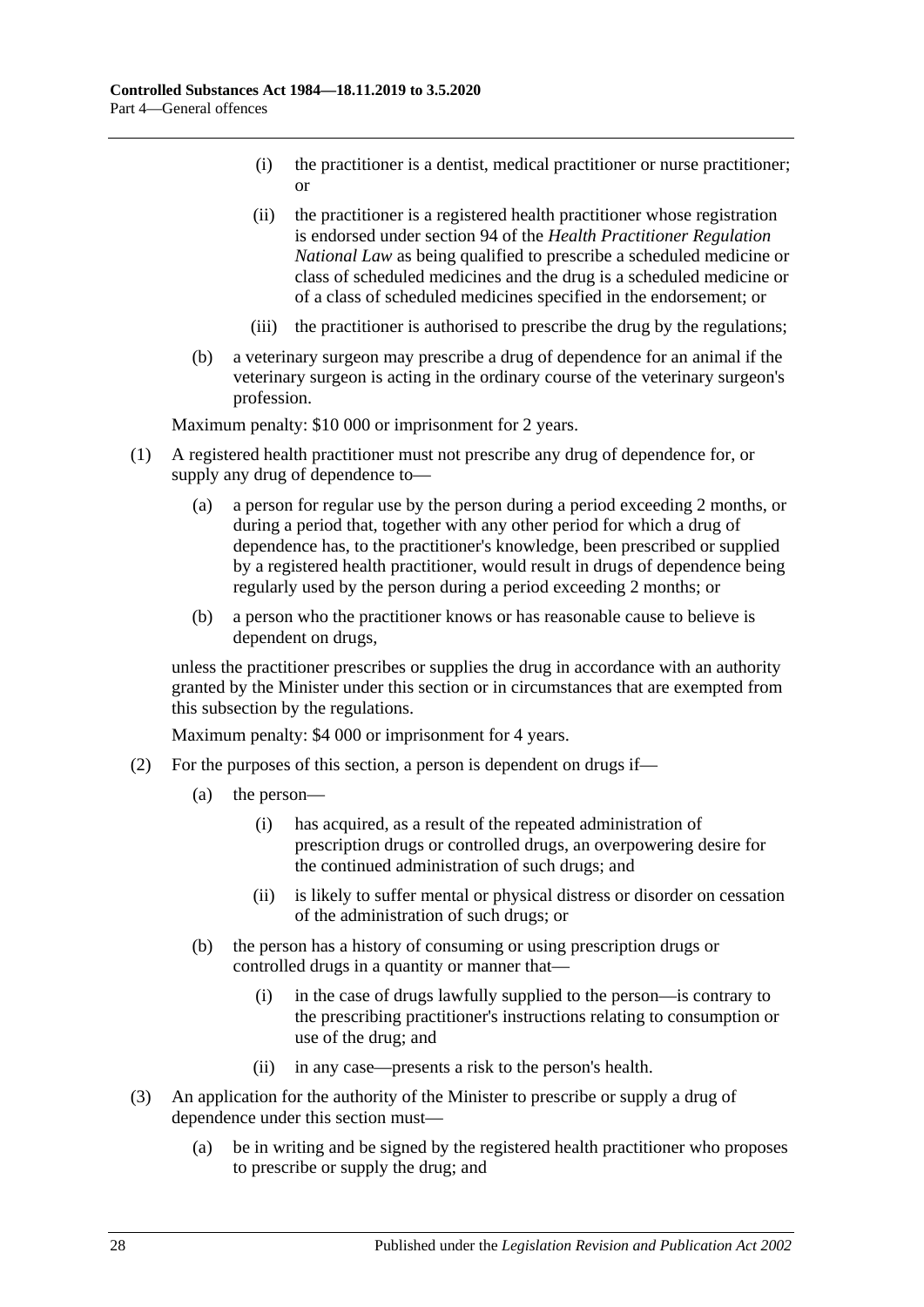- (b) contain such information as may be prescribed.
- (4) The Minister may give an authority to the registered health practitioner by whom any such application is made to prescribe for or supply to the person to whom the application relates a drug of dependence specified in the authority for therapeutic purposes.
- (5) Any such authority must be in writing and must specify—
	- (a) the quantity of the drug of dependence that may be so prescribed or supplied by the practitioner; and
	- (b) the period for which any such drug may be so prescribed or supplied.
- (6) In the case of an emergency the Minister may issue a registered health practitioner authorised to prescribe a drug of dependence a temporary authority to prescribe or supply a drug of dependence under this section.
- (7) A temporary authority—
	- (a) may be applied for, and given, orally; and
	- (b) cannot operate in respect of a period longer than 2 months.
- (8) An authority or temporary authority given under this section—
	- (a) may be subject to such conditions as the Minister thinks fit; and
	- (b) may be varied or revoked by the Minister at any time by notice in writing given personally or by post to the holder of the authority or temporary authority.

#### <span id="page-28-0"></span>**19—Sale or supply of volatile solvents**

- (1) A person must not sell or supply a volatile solvent to another person if he or she suspects, or there are reasonable grounds for suspecting, that the other person—
	- (a) intends to inhale the solvent; or
	- (b) intends to sell or supply the solvent to a further person for inhalation by that further person.

Maximum penalty: \$10 000 or imprisonment for 2 years.

(2) If a person, acting at the request of another person, purchases a volatile solvent on behalf of the other person for the purpose of inhalation, the person is guilty of an offence.

- <span id="page-28-1"></span>(3) A person must not sell or supply a volatile solvent to which this subsection applies to a person under the age prescribed for the volatile solvent. Maximum penalty: \$10 000.
- (4) [Subsection](#page-28-1) (3) applies to such volatile solvents as may be prescribed, individually or by class, by the regulations.
- <span id="page-28-2"></span>(5) An authorised officer may confiscate a volatile solvent (together with its container) found in the possession of a person if the authorised officer has reason to suspect that the person has the solvent for the purpose of inhalation.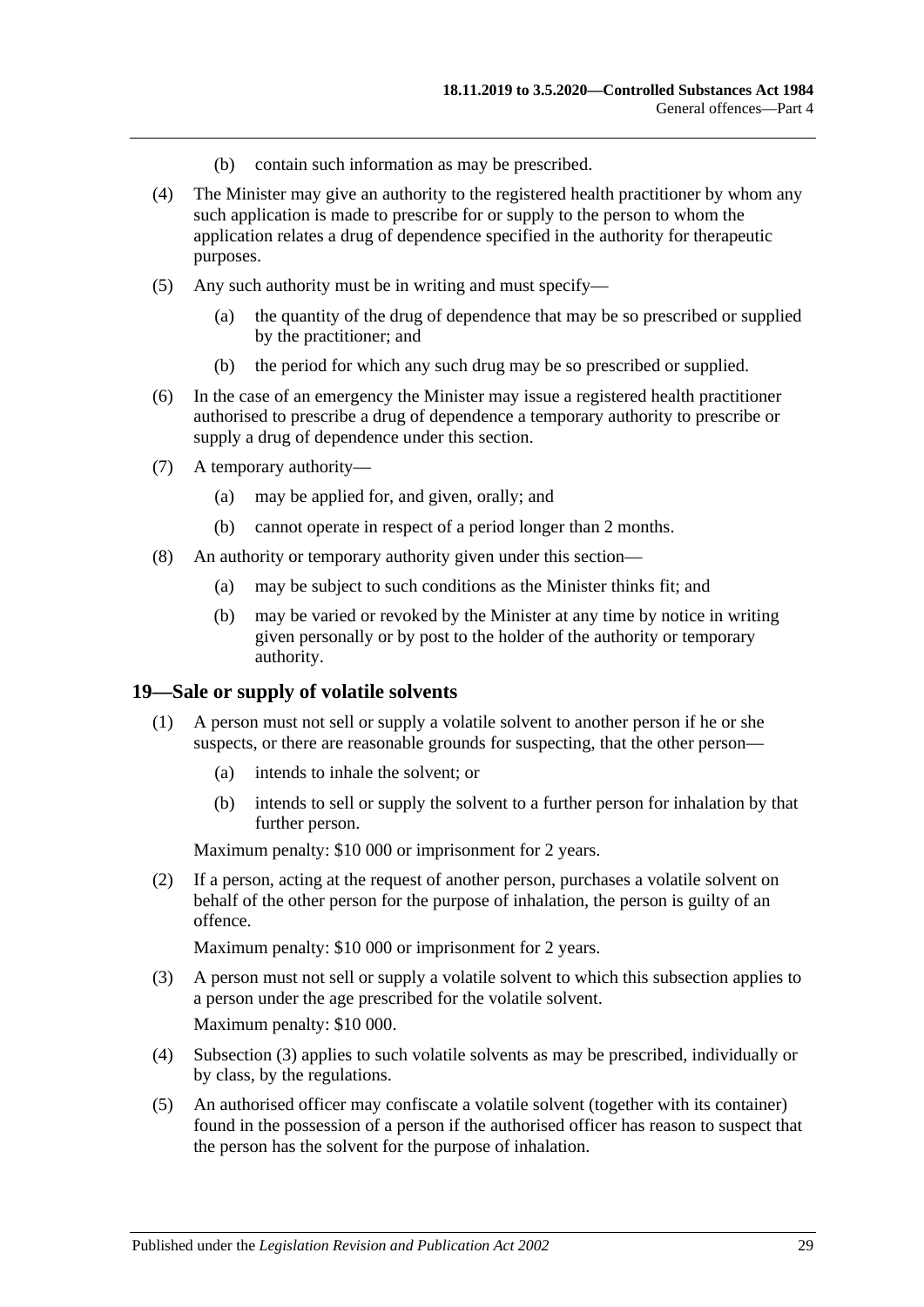(6) Anything confiscated under [subsection](#page-28-2) (5) is forfeited to the Crown and may be sold, destroyed or otherwise disposed of as the Minister or the Commissioner of Police directs.

## <span id="page-29-0"></span>**20—Prohibition of automatic vending machines**

- (1) A person must not—
	- (a) whether on premises of which the person is the owner or in any other place—
		- (i) install an automatic vending machine for the sale or supply of a poison, medicine or medical device; or
		- (ii) sell or supply a poison, medicine or medical device by means of an automatic vending machine; or
	- (b) permit or suffer any such vending machine to be installed or operated on premises of which he or she is the owner.

Maximum penalty: \$5 000.

(2) This section does not apply to a poison, medicine or medical device prescribed, or of a class prescribed, by regulation or in circumstances prescribed by regulation.

## <span id="page-29-1"></span>**21—Sale, supply, possession or administration of other potentially harmful substances or devices**

- <span id="page-29-4"></span>(1) The Minister may, by notice published in the Gazette, prohibit the sale, supply, possession or administration of—
	- (a) any substance or device specified in the order, being a substance or device that should not, in the Minister's opinion, be sold, supplied, possessed or administered pending evaluation of its harmful properties; and
	- (b) in the case of a substance, any preparation containing that substance.
- (2) A person must not contravene a notice published under [subsection](#page-29-4) (1). Maximum penalty: \$10 000 or imprisonment for 2 years.
- (3) The Minister may, by notice published in the Gazette, vary or revoke a notice published under [subsection](#page-29-4) (1).
- (4) On publishing a notice under this section, the Minister must refer the subject matter of the notice to the Advisory Council for its consideration.

## <span id="page-29-2"></span>**22—Possession**

(1) A person must not have in his or her possession a poison to which this section applies unless licensed to do so by the Minister.

Maximum penalty: \$10 000.

(2) This section applies to such poisons (other than drugs of dependence) as may be prescribed, individually or by class, by the regulations.

## <span id="page-29-3"></span>**23—Quality**

(1) A person must not sell by wholesale or by retail or supply a poison, medicine or medical device that does not conform with the regulations.

Maximum penalty: \$10 000.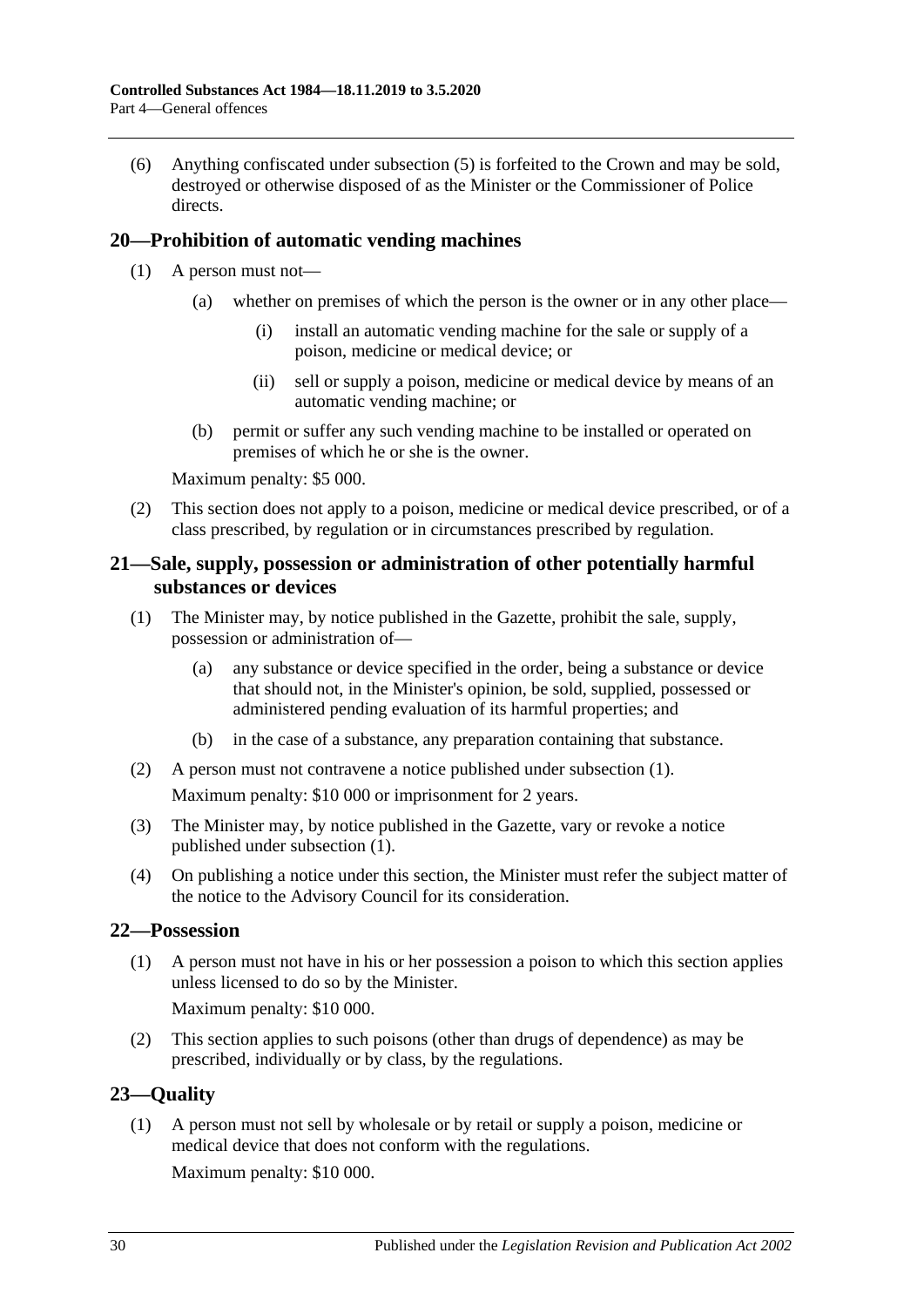(2) It is a defence for a person charged with an offence against this section to prove that he or she did not know and could not, by the exercise of reasonable diligence, have known that the subject matter of the offence did not conform with the regulations.

## <span id="page-30-0"></span>**24—Packaging and labelling**

A person must not sell by wholesale or by retail or supply to a person a poison, medicine or medical device unless—

- (a) it is enclosed in a package or container; and
- (b) the package or container conforms with the regulations; and
- (c) the package or container is labelled in accordance with the regulations.

Maximum penalty: \$10 000.

#### <span id="page-30-1"></span>**25—Storage**

A person must not store a poison, medicine or medical device contrary to the regulations.

Maximum penalty: \$10 000.

#### <span id="page-30-2"></span>**26—Transport**

A person must not transport a poison, medicine or medical device contrary to the regulations.

Maximum penalty: \$10 000.

#### <span id="page-30-3"></span>**27—Use**

A person must not—

- (a) use a poison, medicine or medical device for a purpose or in a manner prohibited by the regulations; or
- (b) sell, supply, prescribe, or purchase a poison, medicine or medical device for a purpose prohibited by the regulations.

Maximum penalty: \$10 000.

#### <span id="page-30-4"></span>**28—Prohibition of advertisement**

(1) A person must not advertise that a poison, controlled drug, medicine or medical device to which this section applies is available for sale or supply.

Maximum penalty: \$10 000.

(2) This section applies to such poisons, controlled drugs, medicines and medical devices as may be prescribed, individually or by class, by the regulations.

#### <span id="page-30-5"></span>**29—Regulation of advertisement**

A person must comply with the regulations in advertising that a poison, medicine or medical device is available for sale or supply.

Maximum penalty: \$10 000.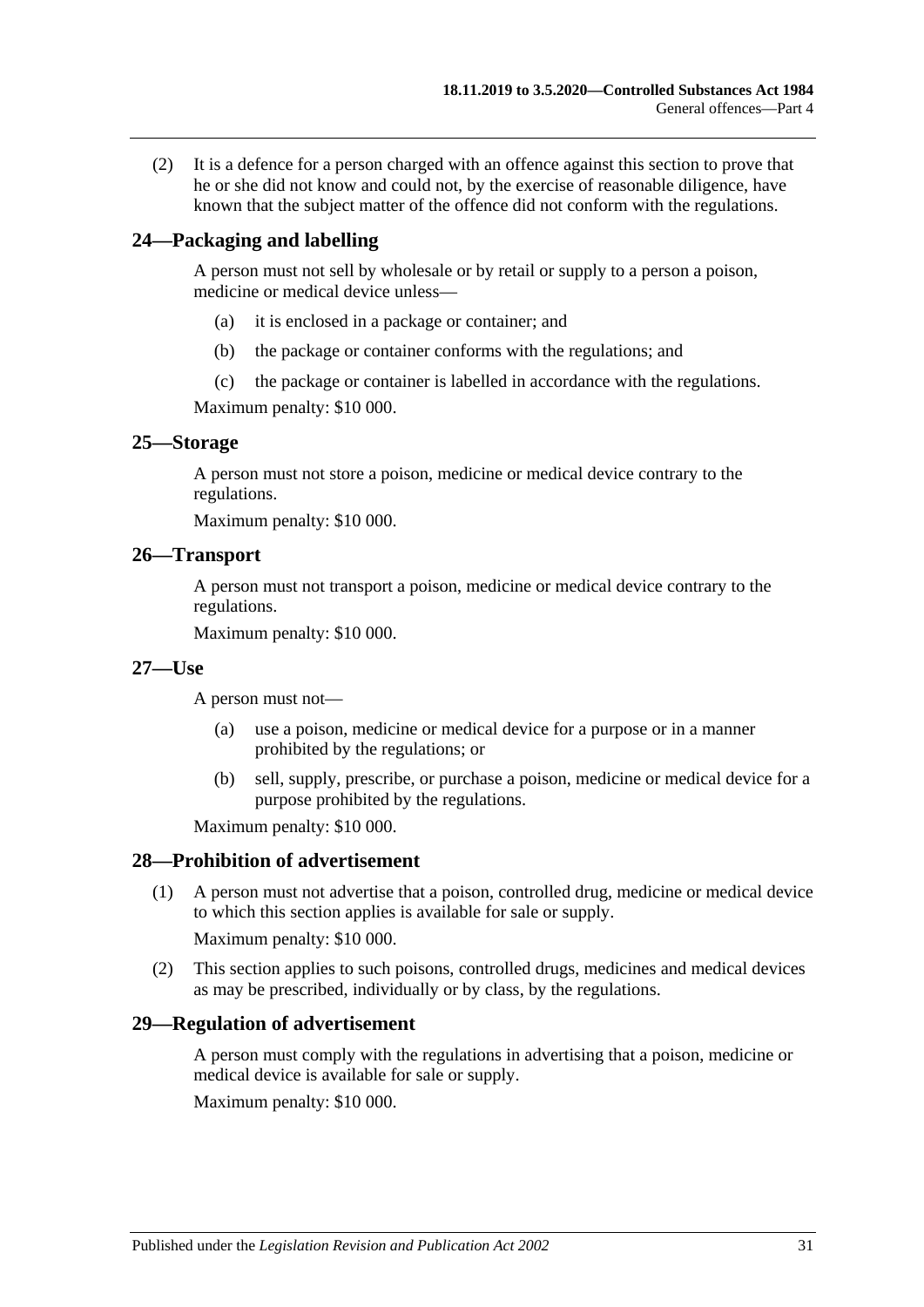### <span id="page-31-0"></span>**30—Forgery etc of prescriptions**

- (1) A person must not forge or fraudulently alter or utter a prescription or other document, or have in his or her possession such a prescription or document knowing it to be forged or fraudulently altered, with a view to obtaining a prescription drug. Maximum penalty: \$15 000 or imprisonment for 5 years.
- (2) A person must not knowingly, by false representation, obtain—
	- (a) a prescription drug; or
	- (b) a prescription for a prescription drug.

Maximum penalty: \$10 000 or imprisonment for 2 years.

- (2a) A person must not, in or in connection with obtaining a prescription drug, give to the person prescribing or supplying the drug a name or address that is false. Maximum penalty: \$10 000.
- (3) A pharmacist must retain any prescription or other document that he or she has reasonable cause to believe has been forged or fraudulently altered and must forthwith deliver any such prescription or document to the Commissioner of Police.

## <span id="page-31-1"></span>**Part 4A—Licences to cultivate alkaloid poppies and process poppy straw**

## <span id="page-31-2"></span>**Division 1—Preliminary**

## <span id="page-31-3"></span>**30A—Interpretation**

In this Part—

*alkaloid poppy* means a plant or any part of a plant whether fresh or dried of—

- (a) *Papaver bracteatum* Lindley; or
- (b) *Papaver somniferum* L.;

*alkaloid poppy register* means the register established under section [30ZZG;](#page-59-2)

*associate* has the same meaning given in [section](#page-33-0) 30B;

*Chief Executive* means the Chief Executive of the Department that is, under the Minister, responsible for the administration of the *[Agricultural and Veterinary](http://www.legislation.sa.gov.au/index.aspx?action=legref&type=act&legtitle=Agricultural%20and%20Veterinary%20Chemicals%20(South%20Australia)%20Act%201994)  [Chemicals \(South Australia\) Act](http://www.legislation.sa.gov.au/index.aspx?action=legref&type=act&legtitle=Agricultural%20and%20Veterinary%20Chemicals%20(South%20Australia)%20Act%201994) 1994*;

*Commonwealth licence to export* means a licence to export narcotic substances which relates to the export of poppy straw under the *Customs Act 1901* of the Commonwealth;

*Commonwealth licence to manufacture* means a licence to manufacture narcotic drugs which relates to the manufacturing of opiates from alkaloid poppies under the *Narcotic Drugs Act 1967* of the Commonwealth;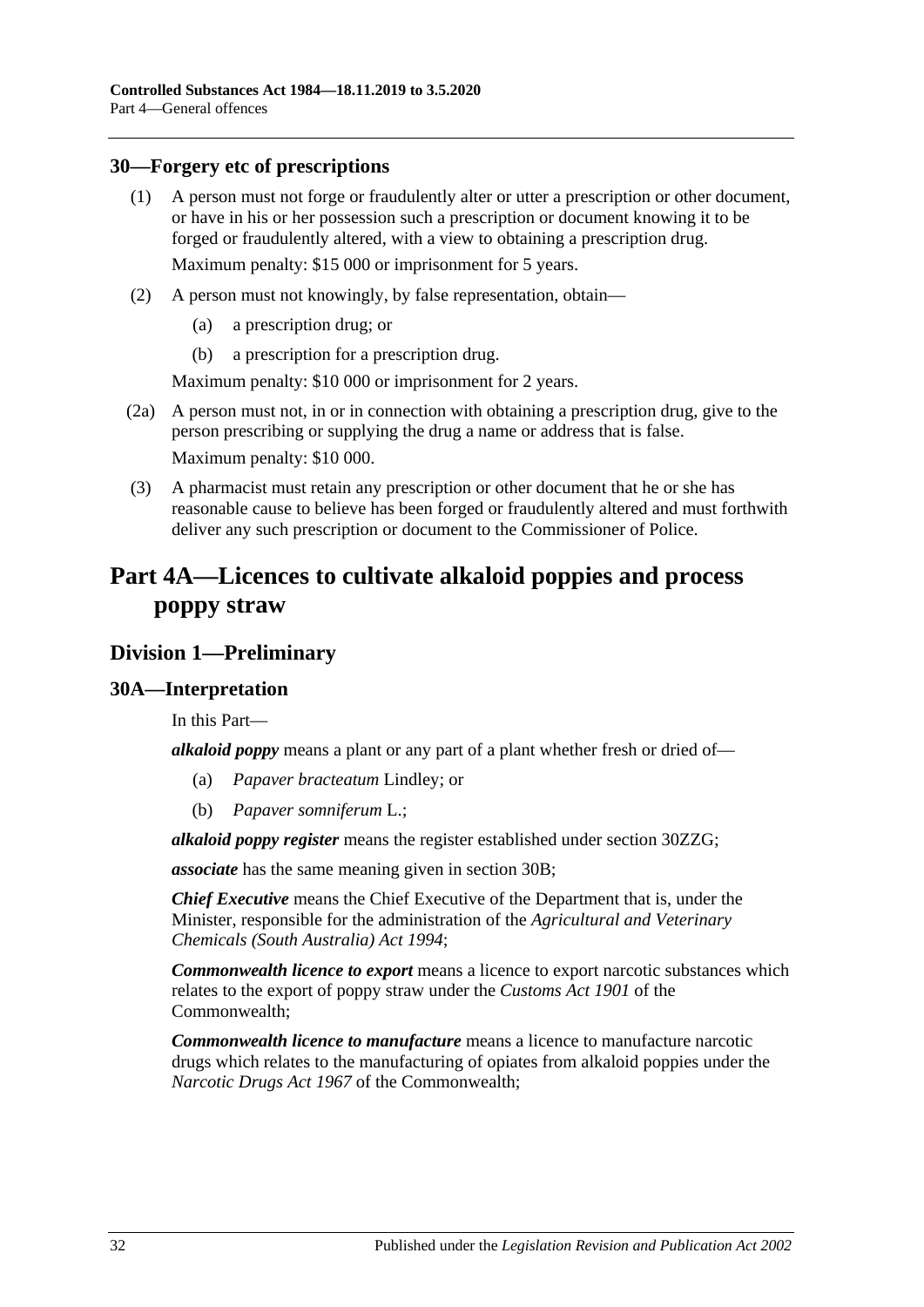*criminal intelligence* means information relating to actual or suspected criminal activity (whether in this State or elsewhere) the disclosure of which could reasonably be expected to prejudice criminal investigations, to enable the discovery of the existence or identity of a confidential source of information relevant to law enforcement or to endanger a person's life or physical safety;

*detention or seizure receipt* means a receipt given in accordance with [section](#page-49-0) 30ZC or [section](#page-50-4) 30ZI;

#### *disqualified person* means—

- (a) a person who is under the age of 17 years unless the person is an apprentice or trainee within the meaning of the *[Training and Skills Development](http://www.legislation.sa.gov.au/index.aspx?action=legref&type=act&legtitle=Training%20and%20Skills%20Development%20Act%202008)  Act [2008](http://www.legislation.sa.gov.au/index.aspx?action=legref&type=act&legtitle=Training%20and%20Skills%20Development%20Act%202008)*; or
- (b) a person against whom a finding of guilt in respect of a serious offence was made by a court (whether in or outside South Australia) in the 10 years preceding the date an application is made under this Part; or
- (c) a person against whom a finding of guilt for an offence under this Act or an offence under a corresponding law of another jurisdiction was made by a court (whether in or outside South Australia) in the 5 years preceding the date an application is made under this Part; or
- (d) a person who belongs to a prescribed class of persons;

*employee*, in relation to a licensed grower or a licensed processor, includes a person who is—

- (a) employed under a contract of employment; or
- (b) employed under a training contract; or
- (c) engaged under any other contract to perform a specified task authorised under a poppy cultivation licence or a poppy processing licence;

*employee identification certificate* means a certificate issued to an employee by a licensed grower under [section](#page-39-2) 30J or by a licensed processor under [section](#page-44-1) 30T;

*harvest and destruction order* means an order made under section [30ZM\(3\);](#page-52-2)

#### *inspector* means—

- (a) a person authorised under [section](#page-47-1) 30Z; and
- (b) an inspector under Part IVB of the *Drugs, Poisons and Controlled Substances Act 1981* of Victoria; and
- (c) a police officer;

*inspector identification certificate* means a certificate issued to an inspector under [section](#page-48-0) 30ZA;

*licence holder* means—

- (a) a licensed grower; or
- (b) a licensed processor;

*licensed grower* means the holder of a poppy cultivation licence;

*licensed processor* means the holder of a poppy processing licence;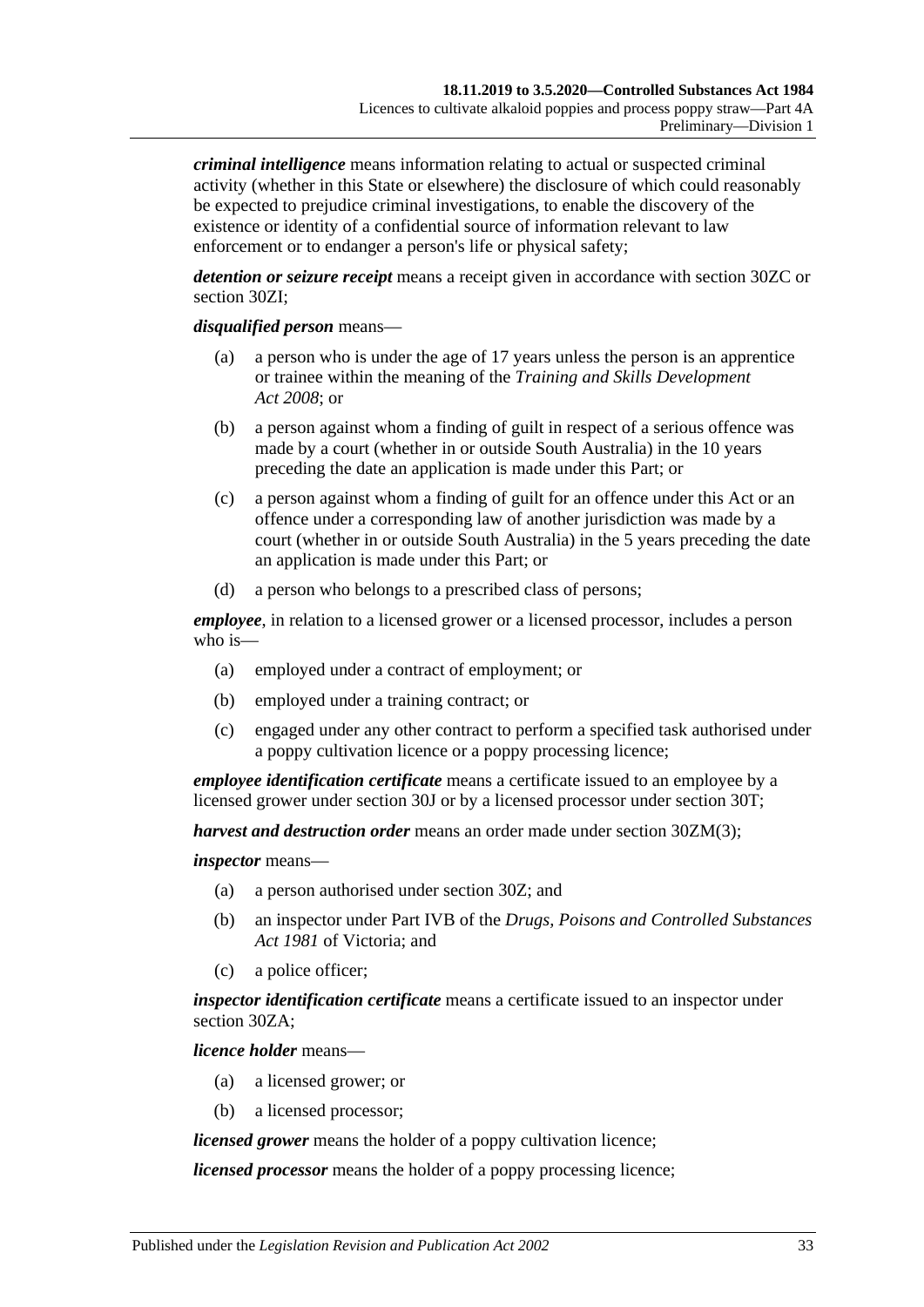*poppy cultivation licence* means a licence issued under [section](#page-37-2) 30F(2);

*poppy processing licence* means a licence issued under [section](#page-42-2) 30P(2);

*poppy straw* means the upper parts of an alkaloid poppy, including the stem and capsule, harvested after mowing;

*process*, in relation to poppy straw, means—

- (a) to prepare or treat poppy straw in any manner other than refinement, concentration, extraction or reaction unless the refinement, concentration, extraction or reaction is for chemical analysis for non-therapeutic use; or
- (b) to store poppy straw;

*risk management plan* means a plan that forms part of a poppy cultivation licence or a poppy processing licence;

*seized material* means any alkaloid poppies, poppy straw or material derived from alkaloid poppies or poppy straw seized by an inspector under [section](#page-50-3) 30ZH;

*serious offence* means—

- (a) an indictable offence involving dishonesty, fraud or assault; or
- (b) an indictable offence involving possession, or cultivation of, or trafficking in, a drug of dependence; or
- (c) any other indictable offence under this Act; or
- (d) an indictable offence under the law of another jurisdiction involving—
	- (i) dishonesty, fraud or assault; or
	- (ii) possession, or cultivation of, or trafficking in, a drug of dependence;

*specified premises* means premises to which a licence under this Part applies;

*Tribunal* means the South Australian Civil and Administrative Tribunal established under the *[South Australian Civil and Administrative Tribunal Act](http://www.legislation.sa.gov.au/index.aspx?action=legref&type=act&legtitle=South%20Australian%20Civil%20and%20Administrative%20Tribunal%20Act%202013) 2013*.

#### <span id="page-33-0"></span>**30B—Meaning of** *associate*

- (1) For the purposes of this Part, a person who is of or above the age of 18 years is an *associate* of an applicant for a poppy cultivation licence or a poppy processing licence or a licence holder if the person—
	- (a) holds any relevant financial interest, or is entitled to exercise any relevant power (whether in right of the person or on behalf of any other person) in the business of the applicant or the licence holder (being the business to which the application or licence relates), and by virtue of that interest or power, is able to exercise a significant influence over or with respect to the management or operation of the business; or
	- (b) holds any relevant position (whether in right of the person or on behalf of any other person) in the business of the applicant or the licence holder (being the business to which the application or licence relates); or
	- (c) is a relative of the applicant or the licence holder; or
	- (d) is in a position to exercise control or significant influence over the conduct of the applicant or the licence holder.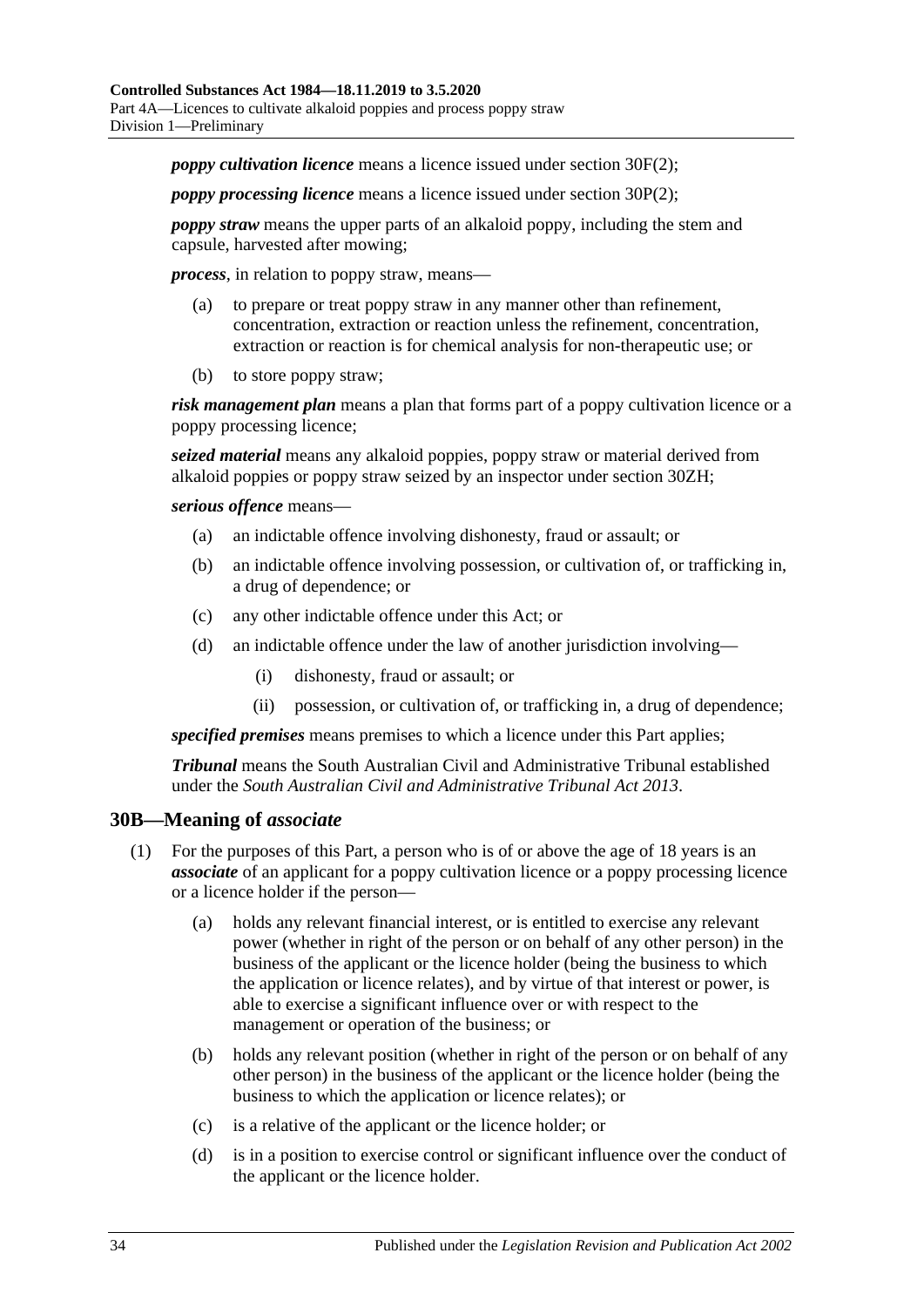(2) In subsection  $(1)$ —

*domestic partner* means a person who is a domestic partner within the meaning of the *[Family Relationships Act](http://www.legislation.sa.gov.au/index.aspx?action=legref&type=act&legtitle=Family%20Relationships%20Act%201975) 1975*, whether declared as such under that Act or not;

*relative* means a person who is—

- (a) a spouse or domestic partner; or
- (b) a parent; or
- (c) a step-parent; or
- (d) a sibling or step-sibling; or
- (e) a child, step-child or adopted child;

*relevant financial interest* in relation to a business means—

- (a) any share in the capital of the business; or
- (b) any entitlement to receive any income derived from the business;

*relevant position* in relation to the business of an applicant or a licence holder means—

- (a) the position of director, partner, trustee, manager or other executive position or secretary, however that position is designated; and
- (b) any other person determined by the Chief Executive to be associated or connected with the ownership, administration or management of the operations or business of the applicant;

*relevant power* means any power, whether exercisable by voting or otherwise and whether exercisable alone or in association with others—

- (a) to participate in any directorial, managerial or executive decision; or
- (b) to elect or appoint any person to any relevant position;

*spouse*—a person is the spouse of another if they are legally married.

## <span id="page-34-1"></span><span id="page-34-0"></span>**30C—Matters to be considered—fit and proper person**

- (1) For the purpose of preventing criminal activity in the cultivation of alkaloid poppies and the processing of poppy straw, the Chief Executive must not issue a licence under this Part to an applicant unless the Chief Executive is satisfied that—
	- (a) neither the applicant nor any associate of the applicant has been found guilty in respect of a serious offence (whether in or outside South Australia) during the 10 years preceding the date of making the application under this Part; and
	- (b) the applicant and each associate of the applicant is a suitable person to be concerned in or associated with the cultivation of alkaloid poppies or the processing of poppy straw, as the case requires; and
	- (c) the applicant's property or premises will be suitable for the cultivation of alkaloid poppies or the processing of poppy straw, as the case requires, in relation to location, facilities and proposed security arrangements; and
	- (d) the applicant meets the prescribed requirements (if any).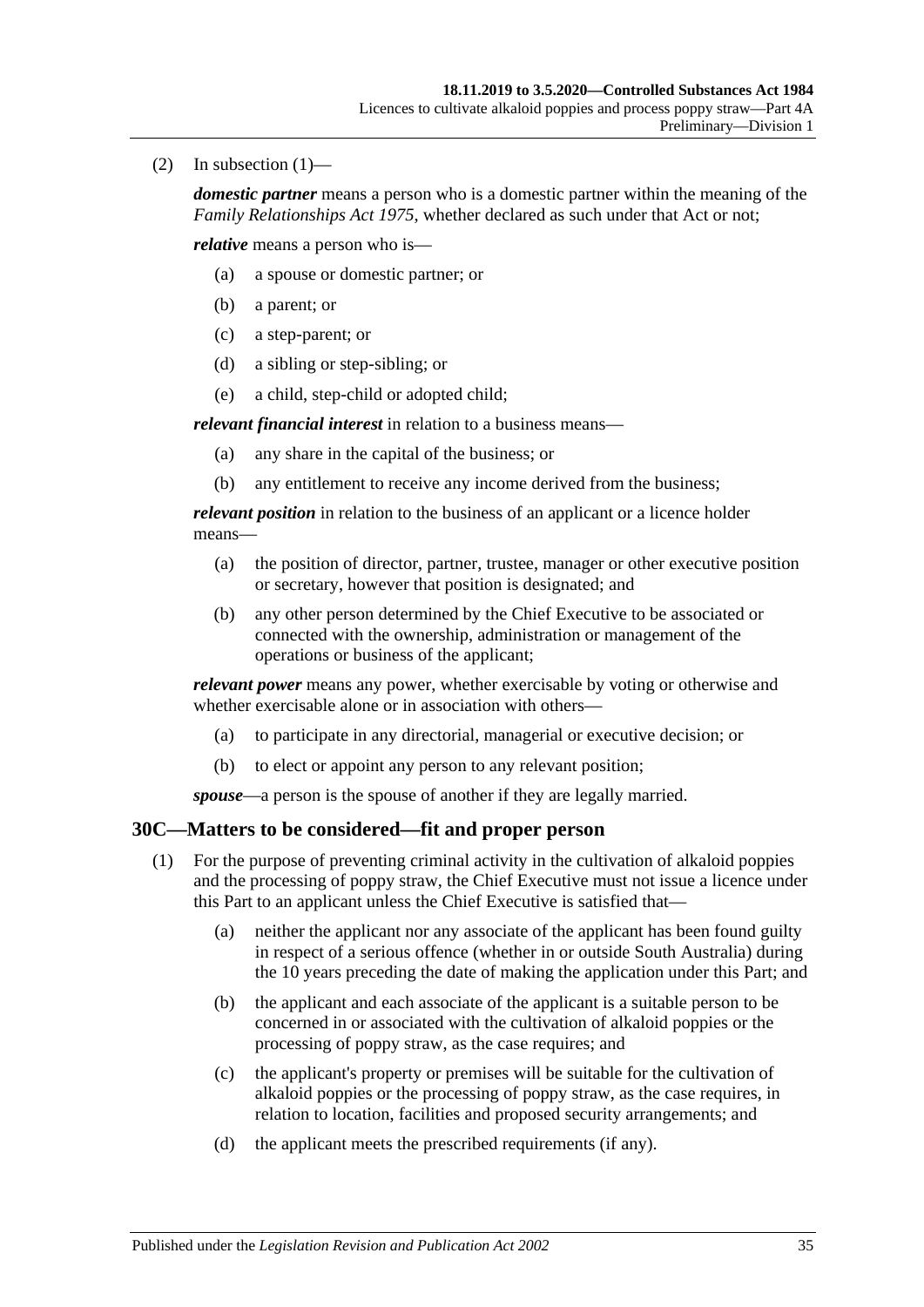- <span id="page-35-0"></span>(2) For the purpose of preventing criminal activity in the cultivation of alkaloid poppies and the processing of poppy straw, the Chief Executive must not—
	- (a) renew a poppy cultivation licence of a licensed grower unless the Chief Executive is satisfied that—
		- (i) neither the licensed grower nor any associate of the licensed grower has been found guilty in respect of a serious offence (whether in or outside South Australia) during the 3 years preceding the date of making the application for renewal under this Part; and
		- (ii) the licensed grower and each associate of the licensed grower is a suitable person to be concerned in or associated with the cultivation of alkaloid poppies; and
		- (iii) the licensed grower's property or premises are suitable for the cultivation of alkaloid poppies, in relation to location, facilities and proposed security arrangements; and
		- (iv) the licensed grower meets the prescribed requirements (if any); or
	- (b) renew a poppy processing licence of a licensed processor unless the Chief Executive is satisfied that—
		- (i) neither the licensed processor nor any associate of the licensed processor has been found guilty in respect of a serious offence (whether in or outside South Australia) during the 12 months preceding the date of making the application for renewal under this Part; and
		- (ii) the licensed processor and each associate of the licensed processor is a suitable person to be concerned in or associated with the processing of poppy straw; and
		- (iii) the licensed processor's property or premises are suitable for the processing of poppy straw in relation to location, facilities and proposed security arrangements; and
		- (iv) the licensed processor meets the prescribed requirements (if any).
- (3) Without limiting [subsection](#page-34-1) (1) or [\(2\),](#page-35-0) the Chief Executive may consider whether—
	- (a) the applicant, the licensed grower or the licensed processor and each associate of the applicant, the licensed grower or the licensed processor is of good repute, having regard to character, honesty and integrity; and
	- (b) the applicant, the licensed grower or the licensed processor or any associate of the applicant, the licensed grower or the licensed processor has a history of non-compliance with the Act; and
	- (c) in the case of an application for a licence, the applicant or any associate of the applicant has within the 10 years preceding the date of making the application been found guilty by a court (whether in or outside South Australia) of any offence; and
	- (d) in the case of an application for the renewal of a poppy cultivation licence, the licensed grower or any associate of the licensed grower has within the 3 years preceding the date of making the application for renewal been found guilty by a court (whether in or outside South Australia) of any offence; and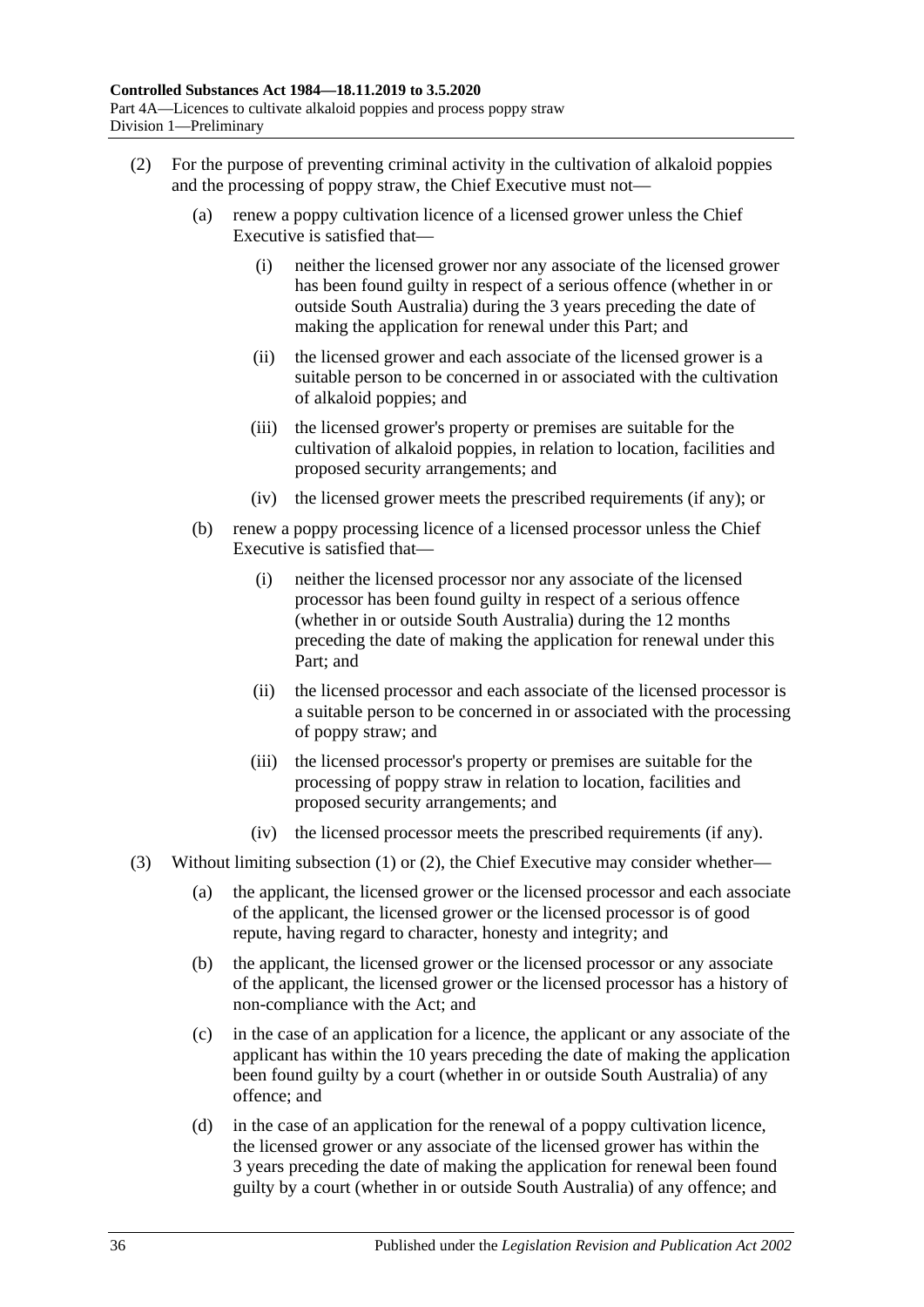- (e) in the case of an application for the renewal of a poppy processing licence, the licensed processor or any associate of the licensed processor has within the 12 months preceding the date of making the application for renewal been found guilty by a court (whether in or outside South Australia) of any offence; and
- (f) in the case of an applicant, a licensed grower or a licensed processor that is not a natural person, the applicant, the licensed grower or the licensed processor has a satisfactory ownership, trust or corporate structure; and
- (g) the applicant, the licensed grower or the licensed processor is of sound and stable financial background; and
- (h) the financial circumstances of the applicant, the licensed grower or the licensed processor may significantly limit the person's capacity to meet the person's obligations in conducting activities under the licence in compliance with the terms and conditions applying to the relevant licence.

# **Division 2—Poppy cultivation licence**

### <span id="page-36-2"></span><span id="page-36-0"></span>**30D—Application for poppy cultivation licence**

- (1) A person may apply for a poppy cultivation licence which authorises a person for commercial purposes relating to therapeutic use—
	- (a) to cultivate or possess alkaloid poppies; and
	- (b) to sell or supply poppy straw to a licensed processor at premises specified in the licence.
- <span id="page-36-1"></span>(2) A person may apply for a poppy cultivation licence for research purposes relating to non-therapeutic use—
	- (a) to cultivate or possess alkaloid poppies; and
	- (b) to conduct measurements, analyses and extractions, including extraction of alkaloids from alkaloid poppies for chemical analyses at specified premises; and
	- (c) to supply alkaloid poppies or poppy straw to a licensed processor.
- (3) An application under [subsection](#page-36-0) (1) or [\(2\)](#page-36-1) must—
	- (a) be in writing; and
	- (b) be accompanied by a copy of the proposed risk management plan; and
	- (c) be accompanied by the relevant prescribed application fee (if any); and
	- (d) be accompanied by any other prescribed particulars.
- (4) An application under [subsection](#page-36-0) (1) or [\(2\)](#page-36-1) must contain or be accompanied by evidence to the satisfaction of the Chief Executive that the applicant is a fit and proper person to be given a licence and—
	- (a) in the case of an application under [subsection](#page-36-0) (1), intends to undertake a bona fide commercial activity relating to the therapeutic use of alkaloid poppies under the licence and includes evidence of the commercial activity to be carried out; or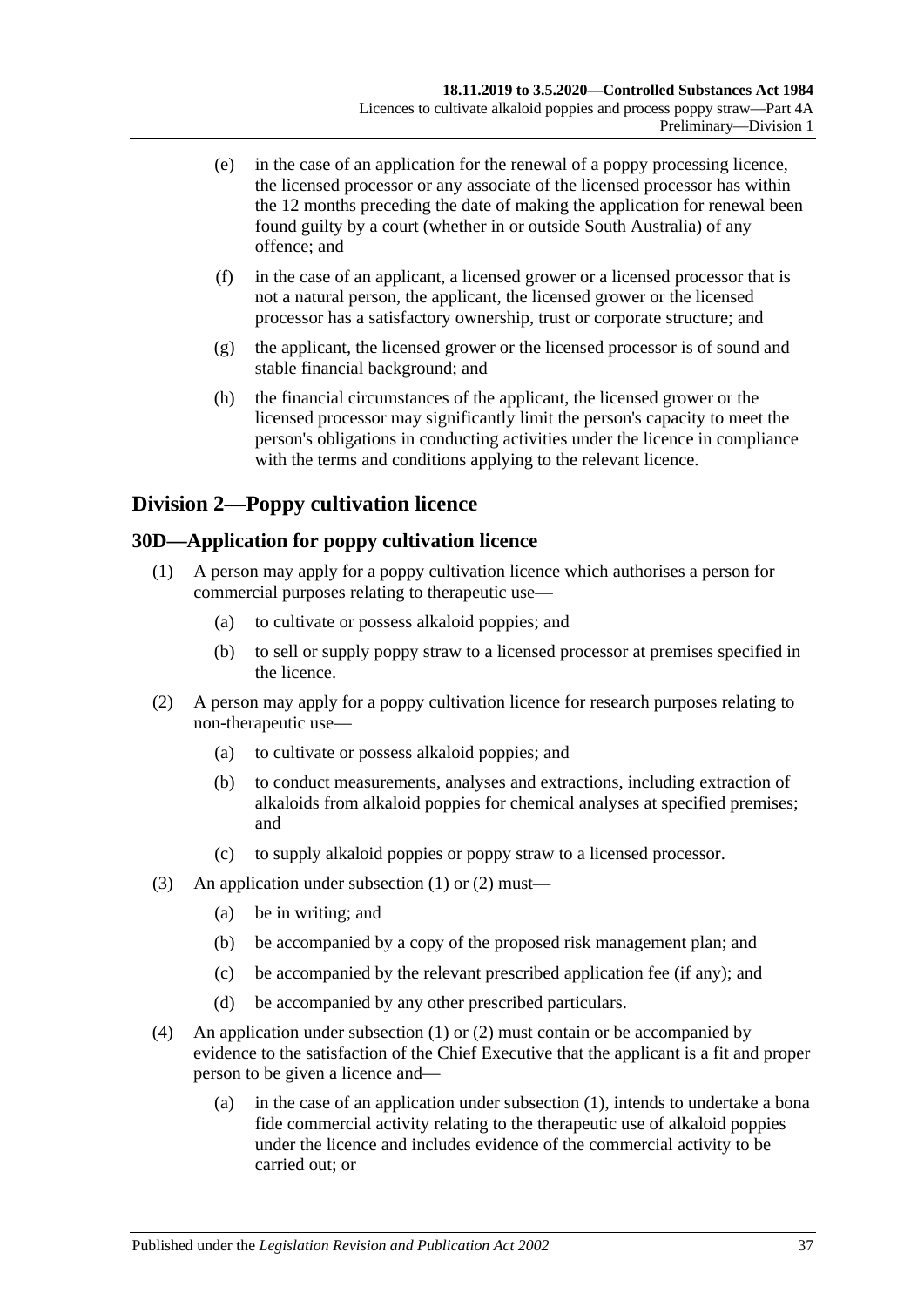- (b) in the case of an application under [subsection](#page-36-1) (2), intends to undertake a research activity relating to the non therapeutic use of alkaloid poppies under the licence and includes evidence that the research activity would be conducted by a person with appropriate scientific training using an appropriate methodology.
- (5) An application under [subsection](#page-36-0) (1) or [\(2\)](#page-36-1) must contain any other information about the applicant or the application which the Chief Executive reasonably requires to assist in assessing the application.

### <span id="page-37-1"></span>**30E—Chief Executive must investigate application**

- (1) On receiving an application under [section](#page-36-2) 30D the Chief Executive—
	- (a) must carry out all investigations and inquiries that the Chief Executive considers necessary to determine the application; and
	- (b) may conduct an inspection of the premises that are to be specified in the relevant licence; and
	- (c) may require that an applicant or any associate of the applicant submit to the Chief Executive a recent police record check of the applicant or any associate of the applicant.
- (2) The Chief Executive must provide a copy of an application made under [section](#page-36-2) 30D and any accompanying documents to the Commissioner of Police.
- (3) The Commissioner of Police must—
	- (a) inquire into and report to the Chief Executive on any matters concerning the application that he or she believes are appropriate or reasonably necessary; and
	- (b) inquire into and report to the Chief Executive on any matters concerning the application that the Chief Executive requests; and
	- (c) within 28 days of receiving the application from the Chief Executive, notify the Chief Executive in writing of the Commissioner of Police's decision to support or oppose the issuing of a licence and provide the reasons for the decision.
- <span id="page-37-0"></span>(4) If the Chief Executive is notified under [subsection](#page-37-0)  $(3)(c)$  that the Commissioner of Police opposes the issuing of a poppy cultivation licence, the Chief Executive must not issue the licence.

### **30F—Determining an application**

- (1) After considering an application and any investigation under [section](#page-37-1) 30E, the Chief Executive must determine the application within 60 days of receiving the application.
- <span id="page-37-2"></span>(2) The Chief Executive may issue a poppy cultivation licence to an applicant under section  $30D(1)$  or  $(2)$ .
- <span id="page-37-3"></span>(3) The Chief Executive may refuse to issue a poppy cultivation licence to an applicant under [section](#page-36-0)  $30D(1)$  or  $(2)$ .
- (4) The Chief Executive must—
	- (a) notify the applicant in writing of the decision under [subsection](#page-37-2) (2); and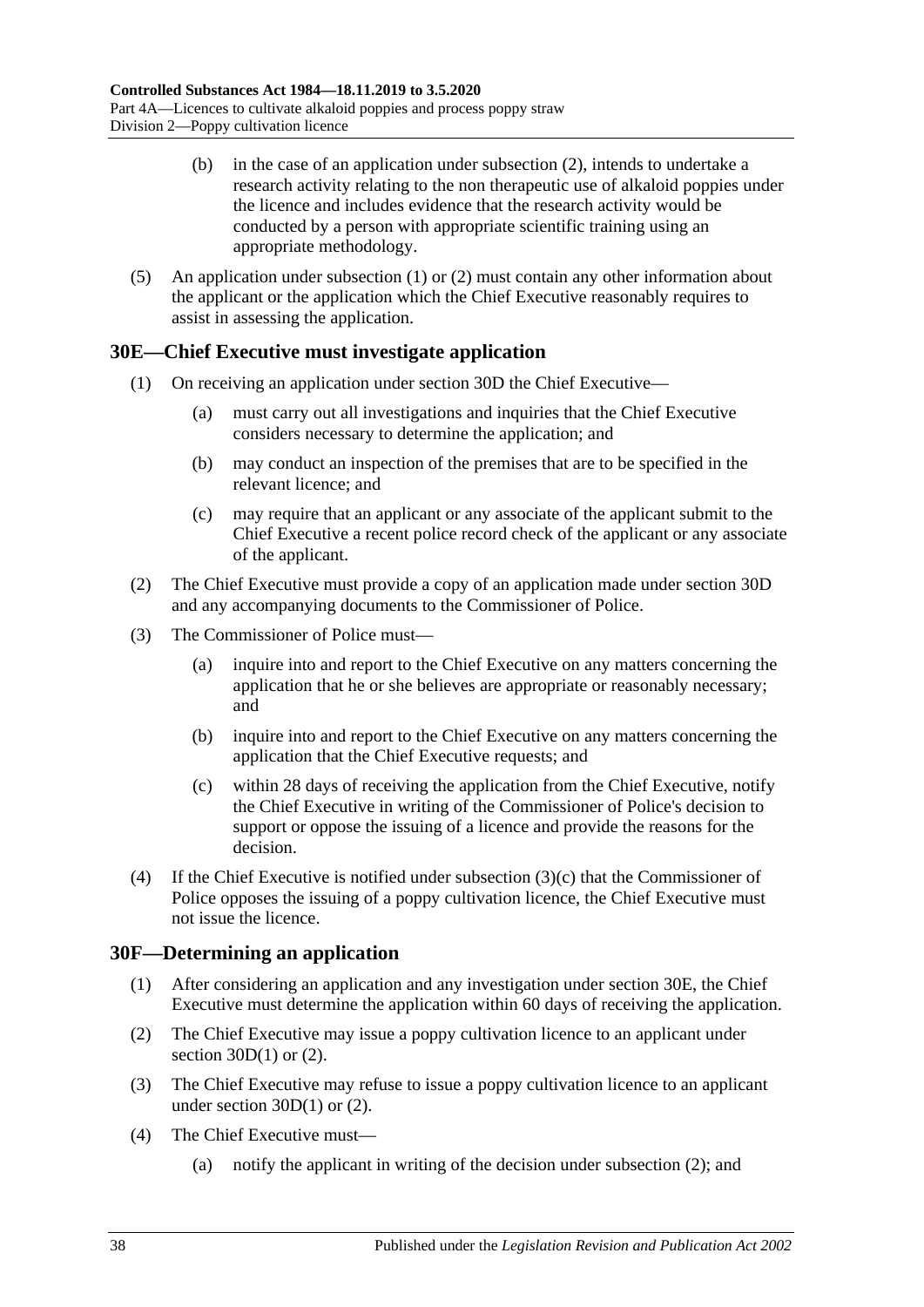(b) if the Chief Executive refuses an application under [subsection](#page-37-3) (3), provide reasons for the decision.

### **30G—Terms and conditions of a poppy cultivation licence**

- (1) A poppy cultivation licence is issued for the term, not exceeding 3 years, specified in the licence unless it is sooner suspended or cancelled.
- (2) A poppy cultivation licence relates only to the specified premises described in it.
- (3) A poppy cultivation licence is subject to the condition that the licensed grower must only employ persons that are suitable to carry out activities under the licence.
- (4) A poppy cultivation licence is subject to the condition that a licensed grower must comply with the risk management plan under the licence.
- (5) A poppy cultivation licence is subject to the prescribed terms, conditions, limitations and restrictions (if any).
- (6) A poppy cultivation licence is subject to the terms, conditions, limitations and restrictions specified in it including, but not limited to, terms, conditions, limitations and restrictions relating to the following:
	- (a) the species, subspecies or varieties of alkaloid poppy to be cultivated;
	- (b) the specified premises at which activities authorised under the licence may be carried out;
	- (c) the implementation and maintenance of satisfactory security and surveillance measures to restrict access of unauthorised persons to crops and harvested material;
	- (d) the keeping of records and other documents;
	- (e) the provision of information, records or other documents to the Chief Executive relating to—
		- (i) the activities carried out under the licence; or
		- (ii) a change in the position of director, manager, secretary or other executive position, however designated, or the structure of the business to which the licence relates; or
		- (iii) any other matter that the Chief Executive reasonably requires in relation to the licence or the licensed activity;
	- (f) the disposal of harvested material and crop residue;
	- (g) the inspection, sampling, supervision and surveillance of seed of alkaloid poppies, alkaloid poppies and poppy straw by an inspector;
	- (h) the destruction of alkaloid poppies, poppy straw and any material derived from alkaloid poppies.
- (7) A poppy cultivation licence issued under [section](#page-36-0) 30D(1) is subject to the condition that unless otherwise with the approval of the Chief Executive, the licensed grower whilst carrying out an activity under the licence must have a contract with a licensed processor for the processing of alkaloid poppies cultivated under the licence that is registered in the alkaloid poppy register.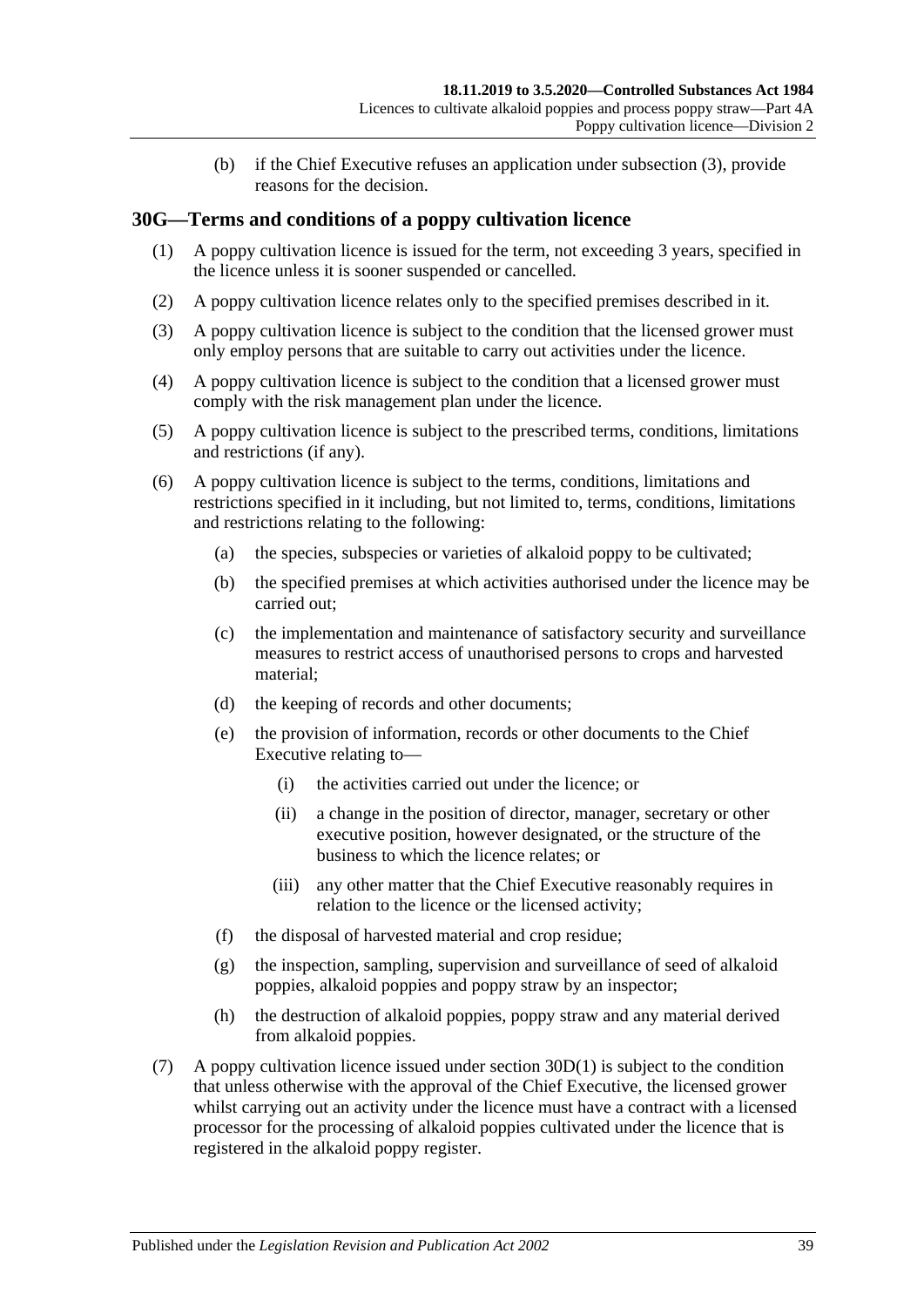### **30H—Poppy cultivation licence is not transferable**

A poppy cultivation licence is not transferable to another person.

### **30I—Employee of licensed grower authorised to undertake activities under licence**

- <span id="page-39-0"></span>(1) For the purposes of this Act, an employee of a licensed grower who holds a poppy cultivation licence for commercial purposes relating to therapeutic use, is authorised to carry out any activity under the licence involving the cultivation or possession of alkaloid poppies or the sale or supply of poppy straw to a licensed processor required of the employee in the course of his or her employment.
- <span id="page-39-1"></span>(2) For the purposes of this Act, an employee of a licensed grower who holds a poppy cultivation licence for research purposes relating to non-therapeutic use, is authorised to carry out any activity under the licence, including the following, that is required of the employee in the course of his or her employment:
	- (a) to cultivate or possess alkaloid poppies;
	- (b) to conduct measurements, analyses and extractions including extraction of alkaloids from alkaloid poppies for chemical analyses at specified premises;
	- (c) to supply alkaloid poppies or poppy straw to a licensed processor.
- (3) An employee must only undertake an activity authorised under [subsection](#page-39-0) (1) or [\(2\)](#page-39-1) in relation to his or her employment.

### **30J—Employee identification certificate issued by licensed grower**

- (1) The licensed grower must issue an employee identification certificate to each employee employed to carry out activities in the business conducted by a licensed grower under a poppy cultivation licence.
- <span id="page-39-3"></span>(2) The employee identification certificate must contain the following information:
	- (a) the employee's name;
	- (b) a clear photograph of the employee;
	- (c) the employee's date of birth;
	- (d) the expiry date of the employee identification certificate;
	- (e) the poppy cultivation licence under which the employee is authorised to carry out activities required of the employee in the course of his or her employment;
	- (f) the prescribed information (if any).

#### <span id="page-39-2"></span>**30K—Application for renewal of licence**

- (1) A licensed grower may apply to the Chief Executive for the renewal of a poppy cultivation licence.
- (2) A renewal application must be made to the Chief Executive at least 2 months before the poppy cultivation licence is due to expire.
- (3) A renewal application must—
	- (a) be in writing; and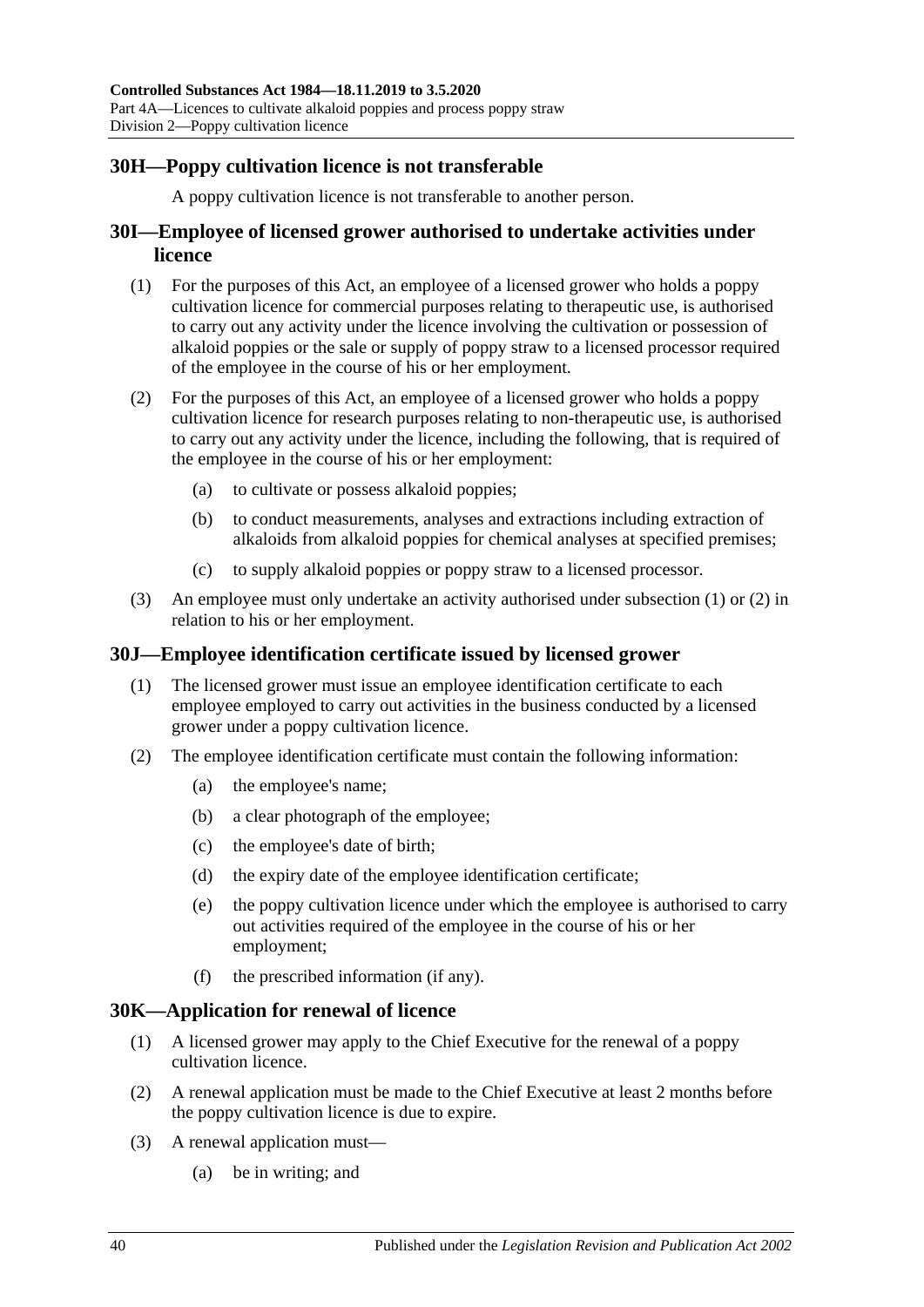- (b) be accompanied by any information relevant to whether or not the licensed grower is a fit and proper person; and
- (c) be accompanied by the current risk management plan under the poppy cultivation licence; and
- (d) be accompanied by the relevant prescribed renewal fee (if any); and
- (e) be accompanied by any other information the Chief Executive reasonably requires to assess the application; and
- (f) contain any prescribed particulars.
- (4) A poppy cultivation licence may be renewed more than once.

#### <span id="page-40-1"></span>**30L—Chief Executive must investigate renewal application**

- (1) On receipt of a renewal application under [section](#page-39-2) 30K the Chief Executive—
	- (a) must carry out any investigation or inquiry necessary to determine the renewal application; and
	- (b) may conduct an inspection of the specified premises of the poppy cultivation licence; and
	- (c) may require that an applicant or any associate of the applicant submit to the Chief Executive a recent police record check of the applicant or any associate of the applicant.
- (2) The Chief Executive must provide a copy of a renewal application made under [section](#page-39-2) 30K and any accompanying documents to the Commissioner of Police.
- (3) The Commissioner of Police must—
	- (a) inquire into and report to the Chief Executive on any matters concerning the application that the Commissioner of Police believes are appropriate or reasonably necessary; and
	- (b) inquire into and report to the Chief Executive on any matters concerning the renewal application that the Chief Executive requests; and
	- (c) within 28 days of receiving the application from the Chief Executive notify the Chief Executive in writing of the Commissioner of Police's decision to support or oppose the renewal of a licence and provide the reasons for the decision.
- <span id="page-40-0"></span>(4) If the Chief Executive is notified under [subsection](#page-40-0)  $(3)(c)$  that the Commissioner of Police opposes the renewal of a poppy cultivation licence, the Chief Executive must not renew the relevant licence.

### **30M—Determining a renewal application**

- (1) After considering a renewal application and any investigation under [section](#page-40-1) 30L, the Chief Executive must determine the renewal application within 60 days of receiving it.
- <span id="page-40-2"></span>(2) The Chief Executive may renew a poppy cultivation licence for a period not exceeding 3 years.
- <span id="page-40-3"></span>(3) The Chief Executive may refuse to renew a poppy cultivation licence of a licensed grower.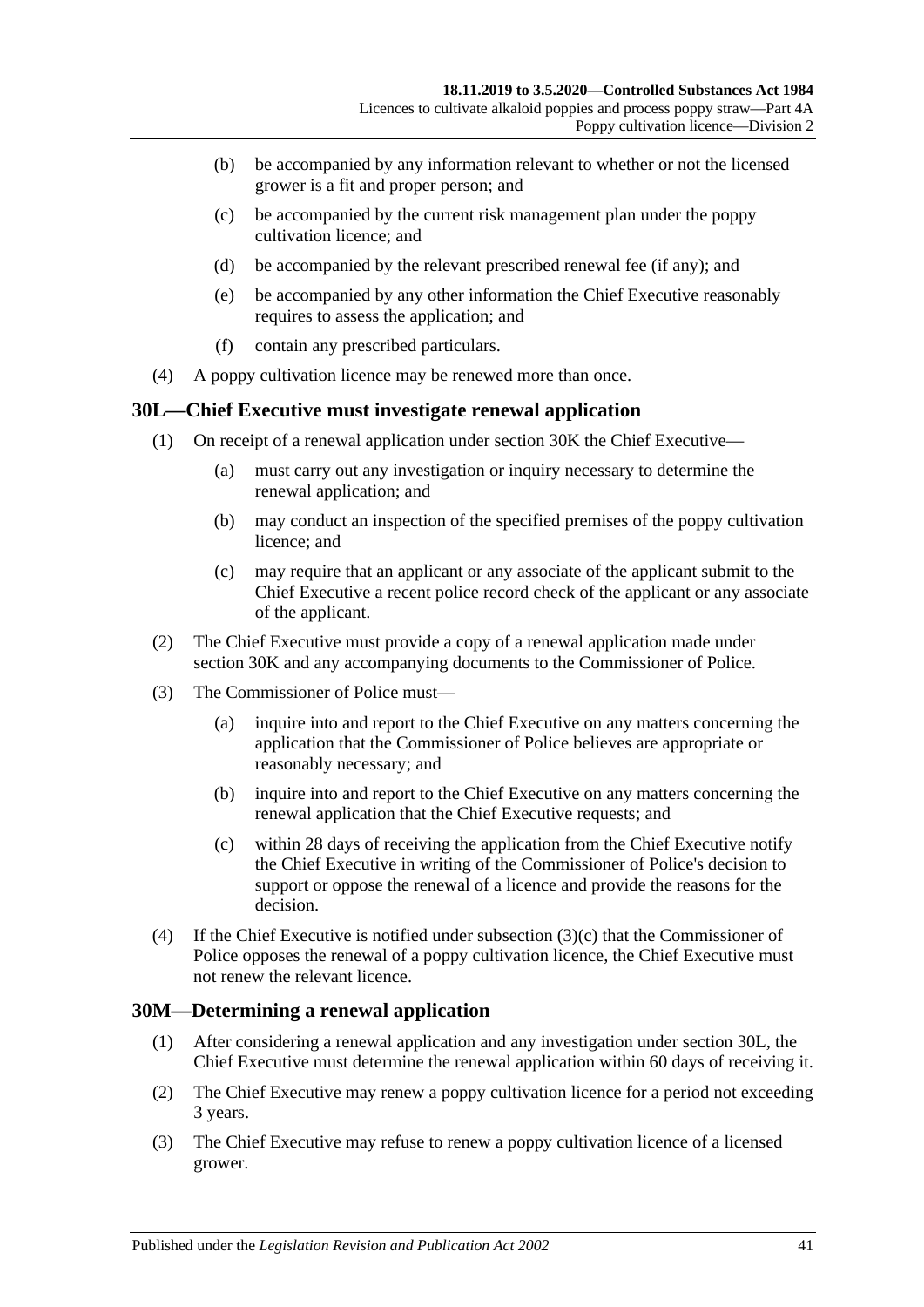- (4) A renewed poppy cultivation licence expires on the date specified by the Chief Executive, unless the licence is cancelled or suspended prior to the expiry.
- (5) The Chief Executive must—
	- (a) notify the applicant in writing of the decision under [subsection](#page-40-2) (2); and
	- (b) if the Chief Executive refuses to renew the poppy cultivation licence under [subsection](#page-40-3) (3), provide reasons for the decision.

# **Division 3—Poppy processing licence**

#### <span id="page-41-2"></span><span id="page-41-0"></span>**30N—Application for poppy processing licence**

- (1) A person may apply to the Chief Executive for a poppy processing licence which authorises a person for commercial purposes relating to therapeutic use—
	- (a) to receive poppy straw from a licensed grower or from a licensed processor or a person authorised to possess and supply alkaloid poppies in another jurisdiction; and
	- (b) to process and possess poppy straw at premises specified in the licence; and
	- (c) to transport, sell or supply poppy straw to a person who possesses a Commonwealth licence to manufacture; and
	- (d) to transport, sell or supply poppy straw if the applicant possesses a Commonwealth licence to export; and
	- (e) to transport, sell or supply poppy straw to a person who possesses a Commonwealth licence to export.
- <span id="page-41-1"></span>(2) A person may apply to the Chief Executive for a poppy processing licence which authorises a person for research purposes relating to non-therapeutic use—
	- (a) to receive or process poppy straw at premises specified in the licence; and
	- (b) to possess, transport, sell or supply poppy straw to a licensed processor.
- (3) An application under [subsection](#page-41-0) (1) or [\(2\)](#page-41-1) must—
	- (a) be in writing; and
	- (b) be accompanied by a copy of the proposed risk management plan; and
	- (c) be accompanied by the relevant prescribed application fee (if any); and
	- (d) be accompanied by any other prescribed particulars; and
	- (e) in the case of an application under [subsection](#page-41-0) (1), be accompanied by a copy of a Commonwealth licence to manufacture or a Commonwealth licence to export, as the case requires.
- (4) An application under [subsection](#page-41-0) (1) or [\(2\)](#page-41-1) must contain or be accompanied by evidence to the satisfaction of the Chief Executive that the applicant is a fit and proper person to be issued a licence and—
	- (a) in the case of an application under [subsection](#page-41-0) (1), intends to undertake a bona fide commercial activity relating to the therapeutic use of poppy straw including evidence of the commercial activity to be carried out; or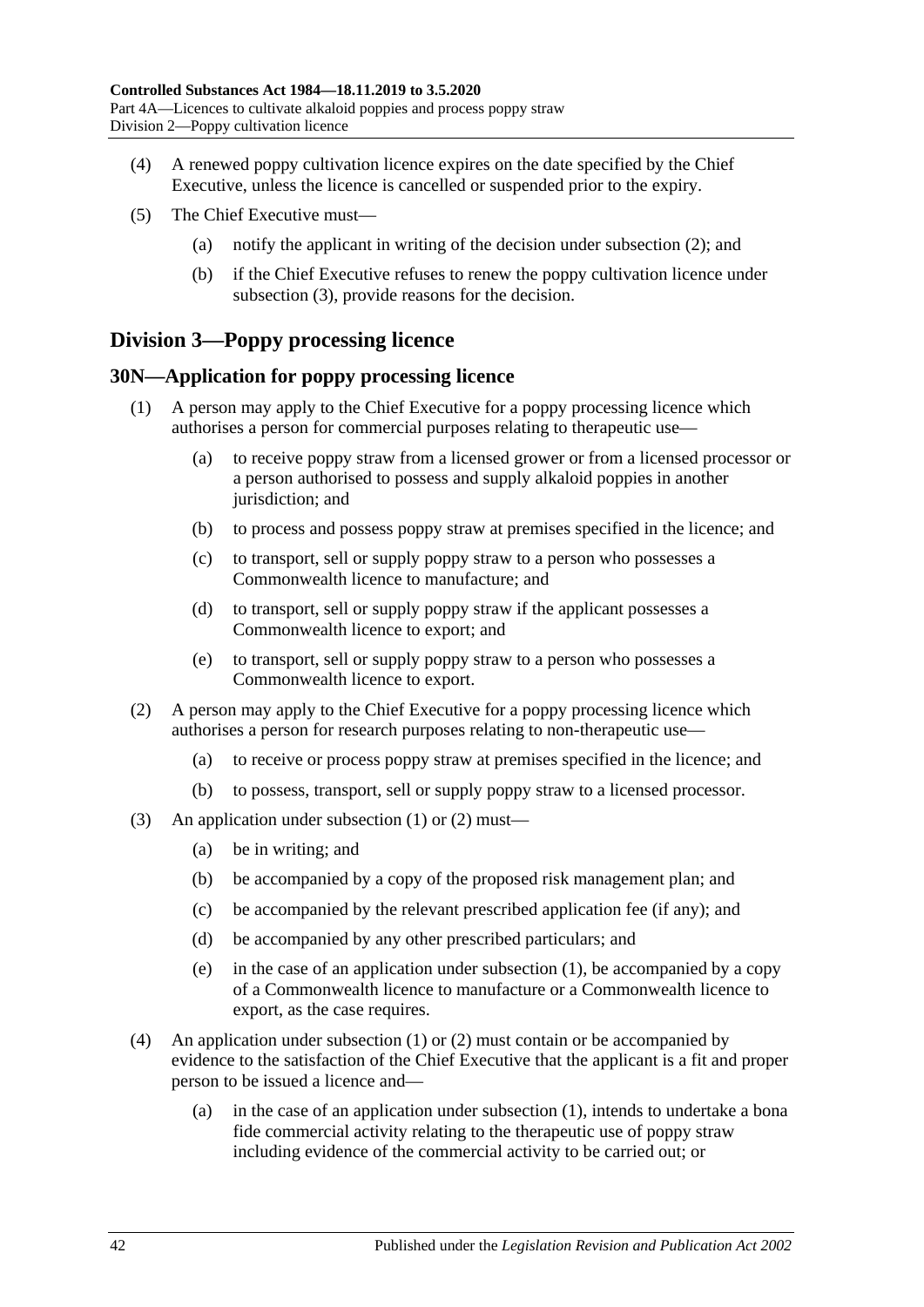- (b) in the case of an application under [subsection](#page-41-1) (2), intends to undertake a research activity relating to the non-therapeutic use of poppy straw under the licence including evidence that the research activity would be conducted by a person with appropriate scientific training using appropriate methodology.
- (5) An application under [subsection](#page-41-0) (1) or [\(2\)](#page-41-1) must contain any other information about the applicant or the application which the Chief Executive reasonably requires to assist in assessing the application.

### <span id="page-42-1"></span>**30O—Chief Executive must investigate application**

- (1) On receiving an application under [section](#page-41-2) 30N, the Chief Executive—
	- (a) must carry out all investigations and inquiries that the Chief Executive considers necessary to determine the application; and
	- (b) may conduct an inspection of the premises that are to be specified in the relevant licence; and
	- (c) may require that an applicant or any associate of the applicant submit to the Chief Executive a recent police record check of the applicant or any associate of the applicant.
- (2) The Chief Executive must provide a copy of an application made under [section](#page-41-2) 30N and any accompanying documents to the Commissioner of Police.
- (3) The Commissioner of Police must—
	- (a) inquire into and report to the Chief Executive on any matters concerning the application that the Commissioner of Police believes are appropriate or reasonably necessary; and
	- (b) inquire into and report to the Chief Executive on any matters concerning the application that the Chief Executive requests; and
	- (c) within 28 days of receiving the application from the Chief Executive, notify the Chief Executive in writing of the Commissioner of Police's decision to support or oppose the issuing of a licence and provide the reasons for the decision.
- <span id="page-42-0"></span>(4) If the Chief Executive is notified under [subsection](#page-42-0) (3)(c) that the Commissioner of Police opposes the issuing of a poppy processing licence, the Chief Executive must not issue the licence.

#### **30P—Determining an application**

- (1) After considering an application and any investigation under [section](#page-42-1) 30O, the Chief Executive must determine the application within 60 days of receiving the application.
- <span id="page-42-2"></span>(2) The Chief Executive may issue a poppy processing licence to an applicant under section  $30N(1)$  or  $(2)$ .
- <span id="page-42-3"></span>(3) The Chief Executive may refuse to issue a poppy processing licence to an applicant under [section](#page-41-0)  $30N(1)$  or  $(2)$ .
- (4) The Chief Executive must—
	- (a) notify the applicant in writing of the decision under [subsection](#page-42-2) (2); and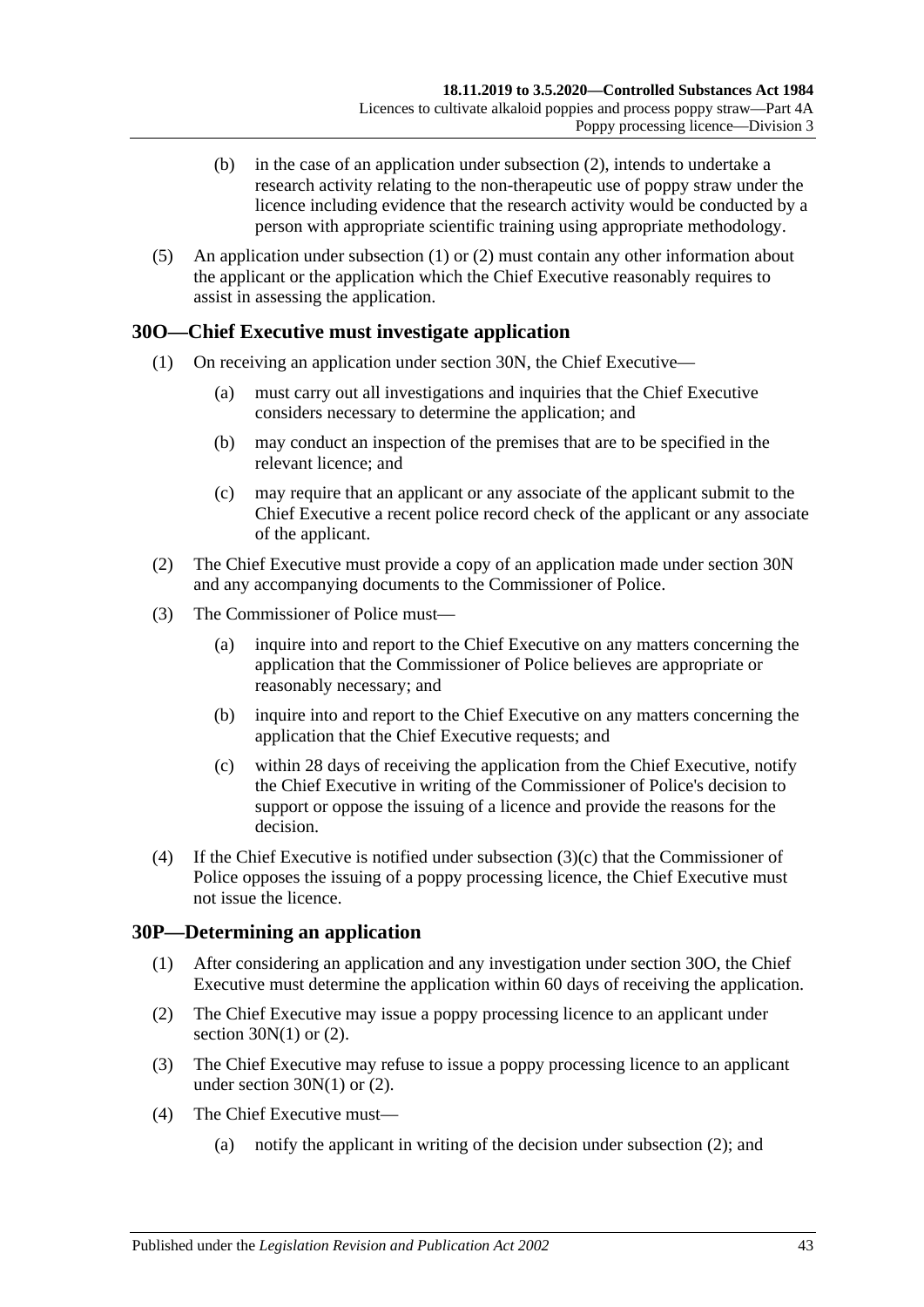(b) if the Chief Executive refuses an application under [subsection](#page-42-3) (3), provide reasons for the decision.

### **30Q—Terms and conditions of a poppy processing licence**

- (1) A poppy processing licence is issued for the term, not exceeding 12 months, specified in the licence unless it is sooner suspended or cancelled.
- (2) A poppy processing licence relates only to the premises specified in it.
- (3) A poppy processing licence must specify the maximum quantity of alkaloid poppies that may be processed by a licensed processor.
- (4) A poppy processing licence is subject to the condition that a licensed processor must comply with the risk management plan under the licence.
- (5) A poppy processing licence is subject to the condition that the licensed processor must only employ persons that are suitable to carry out activities under the licence.
- (6) A poppy processing licence is subject to the prescribed terms, conditions, limitations and restrictions (if any).
- (7) A poppy processing licence is subject to the terms, conditions, limitations and restrictions that are specified in it including, but not limited to, terms, conditions, limitations and restrictions relating to the following:
	- (a) the specified premises at which the activities authorised by the licence may be carried out;
	- (b) the implementation and maintenance of satisfactory security and surveillance measures to restrict access of unauthorised persons to poppy straw;
	- (c) the keeping of records and other documents;
	- (d) the provision of information, records or other documents to the Chief Executive relating to—
		- (i) the activities carried out under the licence; or
		- (ii) a change in the position of director, manager, secretary or other executive position, however designated, or the structure of the business to which the licence relates; or
		- (iii) any other matter that the Chief Executive reasonably requires in relation to the licence or the licensed activity;
	- (e) the disposal of poppy straw;
	- (f) the inspection, supervision and surveillance of poppy straw by an inspector.
- (8) A poppy processing licence referred to in [section](#page-41-0) 30N(1) is subject to the condition that the licensed processor must hold a current Commonwealth licence to manufacture or a current Commonwealth licence to export whilst undertaking an activity authorised by the licence.

#### **30R—Poppy processing licence is not transferable**

A poppy processing licence is not transferable to another person.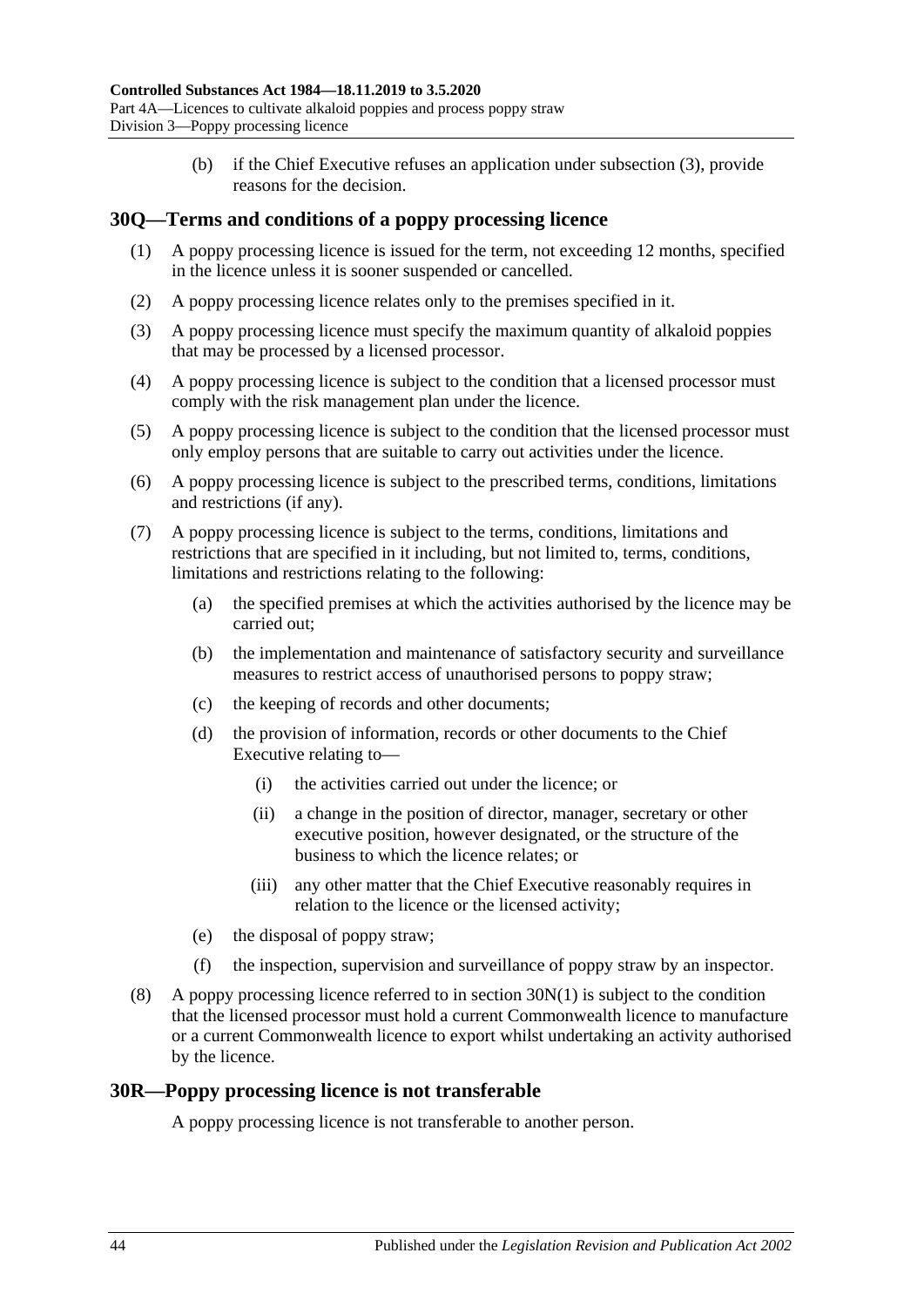### **30S—Employee of licensed processor authorised to undertake activities under licence**

- <span id="page-44-0"></span>(1) For the purposes of this Act, an employee of a licensed processor who holds a poppy processing licence for commercial purposes relating to therapeutic use, is authorised to carry out any of the following activities under the licence that is required of the employee in the course of his or her employment:
	- (a) to receive poppy straw from a licensed grower or a person authorised to possess alkaloid poppies in another jurisdiction;
	- (b) to process and possess poppy straw at specified premises;
	- (c) to transport, sell or supply poppy straw to a person who possesses a Commonwealth licence to manufacture;
	- (d) to export poppy straw if the applicant possesses a Commonwealth licence to export.
- <span id="page-44-1"></span>(2) For the purposes of this Act, an employee of a licensed processor who holds a poppy processing licence for research purposes relating to non-therapeutic use, is authorised to carry out any activity under the licence involving the processing, possession, transportation of poppy straw or the sale or supply of poppy straw to a licensed processor that is required of the employee in the course of his or her employment.
- (3) An employee must only undertake an activity authorised under [subsection](#page-44-0) (1) or [\(2\)](#page-44-1) in relation to his or her employment.

### **30T—Employee identification certificate issued by licensed processor**

- (1) The licensed processor must issue an employee identification certificate to each employee employed to carry out activities in the business conducted by a licensed processor under a poppy processing licence.
- <span id="page-44-3"></span>(2) The employee identification certificate must contain the following information:
	- (a) the employee's name;
	- (b) a clear photograph of the employee;
	- (c) the employee's date of birth;
	- (d) the expiry date of the employee identification certificate;
	- (e) the poppy processing licence under which the employee is authorised to carry out activities required of the employee in the course of his or her employment;
	- (f) the prescribed information (if any).

#### <span id="page-44-2"></span>**30U—Application for renewal of licence**

- (1) A licensed processor may apply to the Chief Executive for the renewal of a poppy processing licence.
- (2) A renewal application must be made to the Chief Executive at least 2 months before the poppy processing licence is due to expire.
- (3) A renewal application must—
	- (a) be in writing; and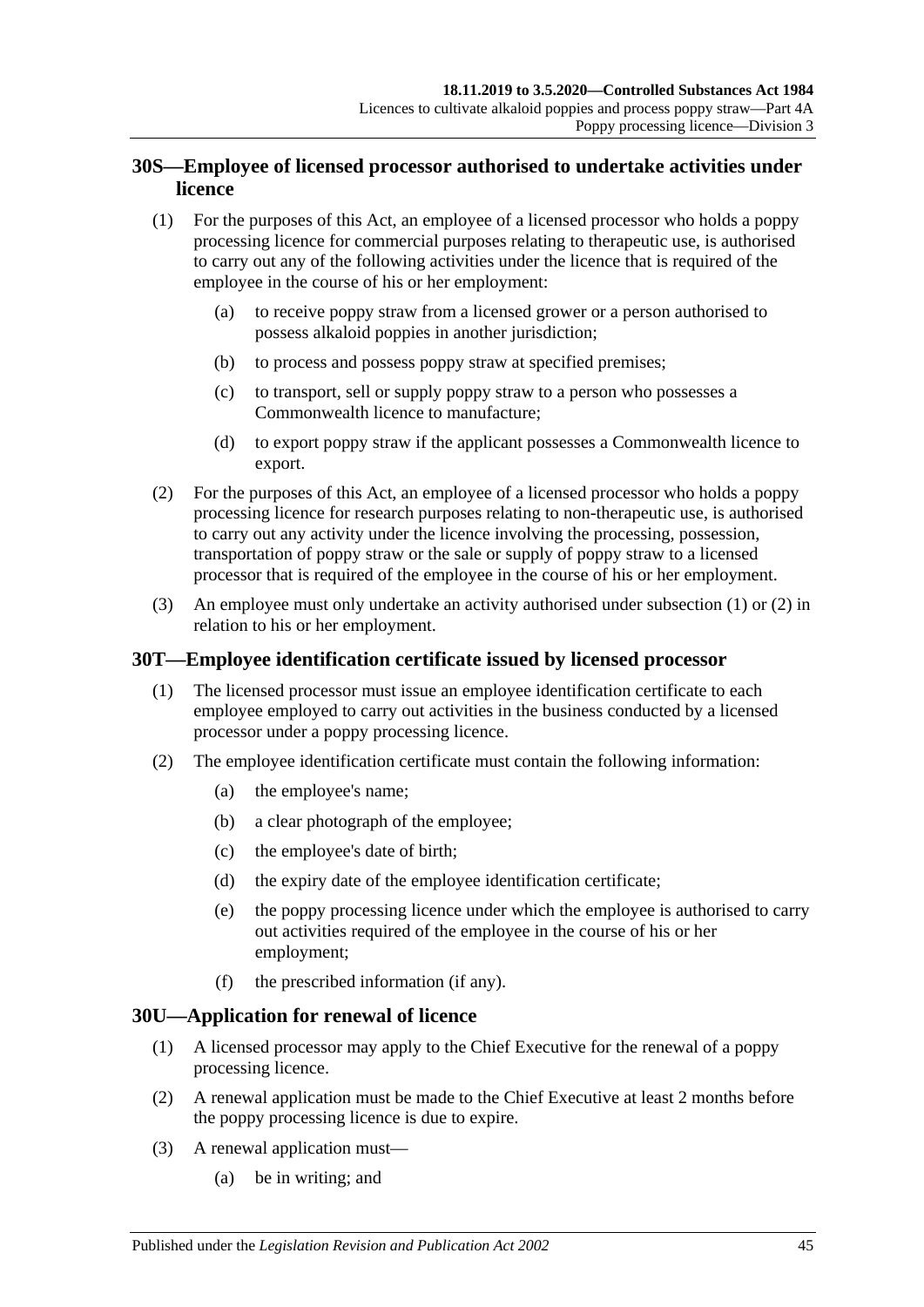- (b) be accompanied by any information relevant to whether or not the licensed processor is a fit and proper person; and
- (c) be accompanied by the current risk management plan under the poppy processing licence; and
- (d) be accompanied by a copy of the licensed processor's current Commonwealth licence to manufacture or current Commonwealth licence to export; and
- (e) be accompanied by the relevant prescribed renewal fee (if any); and
- (f) be accompanied by any other information the Chief Executive reasonably requires to assess the application; and
- (g) contain any prescribed particulars.
- (4) A poppy processing licence may be renewed more than once.

#### <span id="page-45-1"></span>**30V—Chief Executive must investigate renewal application**

- (1) On receipt of a renewal application under [section](#page-44-2) 30U, the Chief Executive—
	- (a) must carry out any investigation or inquiry necessary to determine the renewal application; and
	- (b) may conduct an inspection of the specified premises of the poppy processing licence; and
	- (c) may require that an applicant or any associate of the applicant submit to the Chief Executive a recent police record check of the applicant or any associate of the applicant.
- (2) The Chief Executive must provide a copy of a renewal application made under [section](#page-44-2) 30U and any accompanying documents to the Commissioner of Police.
- (3) The Commissioner of Police must—
	- (a) inquire into and report to the Chief Executive on any matters concerning the application that the Commissioner of Police believes are appropriate or reasonably necessary; and
	- (b) inquire into and report to the Chief Executive on any matters concerning the renewal application that the Chief Executive requests; and
	- (c) within 28 days of receiving the application from the Chief Executive, notify the Chief Executive in writing of the Commissioner of Police's decision to support or oppose the renewal of a licence and provide the reasons for the decision.
- <span id="page-45-0"></span>(4) If the Chief Executive is notified under [subsection](#page-45-0) (3)(c) that the Commissioner of Police opposes the renewal of a poppy processing licence, the Chief Executive must not renew the licence.

#### **30W—Determining a renewal application**

- (1) After considering a renewal application and any investigation under [section](#page-45-1) 30V, the Chief Executive must determine the renewal application within 60 days of receiving it.
- <span id="page-45-2"></span>(2) The Chief Executive may renew a poppy processing licence for a period not exceeding 12 months.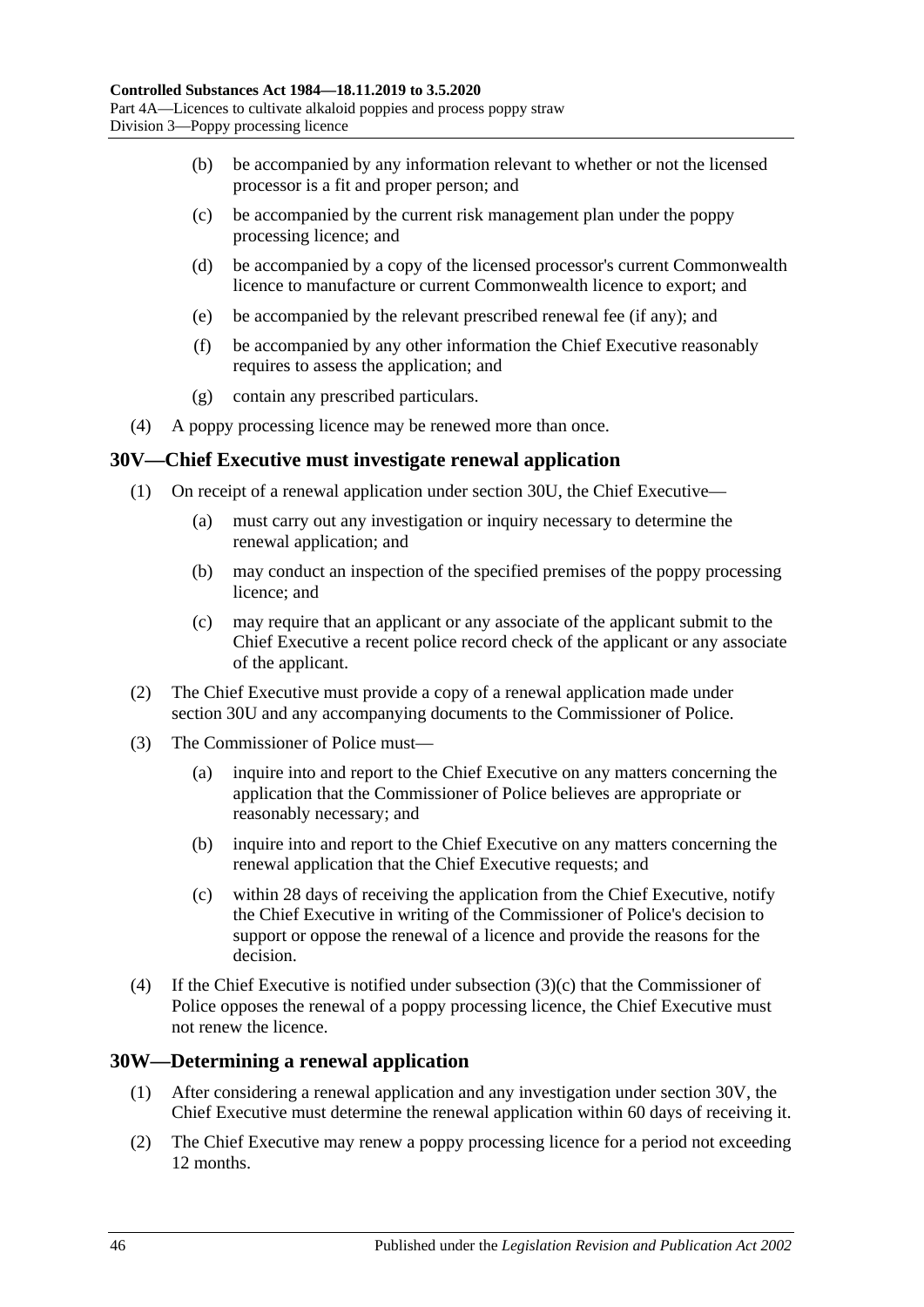- <span id="page-46-0"></span>(3) The Chief Executive may refuse to renew a poppy processing licence of a licensed processor.
- (4) A renewed poppy processing licence expires on the date specified by the Chief Executive unless the licence is cancelled or suspended prior to the expiry.
- (5) The Chief Executive must—
	- (a) notify the applicant in writing of the decision under [subsection](#page-45-2) (2); and
	- (b) if the Chief Executive refuses to renew the poppy processing licence under [subsection](#page-46-0) (3), provide reasons for the decision.

# **Division 4—General provisions applying to a poppy cultivation licence or poppy processing licence**

#### <span id="page-46-1"></span>**30X—Amendment of licences**

- <span id="page-46-3"></span>(1) The Chief Executive may—
	- (a) amend an existing term, condition, limitation or restriction to which a poppy cultivation licence or poppy processing licence is subject; or
	- (b) impose a new term, condition, limitation or restriction on the poppy cultivation licence or the poppy processing licence.
- <span id="page-46-4"></span><span id="page-46-2"></span>(2) The Chief Executive may exercise a power under [subsection](#page-46-1) (1)—
	- (a) on the application of the licensed grower or the licensed processor; or
	- (b) in the Chief Executive's discretion.
- (3) The Chief Executive must determine an application made under [subsection](#page-46-2) (2)(a) within 28 days of receiving the application.
- (4) The Chief Executive must notify the licensed grower or the licensed processor, in writing within 7 business days, if an amendment to a licence is made under [subsection](#page-46-3)  $(1)(a)$  or  $(b)$ .
- (5) An application by a licensed grower or a licensed processor made under [subsection](#page-46-2)  $(2)(a)$  must—
	- (a) be in writing; and
	- (b) be accompanied by the relevant prescribed fee (if any); and
	- (c) be accompanied by any prescribed particulars.

#### <span id="page-46-6"></span><span id="page-46-5"></span>**30Y—Suspension or cancellation of licences**

- (1) The Chief Executive, by notice in writing to the licensed grower or the licensed processor, may suspend or cancel the relevant licence if—
	- (a) the licensed grower or the licensed processor requests suspension or cancellation; or
	- (b) the licensed grower or the licensed processor has not complied with the terms, conditions, limitations or restrictions of the licence; or
	- (c) the licensed grower or the licensed processor has failed to comply with this Part or the regulations applying under this Part; or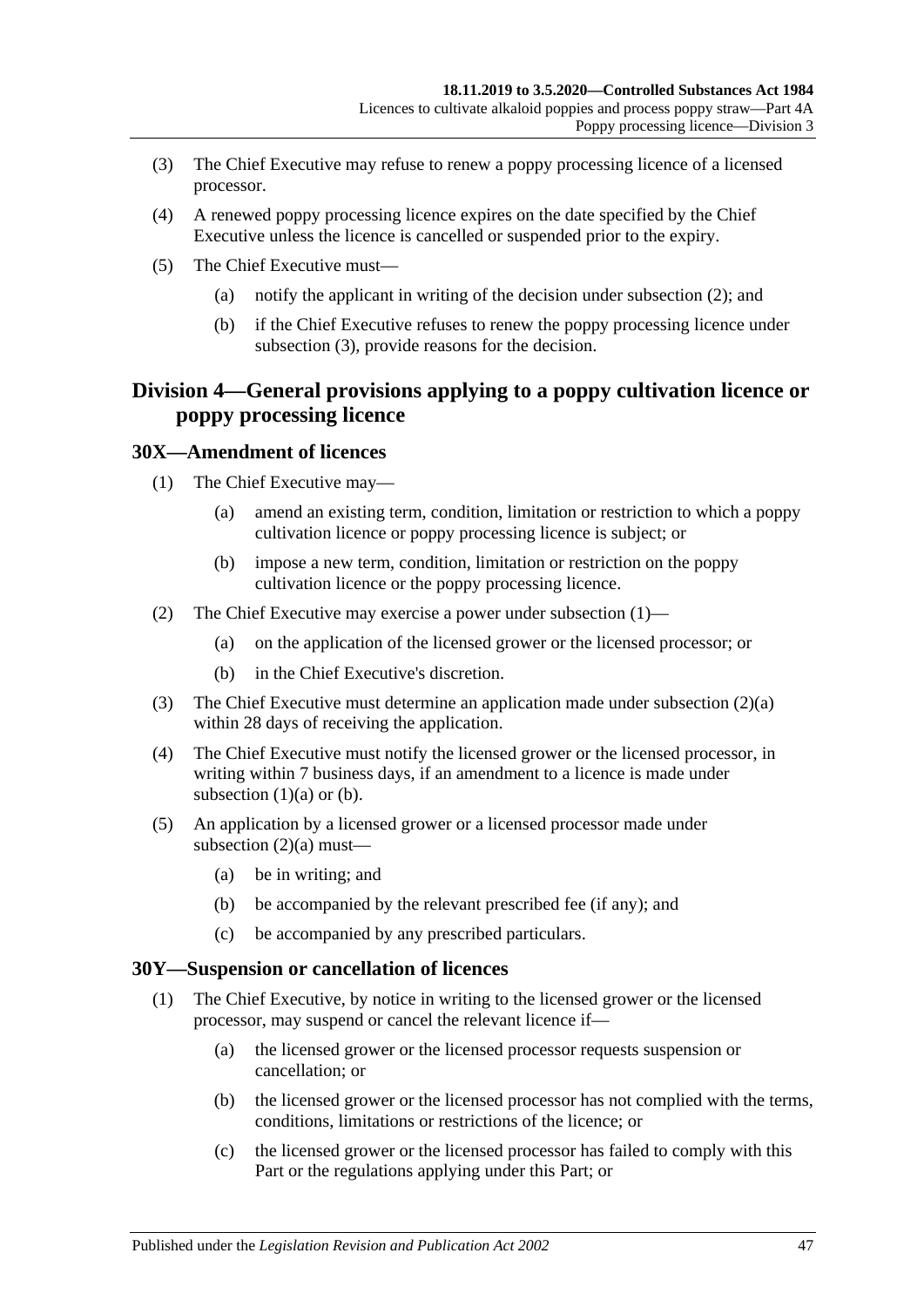- (d) the Chief Executive is satisfied that the licensed grower or the licensed processor or any associate of the licensed grower or the licensed processor is no longer a fit and proper person to be concerned with or associated with, as the case requires-
	- (i) the cultivation of alkaloid poppies; or
	- (ii) the processing of poppy straw; or
- (e) the Chief Executive is satisfied that the specified premises—
	- (i) of the licensed grower are no longer suitable for the cultivation of alkaloid poppies; or
	- (ii) of the licensed processor are no longer suitable for the processing of poppy straw; or
- (f) the Chief Executive is satisfied that the licensed grower or the licensed processor obtained the relevant licence by fraud, misrepresentation or concealment of facts; or
- (g) the Commissioner of Police requests suspension or cancellation on the basis of criminal intelligence concerning the licensed grower or the licensed processor; or
- (h) the licensed grower or the licensed processor ceases to carry on the research or commercial activity to which the relevant licence relates.
- (2) If a poppy cultivation licence or a poppy processing licence is suspended or cancelled under [subsection](#page-46-5) (1) the Chief Executive must—
	- (a) notify the Commissioner of Police regarding the suspension or cancellation; and
	- (b) in the case of a poppy cultivation licence, notify a licensed processor who has a registered contract with the licensed grower within 7 business days of the suspension or cancellation taking effect; or
	- (c) in the case of a poppy processing licence, notify the licensed grower who has a contract registered in the alkaloid poppy register with the licensed processor within 7 business days of the suspension or cancellation taking effect.
- (3) A poppy cultivation licence or a poppy processing licence ceases to have effect on the suspension or cancellation of the licence under this section.

### **Division 5—Inspection and enforcement**

### **30Z—Inspectors under this Part**

- (1) The Chief Executive, by instrument in writing, may authorise persons to be inspectors for the purposes of all or any specified provisions of this Part.
- (2) The Chief Executive may determine the terms and conditions of authorisation of any inspector.
- (3) The terms and conditions of authorisation of an inspector may contain general directions as to how the inspector's powers may be exercised.
- (4) The Chief Executive, in writing, may vary or revoke the authorisation of an inspector at any time.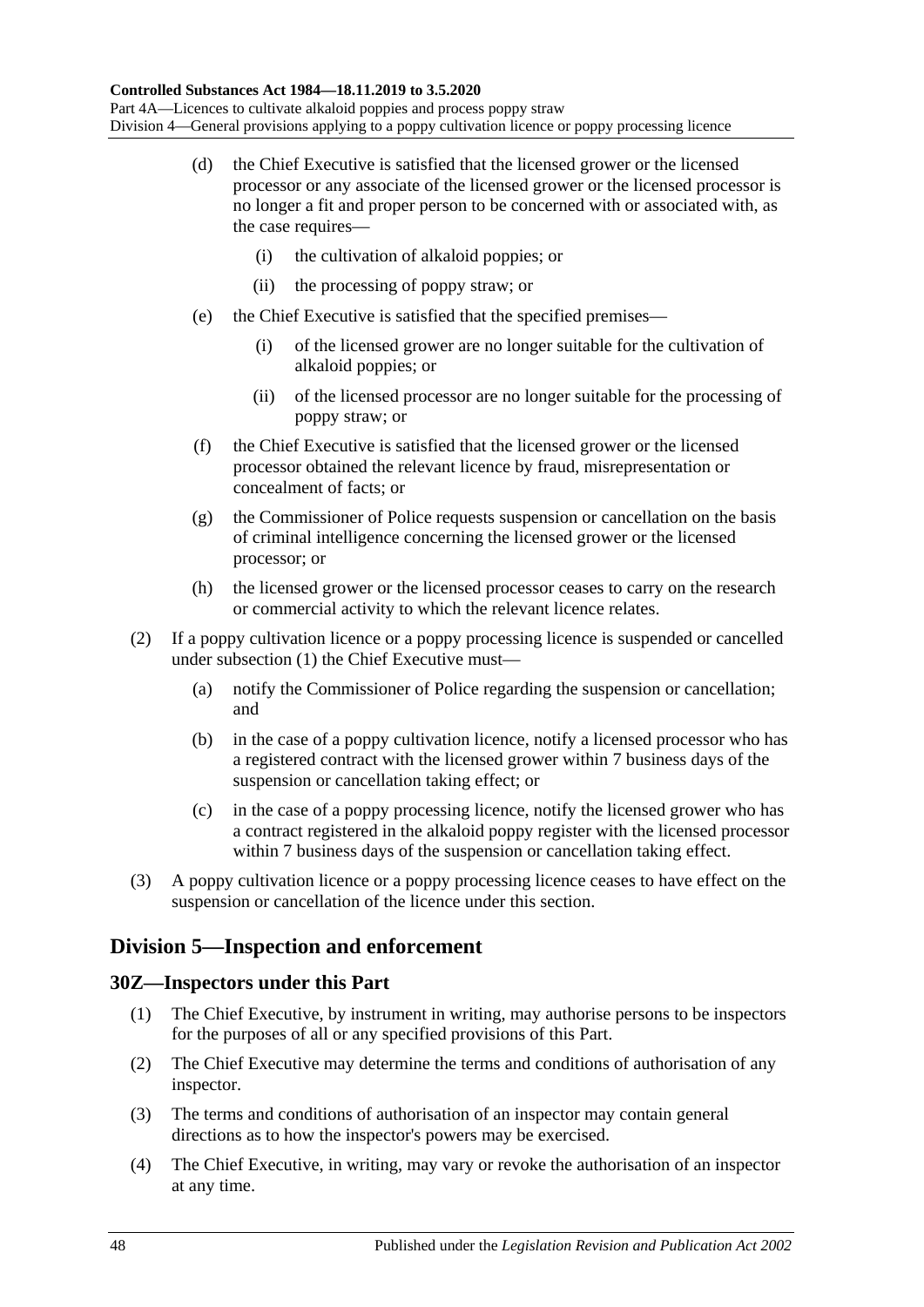### **30ZA—Identification certificate**

- (1) The Chief Executive must issue an identification certificate to each inspector (other than an inspector who is a police officer) which sets out the provisions of this Part for which the inspector is authorised to be an inspector.
- (2) In the course of performing his or her functions under this Part, an inspector must produce his or her identification certificate to any person who requests its production.
- (3) In this Part, a reference to an identification certificate in relation to an inspector who is a police officer is a reference to written evidence of the fact that he or she is a police officer.

### <span id="page-48-1"></span>**30ZB—General powers of inspector**

- (1) For the purposes of determining compliance with this Part or a licence issued under this Part, an inspector, with any assistance he or she thinks necessary, at any reasonable time may do all or any of the following:
	- (a) enter and inspect any place, other than premises used as a residence, occupied by any person who is the licensed grower or the licensed processor;
	- (b) inspect, count, examine or mark for identification any alkaloid poppy or poppy straw in the place;
	- (c) intercept, inspect and examine any vehicle or machine which an inspector reasonably believes is being used for the harvest of alkaloid poppies and transport of poppy straw;
	- (d) require a person to produce any document that the inspector reasonably requires for ascertaining whether this Part or a poppy cultivation licence or a poppy processing licence is being complied with—
		- (i) to examine the document; and
		- (ii) to make copies of it or take extracts from it; and
		- (iii) to remove the document for as long as is reasonably necessary to make copies or take extracts;
	- (e) take or remove for examination samples of or from, or specimens of, soil, any alkaloid poppy or poppy straw or any other plant or crop to determine—
		- (i) whether the alkaloid poppy or poppy straw has been cultivated or processed in accordance with the relevant licence; or
		- (ii) that its possession is in accordance with the relevant licence;
	- (f) submit any sample or specimen taken in accordance with this Part to a laboratory or place approved by the Chief Executive for examination and testing.
- <span id="page-48-0"></span>(2) An inspector must not exercise any powers under this Part if the inspector fails to produce his or her identification certificate for inspection on request by the occupier of the place or the person in charge or apparent control of the place.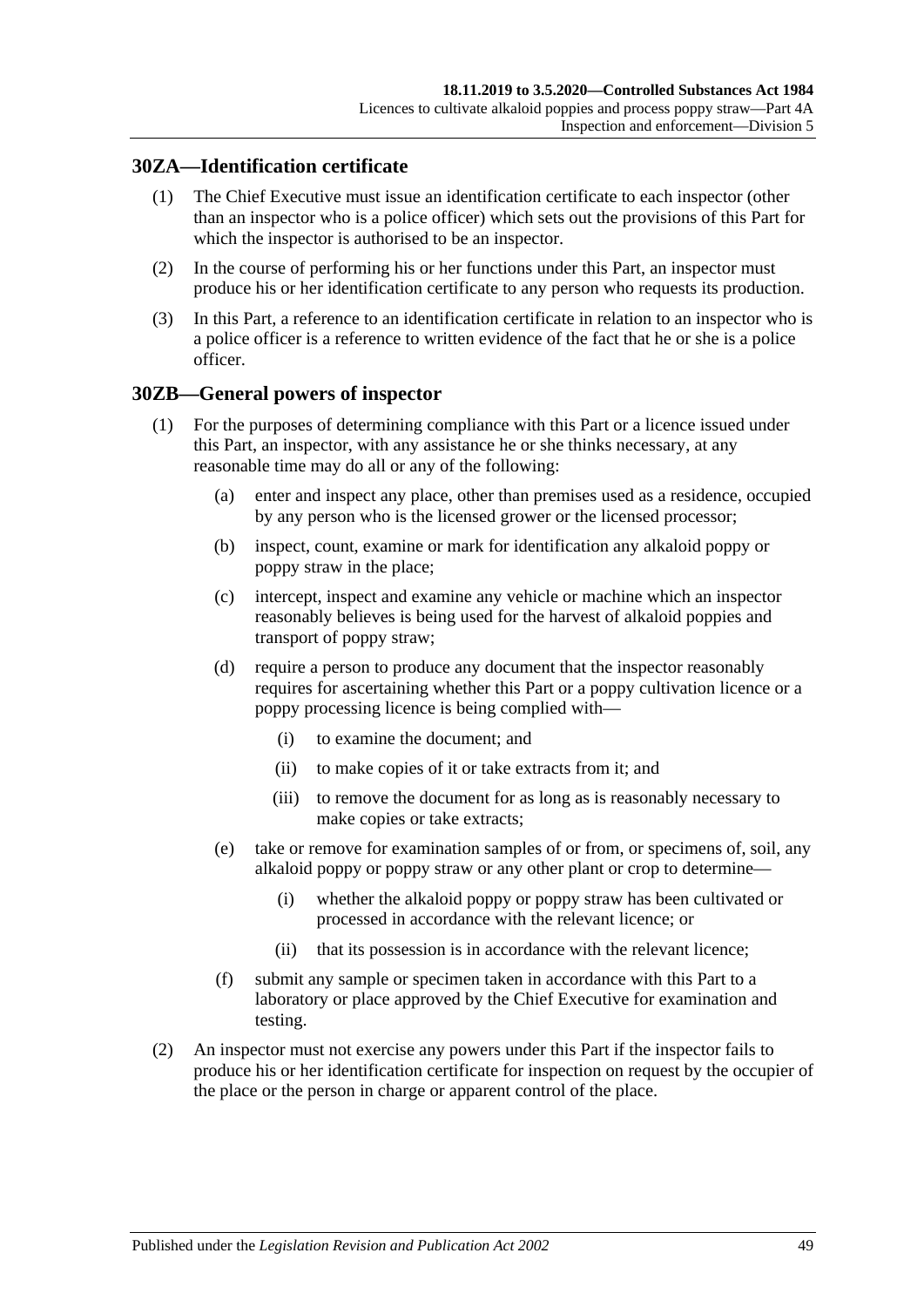### **30ZC—Procedure on seizing a document, thing or taking a sample**

- (1) Subject to [section](#page-50-0) 30ZI, if an inspector seizes a document or thing or takes a sample of, or from, a thing at the premises occupied by the licensed grower or the licensed processor, the inspector must give a detention or seizure receipt for the document or thing or sample to the licensed grower or the licensed processor from whom it was taken.
- (2) If an inspector is unable to give a detention or seizure receipt to the relevant licensed grower or licensed processor in respect of a document or thing or sample seized, the inspector must—
	- (a) leave the detention or seizure receipt with, or post it to, the licensed grower or the licensed processor that occupies the premises from which the document or thing or sample was seized; and
	- (b) if a document is seized, leave a copy of the document, if practicable, with, or post it to, the licensed grower or the licensed processor that occupies the premises from which the document was seized.
- (3) A detention or seizure receipt must—
	- (a) identify the seized document, thing or sample taken; and
	- (b) state the name of the inspector who seized the document, thing or took the sample; and
	- (c) state the reason why the document or thing was seized or the sample was taken.
- (4) If an inspector proposes to take a sample under section [30ZB\(1\)\(e\)](#page-48-0) the inspector must—
	- (a) divide the sample into 3 parts; and
	- (b) give 1 part to the licensed grower or the licensed processor, as the case requires, and retain 1 part for examination and 1 part untouched for future comparison.

### <span id="page-49-0"></span>**30ZD—Power to use electronic equipment at premises**

- (1) This section applies if—
	- (a) while acting under [section](#page-48-1) 30ZB, an inspector finds a thing at the premises that is or includes a disk, tape or other device for the storage of information; and
	- (b) there is at the premises equipment that may be used with the disk, tape or other storage device; and
	- (c) the inspector believes, on reasonable grounds, that information stored in the disk, tape or other storage device may be relevant to determine whether this Part has been contravened.
- (2) An inspector may operate or may require the licensed grower or the licensed processor or an employee of the licensed grower or the licensed processor to operate the equipment to access the information.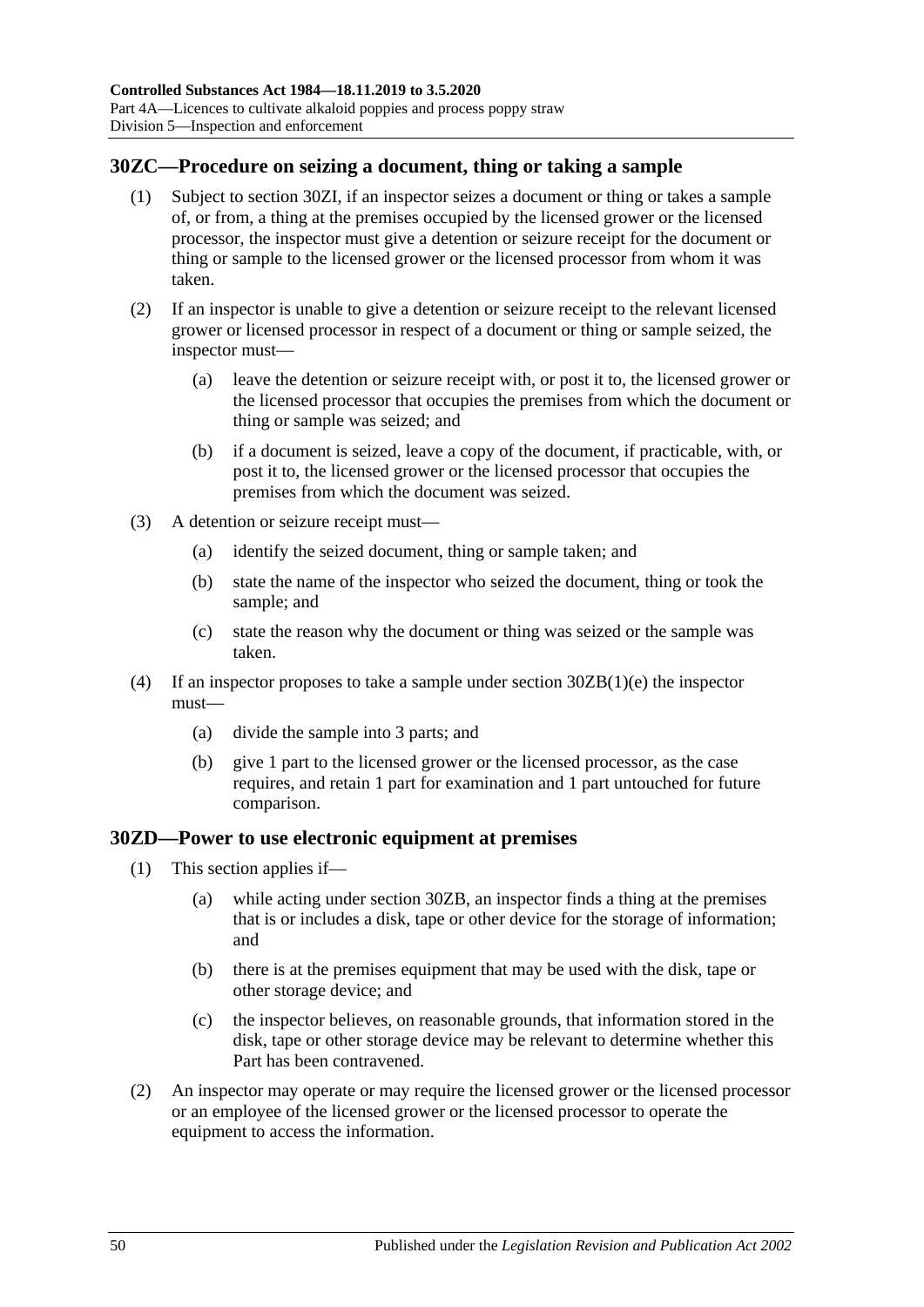(3) An inspector may require the licensed grower or the licensed processor or an employee of the licensed grower or the licensed processor to provide the inspector with any password, encryption key or other information required to operate the equipment to access the information.

### <span id="page-50-1"></span>**30ZE—Power to copy information on electronic storage devices**

If an inspector finds that a disk, tape or other storage device at the premises contains information that the inspector believes, on reasonable grounds, stores information that is relevant to determine whether this Part has been complied with, the inspector may—

- (a) put the information in a documentary form and seize the documents so produced; or
- (b) copy the information to another disk, tape or other storage device and remove that disk, tape or storage device from the premises.

### **30ZF—Inspector must not damage equipment**

An inspector must not operate equipment for a purpose set out in [section](#page-49-0) 30ZD or [section](#page-50-1) 30ZE unless the inspector believes, on reasonable grounds, that the operation can be carried out without damage to the equipment.

### **30ZG—Inspector may possess alkaloid poppies or poppy straw**

For the purposes of this Act, an inspector is authorised to have alkaloid poppies or poppy straw in his or her possession in the exercise or performance of any power, function or duty conferred on him or her by this Part or the regulations made under this Part.

### <span id="page-50-2"></span>**30ZH—Inspector has power to detain or seize alkaloid poppies or poppy straw**

An inspector may detain or seize any alkaloid poppies, poppy straw or material derived from alkaloid poppies or poppy straw and deal with it in accordance with [section](#page-50-0) 30ZI if the inspector believes on reasonable grounds that—

- (a) in the case of a poppy cultivation licence, the licensed grower has contravened this Part or the poppy cultivation licence; or
- (b) in the case of a poppy processing licence, the licensed processor has contravened this Part or the poppy processing licence; or
- (c) the relevant licence has been suspended or cancelled under this Part.

### <span id="page-50-0"></span>**30ZI—Procedure on detaining or seizing alkaloid poppies or poppy straw**

- (1) If an inspector detains or seizes any seized material under [section](#page-50-2) 30ZH, the inspector must immediately—
	- (a) make a written record of the detention or seizure; and
	- (b) give a detention or seizure receipt to the licensed grower or the licensed processor, as the case requires, that—
		- (i) identifies the seized material taken; and
		- (ii) states the name of the inspector who detained or seized the seized material; and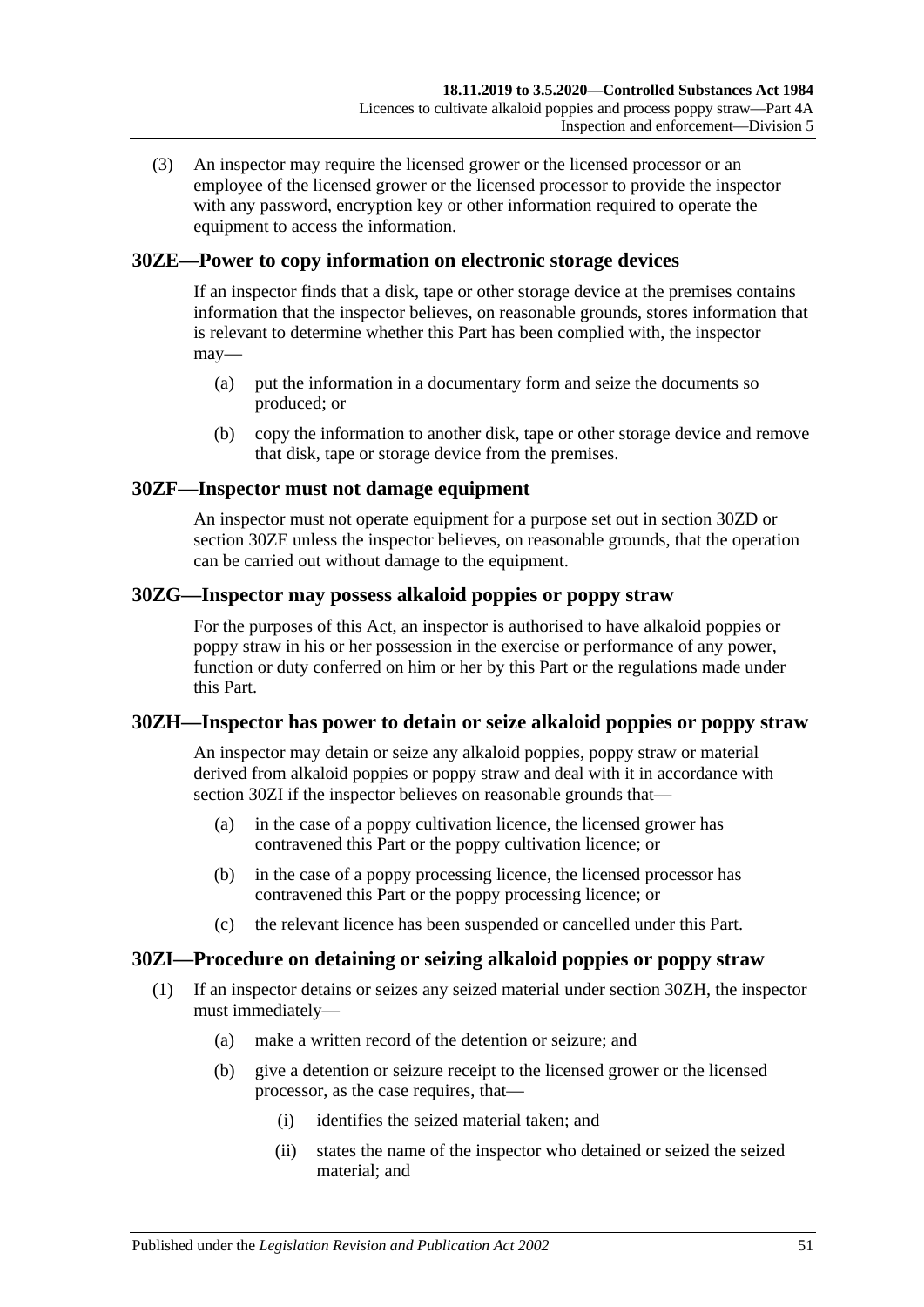- (iii) states the reasons for the detention or seizure; and
- (c) in the case of an inspector who is not a police officer, send a copy of the detention or seizure receipt to the Chief Executive; and
- (d) in the case of an inspector who is a police officer, send a copy of the detention or seizure receipt to the Commissioner of Police and the Chief Executive.
- (2) If an inspector detains or seizes any seized material under [section](#page-50-2) 30ZH, the inspector, with any assistance necessary, may take or send the seized material to a place approved by the Chief Executive for it to be examined, tested or stored.
- (3) This section does not limit or prevent the exercise of any power by a police officer to commence a proceeding in respect of compliance with this Part in relation to any seized material.

### <span id="page-51-0"></span>**30ZJ—Chief Executive has power to dispose or deal with seized alkaloid poppies or poppy straw**

- (1) This section applies if—
	- (a) the Chief Executive is satisfied on reasonable grounds that this Part has been contravened; and
	- (b) the relevant licensed grower or licensed processor has surrendered the seized material to the Chief Executive and agreed that the Chief Executive may deal with the seized material.
- (2) In dealing with seized material to which this section applies, the Chief Executive may do any of the following:
	- (a) dispose of the seized material;
	- (b) direct the licensed grower or the licensed processor (as the case requires) to dispose of the seized material;
	- (c) harvest and deal with the seized material as appropriate;
	- (d) harvest and destroy the seized material;
	- (e) enter into an agreement with the licensed grower or the licensed processor (as the case requires), or any other person, to deal with the seized material as required in all of the circumstances;
	- (f) anything reasonably necessary to ensure the security of the seized material.

### **30ZK—Retention and return of seized alkaloid poppies or poppy straw**

- (1) If an inspector seizes any seized material under [section](#page-50-2) 30ZH, subject to [section](#page-51-0) 30ZJ, the Chief Executive with any assistance necessary must—
	- (a) take reasonable steps to release or return the seized material to the licensed grower or the licensed processor from whom it was seized or its lawful owner if the reason for its detention or seizure no longer exists; or
	- (b) retain any seized material that is required for evidence in a legal proceeding in a place approved by the Chief Executive.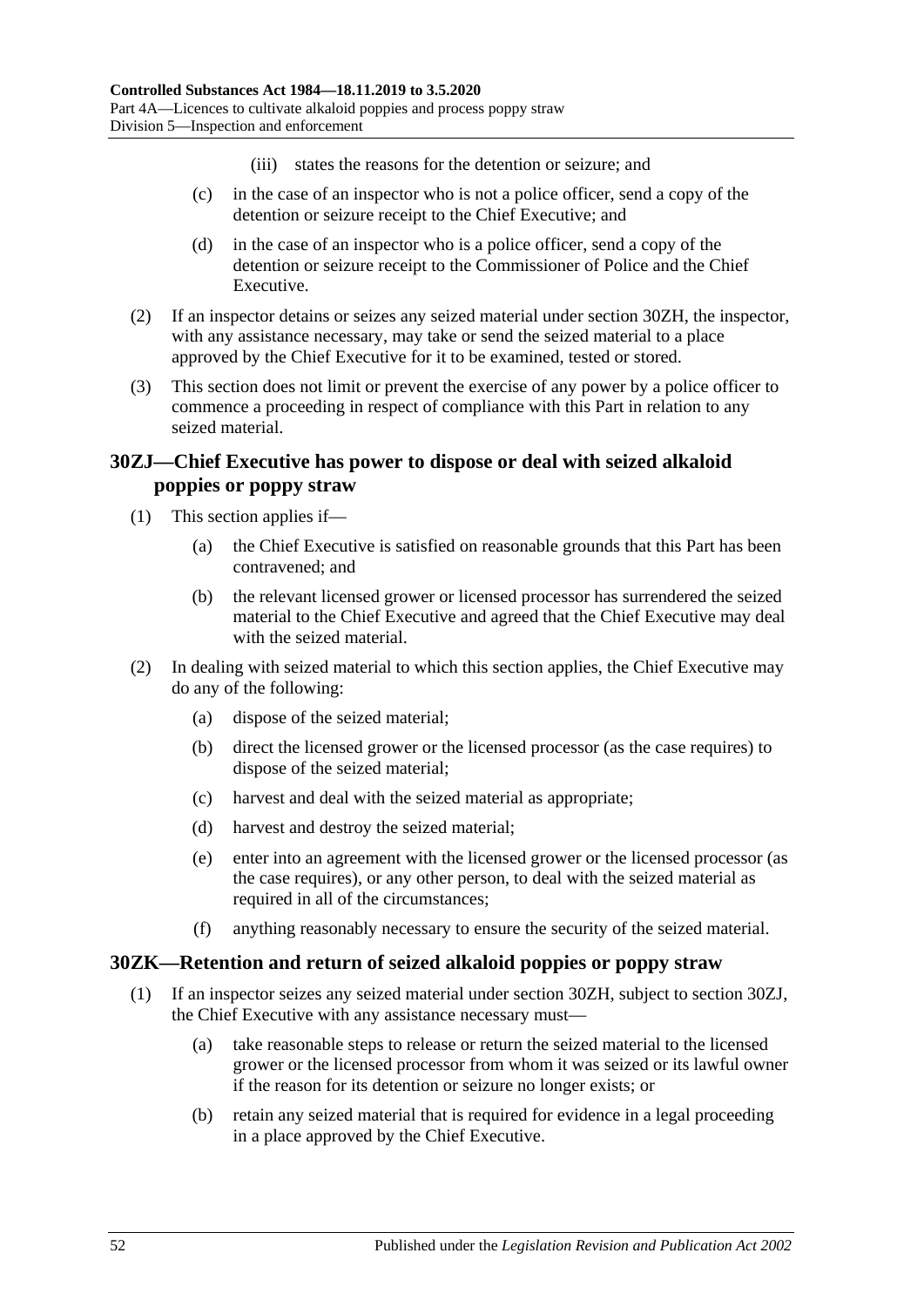- (2) If the seized material has not been returned to the licensed grower or the licensed processor from whom it was seized or its lawful owner within 3 months after it was seized, the Chief Executive must take reasonable steps to return it to that licensed grower or licensed processor or lawful owner (as the case requires) unless—
	- (a) proceedings for the purpose for which the seized material was retained have commenced within that 3 month period and those proceedings (including any appeal) have not been completed; or
	- (b) the Magistrates Court makes an order under [section](#page-52-0) 30ZL extending the period during which the seized material may be retained.

### <span id="page-52-1"></span><span id="page-52-0"></span>**30ZL—Magistrates Court may extend 3 month period**

- (1) The Chief Executive may apply to the Magistrates Court for an extension (not exceeding 3 months) of the period during which the seized material may be retained—
	- (a) within 3 months after the seized material is seized under [section](#page-50-2) 30ZH; or
	- (b) if an extension has been granted under this section, before the end of the period of the extension.
- (2) The Magistrates Court may make an order extending the period that the seized material is to be retained if satisfied that—
	- (a) the making of the order is in the interests of justice; and
	- (b) the total period of retention does not exceed 12 months; and
	- (c) retention of the seized material is necessary for the purposes of an investigation into whether a contravention of this Part has occurred.
- (3) At least 7 days prior to the hearing of an application under [subsection](#page-52-1) (1), the Chief Executive must give notice of the application to the licensed grower or the licensed processor, as the case requires, from whom the alkaloid poppies, poppy straw or material derived from alkaloid poppies or poppy straw were seized or its lawful owner described in the application.

### **30ZM—Forfeiture, harvest and destruction of alkaloid poppies or poppy straw**

- (1) The Chief Executive may apply to the Magistrates Court for a harvest and destruction order if—
	- (a) a licence holder has contravened the Act; and
	- (b) the Chief Executive has cancelled the relevant licence.
- (2) The Magistrates Court may make an order that the seized material of the licensed grower or the licensed processor, as the case requires, be forfeited to the Crown and be dealt with in accordance with a harvest and destruction order made under [subsection](#page-52-2) (3) if satisfied that—
	- (a) the relevant seized material poses a risk to public health and safety; and
	- (b) in all the circumstances it is appropriate to make a harvest and destruction order in regards to the relevant seized material.
- <span id="page-52-2"></span>(3) The Magistrates Court may make any of the following harvest and destruction orders (as the case requires):
	- (a) an order that the relevant seized material be harvested;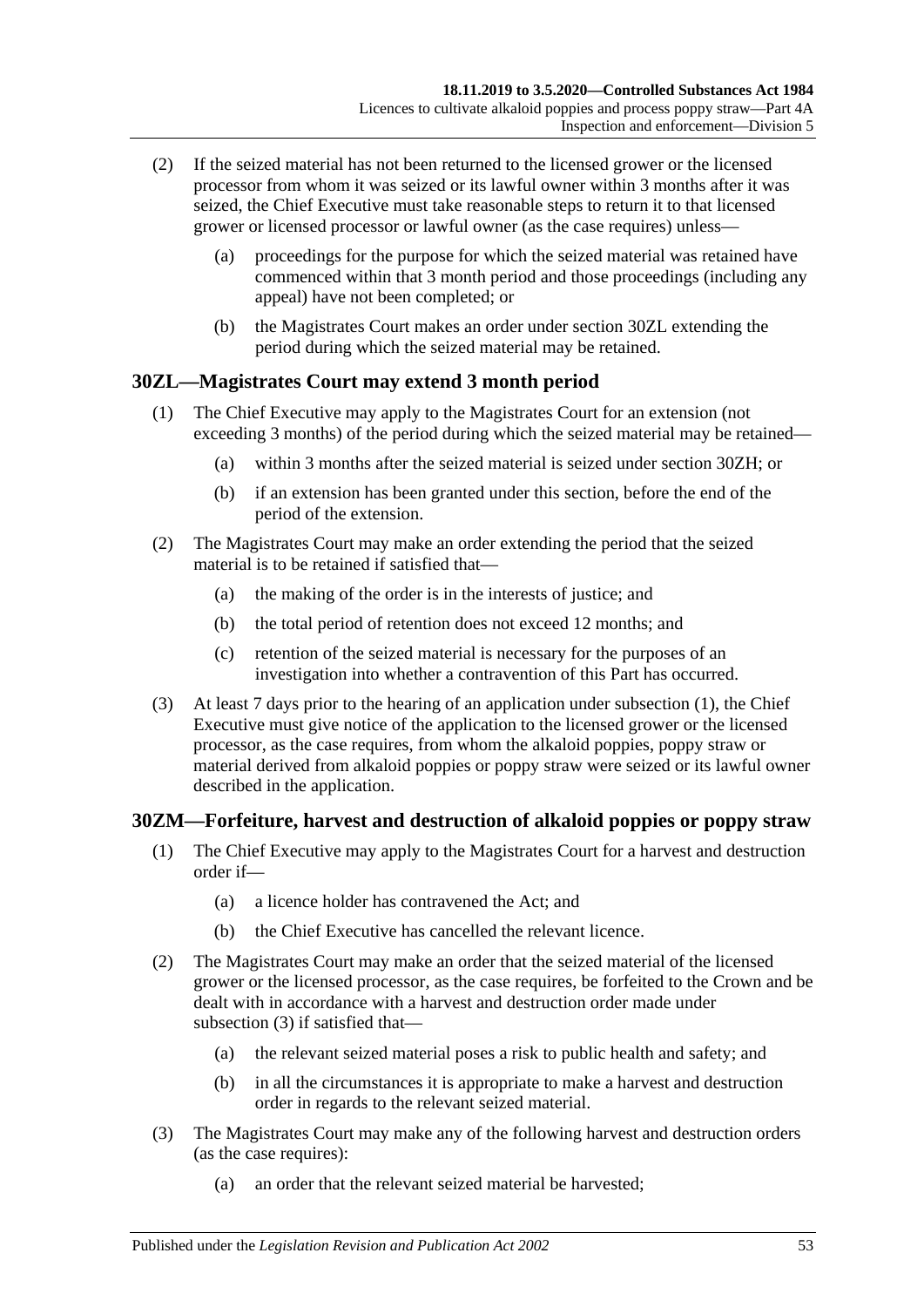- (b) an order that the relevant seized material be destroyed;
- (c) an order that the relevant seized material be harvested and destroyed.
- (4) The Magistrates Court may—
	- (a) give any direction necessary to enable the Chief Executive to carry out the harvest and destruction order; and
	- (b) authorise the Chief Executive to give any appropriate direction to harvest or destroy the seized material (as the case requires) to which the order relates.

#### **30ZN—Recovery of costs**

If the Chief Executive incurs any costs in carrying out a harvest and destruction order the Chief Executive may recover those costs in any court of competent jurisdiction as a debt due to the Crown.

#### <span id="page-53-0"></span>**30ZO—Inspector may access ratepayer information**

- (1) For the purposes of exercising a power under this Part, an inspector may require a person having custody of any records relating to ratepayers (within the meaning of the *[Local Government Act](http://www.legislation.sa.gov.au/index.aspx?action=legref&type=act&legtitle=Local%20Government%20Act%201999) 1999*) to provide the inspector with—
	- (a) the name and address or other contact details of a ratepayer—
		- (i) who is a licensed grower or a licensed processor; or
		- (ii) who is an applicant for a poppy cultivation licence or a poppy processing licence; or
	- (b) the address or description of any land in respect of which the ratepayer is liable to pay rates and charges under the *[Local Government Act](http://www.legislation.sa.gov.au/index.aspx?action=legref&type=act&legtitle=Local%20Government%20Act%201999) 1999* if the ratepayer—
		- (i) is a licensed grower or a licensed processor; or
		- (ii) is an applicant for a licence under this Part.
- (2) An inspector may make a record of any information provided to the inspector under [subsection](#page-53-0)  $(1)$ .
- (3) An inspector must not be charged a fee for anything done, or required to be done, by the inspector under this section.

#### **30ZP—Protection against self-incrimination**

It is a reasonable excuse for a natural person to refuse or fail to give information or do any other thing that the person is required to do by or under this Part, if the giving of the information or the doing of that thing would tend to incriminate the person.

#### <span id="page-53-1"></span>**30ZQ—Power to issue expiation notices**

An inspector may give an expiation notice (under the *[Expiation of Offences Act](http://www.legislation.sa.gov.au/index.aspx?action=legref&type=act&legtitle=Expiation%20of%20Offences%20Act%201996) 1996*) to a person who the inspector has reason to believe has committed a prescribed offence.

#### **30ZR—Expiation fee**

The regulations may prescribe the expiation fees for prescribed offences referred to in [section](#page-53-1) 30ZQ.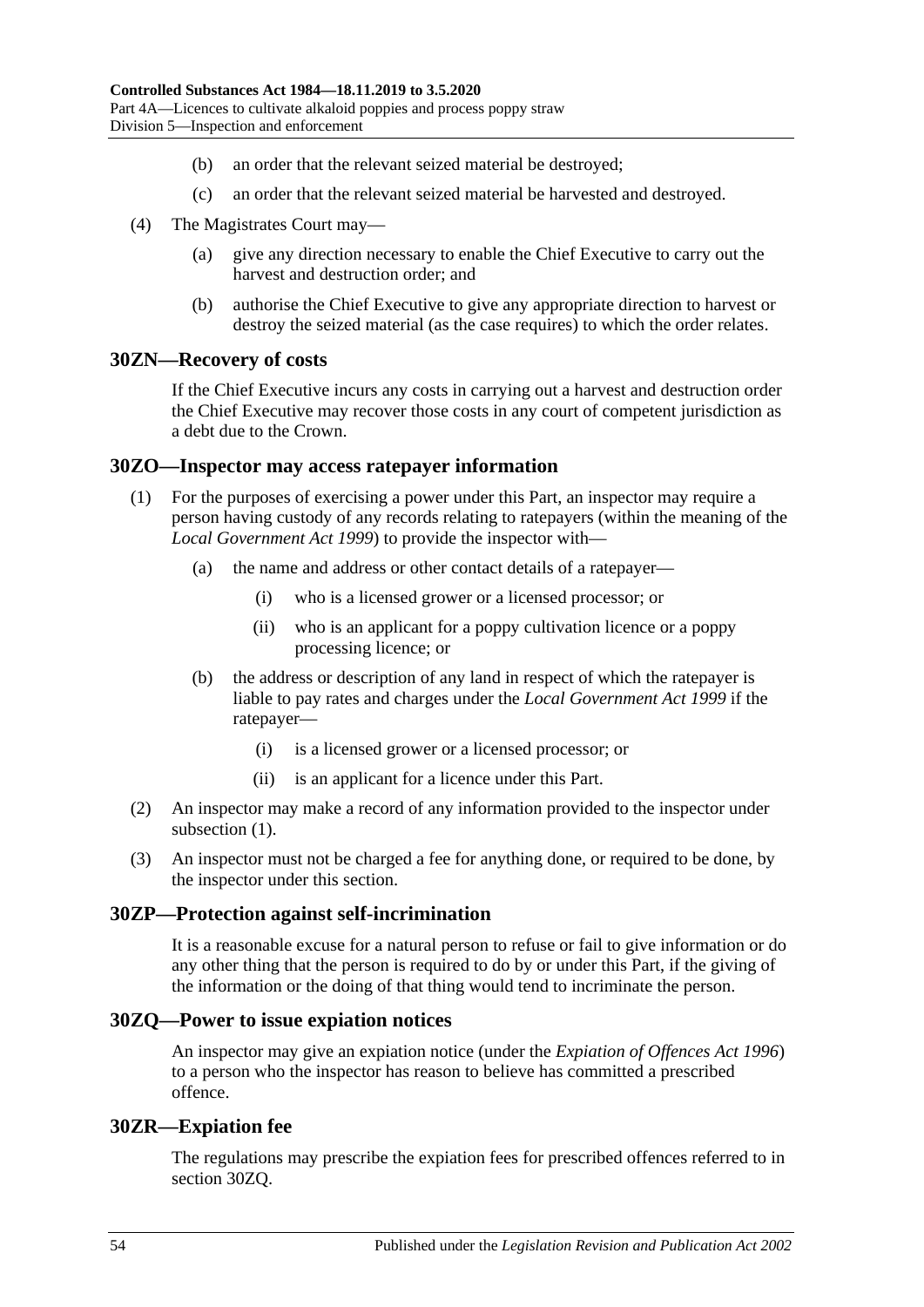# **Division 6—Offences**

#### **30ZS—Offence to fail to report the amendment or cancellation of a contract**

A licensed grower who holds a poppy cultivation licence under [section](#page-36-0) 30D(1) must report to the Chief Executive within 3 business days any amendment to a contract registered in the alkaloid poppy register that does 1 or more of the following:

- (a) amends the duration of the contract;
- (b) amends the maximum quantity of alkaloid poppies that may be cultivated under the contract;
- (c) amends the date the contract expires;
- (d) cancels the contract.

Maximum penalty: \$15 000.

#### **30ZT—Offence to fail to report amendment or cancellation**

A licensed processor must inform the Chief Executive within 10 business days if a Commonwealth licence to manufacture or a Commonwealth licence to export required for the current poppy processing licence held by the licensed processor is amended or cancelled.

Maximum penalty: \$15 000.

### **30ZU—Offence to fail to report on any change of details of the licensed grower or the licensed processor**

<span id="page-54-1"></span>(1) A licensed grower or a licensed processor must report any specified information referred to in [subsection](#page-54-0) (2) in respect of a poppy cultivation licence or a poppy processing licence to the Chief Executive within 7 business days.

Maximum penalty: \$15 000.

- <span id="page-54-0"></span>(2) For the purposes of [subsection](#page-54-1) (1), specified information is—
	- (a) any change to the details of the licensed grower or the licensed processor that appears on the poppy cultivation licence or the poppy processing licence; or
	- (b) any associate other than those provided to the Chief Executive in the application for a poppy cultivation licence or a poppy processing licence; or
	- (c) the signing of a personal insolvency agreement or any declaration of bankruptcy that applies to the licensed grower or the licensed processor; or
	- (d) any offence that the licensed grower or the licensed processor has been found guilty of by a court in South Australia or elsewhere, after the date of the application for the poppy cultivation licence or the poppy processing licence (as the case requires) was sent to the Chief Executive; or
	- (e) any serious offence that an associate of the licensed grower or the licensed processor has been found guilty of by a court in South Australia or elsewhere, after the date of the application for the poppy cultivation licence or the poppy processing licence (as the case requires) was sent to the Chief Executive; or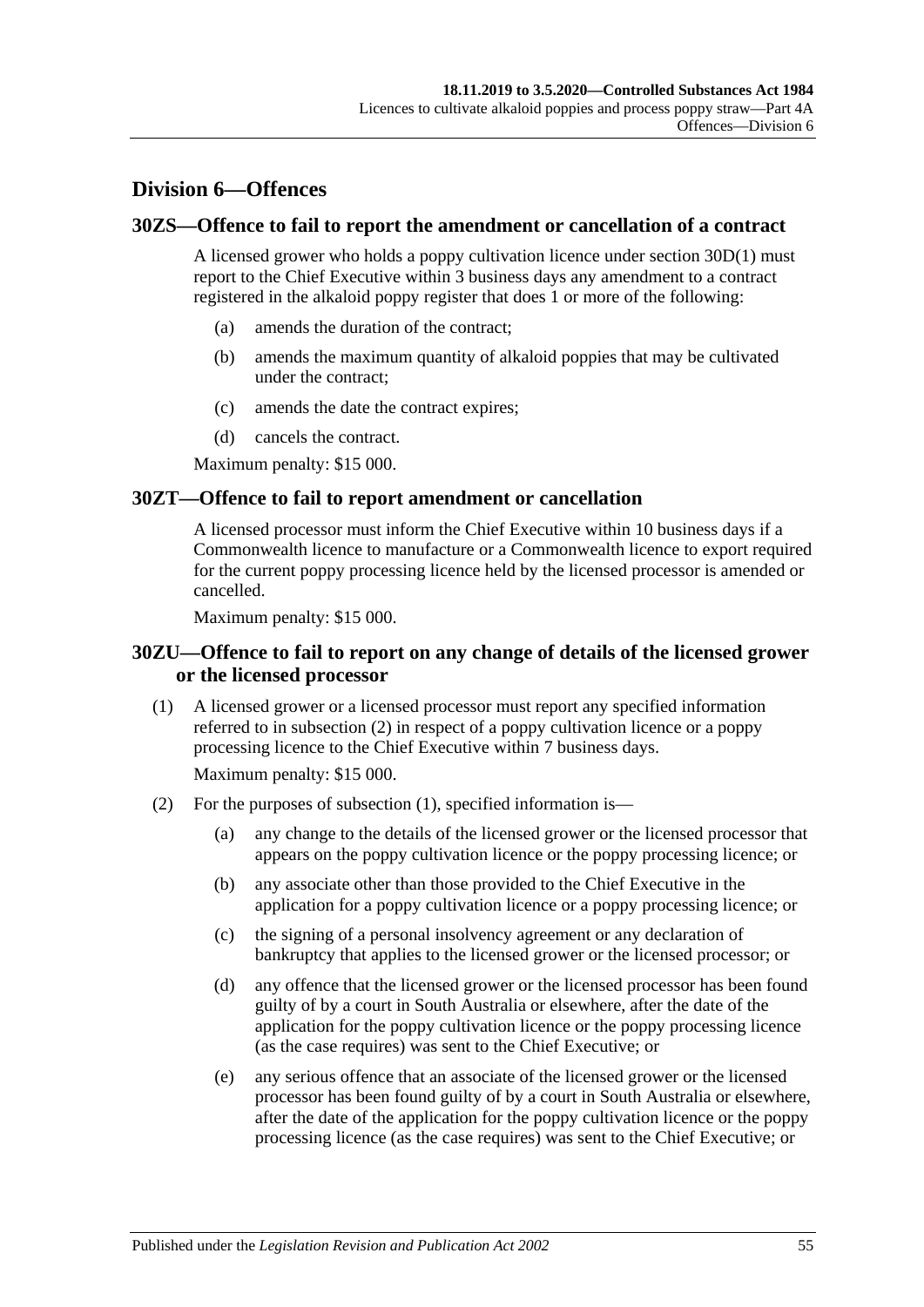- (f) any information that the name of an associate of a licensed grower or a licensed processor provided to the Chief Executive by the licensed grower or the licensed processor, in a successful application under this Part, has been changed; or
- (g) the entering by a licensed grower or a licensed processor that is not a natural person into voluntary administration, liquidation or receivership.

### **30ZV—Offence to fail to surrender licence on suspension or cancellation**

Within 14 days of the suspension or cancellation of a poppy cultivation licence or a poppy processing licence under [section](#page-46-6) 30Y, a person must surrender to the Chief Executive—

- (a) the relevant licence; and
- (b) any related document issued to the person.

Maximum penalty: \$5 000.

#### **30ZW—Offence to contravene a licence**

(1) A licensed grower must not contravene a prescribed minor term, condition, limitation or restriction to which the poppy cultivation licence is subject.

Maximum penalty: \$5 000.

(2) A licensed grower must not contravene the terms, conditions, limitations or restrictions to which the poppy cultivation licence is subject which is not a prescribed minor term, condition, limitation or restriction.

Maximum penalty: \$15 000 or imprisonment for 12 months, or both.

(3) A licensed processor must not contravene a prescribed minor term, condition, limitation or restriction to which the poppy processing licence is subject.

Maximum penalty: \$5 000.

(4) A licensed processor must not contravene the terms, conditions, limitations or restrictions to which the poppy processing licence is subject which is not a prescribed minor term, condition, limitation or restriction.

Maximum penalty: \$15 000 or imprisonment for 12 months, or both.

### **30ZX—Offence to fail to prohibit access to premises**

- (1) A licensed grower must not permit any other person to enter the area of land where alkaloid poppies are being cultivated unless that other person is—
	- (a) an employee of the licensed grower who is employed to undertake an activity authorised under the poppy cultivation licence; or
	- (b) a licensed processor; or
	- (c) a party to a contract registered in the alkaloid poppy register with the relevant licensed grower or an employee of the relevant licensed processor.

Maximum penalty: \$15 000.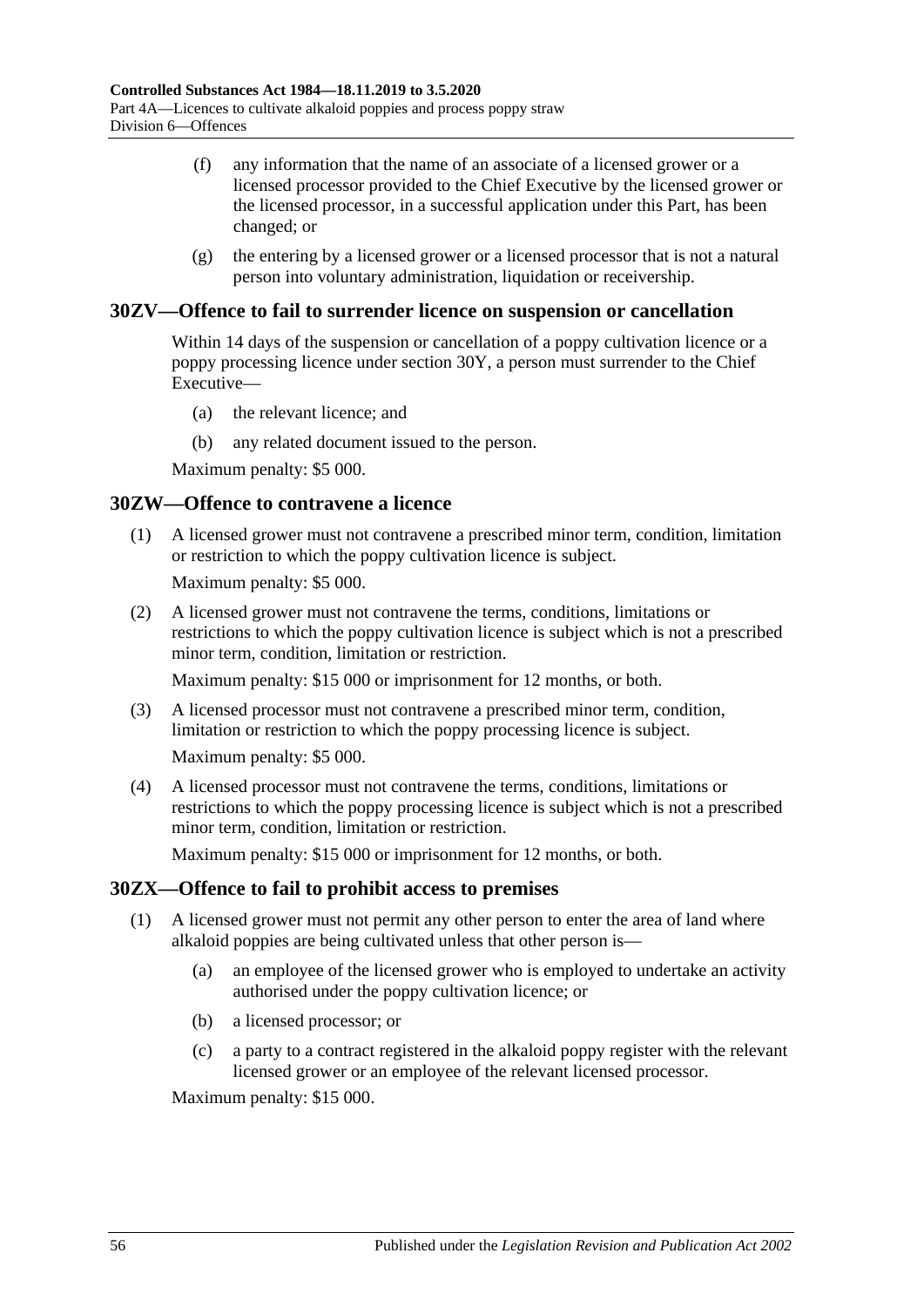- (2) A licensed processor must not permit any other person to enter the specified premises unless that other person is an employee of the licensed processor who is employed—
	- (a) to carry out an activity in the business conducted by a licensed processor under the poppy processing licence; or
	- (b) to undertake an activity authorised under the poppy processing licence.

Maximum penalty: \$15 000.

- (3) A licensed grower must not permit any other person to enter the area of land where alkaloid poppies are being cultivated unless that other person is accompanied at all times—
	- (a) by the licensed grower; or
	- (b) by an employee of the licensed grower who is employed to undertake an activity authorised under the poppy cultivation licence; or
	- (c) by an inspector.

Maximum penalty: \$15 000.

- (4) A licensed processor must not permit any other person to enter the specified premises unless the other person is accompanied at all times—
	- (a) by the licensed processor; or
	- (b) by an employee of the licensed processor who is employed to undertake an activity authorised under the poppy processing licence; or
	- (c) by an inspector.

Maximum penalty: \$15 000.

### **30ZY—Offence to fail to carry and produce identification certificate**

- (1) An employee of a licensed grower or a licensed processor who has been issued with an employee identification certificate must carry the certificate with him or her during the performance of any activity authorised under the relevant licence. Maximum penalty: \$10 000.
- (2) An employee of a licensed grower or a licensed processor must produce his or her employee identification certificate on the request of an inspector. Maximum penalty: \$10 000.

### **30ZZ—Offence to employ disqualified persons under licence**

(1) A licensed grower must not employ a disqualified person in the business conducted under the poppy cultivation licence.

Maximum penalty: \$10 000.

(2) A licensed processor must not employ a disqualified person in the business conducted under the poppy processing licence.

Maximum penalty: \$10 000.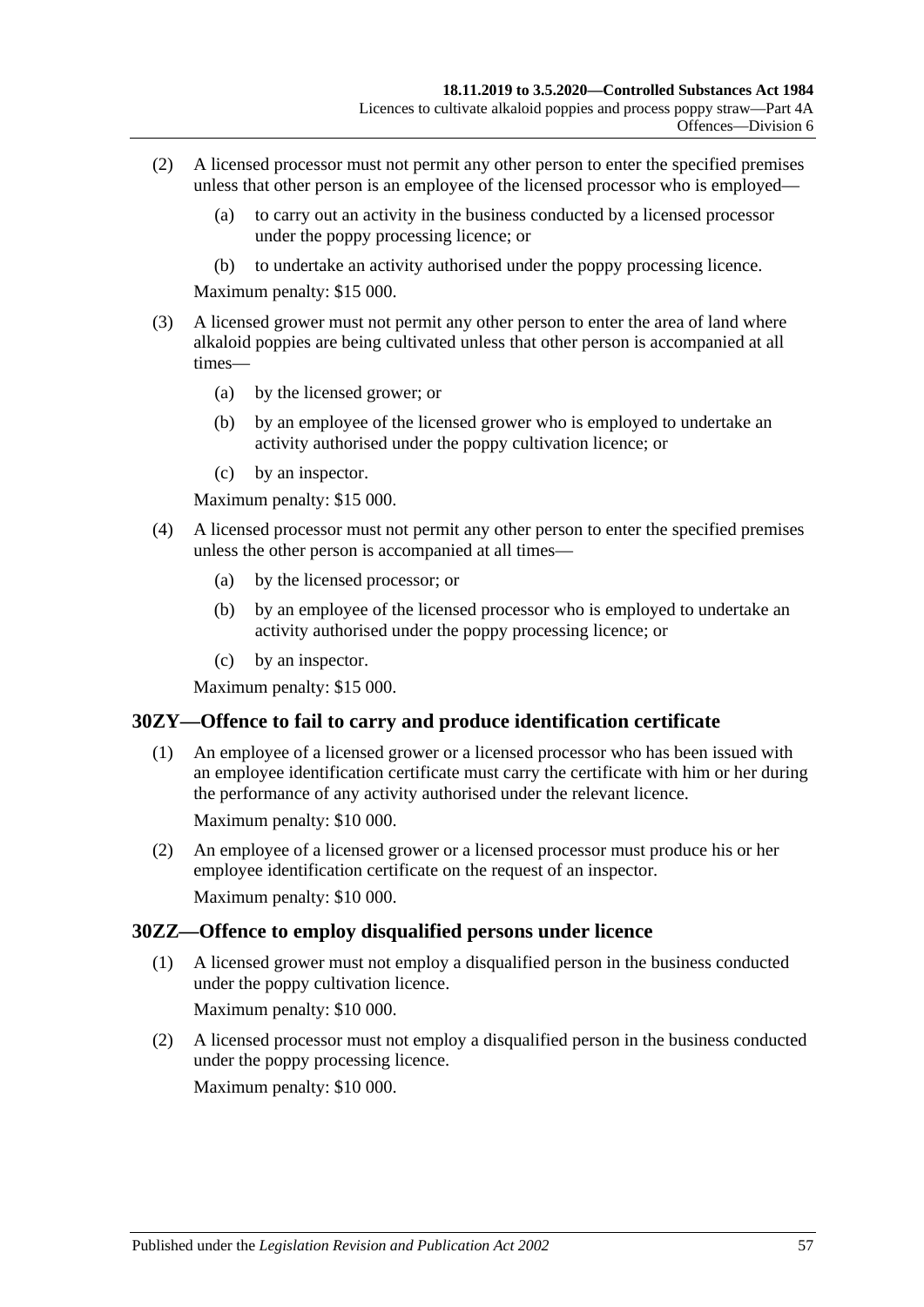### **30ZZA—Offence for disqualified person to be employed by licensed grower or licensed processor**

- (1) A disqualified person must not accept employment to carry out activities in the business conducted by a licensed grower under a poppy cultivation licence. Maximum penalty: \$10 000.
- (2) A disqualified person must not accept employment to carry out activities in the business conducted by a licensed processor under a poppy processing licence. Maximum penalty: \$10 000.

### <span id="page-57-0"></span>**30ZZB—Employee must comply with terms and conditions of licence**

(1) A licensed grower must take reasonable steps to prevent an employee of the licensed grower contravening the terms, conditions, limitations or restrictions of the poppy cultivation licence and the applicable requirements of this Part in carrying out an activity authorised by the licence.

Maximum penalty: \$10 000.

<span id="page-57-2"></span>(2) A licensed processor must take reasonable steps to prevent an employee of the licensed processor contravening the terms, conditions, limitations or restrictions of the licence and the applicable requirements of this Part in carrying out an activity authorised by the licence.

Maximum penalty: \$10 000.

<span id="page-57-1"></span>(3) A licensed grower must take reasonable steps to provide each employee of the licensed grower carrying out an activity authorised under the poppy cultivation licence with sufficient and appropriate information, instruction, training and supervision to be able to carry out that activity in accordance with the licence.

Maximum penalty: \$10 000.

<span id="page-57-3"></span>(4) A licensed processor must take reasonable steps to provide each employee of the licensed processor carrying out an activity authorised under the poppy processing licence with sufficient and appropriate information, instruction, training and supervision to be able to carry out that activity in accordance with the licence.

Maximum penalty: \$10 000.

(5) An employee must cooperate with the licensed grower in relation to any direction given, or action taken, by the licensed grower or by any person authorised by the licensed grower, in order to comply with [subsection](#page-57-0) (1) or [\(3\).](#page-57-1)

Maximum penalty: \$10 000.

(6) An employee must cooperate with the licensed processor in relation to any direction given, or action taken, by the licensed processor or by any person authorised by the licensed processor, in order to comply with [subsection](#page-57-2) (2) or [\(4\).](#page-57-3) Maximum penalty: \$10 000.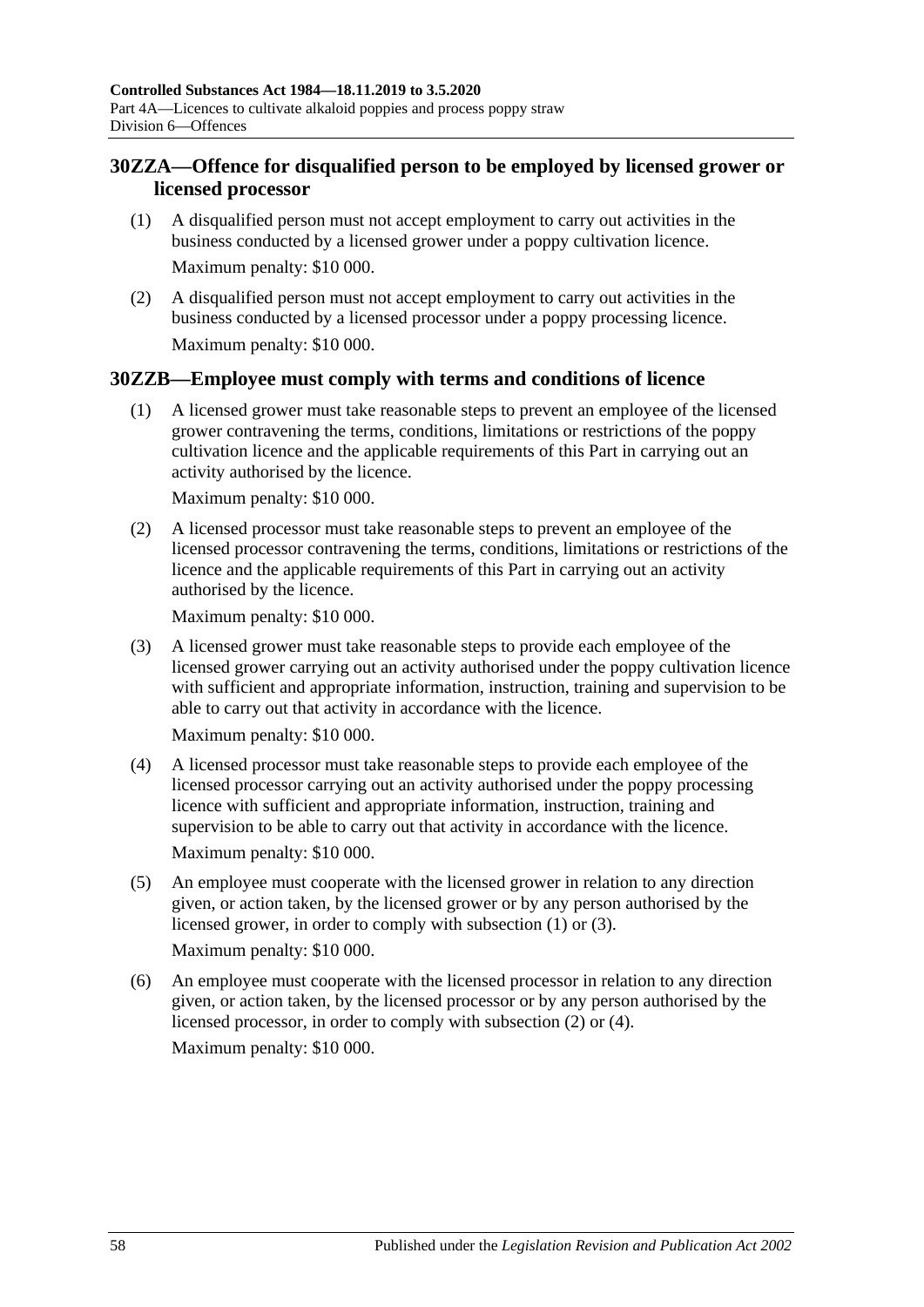### **30ZZC—Criminal liability of licensed grower or licensed processor—failure to exercise due diligence**

- <span id="page-58-0"></span>(1) If an employee of a licensed grower or a licensed processor commits an offence against this Part, the relevant licensed grower or licensed processor also commits an offence against this Part, if the licensed grower or the licensed processor failed to exercise due diligence to prevent the commission of the offence by the employee.
- (2) A licensed grower or a licensed processor referred to in [subsection](#page-58-0) (1) is liable to a penalty not exceeding the maximum penalty that applies to the offence against this Part committed by the employee.
- (3) In determining whether a licensed grower or a licensed processor failed to exercise due diligence, a court may have regard to—
	- (a) whether or not the licensed grower or the licensed processor permitted or authorised the act or omission of the employee in the course of his or her employment that constituted the offence against this Part; and
	- (b) what steps the licensed grower or the licensed processor took, or could reasonably have taken, to prevent the commission of the offence by the employee.
- (4) Without limiting any other defence available to a licensed grower or a licensed processor, the relevant licensed grower or licensed processor may rely on a defence that would be available to the employee of the licensed grower or the licensed processor if (as the case requires)—
	- (a) the employee were charged with the offence with which the licensed grower or the licensed processor is charged; and
	- (b) in doing so, the licensed grower or the licensed processor bears the same burden of proof that the employee would bear.
- (5) A licensed grower or a licensed processor may commit an offence against this Part whether or not the employee of the licensed grower or the licensed processor, as the case requires, has been prosecuted for, or found guilty of, an offence against this Part.

### **30ZZD—Offence to fail to provide an identification certificate for employees**

(1) A licensed grower must issue to each employee authorised in respect of the poppy cultivation licence an employee identification certificate that contains the information required under [section](#page-39-3) 30J(2).

Maximum penalty: \$10 000.

(2) A licensed processor must issue to each employee authorised in respect of the poppy processing licence an employee identification certificate that contains the information required under [section](#page-44-3) 30T(2).

Maximum penalty: \$10 000.

### **30ZZE—Offence to hinder or obstruct inspector**

(1) A person must not, without reasonable excuse, hinder or obstruct an inspector in the exercise of a power under this Part.

Maximum penalty: \$15 000.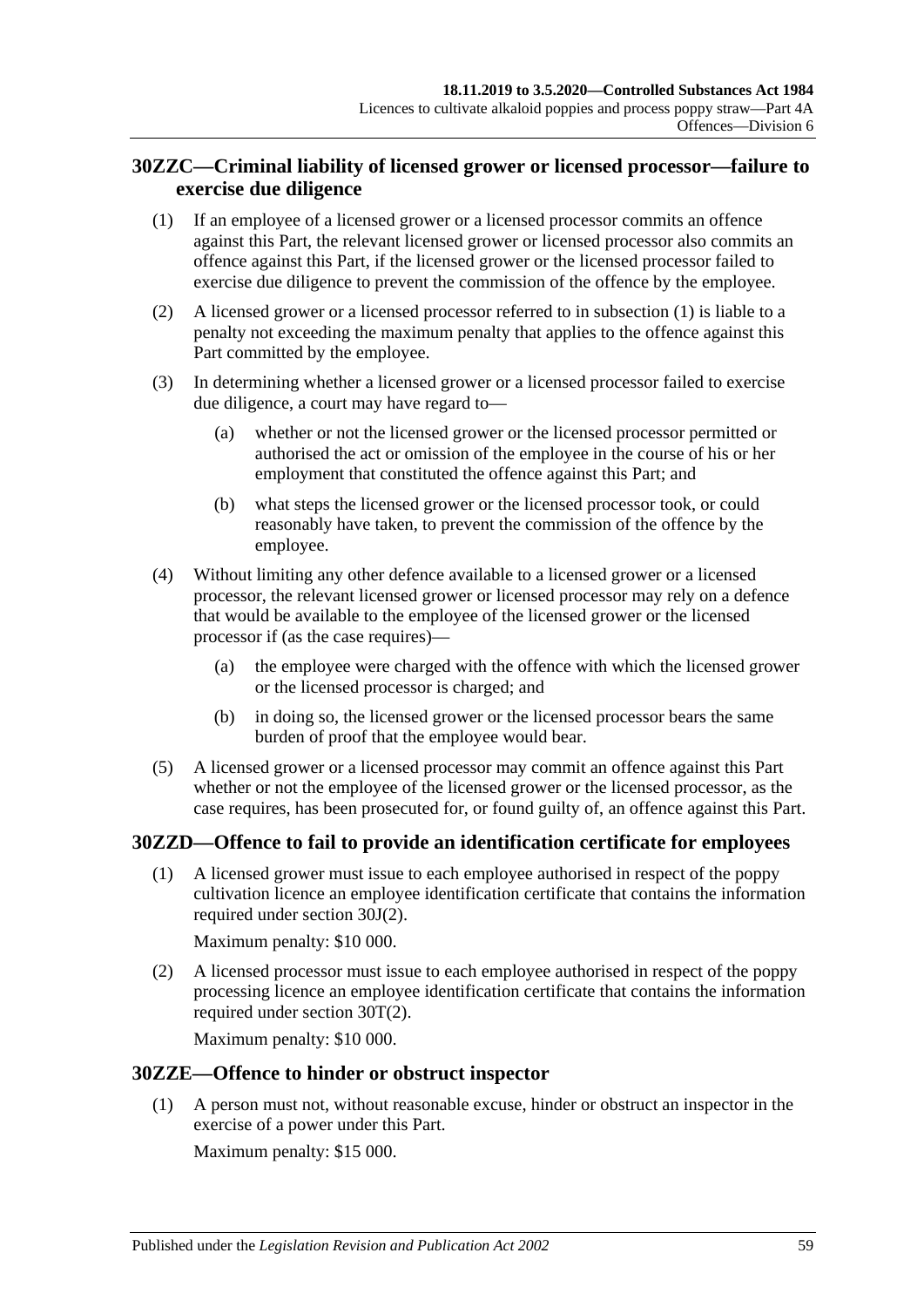(2) A person must not, without reasonable excuse, fail to comply with any direction, requirement or order of an inspector under this Part.

Maximum penalty: \$15 000.

### **30ZZF—Offence to remove detained or seized alkaloid poppies or poppy straw**

A person must not, while a detention or seizure notice remains in effect, remove the whole or any part of an alkaloid poppy, poppy straw or material derived from an alkaloid poppy or poppy straw to which the notice relates, without the authorisation of the Chief Executive or an inspector.

Maximum penalty: \$15 000.

# **Division 7—Alkaloid poppy register**

### **30ZZG—Alkaloid poppy register**

- (1) The Chief Executive must establish and maintain the alkaloid poppy register.
- (2) The alkaloid poppy register is to contain the following information in respect of each registrable contract:
	- (a) the name of each party to the contract;
	- (b) the location of the specified premises;
	- (c) the date the contract was entered into by the parties;
	- (d) any other relevant information provided by an applicant or licensed grower or licensed processor to an inspector or the Chief Executive;
	- (e) the details of the relevant poppy cultivation licence or poppy processing licence;
	- (f) any relevant information collected or received by an inspector to determine the compliance of a licensed grower or a licensed processor with this Part;
	- (g) any other prescribed information.

### <span id="page-59-0"></span>**30ZZH—Request to register a contract**

- (1) The Chief Executive, if requested to do so by a licensed grower, may register a contract between the licensed grower and a licensed processor in the alkaloid poppy register if the contract—
	- (a) is a valid contract; and
	- (b) includes details of the specified premises and area of land where it is proposed to cultivate alkaloid poppies; and
	- (c) specifies the period of the contract; and
	- (d) includes any other prescribed particulars (if any).
- <span id="page-59-2"></span><span id="page-59-1"></span>(2) If a licensed grower makes a request under [subsection](#page-59-0) (1), the Chief Executive must, within 7 days—
	- (a) register the contract; or
	- (b) refuse to register the contract.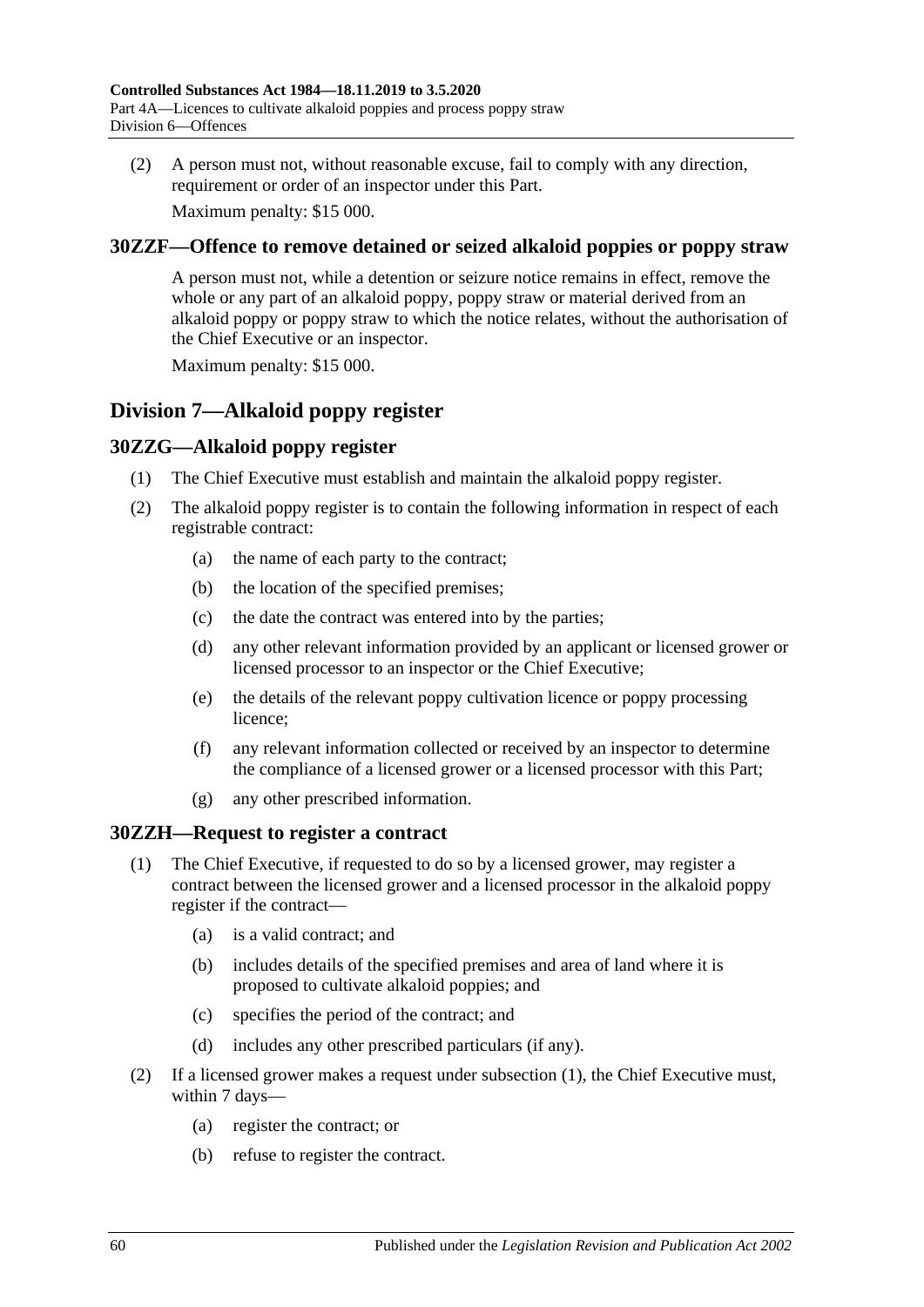- (3) On making a decision under [subsection](#page-59-1) (2) the Chief Executive must—
	- (a) notify the licensed grower and the licensed processor who are the parties to the contract of that decision; and
	- (b) provide reasons for the decision if the decision was a refusal under [subsection](#page-59-2)  $(2)(b)$ .

#### **30ZZI—Access to the alkaloid poppy register restricted**

- (1) The Chief Executive must ensure that the alkaloid poppy register, or any part of the alkaloid poppy register, is only accessed by a prescribed person, or class of prescribed person, who is authorised to do so by the Chief Executive.
- (2) The Chief Executive must ensure that personal information in the alkaloid poppy register is only disclosed in accordance with this Act.

#### **30ZZJ—Person with access to alkaloid poppy register not to disclose personal information from it**

- (1) Unless a disclosure is authorised under this section, a person authorised to have access to the alkaloid poppy register or any part of the alkaloid poppy register must not disclose to any person the following information in the alkaloid poppy register:
	- (a) any personal information;
	- (b) the location of specified premises;
	- (c) commercial in confidence information.

Maximum penalty: \$15 000 or imprisonment for 12 months, or both.

- (2) The Chief Executive or a person authorised to have access to the alkaloid poppy register or any part of the alkaloid poppy register may disclose personal information in the alkaloid poppy register to a Department or public statutory authority—
	- (a) for the purpose of law enforcement; or
	- (b) as required by or under any Act or law; or
	- (c) if the Chief Executive or a person authorised to have access to the alkaloid poppy register believes on reasonable grounds that to do so is necessary to enable the proper administration of the Act.

#### **30ZZK—Delegation**

- (1) The Chief Executive may, by instrument in writing, delegate a power or function under this Part—
	- (a) to a particular person; or
	- (b) to the person for the time being performing particular duties or holding or acting in a specified position.
- (2) A power or function delegated under this section may, if the instrument of delegation so provides, be further delegated.
- (3) A delegation—
	- (a) may be absolute or conditional; and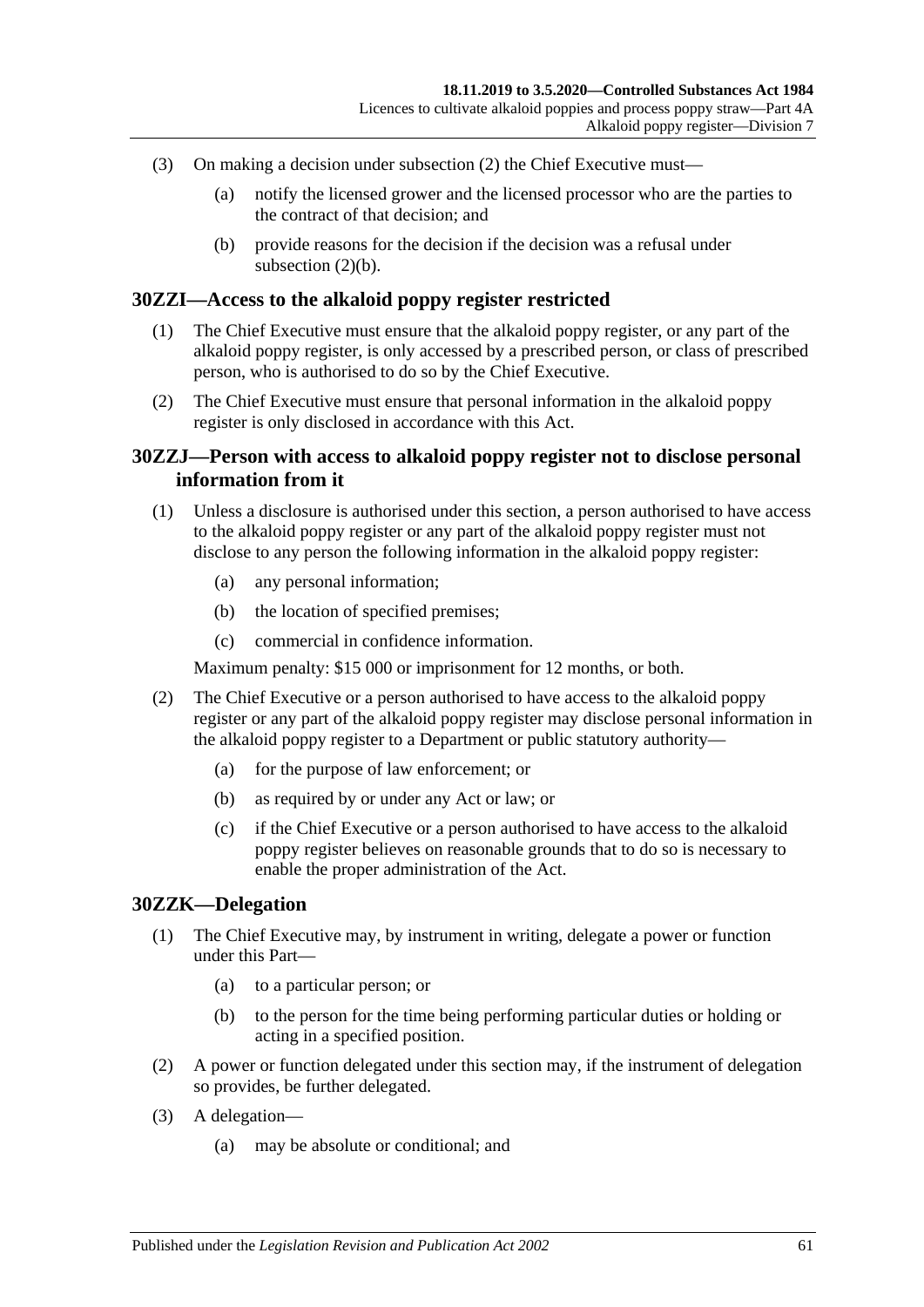- (b) does not derogate from the power of the delegator to act personally in a matter; and
- (c) is revocable at will.

# **Division 8—Review**

### **30ZZL—Review by Tribunal**

- (1) A person may apply to the Tribunal under section 34 of the *[South Australian Civil and](http://www.legislation.sa.gov.au/index.aspx?action=legref&type=act&legtitle=South%20Australian%20Civil%20and%20Administrative%20Tribunal%20Act%202013)  [Administrative Tribunal Act](http://www.legislation.sa.gov.au/index.aspx?action=legref&type=act&legtitle=South%20Australian%20Civil%20and%20Administrative%20Tribunal%20Act%202013) 2013* for review of a decision of the Chief Executive—
	- (a) to refuse to issue a poppy cultivation licence or a poppy processing licence to that person; or
	- (b) to refuse to renew a poppy cultivation licence or a poppy processing licence held by that person; or
	- (c) to refuse to register a contract between a licensed grower and a licensed processor in the alkaloid poppy register; or
	- (d) to suspend, cancel or amend a poppy cultivation licence or a poppy processing licence held by that person.
- (2) Subject to [subsection](#page-61-0) (3), an application for review must be made within 1 month of the making of the relevant decision of the Chief Executive.
- <span id="page-61-0"></span>(3) If the reasons of the Chief Executive are not given in writing at the time of making the decision and the person (within 1 month of the making of the decision) requires the Chief Executive to state the reasons in writing, the time for commencing proceedings before the Tribunal runs from the time at which the person receives the written statement of those reasons.

# **Division 9—Miscellaneous**

### **30ZZM—Criminal intelligence**

- (1) Information that is classified by the Commissioner of Police as criminal intelligence for the purposes of this Part may not be disclosed to any person other than the Chief Executive, the Minister, the Tribunal, a court or a person to whom the Commissioner of Police authorises its disclosure.
- (2) If the Commissioner of Police—
	- (a) opposes the issuing or renewal of a poppy cultivation licence or a poppy processing licence; or
	- (b) requests the suspension or cancellation of a poppy cultivation licence or a poppy processing licence,

on the basis of information that is classified by the Commissioner of Police as criminal intelligence, the Chief Executive is not (despite any other provision of this Part) required to provide any grounds or reasons for a decision to refuse to issue or renew the licence or to suspend or cancel the licence (as the case may be) other than that the decision was made in the public interest.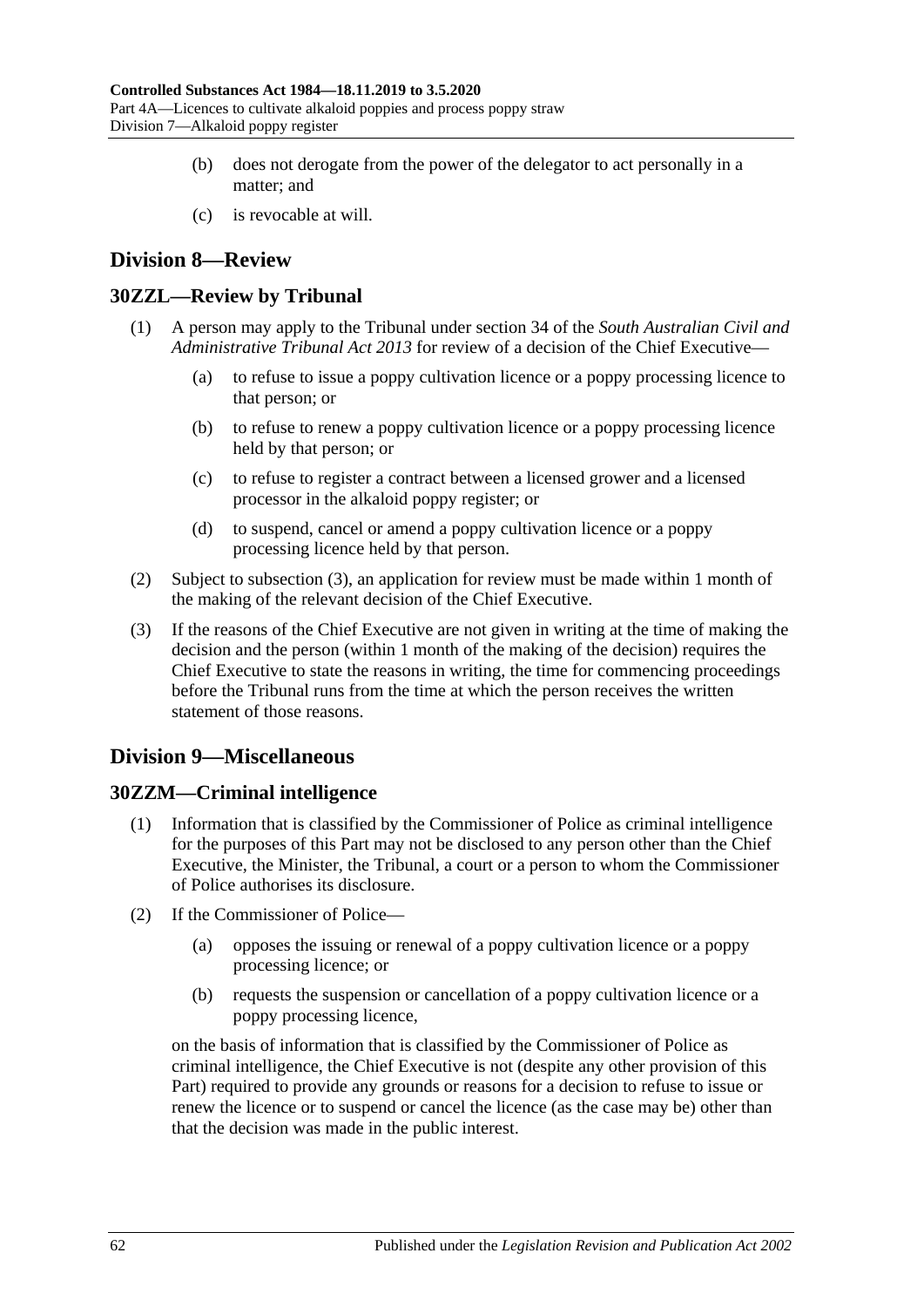- (3) In any proceedings under this Part, the Tribunal or a court—
	- (a) must, on the application of the Commissioner of Police, take steps to maintain the confidentiality of information classified by the Commissioner of Police as criminal intelligence, including steps to receive evidence and hear argument about the information in private in the absence of the parties to the proceedings and their representatives; and
	- (b) may take evidence consisting of or relating to information so classified by the Commissioner of Police by way of affidavit of a police officer of or above the rank of superintendent.
- (4) The Commissioner of Police may not delegate the function of classifying information as criminal intelligence for the purposes of this Part except to a Deputy Commissioner or Assistant Commissioner of Police.

#### **30ZZN—Regulations**

- (1) Without limiting section 63, the Governor may make regulations for or with respect to the following:
	- (a) the cultivation of alkaloid poppies;
	- (b) the processing of poppy straw;
	- (c) classes of persons that are disqualified persons;
	- (d) prescribing fees or levies to recover any compliance or administrative costs;
	- (e) prescribing terms, conditions, limitations and restrictions to which licences issued under this Part will be subject;
	- (f) particulars to be included in any application for the issue, renewal or amendment of a poppy cultivation licence or a poppy processing licence;
	- (g) restricting, limiting or prohibiting premises, vehicles or machines used or intended to be used in connection with the cultivation and destruction of alkaloid poppies or the processing or destruction of poppy straw;
	- (h) limiting or prohibiting transport of poppy straw, including in relation to specific geographical areas or regions in South Australia;
	- (i) the distance required to separate alkaloid poppies and poppy straw at a specified premises from any other place;
	- (j) matters to be considered by the Chief Executive in relation to the suitability of specified premises for the cultivation of alkaloid poppies or processing of poppy straw;
	- (k) fencing of specified premises and standard of fencing required to separate alkaloid poppies and poppy straw from a public place or any other premises;
	- (l) requirements of signage at specified premises and information to be displayed at a specified premises, or on equipment or vehicles used for or in connection with the growing or harvesting of alkaloid poppies or the processing of poppy straw;
	- (m) the manner in which searches, detentions and seizures under this Part are to be carried out;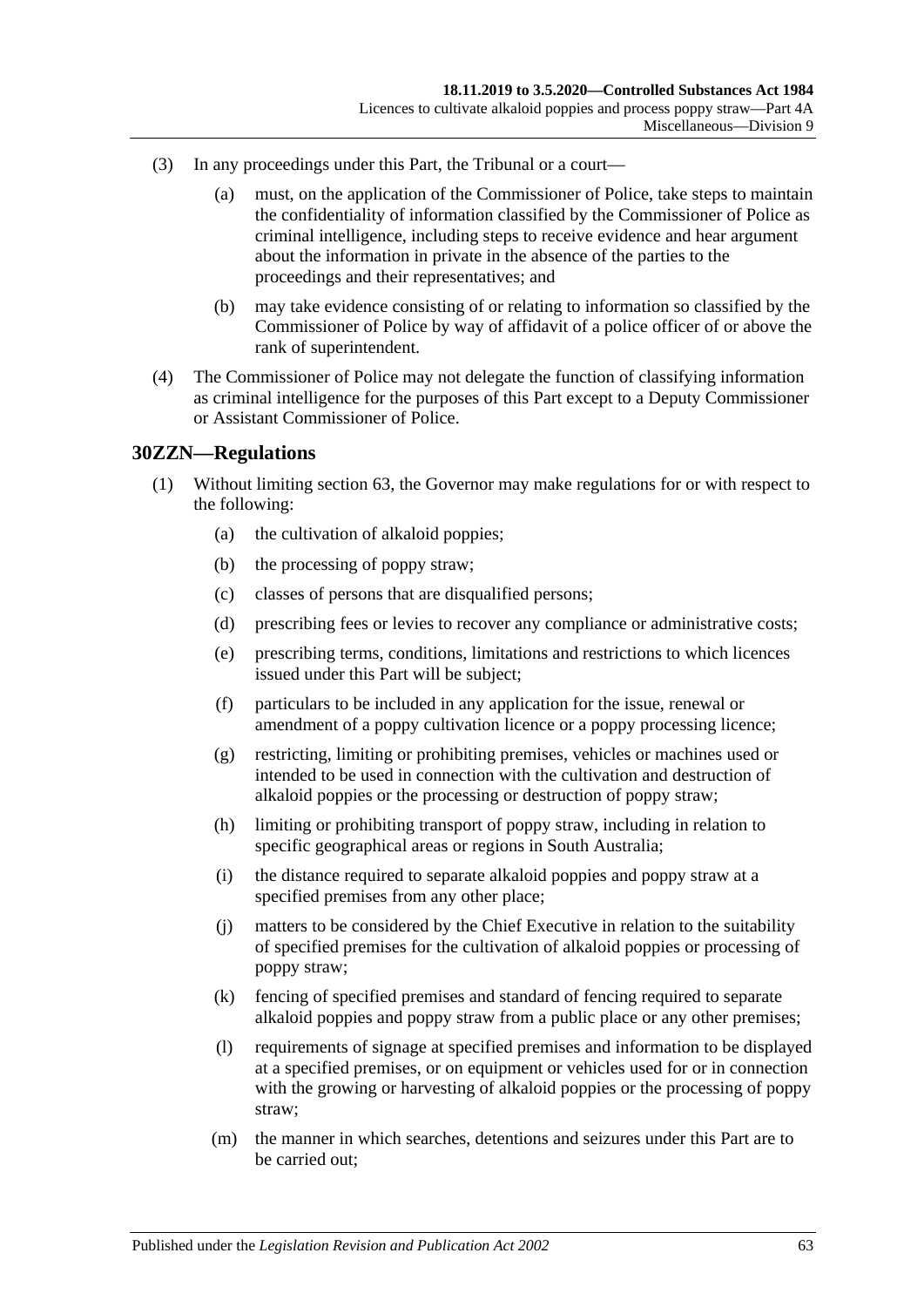- (n) records to be kept in relation to alkaloid poppy cultivation or poppy straw processing;
- (o) prescribing a penalty of not more than \$15 000 for any contravention of or failure to comply with the regulations made under this Part.
- (2) Regulations made for the purposes of this Part may—
	- (a) be of general or limited application;
	- (b) differ according to differences in time, place or circumstances;
	- (c) apply to different classes of person and licences;
	- (d) provide for different fees for different activities or classes of activity or different cases or classes of cases;
	- (e) provide for waiver or reduction of fees;
	- (f) in the case of applications for the issue or renewal of licences, specify fees that reflect the cost of administration of, and the provision of, inspection services in connection with this Part;
	- (g) confer powers or discretions or impose duties on the Chief Executive or an inspector;
	- (h) exempt specified persons or things or classes of person or classes of thing from complying with all or any of the regulations—
		- (i) whether unconditionally or on specified conditions; and
		- (ii) either wholly or to such an extent as is specified; and
		- (iii) leave any matter to be required to be undertaken in a manner approved by the Chief Executive.

# **Part 5—Offences relating to controlled drugs, precursors and plants**

### **Division 1—Preliminary**

### <span id="page-63-0"></span>**31—Application of Part**

- (1) This Part does not apply to—
	- (a) the manufacture, sale or supply of a poison, or the sale or supply of equipment for use in connection with the consumption or administration of a poison, by a pharmacist if the pharmacist is acting in the ordinary course of the pharmacist's profession; or
	- (ab) the sale by retail of a poison, or of equipment for use in connection with the consumption or administration of a poison, by a registered health practitioner if the practitioner is acting in the ordinary course of the practitioner's profession and—
		- (i) the practitioner is a dentist, medical practitioner or nurse practitioner; or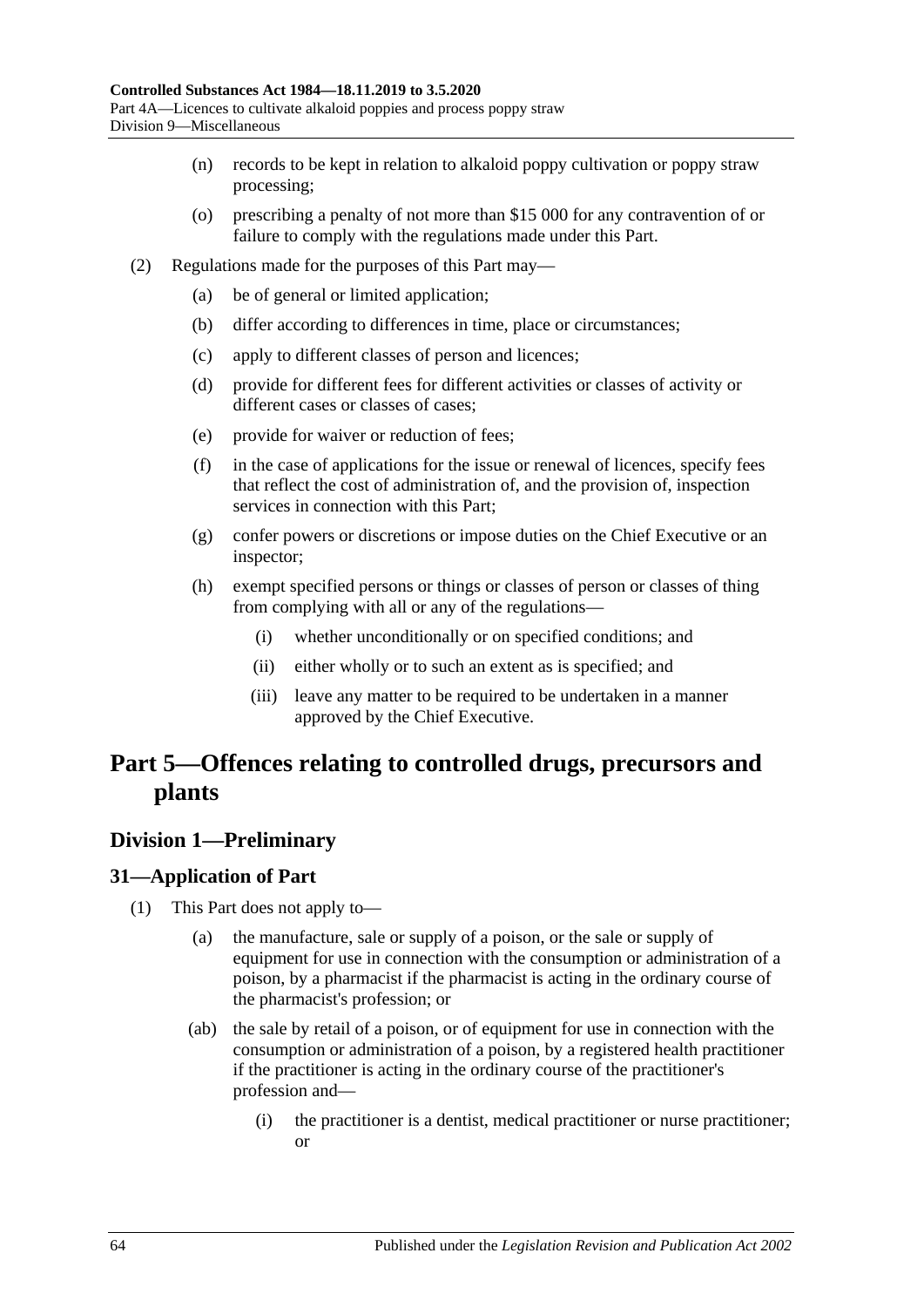- (ii) the practitioner's registration is endorsed under section 94 of the *Health Practitioner Regulation National Law* as being qualified to sell a scheduled medicine or class of scheduled medicines and the poison is a scheduled medicine or of a class of scheduled medicines specified in the endorsement; or
- (iii) the practitioner is authorised to sell the poison by the regulations; or
- (ac) the supply of a poison, or of equipment for use in connection with the consumption or administration of a poison, by a registered health practitioner if the practitioner is acting in the ordinary course of the practitioner's profession and—
	- (i) the practitioner is a dentist, medical practitioner, nurse or midwife; or
	- (ii) the practitioner's registration is endorsed under section 94 of the *Health Practitioner Regulation National Law* as being qualified to supply a scheduled medicine or class of scheduled medicines and the poison is a scheduled medicine or of a class of scheduled medicines specified in the endorsement; or
	- (iii) the practitioner is authorised to supply the poison by the regulations; or
- (ad) the administration of a poison by a registered health practitioner if the practitioner is acting in the ordinary course of the practitioner's profession and—
	- (i) the practitioner is a dentist, medical practitioner, nurse or midwife; or
	- (ii) the practitioner's registration is endorsed under section 94 of the *Health Practitioner Regulation National Law* as being qualified to administer a scheduled medicine or class of scheduled medicines and the poison is a scheduled medicine or of a class of scheduled medicines specified in the endorsement; or
	- (iii) the practitioner is authorised to administer the poison by the regulations; or
- (ae) the manufacture, sale, supply or administration of a poison, or the sale or supply of equipment for use in connection with the consumption or administration of a poison, by a veterinary surgeon if the veterinary surgeon is acting in the ordinary course of the veterinary surgeon's profession; or
- (af) the possession of a poison or equipment if that possession is incidental to an activity described in a preceding paragraph; or
- (ag) the cultivation or sale of a plant, the manufacture, sale, supply, administration or possession of a substance or the sale, supply or possession of equipment by a person who is acting in accordance with a licence or permit issued under this Act; or
- (ah) the cultivation, processing, possession, sale or supply of a plant, or the sale, supply or possession of a substance by a person who is acting in accordance with the *[Industrial Hemp Act](http://www.legislation.sa.gov.au/index.aspx?action=legref&type=act&legtitle=Industrial%20Hemp%20Act%202017) 2017*; or
- (ai) the possession of industrial hemp that is cultivated or supplied pursuant to a licence under the *[Industrial Hemp Act](http://www.legislation.sa.gov.au/index.aspx?action=legref&type=act&legtitle=Industrial%20Hemp%20Act%202017) 2017*; or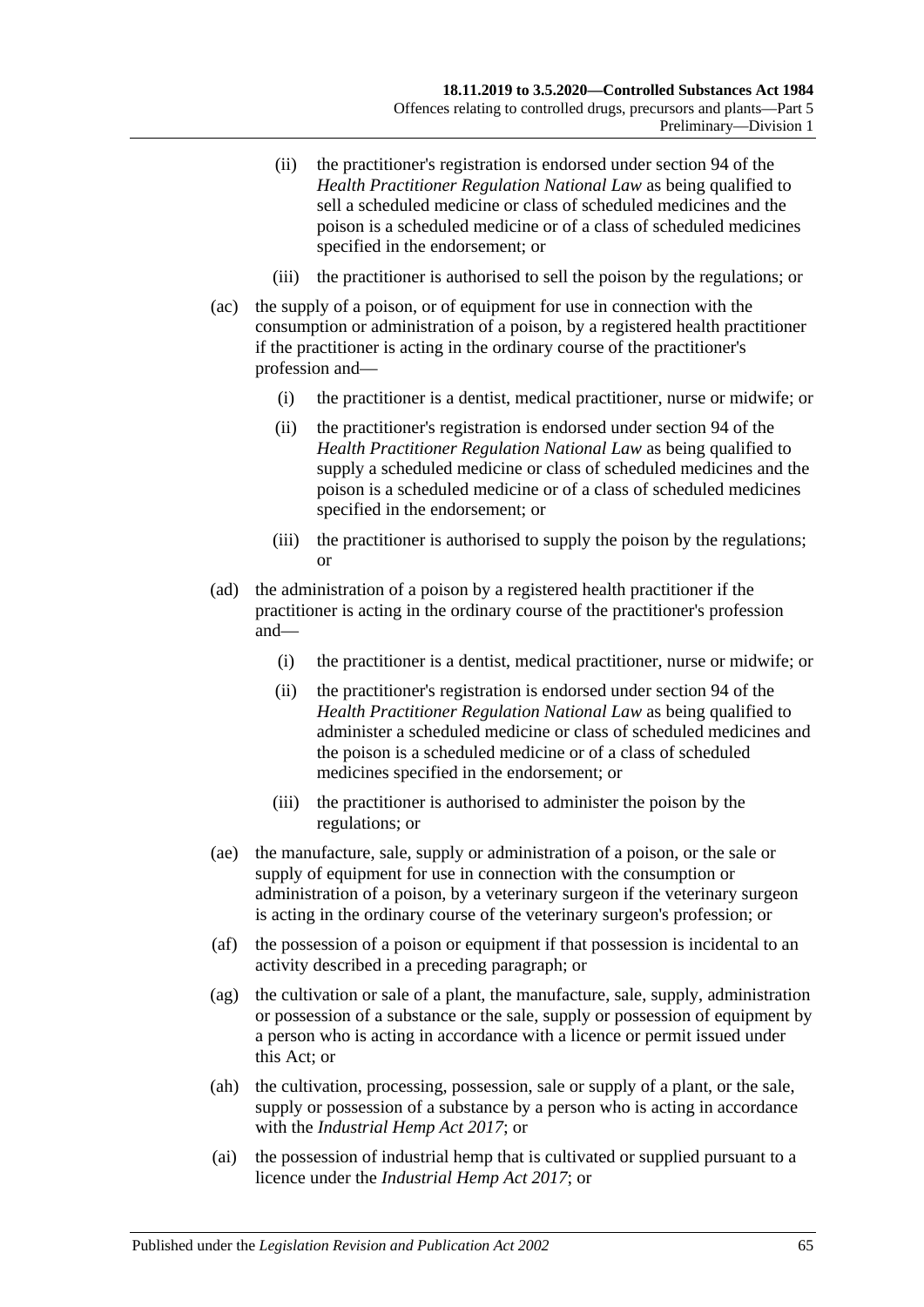- <span id="page-65-1"></span><span id="page-65-0"></span>(b) the possession of a relevant controlled drug, or of equipment for use in connection with the consumption or administration of a relevant controlled drug, by—
	- (i) a person—
		- (A) for whom the drug has been lawfully prescribed; or
		- (B) to whom the drug has been lawfully supplied for the purpose of consumption or administration by the person; or
	- (ii) a person—
		- (A) being the owner of an animal for whom the drug has been lawfully prescribed; or
		- (B) to whom the drug has been lawfully supplied for the purpose of consumption by or administration to an animal owned by the person; or
	- (iii) a person acting on behalf of a person referred to in [subparagraph](#page-65-0) (i) or [\(ii\);](#page-65-1) or
- (c) the administration or supply, or the giving of permission for the administration or supply, of a relevant controlled drug to a person—
	- (i) for whom the drug has been lawfully prescribed; or
	- (ii) to whom the drug has been lawfully supplied for the purpose of consumption or administration by the person; or
- (d) the consumption or administration of a relevant controlled drug by a person—
	- (i) for whom the drug has been lawfully prescribed; or
	- (ii) to whom the drug has been lawfully supplied for the purpose of consumption or administration by the person.
- (2) In proceedings for an offence against this Part, [subsection](#page-63-0) (1) is to be treated as providing exceptions, and no proof will be required in relation to any exception by the prosecution but the application of an exception will be a matter for proof by the defendant.
- (3) In this section—

*industrial hemp* has the same meaning as in the *[Industrial Hemp Act](http://www.legislation.sa.gov.au/index.aspx?action=legref&type=act&legtitle=Industrial%20Hemp%20Act%202017) 2017*;

*relevant controlled drug* means a controlled drug other than a controlled drug of a kind excluded from this definition by regulation.

### **Division 2—Commercial offences**

### **Subdivision 1—Trafficking in controlled drugs**

### <span id="page-65-2"></span>**32—Trafficking**

(1) A person who traffics in a large commercial quantity of a controlled drug is guilty of an offence.

Maximum penalty: \$1 000 000 or imprisonment for life, or both.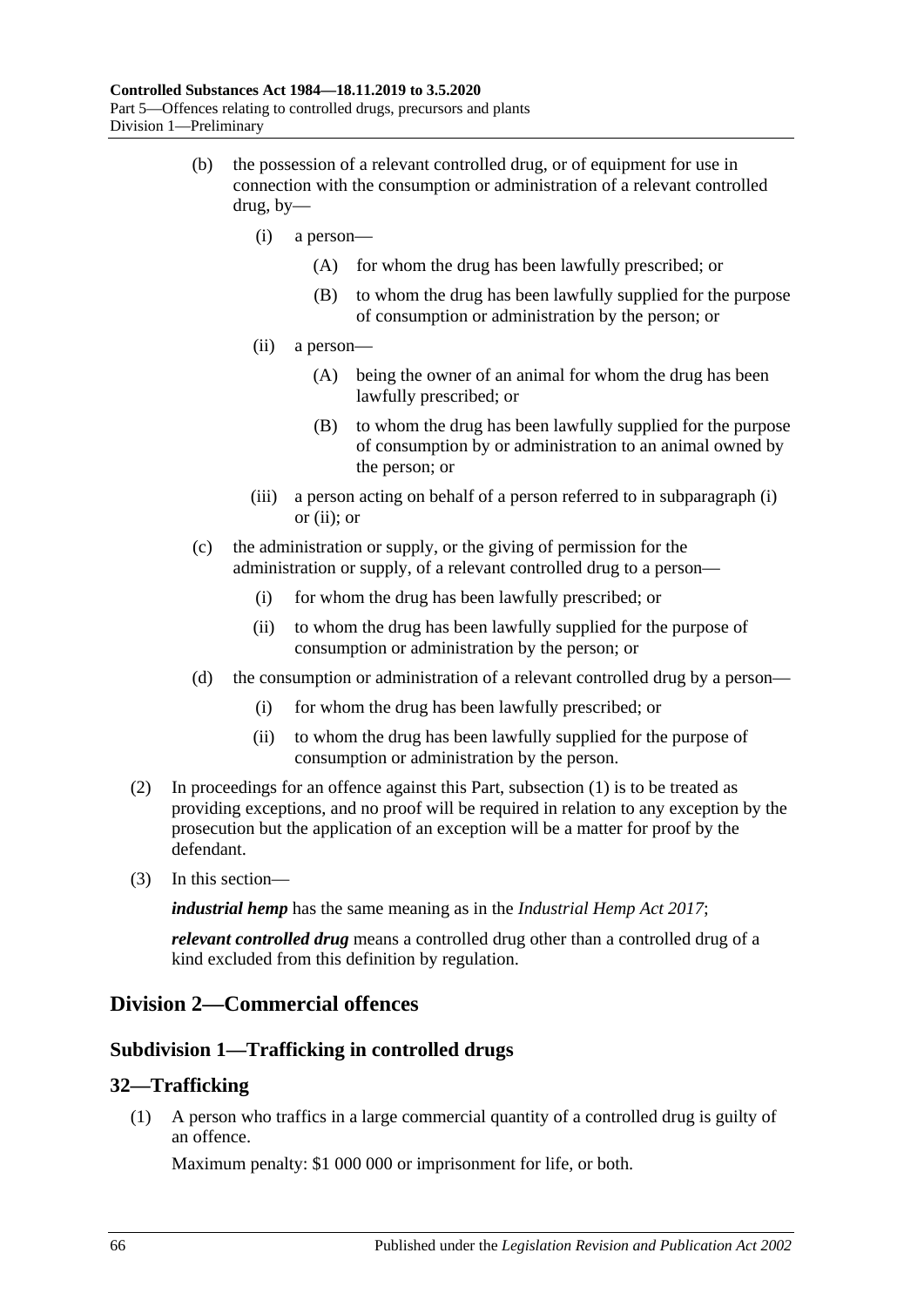<span id="page-66-1"></span>(2) A person who traffics in a commercial quantity of a controlled drug is guilty of an offence.

Maximum penalty:

- (a) for a basic offence—
	- (i) if the offender is a serious drug offender—\$500 000 or imprisonment for life, or both; or
	- (ii) in any other case—\$200 000 or imprisonment for 25 years, or both;
- (b) for an aggravated offence—\$500 000 or imprisonment for life, or both.
- <span id="page-66-2"></span>(2a) A person who, in a prescribed area, traffics in a controlled drug is guilty of an offence. Maximum penalty:
	- (a) for a basic offence—
		- (i) if the offender is a serious drug offender—\$200 000 or imprisonment for 25 years, or both; or
		- (ii) in any other case—\$75 000 or imprisonment for 15 years, or both;
	- (b) for an aggravated offence—\$200 000 or imprisonment for 25 years, or both.
- <span id="page-66-0"></span>(3) A person who traffics in a controlled drug is guilty of an offence.

- (a) for a basic offence—
	- (i) if the offender is a serious drug offender—\$75 000 or imprisonment for 15 years, or both; or
	- (ii) in any other case—\$50 000 or imprisonment for 10 years, or both;
- (b) for an aggravated offence—\$75 000 or imprisonment for 15 years, or both.
- (4) An offence against [subsection](#page-66-0) (3) involving cannabis, cannabis resin or cannabis oil (and not involving any other controlled drug) must be prosecuted, and dealt with by the Magistrates Court, as a summary offence but if the Court determines that a person found guilty of such an offence should be sentenced to a term of imprisonment exceeding 5 years, the Court must commit the person to the District Court for sentence.
- (5) If, in any proceedings for an offence against [subsection](#page-65-2) (1), [\(2\),](#page-66-1) [\(2a\)](#page-66-2) or [\(3\)](#page-66-0) it is proved that the defendant had possession of a trafficable quantity of a controlled drug, it is presumed, in the absence of proof to the contrary—
	- (a) in a case where it is alleged that the defendant was taking part in the process of sale of the drug, that the defendant—
		- (i) was acting for the purpose of sale of the drug; and
		- (ii) had the relevant belief concerning the sale of the drug necessary to constitute the offence; or
	- (b) in any other case—that the defendant had the relevant intention concerning the sale of the drug necessary to constitute the offence.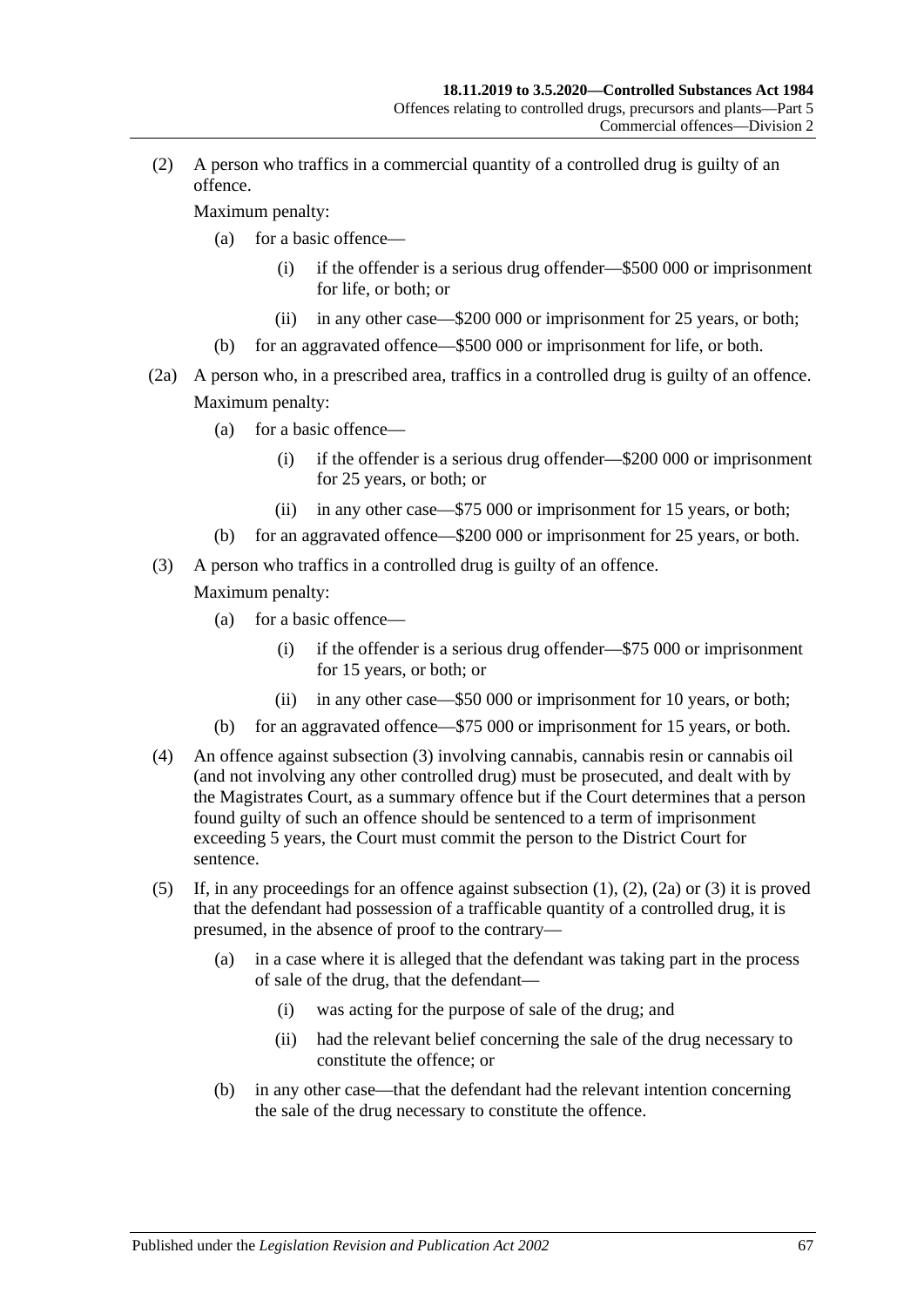#### (6) In this section—

#### *prescribed area* means—

- (a) prescribed licensed premises or an area being used in connection with prescribed licensed premises; or
- (b) premises at which members of the public are gathered for a public entertainment or an area being used in connection with such premises;

#### **Example—**

Areas *being used in connection with* premises would include—

- (a) a car parking area specifically provided for the use of patrons of the premises;
- (b) an area in which people are queuing to enter the premises.

#### *prescribed licensed premises* means—

- (a) premises in respect of which 1 of the following classes of licence is in force under the *[Liquor Licensing Act](http://www.legislation.sa.gov.au/index.aspx?action=legref&type=act&legtitle=Liquor%20Licensing%20Act%201997) 1997*:
	- (i) a general and hotel licence;
	- (ii) an on premises licence;
	- (iii) a club licence;
	- (iv) a restaurant and catering licence;
	- (vi) a licence of a class prescribed by regulation;
- (b) the premises defined in the casino licence, within the meaning of the *[Casino](http://www.legislation.sa.gov.au/index.aspx?action=legref&type=act&legtitle=Casino%20Act%201997)  Act [1997](http://www.legislation.sa.gov.au/index.aspx?action=legref&type=act&legtitle=Casino%20Act%201997)*, as the premises to which the licence relates;
- (c) premises subject to a licence prescribed by regulation;

*public entertainment* means a dance, performance, exhibition or event that is calculated to attract and entertain members of the public, whether admission is open, procured by the payment of money or restricted to members of a club or a class of persons with some other qualification or characteristic.

#### **Subdivision 2—Manufacture of controlled drugs**

#### <span id="page-67-0"></span>**33—Manufacture of controlled drugs for sale**

(1) A person who manufactures a large commercial quantity of a controlled drug intending to sell any of it or believing that another person intends to sell any of it is guilty of an offence.

Maximum penalty: \$1 000 000 or imprisonment for life, or both.

<span id="page-67-1"></span>(2) A person who manufactures a commercial quantity of a controlled drug intending to sell any of it or believing that another person intends to sell any of it is guilty of an offence.

- (a) for a basic offence—
	- (i) if the offender is a serious drug offender—\$500 000 or imprisonment for life, or both; or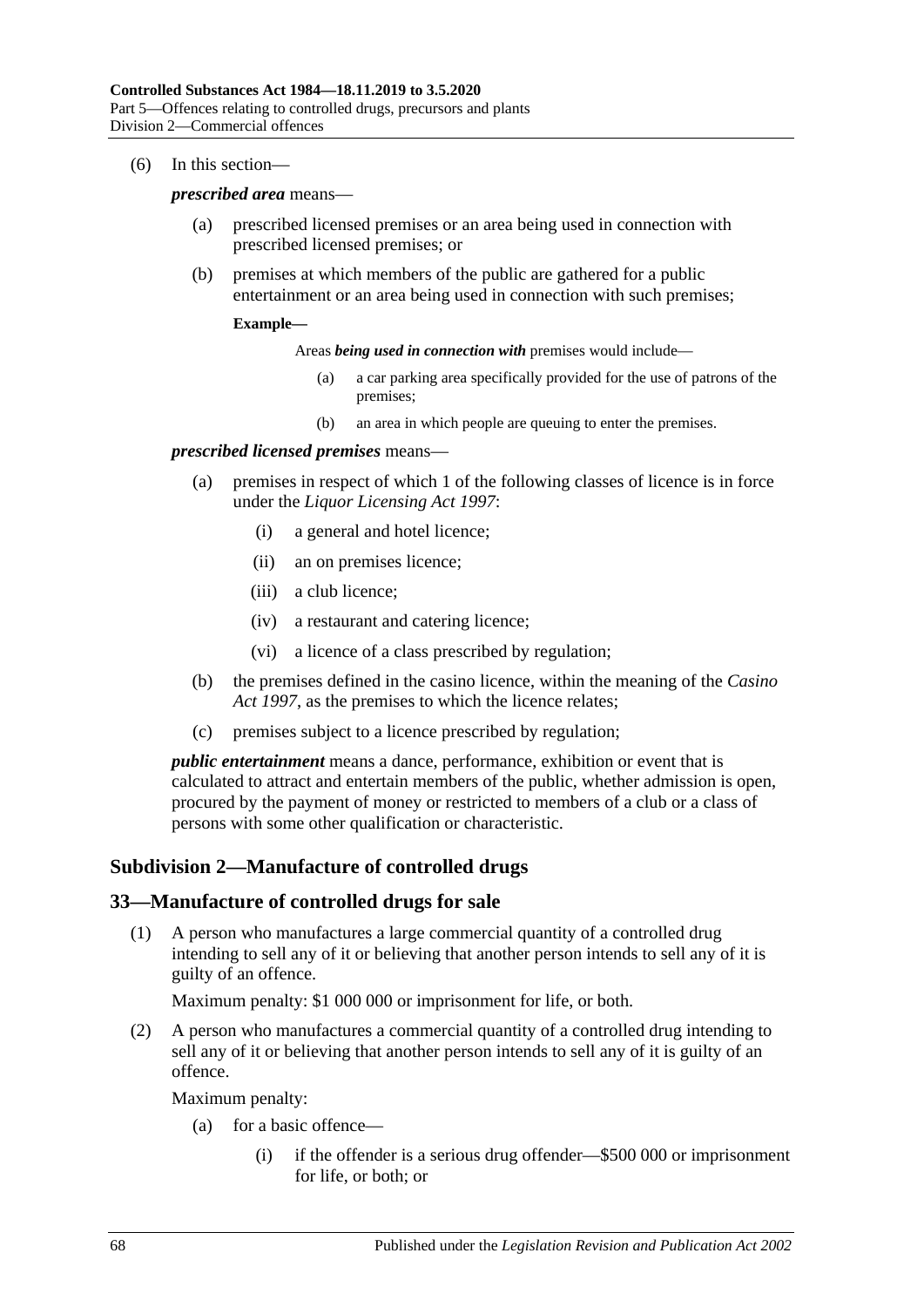- (ii) in any other case—\$200 000 or imprisonment for 25 years, or both;
- (b) for an aggravated offence—\$500 000 or imprisonment for life, or both.
- <span id="page-68-0"></span>(3) A person who manufactures a controlled drug intending to sell any of it or believing that another person intends to sell any of it is guilty of an offence.

Maximum penalty:

- (a) for a basic offence—
	- (i) if the offender is a serious drug offender—\$75 000 or imprisonment for 15 years, or both; or
	- (ii) in any other case—\$50 000 or imprisonment for 10 years, or both;
- (b) for an aggravated offence—\$75 000 or imprisonment for 15 years, or both.
- $(4)$  If
	- (a) in any proceedings for an offence against [subsection](#page-67-0)  $(1)$ ,  $(2)$  or  $(3)$  it is proved that the defendant manufactured a trafficable quantity of a controlled drug; or
	- (b) in any proceedings for an offence of attempting or conspiring to commit an offence against [subsection](#page-67-0)  $(1)$ ,  $(2)$  or  $(3)$  it is proved that the defendant attempted or conspired (as the case may require) to manufacture a trafficable quantity of a controlled drug,

it is presumed, in the absence of proof to the contrary, that the defendant had the relevant intention or belief concerning the sale of the drug necessary to constitute the offence.

### **33A—Sale, manufacture etc of controlled precursor**

- (1) A person who—
	- (a) sells a large commercial quantity of a controlled precursor; or
	- (b) has possession of a large commercial quantity of a controlled precursor intending to sell it,

believing that the person to whom it is, or is to be, sold or another person intends to use any of it to unlawfully manufacture a controlled drug is guilty of an offence.

- (a) for a basic offence—
	- (i) if the offender is a serious drug offender—\$500 000 or imprisonment for life, or both; or
	- (ii) in any other case—\$200 000 or imprisonment for 25 years, or both;
- (b) for an aggravated offence—\$500 000 or imprisonment for life, or both.
- (2) A person who—
	- (a) sells a commercial quantity of a controlled precursor; or
	- (b) has possession of a commercial quantity of a controlled precursor intending to sell it,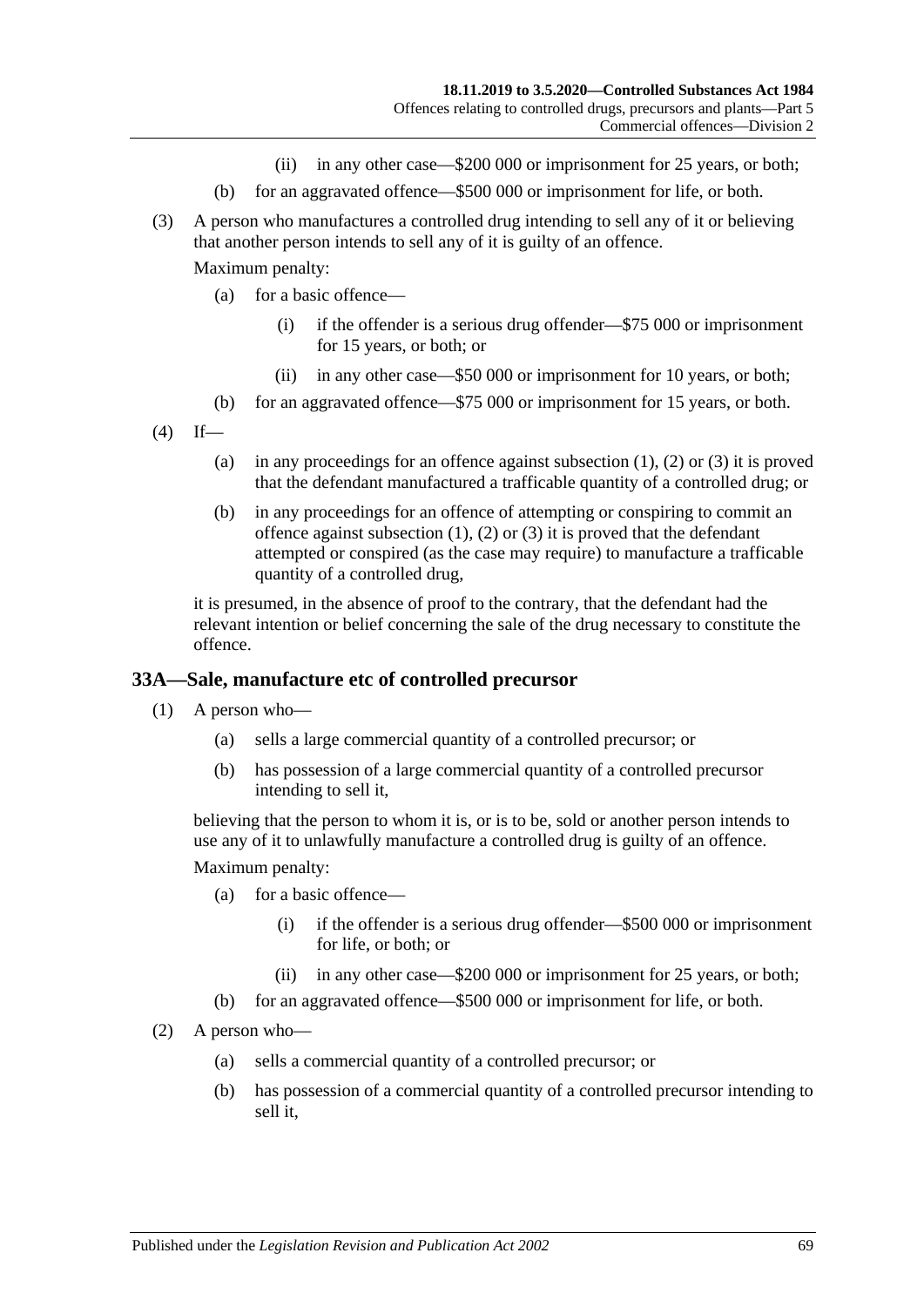believing that the person to whom it is, or is to be, sold or another person intends to use any of it to unlawfully manufacture a controlled drug is guilty of an offence.

Maximum penalty:

- (a) for a basic offence—
	- (i) if the offender is a serious drug offender—\$200 000 or imprisonment for 25 years, or both; or
	- (ii) in any other case—\$75 000 or imprisonment for 15 years, or both;
- (b) for an aggravated offence—\$200 000 or imprisonment for 25 years, or both.
- (3) A person who—
	- (a) sells a controlled precursor; or
	- (b) has possession of a controlled precursor intending to sell it,

believing that the person to whom it is, or is to be, sold or another person intends to use any of it to unlawfully manufacture a controlled drug is guilty of an offence.

Maximum penalty:

- (a) for a basic offence—
	- (i) if the offender is a serious drug offender—\$75 000 or imprisonment for 15 years, or both; or
	- (ii) in any other case—\$50 000 or imprisonment for 10 years, or both;
- (b) for an aggravated offence—\$75 000 or imprisonment for 15 years, or both.
- (4) A person who manufactures a controlled precursor—
	- (a) intending to unlawfully manufacture a controlled drug; and
	- (b) intending to sell any of the drug so manufactured or believing that another person intends to sell any of it,

is guilty of an offence.

Maximum penalty:

- (a) for a basic offence—
	- (i) if the offender is a serious drug offender—\$75 000 or imprisonment for 15 years, or both; or
	- (ii) in any other case—\$50 000 or imprisonment for 10 years, or both;
- (b) for an aggravated offence—\$75 000 or imprisonment for 15 years, or both.
- (5) A person who manufactures a controlled precursor—
	- (a) intending to sell any of the precursor to another person; and
	- (b) believing that that person, or another person, intends to use the controlled precursor to unlawfully manufacture a controlled drug,

is guilty of an offence.

Maximum penalty:

(a) for a basic offence—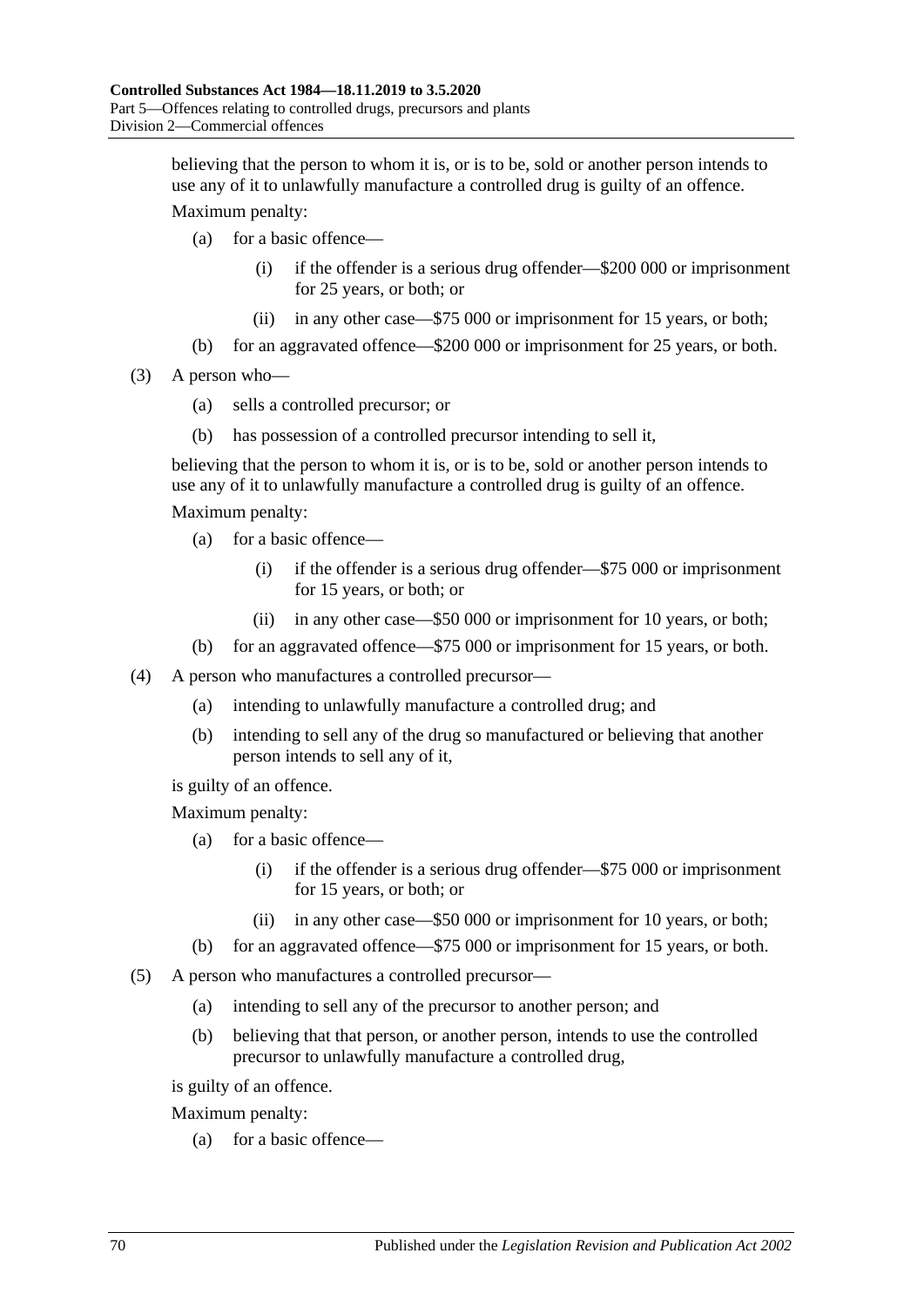- (i) if the offender is a serious drug offender—\$75 000 or imprisonment for 15 years, or both; or
- (ii) in any other case—\$50 000 or imprisonment for 10 years, or both;
- (b) for an aggravated offence—\$75 000 or imprisonment for 15 years, or both.

### **Subdivision 3—Cultivation and sale of controlled plants**

### <span id="page-70-1"></span>**33B—Cultivation of controlled plants for sale**

(1) A person who cultivates a large commercial quantity of a controlled plant intending to sell any of them or their products or believing that another person intends to sell any of them or their products is guilty of an offence.

Maximum penalty: \$1 000 000 or imprisonment for life, or both.

<span id="page-70-2"></span>(2) A person who cultivates a commercial quantity of a controlled plant intending to sell any of them or their products or believing that another person intends to sell any of them or their products is guilty of an offence.

Maximum penalty:

- (a) for a basic offence—
	- (i) if the offender is a serious drug offender—\$500 000 or imprisonment for life, or both; or
	- (ii) in any other case—\$200 000 or imprisonment for 25 years, or both;
- (b) for an aggravated offence—\$500 000 or imprisonment for life, or both.
- <span id="page-70-0"></span>(3) A person who cultivates a controlled plant intending to sell it or any of its products or believing that another person intends to sell it or any of its products is guilty of an offence.

- (a) for a basic offence—
	- (i) if the offender is a serious drug offender—\$75 000 or imprisonment for 15 years, or both; or
	- (ii) in any other case—\$50 000 or imprisonment for 10 years, or both;
- (b) for an aggravated offence—\$75 000 or imprisonment for 15 years, or both.
- (4) An offence against [subsection](#page-70-0) (3) involving a cannabis plant (and not involving any other controlled plant) must be prosecuted, and dealt with by the Magistrates Court, as a summary offence but if the Court determines that a person found guilty of such an offence should be sentenced to a term of imprisonment exceeding 5 years, the Court must commit the person to the District Court for sentence.
- (5) If, in any proceedings for an offence against [subsection](#page-70-1) (1), [\(2\)](#page-70-2) or [\(3\),](#page-70-0) it is proved that the defendant cultivated a trafficable quantity of a controlled plant, it is presumed, in the absence of proof to the contrary, that the defendant had the relevant intention or belief concerning the sale of the plants or their products necessary to constitute the offence.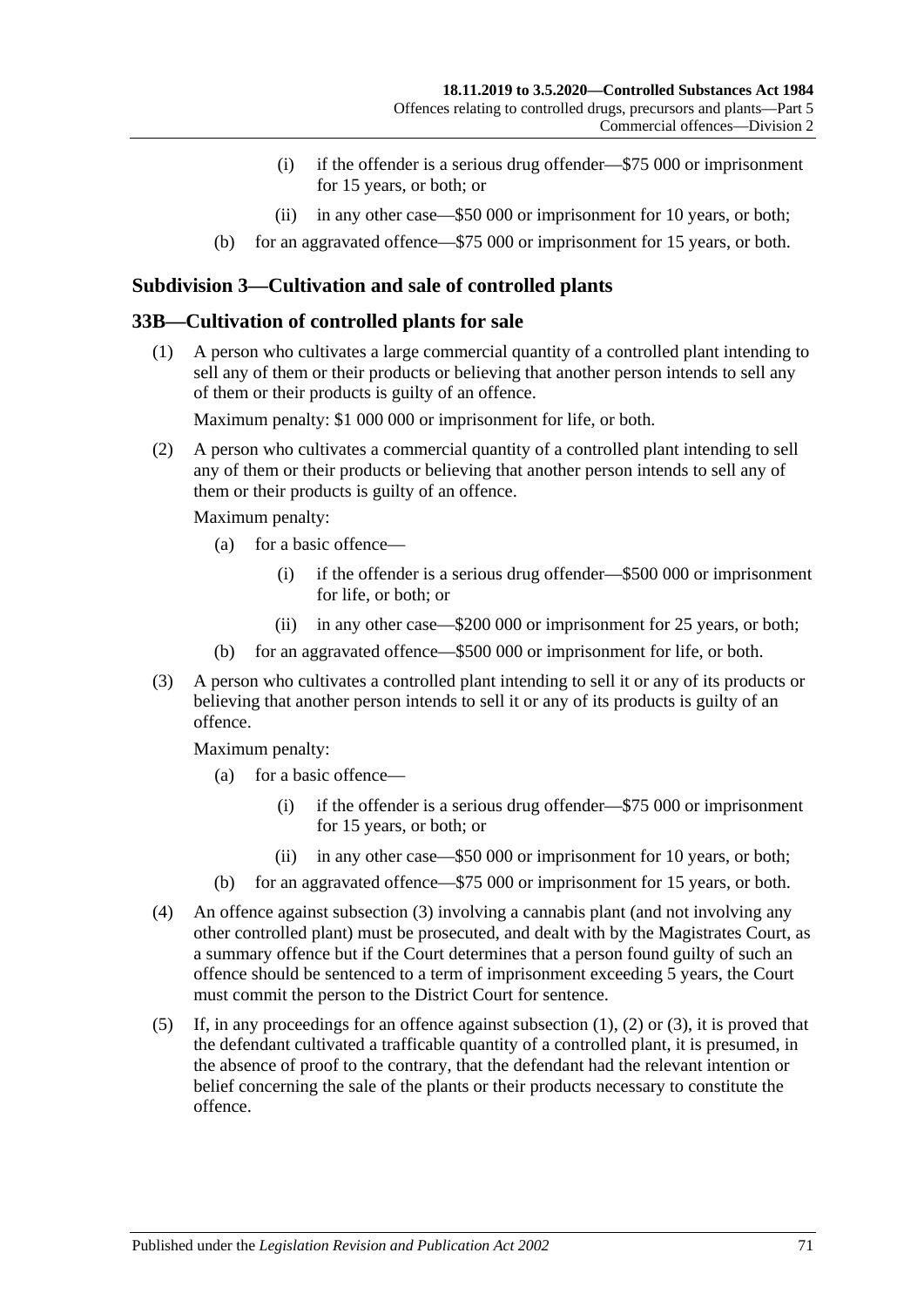### <span id="page-71-1"></span>**33C—Sale of controlled plants**

- (1) A person who—
	- (a) sells a large commercial quantity of a controlled plant; or
	- (b) has possession of a large commercial quantity of a controlled plant intending to sell any of them or their products,

is guilty of an offence.

Maximum penalty: \$1 000 000 or imprisonment for life, or both.

- <span id="page-71-2"></span>(2) A person who—
	- (a) sells a commercial quantity of a controlled plant; or
	- (b) has possession of a commercial quantity of a controlled plant intending to sell any of them or their products,

is guilty of an offence.

Maximum penalty:

- (a) for a basic offence—
	- (i) if the offender is a serious drug offender—\$500 000 or imprisonment for life, or both; or
	- (ii) in any other case—\$200 000 or imprisonment for 25 years, or both;
- (b) for an aggravated offence—\$500 000 or imprisonment for life, or both.
- <span id="page-71-0"></span>(3) A person who—
	- (a) sells a controlled plant; or
	- (b) has possession of a controlled plant intending to sell it or its products,

is guilty of an offence.

- (a) for a basic offence—
	- (i) if the offender is a serious drug offender—\$75 000 or imprisonment for 15 years, or both; or
	- (ii) in any other case—\$50 000 or imprisonment for 10 years, or both;
- (b) for an aggravated offence—\$75 000 or imprisonment for 15 years, or both.
- (4) An offence against [subsection](#page-71-0) (3) involving a cannabis plant (and not involving any other controlled plant) must be prosecuted, and dealt with by the Magistrates Court, as a summary offence but if the Court determines that a person found guilty of such an offence should be sentenced to a term of imprisonment exceeding 5 years, the Court must commit the person to the District Court for sentence.
- (5) If, in any proceedings for an offence against [subsection](#page-71-1)  $(1)$ ,  $(2)$  or  $(3)$  it is proved that the defendant had possession of a trafficable quantity of a controlled plant, it is presumed, in the absence of proof to the contrary, that the defendant had the relevant intention concerning the sale of the plants or their products necessary to constitute the offence.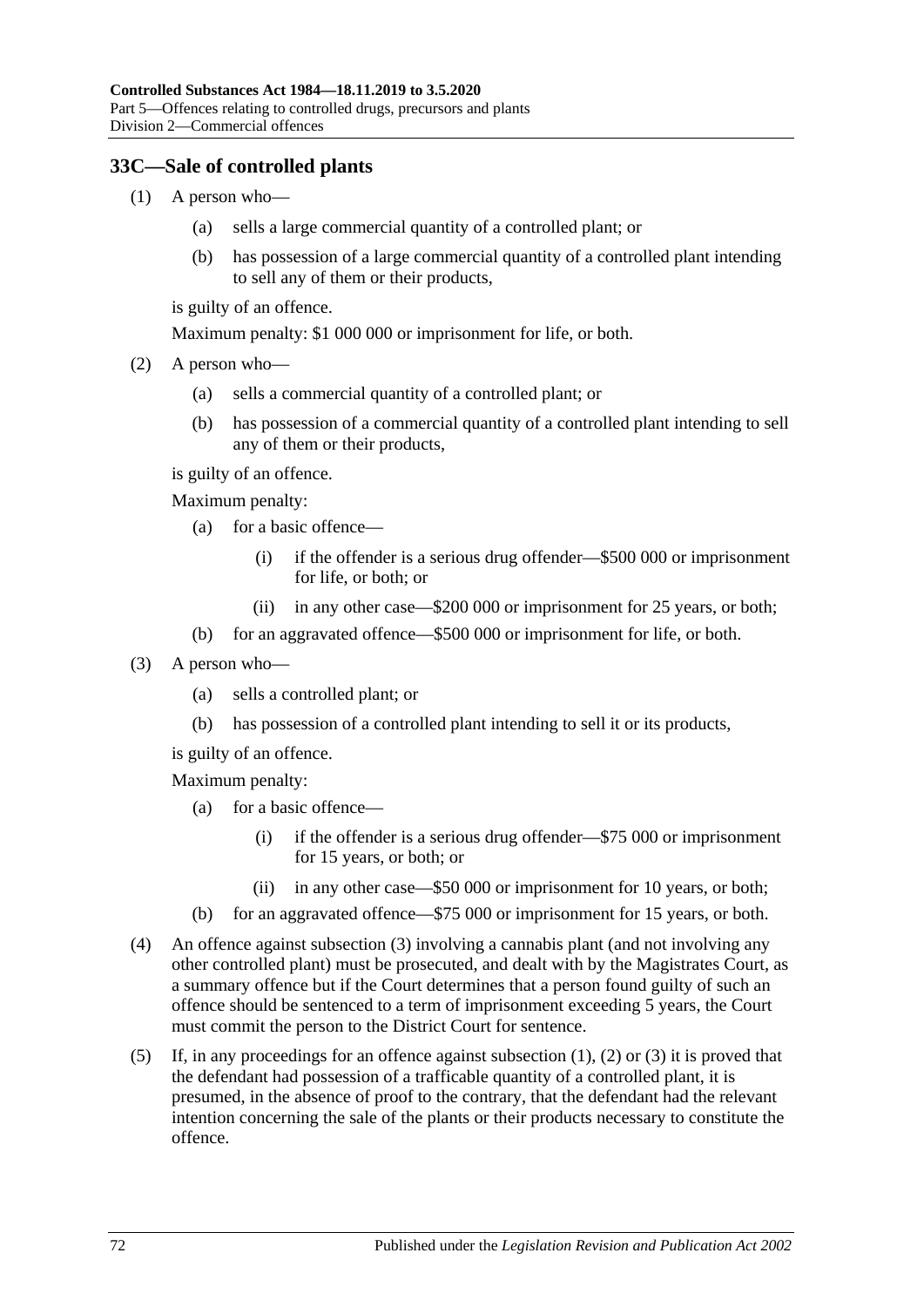### <span id="page-72-0"></span>**Subdivision 4—Sale of equipment etc**

### **33D—Sale of equipment**

A person who—

- (a) sells a piece of equipment for use in connection with the smoking, consumption or administration of a controlled drug, or the preparation of such a drug for smoking, consumption or administration; or
- (b) has possession of a piece of equipment, intending to sell it for such use,
- is guilty of an offence.

#### Maximum penalty:

- (a) for a basic offence—
	- (i) if the offender is a serious drug offender—\$20 000 or imprisonment for 5 years, or both; or
	- (ii) in any other case—\$15 000 or imprisonment for 3 years, or both;
- (b) for an aggravated offence—\$20 000 or imprisonment for 5 years, or both.

#### **33DA—Sale of instructions**

- (1) A person who, without reasonable excuse (proof of which lies on the person)—
	- (a) sells a document containing instructions for the manufacture of a controlled drug or the cultivation of a controlled plant; or
	- (b) has possession of a document containing instructions for the manufacture of a controlled drug or the cultivation of a controlled plant, intending to sell it,

is guilty of an offence.

Maximum penalty:

- (a) for a basic offence—
	- (i) if the offender is a serious drug offender—\$20 000 or imprisonment for 5 years, or both; or
	- (ii) in any other case—\$15 000 or imprisonment for 3 years, or both;
- (b) for an aggravated offence—\$20 000 or imprisonment for 5 years, or both.
- (2) In this section—

*document* includes any record of information whether in documentary, magnetic, electronic or other form.

### <span id="page-72-1"></span>**Division 3—Offences involving children and school zones**

#### **33E—Application of Division**

- (1) A person is not guilty of an offence against this Division if, at the time of the offence, the person was a child.
- (2) Subject to [subsection](#page-73-0) (3), a person may be guilty of an offence against this Division involving another person who was a child whether or not the person knew that the other person was a child.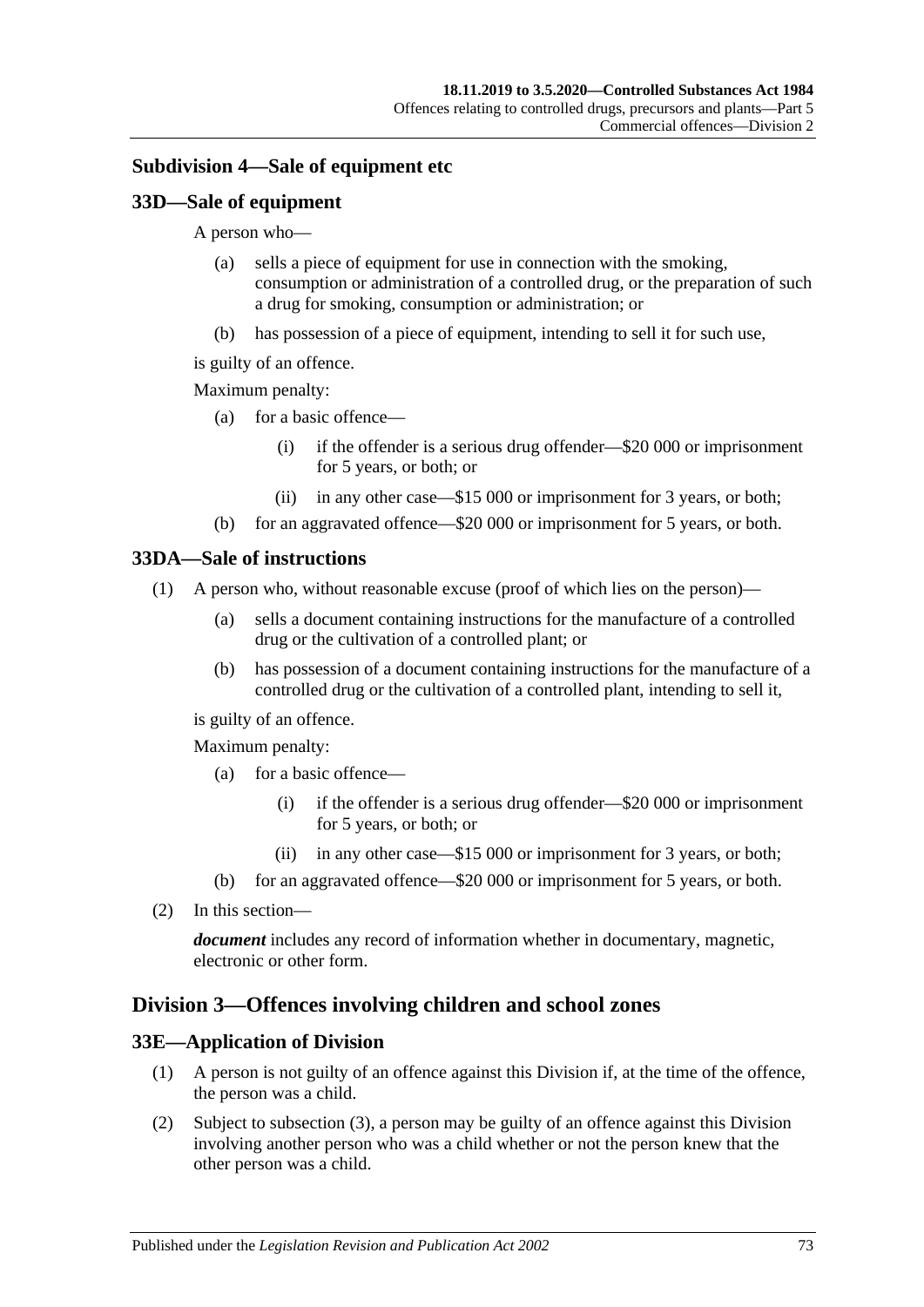<span id="page-73-0"></span>(3) However, it is a defence to a charge of an offence against this Division involving another who was a child if it is proved that the defendant believed on reasonable grounds that the other person had attained 18 years of age.

### <span id="page-73-1"></span>**33F—Sale, supply or administration of controlled drug to child**

A person who—

- (a) sells, supplies or administers a controlled drug to a child; or
- (b) has possession of a controlled drug intending to sell, supply or administer the drug to a child,

is guilty of an offence.

Maximum penalty: \$1 000 000 or imprisonment for life, or both.

### **33G—Sale, supply or administration of controlled drug in school zone**

- (1) A person who—
	- (a) sells, supplies or administers a controlled drug to another person in a school zone; or
	- (b) has possession, in a school zone, of a controlled drug intending to sell, supply or administer the drug to another person,

is guilty of an offence.

Maximum penalty: \$1 000 000 or imprisonment for life, or both.

(2) If, in any proceedings for an offence against this section it is proved that the defendant had possession of a trafficable quantity of a controlled drug, it is presumed, in the absence of proof to the contrary that the defendant had the relevant intention concerning the sale or supply of the drug necessary to constitute the offence.

### **33GA—Sale of equipment to child for use in connection with consumption of controlled drugs**

A person who—

- (a) sells a piece of equipment to a child for use in connection with the smoking, consumption or administration of a controlled drug, or the preparation of such a drug for smoking, consumption or administration; or
- (b) has possession of a piece of equipment, intending to sell it to a child for such use,

is guilty of an offence.

- (a) for a basic offence—
	- (i) if the offender is a serious drug offender—\$30 000 or imprisonment for 7 years, or both; or
	- (ii) in any other case—\$20 000 or imprisonment for 5 years, or both;
- (b) for an aggravated offence—\$30 000 or imprisonment for 7 years, or both.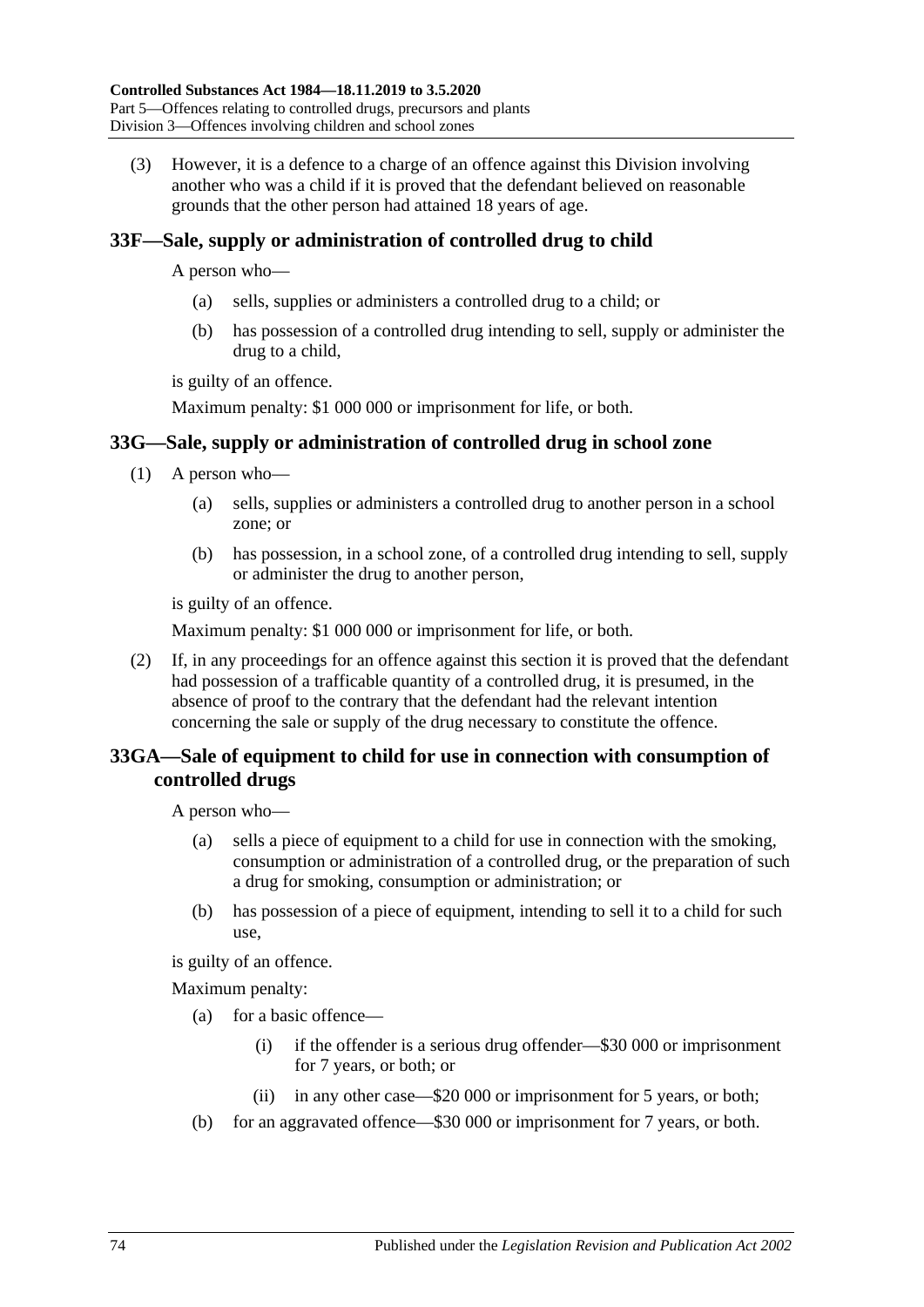### **33GB—Sale of instructions to a child**

- (1) A person who, without reasonable excuse (proof of which lies on the person)—
	- (a) sells to a child a document containing instructions for the manufacture of a controlled drug or the cultivation of a controlled plant; or
	- (b) has possession of a document containing instructions for the manufacture of a controlled drug or the cultivation of a controlled plant, intending to sell it to a child,

is guilty of an offence.

Maximum penalty:

- (a) for a basic offence—
	- (i) if the offender is a serious drug offender—\$30 000 or imprisonment for 7 years, or both; or
	- (ii) in any other case—\$20 000 or imprisonment for 5 years, or both;
- (b) for an aggravated offence—\$30 000 or imprisonment for 7 years, or both.
- (2) In this section—

*document* includes any record of information whether in documentary, magnetic, electronic or other form.

#### <span id="page-74-2"></span>**33H—Procuring child to commit offence**

A person who procures a child to commit an offence against this Part is guilty of an offence.

Maximum penalty: \$1 000 000 or imprisonment for life, or both.

### <span id="page-74-0"></span>**Division 4—Other offences**

#### <span id="page-74-3"></span>**33I—Supply or administration of controlled drug**

- (1) A person who—
	- (a) supplies or administers a controlled drug (other than cannabis, cannabis resin or cannabis oil) to another person; or
	- (b) has possession of a controlled drug (other than cannabis, cannabis resin or cannabis oil) intending to supply or administer the drug to another person,

is guilty of an offence.

- (a) for a basic offence—
	- (i) if the offender is a serious drug offender—\$75 000 or imprisonment for 15 years, or both; or
	- (ii) in any other case—\$50 000 or imprisonment for 10 years, or both;
- (b) for an aggravated offence—\$75 000 or imprisonment for 15 years, or both.
- <span id="page-74-1"></span>(2) A person who—
	- (a) supplies or administers cannabis, cannabis resin or cannabis oil to another person; or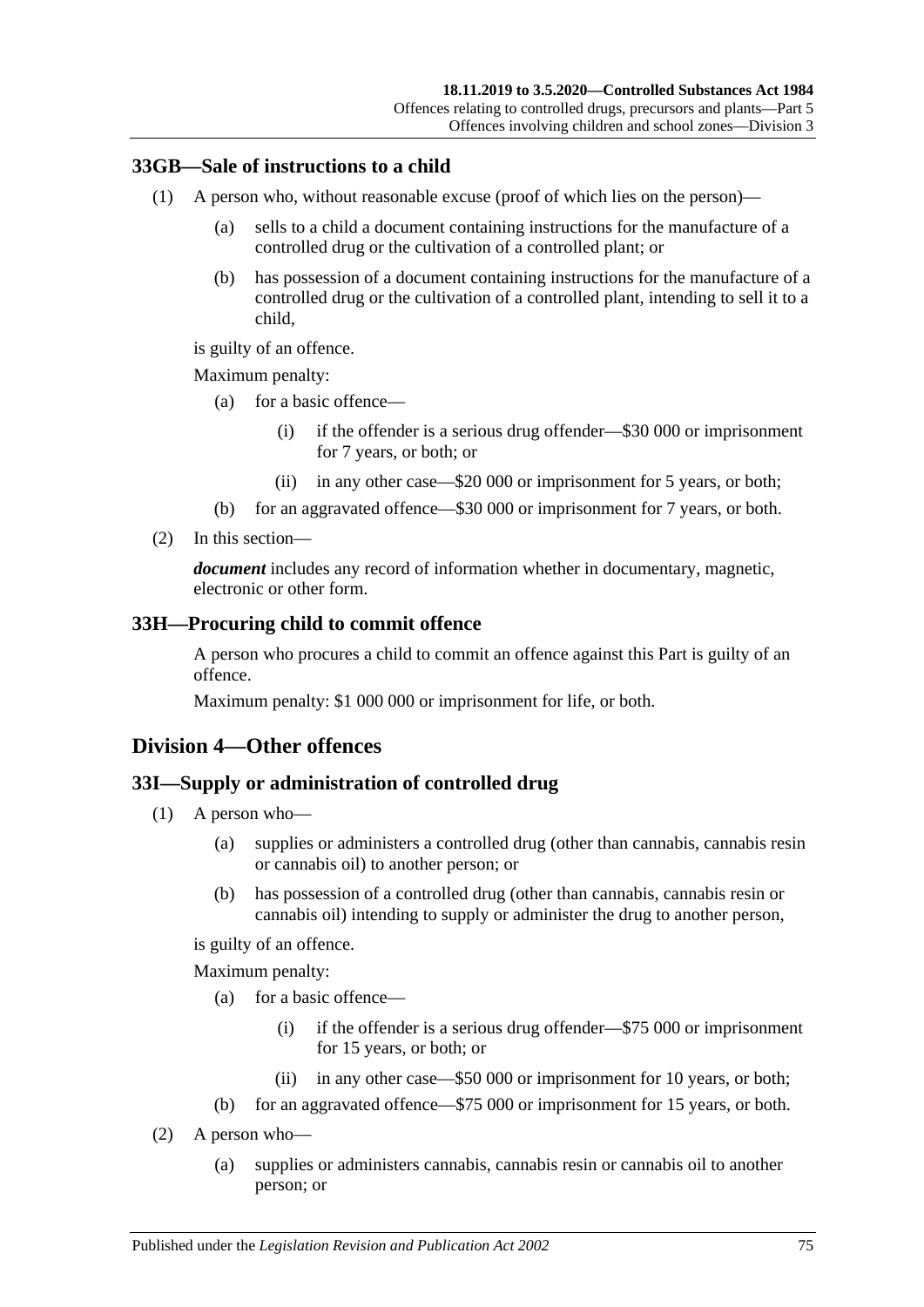(b) has possession of cannabis, cannabis resin or cannabis oil intending to supply or administer the cannabis, cannabis resin or cannabis oil to another person,

is guilty of an offence.

Maximum penalty: \$15 000 or imprisonment for 3 years, or both.

#### **33J—Manufacture of controlled drugs**

(1) A person who manufactures a controlled drug is guilty of an offence.

Maximum penalty:

- (a) for a basic offence—
	- (i) if the offender is a serious drug offender—\$75 000 or imprisonment for 15 years, or both; or
	- (ii) in any other case—\$30 000 or imprisonment for 7 years, or both;
- (b) for an aggravated offence—\$75 000 or imprisonment for 15 years, or both.
- (2) A person who has possession of—
	- (a) a controlled precursor; or
	- (b) any prescribed equipment,

intending to use it to manufacture a controlled drug is guilty of an offence.

Maximum penalty:

- (a) for a basic offence—
	- (i) if the offender is a serious drug offender—\$30 000 or imprisonment for 7 years, or both; or
	- (ii) in any other case—\$20 000 or imprisonment for 5 years, or both;
- (b) for an aggravated offence—\$30 000 or imprisonment for 7 years, or both.

#### <span id="page-75-0"></span>**33K—Cultivation of controlled plants**

- (1) A person who—
	- (a) cultivates a controlled plant (other than a cannabis plant); or
	- (ab) cultivates a cannabis plant by artificially enhanced cultivation; or
	- (b) cultivates more than the prescribed number of cannabis plants; or
	- (c) cultivates a cannabis plant intending to supply the plant or to supply or administer any product of the plant to another person,

is guilty of an offence.

- (a) for a basic offence—
	- (i) if the offender is a serious drug offender—\$5 000 or imprisonment for 5 years, or both; or
	- (ii) in any other case—\$2 000 or imprisonment for 2 years, or both;
- (b) for an aggravated offence—\$5 000 or imprisonment for 5 years, or both.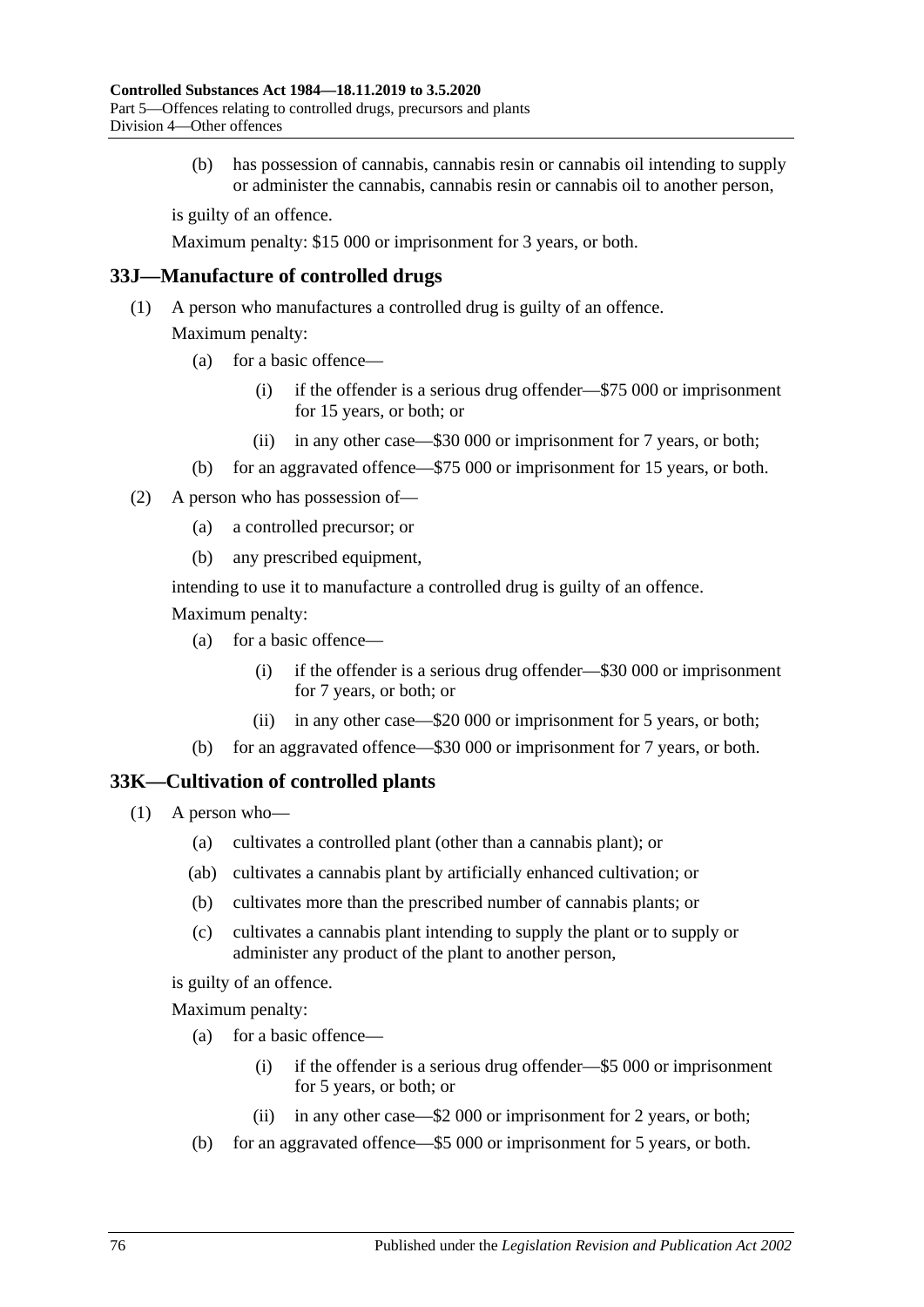<span id="page-76-0"></span>(2) A person who cultivates not more than the prescribed number of cannabis plants is guilty of an offence.

Maximum penalty: \$2 000 or imprisonment for 2 years, or both.

(3) A court sentencing a person for an offence against [subsection](#page-76-0) (2) that is a simple cannabis offence (within the meaning of [section](#page-90-0) 45A) must not impose any sentence of imprisonment in relation to the offence.

#### <span id="page-76-1"></span>**33L—Possession or consumption of controlled drug etc**

- (1) A person who—
	- (a) has possession of a controlled drug (other than an interim controlled drug, cannabis, cannabis resin or cannabis oil); or
	- (b) smokes, consumes or administers to himself or herself, or permits another person to administer to him or her, a controlled drug (other than an interim controlled drug, cannabis, cannabis resin or cannabis oil); or
	- (c) has possession of any piece of equipment for use in connection with the smoking, consumption or administration of a controlled drug (other than an interim controlled drug, cannabis, cannabis resin or cannabis oil), or the preparation of such a drug for smoking, consumption or administration,

is guilty of an offence.

Maximum penalty: \$2 000 or imprisonment for 2 years, or both.

- <span id="page-76-4"></span><span id="page-76-3"></span><span id="page-76-2"></span>(2) A person who—
	- (a) has possession of any cannabis, cannabis resin or cannabis oil; or
	- (b) smokes or consumes any cannabis, cannabis resin or cannabis oil; or
	- (c) has possession of any piece of equipment for use in connection with the smoking or consumption of cannabis, cannabis resin or cannabis oil, or the preparation of cannabis, cannabis resin or cannabis oil for smoking or consumption,

is guilty of an offence.

Maximum penalty: \$2 000.

### <span id="page-76-5"></span>**33LA—Possession or supply of prescribed equipment**

A person who, without reasonable excuse (proof of which lies on the person)—

- (a) has possession of any prescribed equipment; or
- (b) supplies to another person any prescribed equipment; or
- (c) has possession of any prescribed equipment intending to supply it to another person,

is guilty of an offence.

- (a) for a basic offence—
	- (i) if the offender is a serious drug offender—\$20 000 or imprisonment for 5 years, or both; or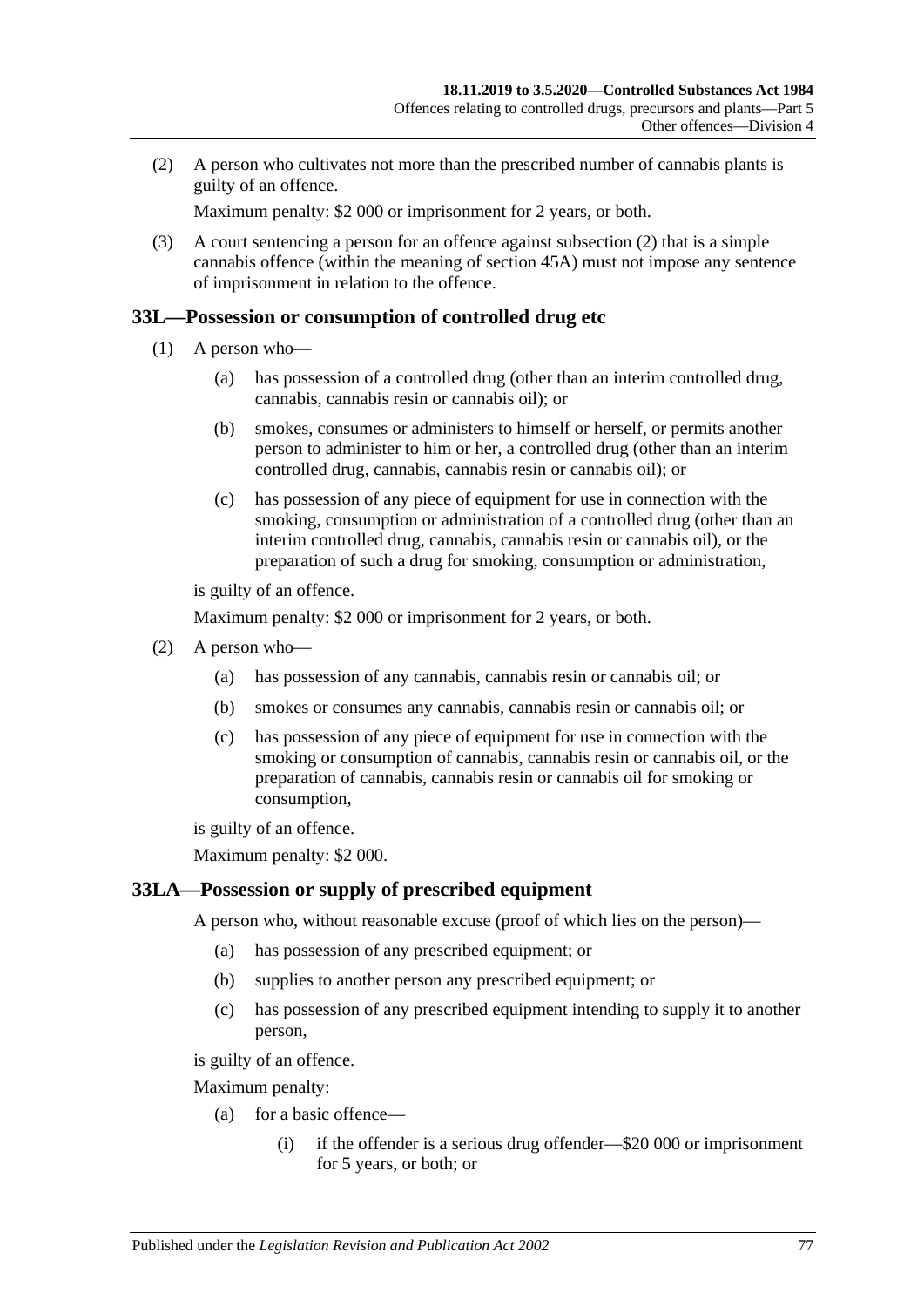- (ii) in any other case—\$10 000 or imprisonment for 2 years, or both;
- (b) for an aggravated offence—\$20 000 or imprisonment for 5 years, or both.

#### **33LAB—Possession or supply of instructions**

- (1) A person who, without reasonable excuse (proof of which lies on the person)—
	- (a) has possession of a document containing instructions for the manufacture of a controlled drug or the cultivation of a controlled plant; or
	- (b) supplies to another person a document containing instructions for the manufacture of a controlled drug or the cultivation of a controlled plant; or
	- (c) has possession of a document containing instructions for the manufacture of a controlled drug or the cultivation of a controlled plant intending to supply it to another person,

is guilty of an offence.

Maximum penalty:

- (a) for a basic offence—
	- (i) if the offender is a serious drug offender—\$20 000 or imprisonment for 5 years, or both; or
	- (ii) in any other case—\$10 000 or imprisonment for 2 years, or both;
- (b) for an aggravated offence—\$20 000 or imprisonment for 5 years, or both.
- (2) In this section—

*document* includes any record of information whether in documentary, magnetic, electronic or other form.

#### <span id="page-77-0"></span>**33LB—Possession or supply of prescribed quantity of controlled precursor**

- (1) A person who, without reasonable excuse (proof of which lies on the person)—
	- (a) has possession of a prescribed quantity of a controlled precursor; or
	- (b) supplies to another person a prescribed quantity of a controlled precursor; or
	- (c) has possession of a prescribed quantity of a controlled precursor intending to supply it to another person,

is guilty of an offence.

- (a) for a basic offence—
	- (i) if the offender is a serious drug offender—\$20 000 or imprisonment for 5 years, or both; or
	- (ii) in any other case—\$15 000 or imprisonment for 3 years, or both;
- (b) for an aggravated offence—\$20 000 or imprisonment for 5 years, or both.
- (2) A person who, without reasonable excuse (proof of which lies on the person)—
	- $(a)$ 
		- (i) has possession of a prescribed quantity of a controlled precursor; or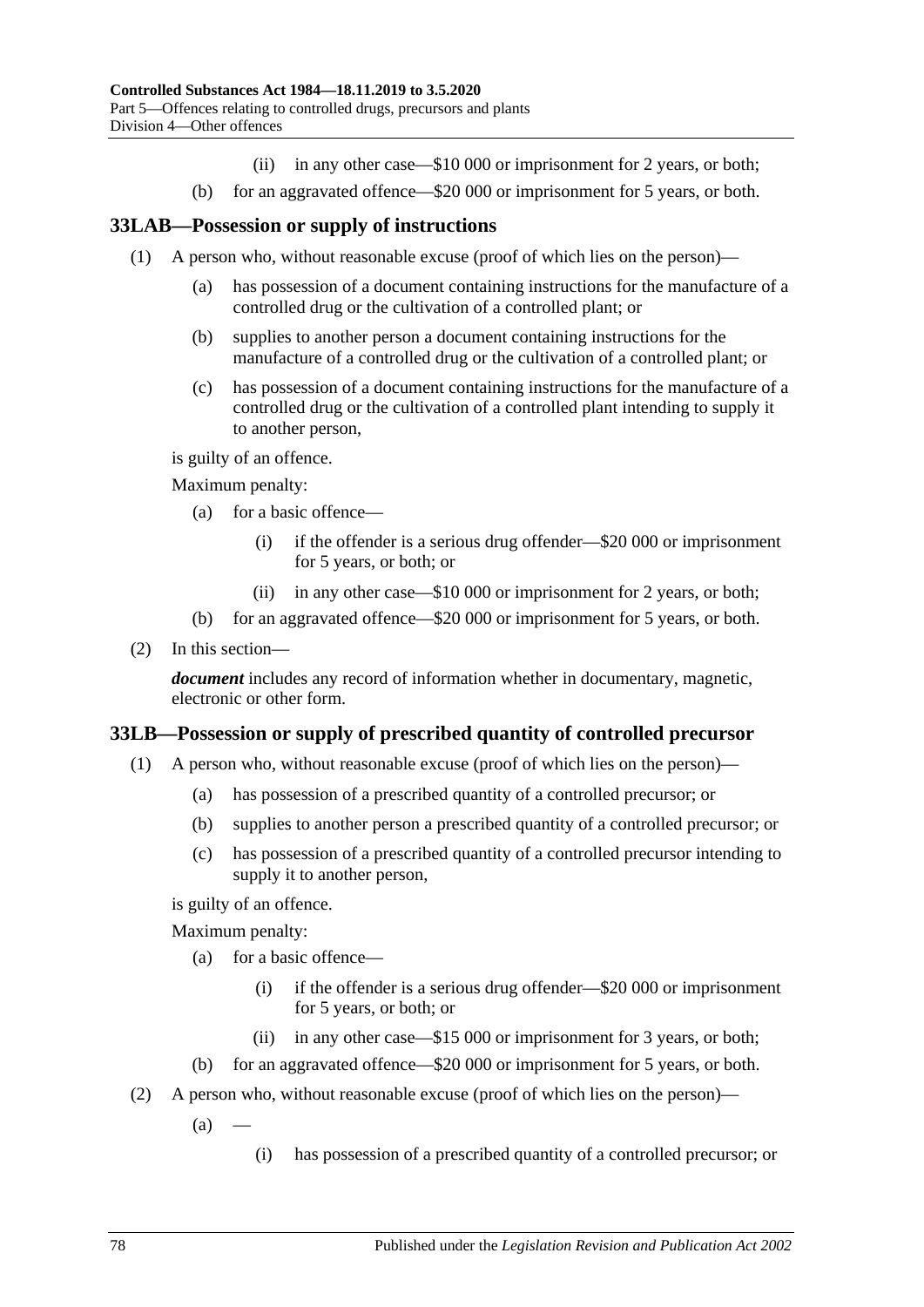- (ii) supplies to another person a prescribed quantity of a controlled precursor; or
- (iii) has possession of a prescribed quantity of a controlled precursor intending to supply it to another person; and
- $(b)$ 
	- (i) has possession of a prescribed quantity of another kind of controlled precursor or any prescribed equipment; or
	- (ii) supplies to another person a prescribed quantity of another kind of controlled precursor or any prescribed equipment; or
	- (iii) has possession of a prescribed quantity of another kind of controlled precursor or any prescribed equipment intending to supply it to another person,

is guilty of an offence.

Maximum penalty:

- (a) for a basic offence—
	- (i) if the offender is a serious drug offender—\$30 000 or imprisonment for 7 years, or both; or
	- (ii) in any other case—\$20 000 or imprisonment for 5 years, or both;
- (b) for an aggravated offence—\$30 000 or imprisonment for 7 years, or both.
- (5) In this section—

*prescribed quantity* of a controlled precursor means—

- (a) in relation to a controlled precursor contained in a mixture—
	- (i) a quantity of the precursor that equals or exceeds the amount prescribed for the purposes of this section for the precursor in its pure form; or
	- (ii) a quantity of the mixture that equals or exceeds the amount prescribed for the purposes of this section for a mixture containing the precursor; or
- (b) in relation to a controlled precursor that is not contained in a mixture—a quantity of the precursor that equals or exceeds the amount prescribed for the purposes of this section for the precursor in its pure form.

### <span id="page-78-0"></span>**Division 4A—Offences relating to controlled drug alternatives**

### **33LC—Interpretation**

(1) In this Division—

*manufacture*, in relation to a substance, means—

- (a) undertake any process by which the substance is extracted, produced or refined; or
- (b) take part in the process of manufacture of the substance.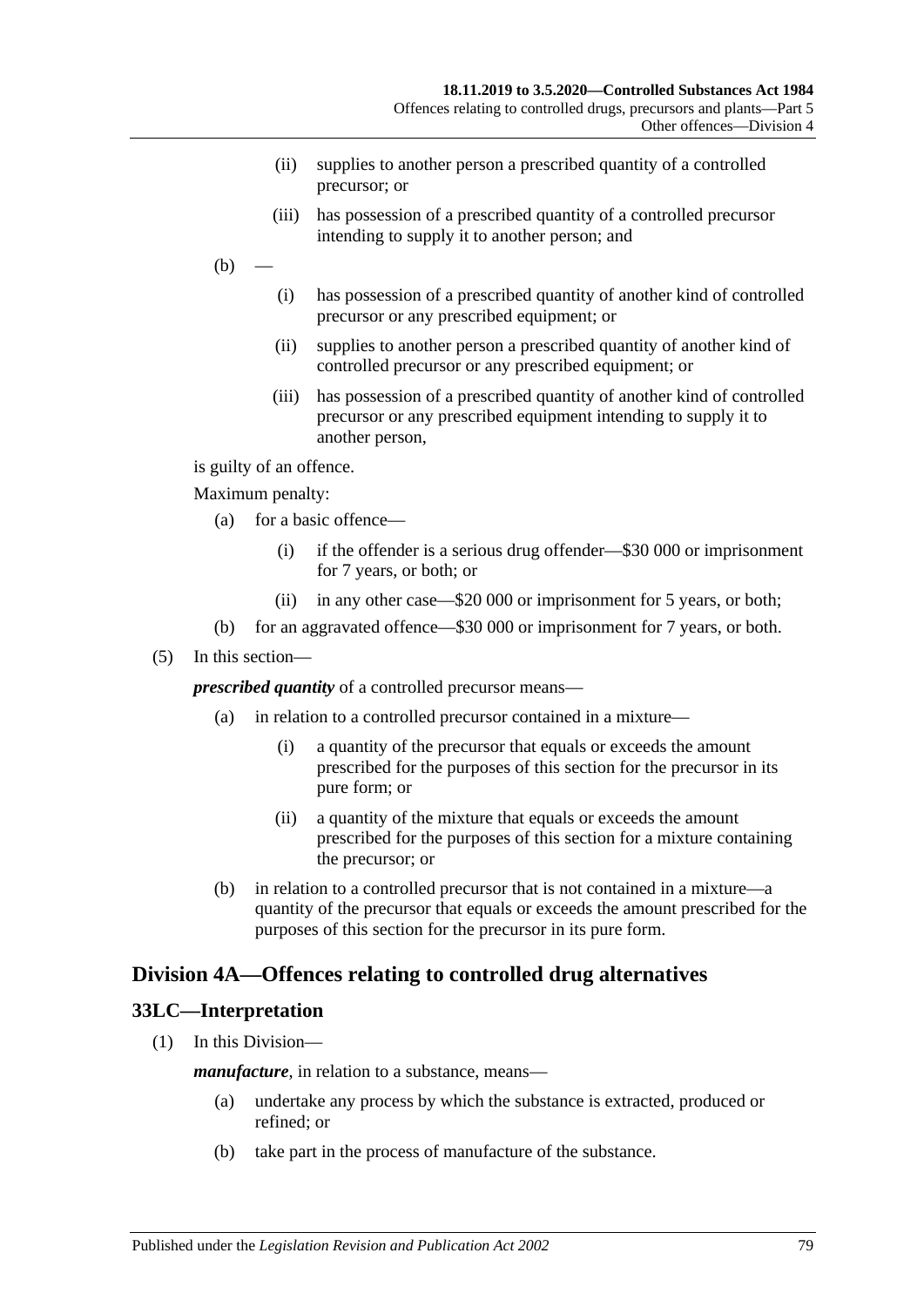- (2) For the purposes of this Division, a person takes part in the process of manufacture of a substance if the person directs, takes or participates in any step, or causes any step to be taken, in the process of manufacture of the substance.
- (3) For the purposes of this Division, a step in the process of manufacture of a substance includes, without limitation, any of the following when done for the purpose of manufacture of the substance:
	- (a) acquiring equipment, substances or materials;
	- (b) storing equipment, substances or materials;
	- (c) carrying, transporting, loading or unloading equipment, substances or materials;
	- (d) guarding or concealing equipment, substances or materials;
	- (e) providing or arranging finance (including finance for the acquisition of equipment, substances or materials);
	- (f) providing or allowing the use of premises or jointly occupying premises.
- (4) A court may be satisfied that a person has committed an offence against this Division in relation to a substance despite any usage instruction concerning the substance (given in any manner, way, medium or form) that indicates that it is not a controlled drug or a legal alternative to a controlled drug or that it is not intended for human consumption.

### <span id="page-79-2"></span>**33LD—Intentional manufacture of controlled drug alternative**

A person who manufactures a substance intending that the substance—

- (a) will have pharmacological effects similar to those of a controlled drug; or
- (b) will be a legal alternative to a controlled drug,

is guilty of an offence.

Maximum penalty:

- (a) for a basic offence—
	- (i) if the offender is a serious drug offender—\$30 000 or imprisonment for 7 years, or both; or
	- (ii) in any other case—\$20 000 or imprisonment for 5 years, or both;
- (b) for an aggravated offence—\$30 000 or imprisonment for 7 years, or both.

### <span id="page-79-1"></span><span id="page-79-0"></span>**33LE—Promoting controlled drug alternative**

- (1) A person who promotes a substance—
	- (a) as having pharmacological effects similar to those of a controlled drug; or
	- (b) as being a legal alternative to a controlled drug; or
	- (c) in a way that is intended, or likely, to cause a person to believe that the substance—
		- (i) is a controlled drug; or
		- (ii) has pharmacological effects similar to those of a controlled drug; or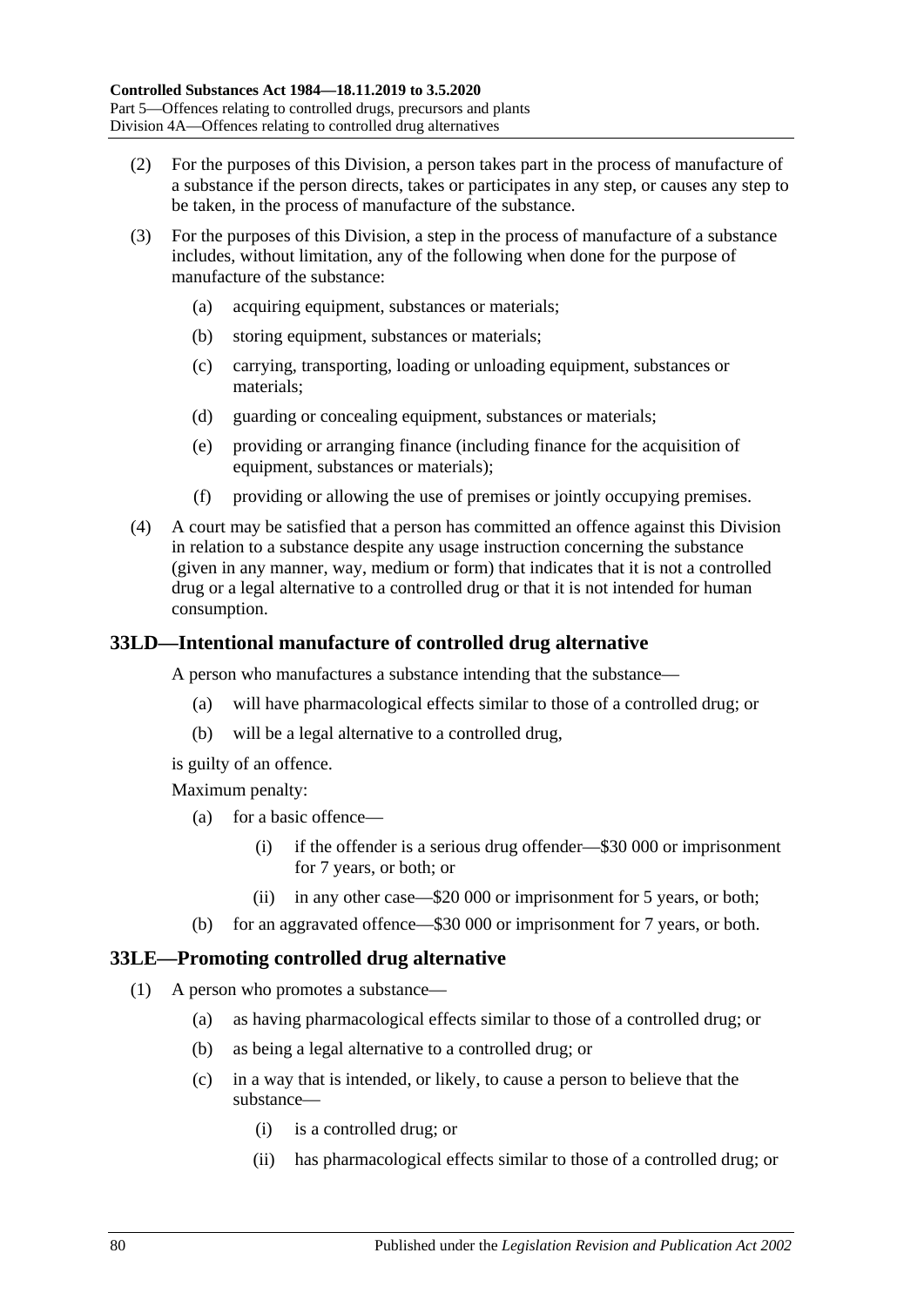(iii) is a legal alternative to a controlled drug,

is guilty of an offence.

Maximum penalty:

- (a) for a basic offence—
	- (i) if the offender is a serious drug offender—\$20 000 or imprisonment for 5 years, or both; or
	- (ii) in any other case—\$10 000 or imprisonment for 2 years, or both;
- (b) for an aggravated offence—\$20 000 or imprisonment for 5 years, or both.
- (2) In proceedings for an offence against [subsection](#page-79-0) (1), the prosecution need not prove that the defendant promoted the substance—
	- (a) as having pharmacological effects similar to those of a particular controlled drug; or
	- (b) as being a legal alternative to a particular controlled drug; or
	- (c) in a way that is intended, or likely, to cause a person to believe that the substance—
		- (i) is a particular controlled drug; or
		- (ii) has pharmacological effects similar to those of a particular controlled drug; or
		- (iii) is a legal alternative to a particular controlled drug.
- (3) For the purposes of [subsection](#page-79-0) (1), a person *promotes* a substance if the person takes any action that is designed to publicise or promote the substance, whether visual or auditory means are employed and whether the substance is directly depicted or referred to or symbolism of some kind is employed, and includes taking any other action of a kind prescribed by regulation for the purposes of this subsection.

### **33LF—Manufacturing, packaging, selling or supplying substance promoted as controlled drug alternative**

- <span id="page-80-0"></span>(1) If a police officer reasonably suspects that a person intends to manufacture, package, sell or supply a substance that is being, or is to be, promoted in a manner prohibited under [section](#page-79-1) 33LE, the officer may give the person a notice (containing any particulars prescribed by the regulations) warning the person that if he or she manufactures, packages, sells or supplies the substance he or she will be guilty of an offence.
- <span id="page-80-1"></span>(2) A notice given to a person under [subsection](#page-80-0) (1) may be revoked at any time by further notice given to the person by a police officer (and must be so revoked if a police officer is satisfied that the substance to which the notices relates is not being, and is not to be, promoted in a manner prohibited under [section](#page-79-1) 33LE).
- (3) A person who has been given a notice under [subsection](#page-80-0) (1) and who subsequently manufactures, sells or supplies the substance specified in the notice is guilty of an offence.

Maximum penalty:

(a) for a basic offence—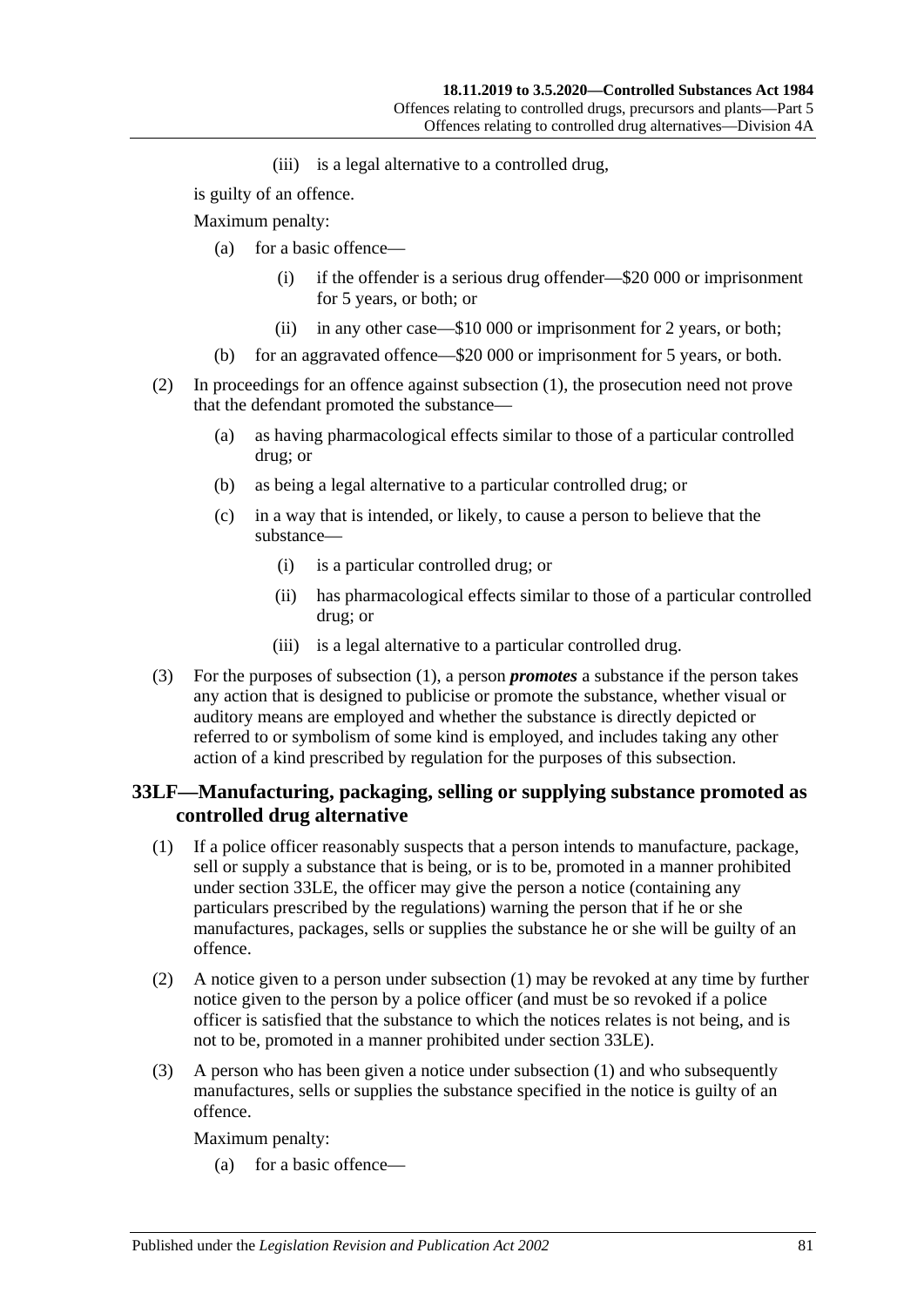- (i) if the offender is a serious drug offender—\$30 000 or imprisonment for 7 years, or both; or
- (ii) in any other case—\$20 000 or imprisonment for 5 years, or both;
- (b) for an aggravated offence—\$30 000 or imprisonment for 7 years, or both.
- (4) A notice to be given to a person under this section—
	- (a) in the case of a notice under [subsection](#page-80-0) (1)—must be served on the person personally; or
	- (b) in the case of a notice under [subsection](#page-80-1) (2)—may be served personally or by post.

### **Division 5—General provisions relating to offences**

#### **33M—Interpretation**

In this Division—

*controlled substance* means a controlled drug, controlled precursor or controlled plant.

#### **33N—Aggregation of offences**

- $(1)$  If—
	- (a) a person has committed offences against this Part in relation to different batches of controlled substances (whether or not controlled substances of the same kind); and
	- (b) the offences were committed by the person on the same occasion or within 7 days of each other or in the course of an organised commercial activity relating to controlled substances carried on by the person,

the person may be charged with a single offence against this Part in respect of all of the different batches of controlled substances and, subject to [section](#page-82-0) 33O, the quantity of controlled substances concerned for the purposes of that offence is the total quantity of the controlled substances in the different batches.

- (2) If the prosecution seeks to rely on this section to charge a person with a single offence in respect of different batches of controlled substances—
	- (a) the fact that the prosecution intends to do so must be set out in the charge; and
	- (b) the charge must contain adequate particulars of the defendant's conduct in relation to each of the batches or in relation to the total quantity of the controlled substances in the different batches; and
	- (c) it is not necessary for the prosecution to specify, if the charge relates to conduct of the defendant on different occasions, the exact dates of each occasion or to specify the exact quantity of each batch.
- (3) The presumption under [section](#page-66-0) 32(5), [33\(4\)](#page-68-0) or [33B\(5\)](#page-70-0) may only apply in a case where the prosecution seeks to rely on this section if—
	- (a) the charge relates to conduct of the defendant on the same occasion; or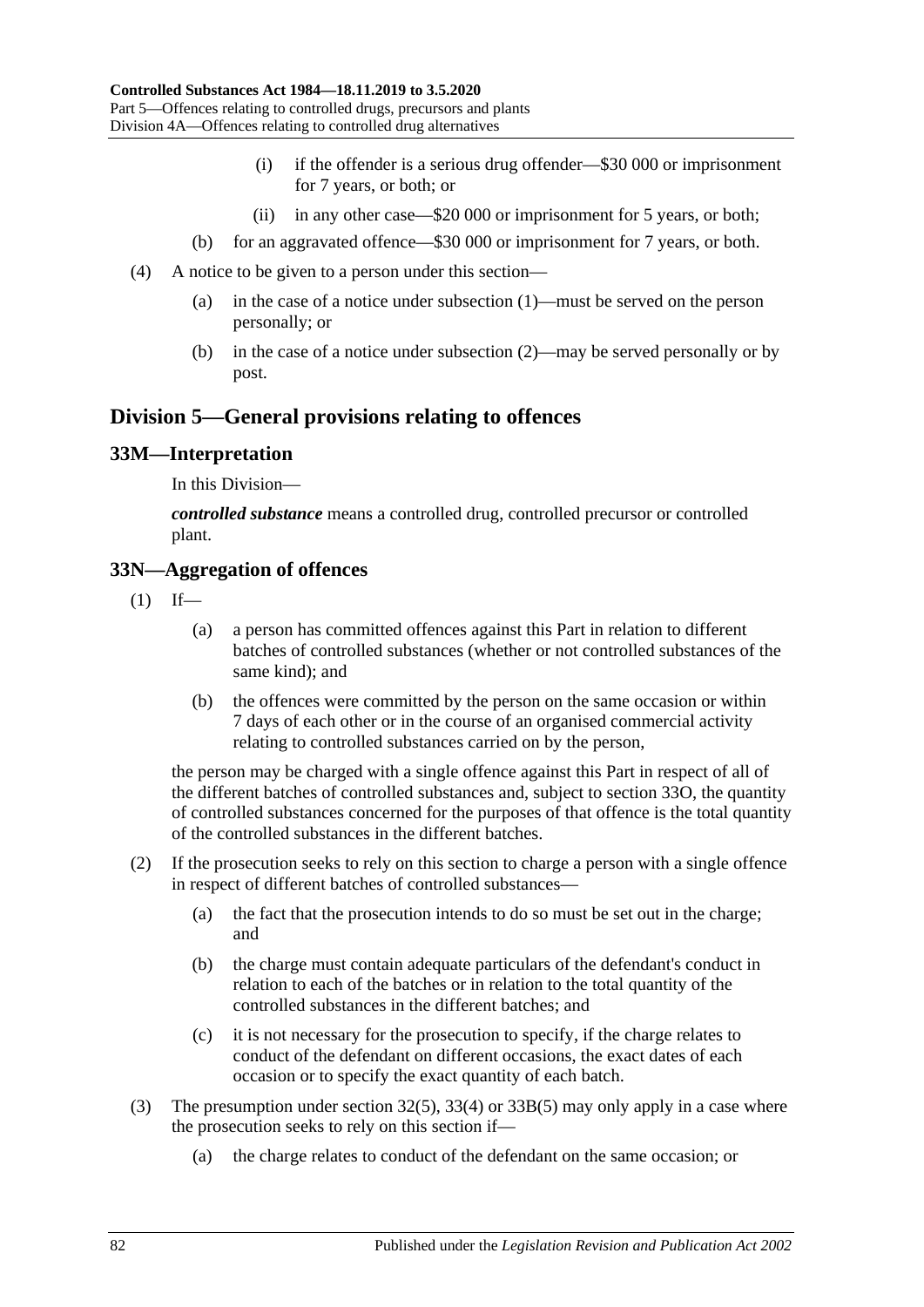- (b) the charge relates to conduct of the defendant on different occasions within 7 days of each other and on at least one occasion involved a trafficable quantity of a controlled substance.
- (4) Nothing in this section prevents a person being charged with separate offences in respect of different batches of controlled substances.
- (5) However, if a person has been convicted or acquitted of a single offence against this Part in respect of different batches of controlled substances, the person may not be charged with a separate offence in respect of any of the batches.
- (6) A person may not be charged with a single offence against this Part in respect of different batches of controlled substances if the person has been convicted or acquitted of a separate offence in respect of any of the batches.

### <span id="page-82-0"></span>**33O—Offences involving more than one kind of substance**

- (1) If a person is charged with a single offence against this Part and the charge relates to more than one kind of controlled substance, the quantity of the controlled substances for the purposes of the charge is to be determined as follows:
	- (a) the quantity is a trafficable quantity if the sum of the fractions obtained by dividing the actual quantity of each kind of controlled substance by the quantity prescribed in relation to that kind of controlled substance (in its pure form) for the purposes of the definition of *trafficable quantity* in [section](#page-5-0) 4 is equal to or greater than 1;
	- (b) the quantity is a commercial quantity if the sum of the fractions obtained by dividing the actual quantity of each kind of controlled substance by the quantity prescribed in relation to that kind of controlled substance (in its pure form) for the purposes of the definition of *commercial quantity* in [section](#page-5-0) 4 is equal to or greater than 1;
	- (c) the quantity is a large commercial quantity if the sum of the fractions obtained by dividing the actual quantity of each kind of controlled substance by the quantity prescribed in relation to that kind of controlled substance (in its pure form) for the purposes of the definition of *large commercial quantity* in [section](#page-5-0) 4 is equal to or greater than 1.
- (2) If there is no quantity prescribed in relation to a particular kind of controlled substance in its pure form for the purposes of the relevant definition, the quantity of that controlled substance must be disregarded for the purposes of a calculation under this section.

### **33OA—Basis for determining quantity of controlled substance**

- (1) If, for the purposes of the definition of *trafficable quantity*, *commercial quantity* or *large commercial quantity* in [section](#page-5-1) 4(1) or the definition of *prescribed quantity* in [section](#page-77-0) 33LB, the regulations prescribe more than 1 of the following in relation to a particular controlled drug or controlled precursor:
	- (a) an amount for the drug or precursor in its pure form;
	- (b) an amount for a mixture containing the drug or precursor;
	- (c) a number of discrete dosage units for a mixture containing the drug or precursor,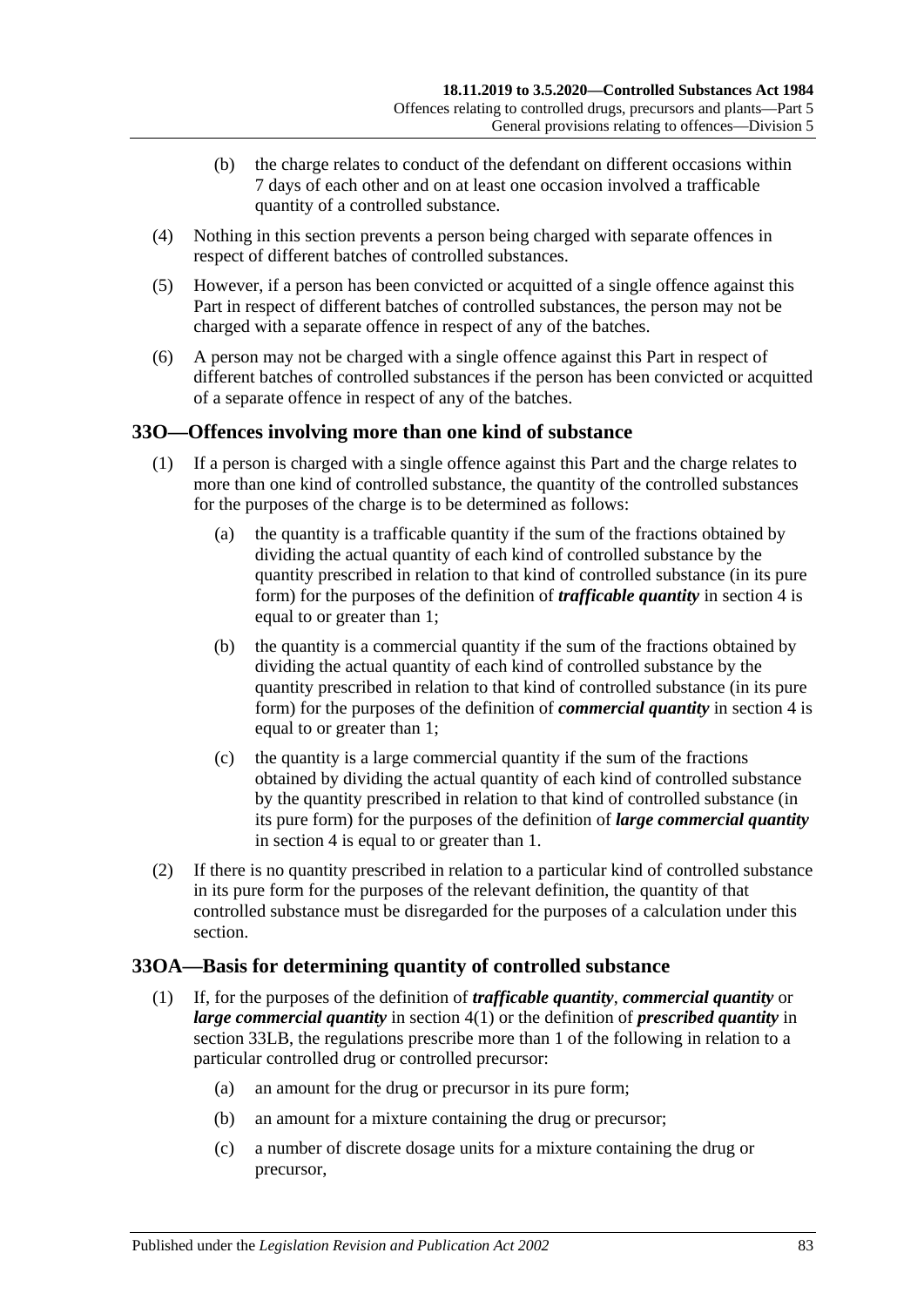then, in proceedings for an offence against this Part involving that drug or precursor contained in a mixture, the question of whether or not the quantity of the drug or precursor the subject of the proceedings was a trafficable quantity, commercial quantity, large commercial quantity or prescribed quantity will be determined by reference to—

- (d) if the charge alleges a particular quantity of the drug or precursor in its pure form—the prescribed amount for the drug or precursor in its pure form; or
- (e) if the charge alleges a particular quantity of the mixture containing the drug or precursor—the prescribed amount for a mixture containing the drug or precursor; or
- (f) if the charge alleges a particular number of discrete dosage units of the mixture containing the drug or precursor—the prescribed number of discrete dosage units for a mixture containing the drug or precursor.
- (2) If, for the purposes of the definition of *trafficable quantity*, *commercial quantity* or *large commercial quantity* in [section](#page-5-1) 4(1), the regulations prescribe both a number of a particular controlled plant and a weight of that plant, then, in proceedings for an offence against this Part involving that plant, the question of whether or not the quantity of the plant the subject of the proceedings was a trafficable quantity, commercial quantity or large commercial quantity will be determined by reference to—
	- (a) if the charge alleges a particular number of the plant—the prescribed number for the plant; or
	- (b) if the charge alleges a particular weight of the plant—the prescribed weight for the plant.

### **33P—Knowledge or recklessness with respect to identity or quantity**

- (1) In any proceedings against a person for an offence against this Part relating to a controlled substance, the prosecution must establish that the person knew, or was reckless with respect to, the fact that the substance was or was to be a controlled substance.
- (2) The prosecution need not establish that the person knew, or was reckless with respect to, the particular identity of the controlled substance.

### **33Q—Alternative conviction—mistake as to identity of controlled substance**

- (1) If, in any proceedings against a person for an offence against this Part relating to a particular quantity of a controlled substance—
	- (a) the court is satisfied that, at the time of the conduct constituting the offence, the person was under a mistaken belief about the identity of the controlled substance; and
	- (b) the person would have been guilty of another equivalent or lesser offence against this Part if his or her mistaken belief had been correct,

the court may find the person not guilty of the offence charged but guilty of the other equivalent or lesser offence (and the person is liable to be punished accordingly).

(2) The burden of proving a mistaken belief as to the identity of a controlled substance lies on the defendant.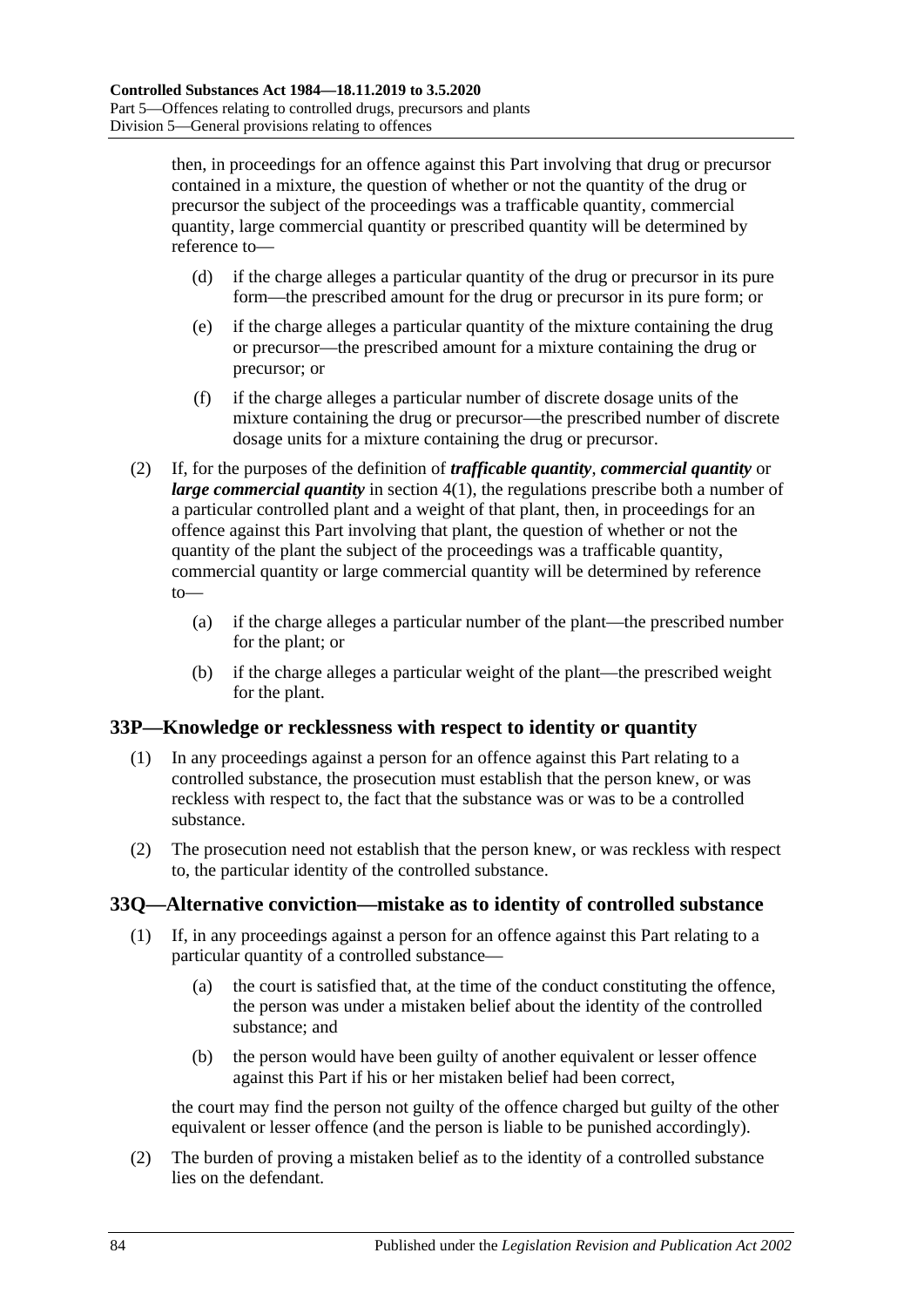(3) For the purposes of this section, an equivalent or lesser offence is an offence for which the maximum penalty is the same as or less than the maximum penalty for the offence charged.

### **33R—Alternative verdicts**

- (1) If, in any proceedings against a person for an offence against this Part, the court is not satisfied that the person committed the offence but is satisfied that the person committed another equivalent or lesser offence against this Part, the court may find the person not guilty of the offence charged but guilty of the other equivalent or lesser offence (and the person is liable to be punished accordingly).
- (2) For the purposes of this section, an equivalent or lesser offence is an offence for which the maximum penalty is the same as or less than the maximum penalty for the offence charged.

### **33S—No accessorial liability for certain offences**

Section 267 of the *[Criminal Law Consolidation Act](http://www.legislation.sa.gov.au/index.aspx?action=legref&type=act&legtitle=Criminal%20Law%20Consolidation%20Act%201935) 1935* does not apply—

- (a) in relation to an offence against [section](#page-65-0) 32, [33,](#page-67-0) [33B](#page-70-1) or [33LD;](#page-79-2) or
- (b) in circumstances prescribed by regulation.

#### **33T—Power of court to prohibit certain activities**

- (1) A court may, on the application of a police officer, make an order under this section in relation to a person if satisfied that—
	- (a) the person has been convicted of 1 or more offences against this Part committed in the course of carrying on a business; and
	- (b) the making of the order is reasonably necessary to ensure that the person does not engage in further conduct constituting an offence against this Part.
- (2) An order under this section may prohibit a person from—
	- (a) engaging in specified conduct; or
	- (b) carrying on a specified business or a specified kind of business,

at specified premises or in specified circumstances.

- (3) A court making an order under this section may make any ancillary orders that the court considers appropriate.
- (4) A court may, by subsequent order, vary or revoke an order made by the court under this section.

### **Division 6—Procedure in relation to simple possession offences**

### **34—Application of Division**

- (1) This Division does not apply in relation to—
	- (a) a child who is alleged to have committed a simple possession offence; or
	- (b) a person who is alleged to have committed a simple possession offence and is charged with a serious drug offence arising out of the same circumstances; or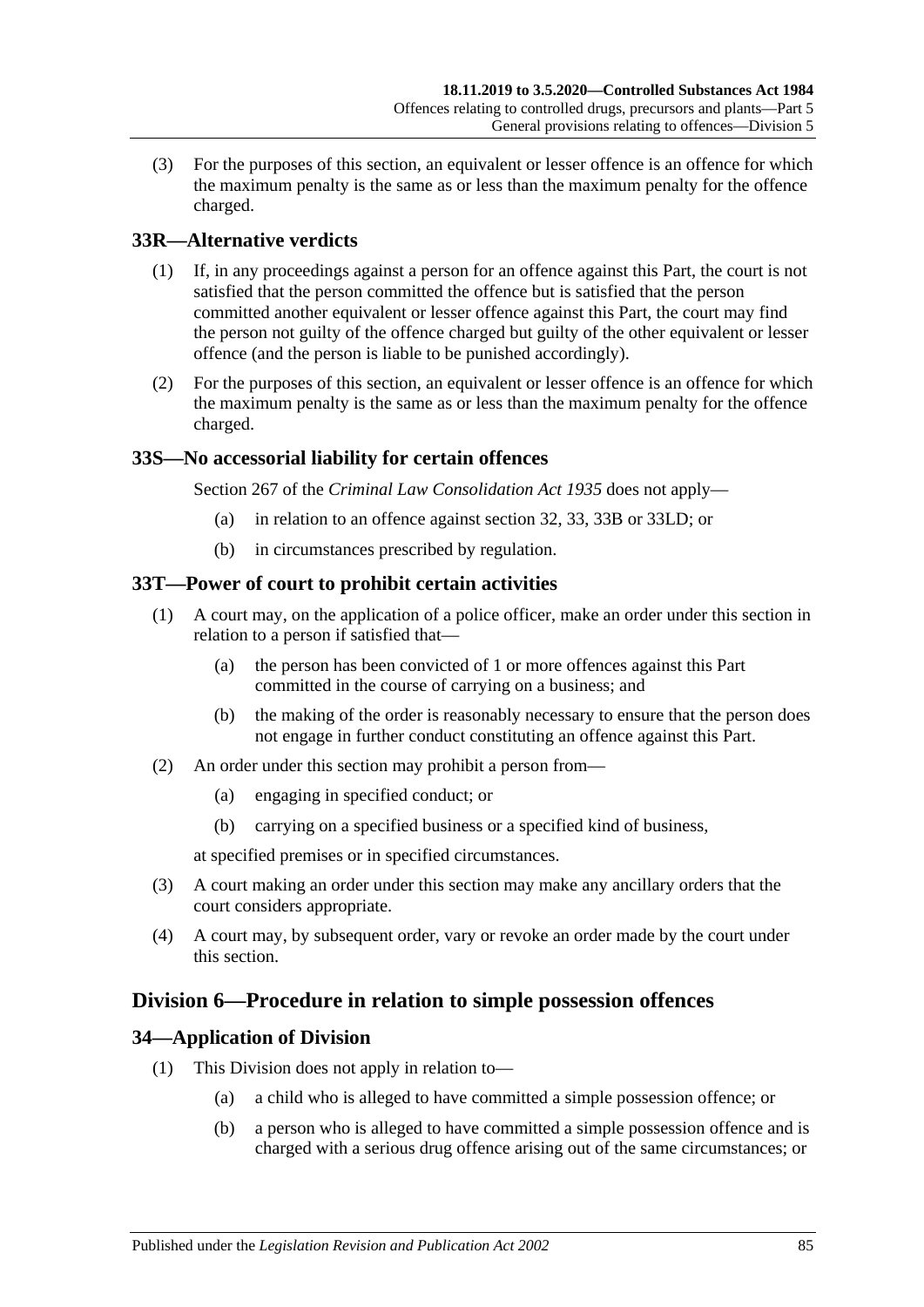- (c) a person who is alleged to have committed a simple possession offence but who has, in the 4 years preceding the date of the alleged simple possession offence, been referred to a nominated assessment service under this Division on 2 or more occasions (with each referral being in respect of a separate alleged simple possession offence).
- (2) In this section—

*serious drug offence* means an offence against [Division 2](#page-65-1) (other than [Subdivision 4\)](#page-72-0), [Division 3,](#page-72-1) [Division 4](#page-74-0) (other than [section](#page-74-1) 33I(2), [33K](#page-75-0) or [33L\)](#page-76-1) or [Division 4A](#page-78-0) of this Part.

#### <span id="page-85-0"></span>**35—Accreditation of drug assessment and treatment services**

- (1) The Minister may, by instrument in writing, accredit such suitably qualified persons or bodies as drug assessment services or drug treatment services as are necessary for the purposes of this Division.
- (2) Without limiting [subsection](#page-85-0) (1), the Minister may establish panels of persons with a view to the accreditation of such a panel as a drug assessment service under that subsection.
- (3) The Minister may, in an instrument of accreditation, impose conditions on the accreditation.
- (4) The Minister may, by notice in writing to an accredited drug assessment service or drug treatment service—
	- (a) vary or revoke any of the conditions imposed on the accreditation or impose further conditions; or
	- (b) revoke the accreditation.

#### **36—Referral for assessment**

- (1) If a person is alleged to have committed a simple possession offence, a police officer must refer the person to a nominated assessment service and give the person a notice that sets out particulars of the date, place and time at which the person must attend the service.
- (2) A copy of the referral notice must be forwarded to the nominated assessment service.
- (3) A referral under this section operates as a stay of proceedings (if any) for the alleged offence.

#### **37—Assessment of referred person**

- (1) On a person being referred to an assessment service under this Division, the service must proceed to carry out and complete its assessment as expeditiously as reasonably practicable.
- (2) For the purposes of carrying out the assessment, the service may, by notice in writing given personally or by post, require the person to—
	- (a) give written consent to—
		- (i) the release of the person's medical and other treatment records to the service and to any drug treatment service that is to provide treatment to the person pursuant to an undertaking under this Division;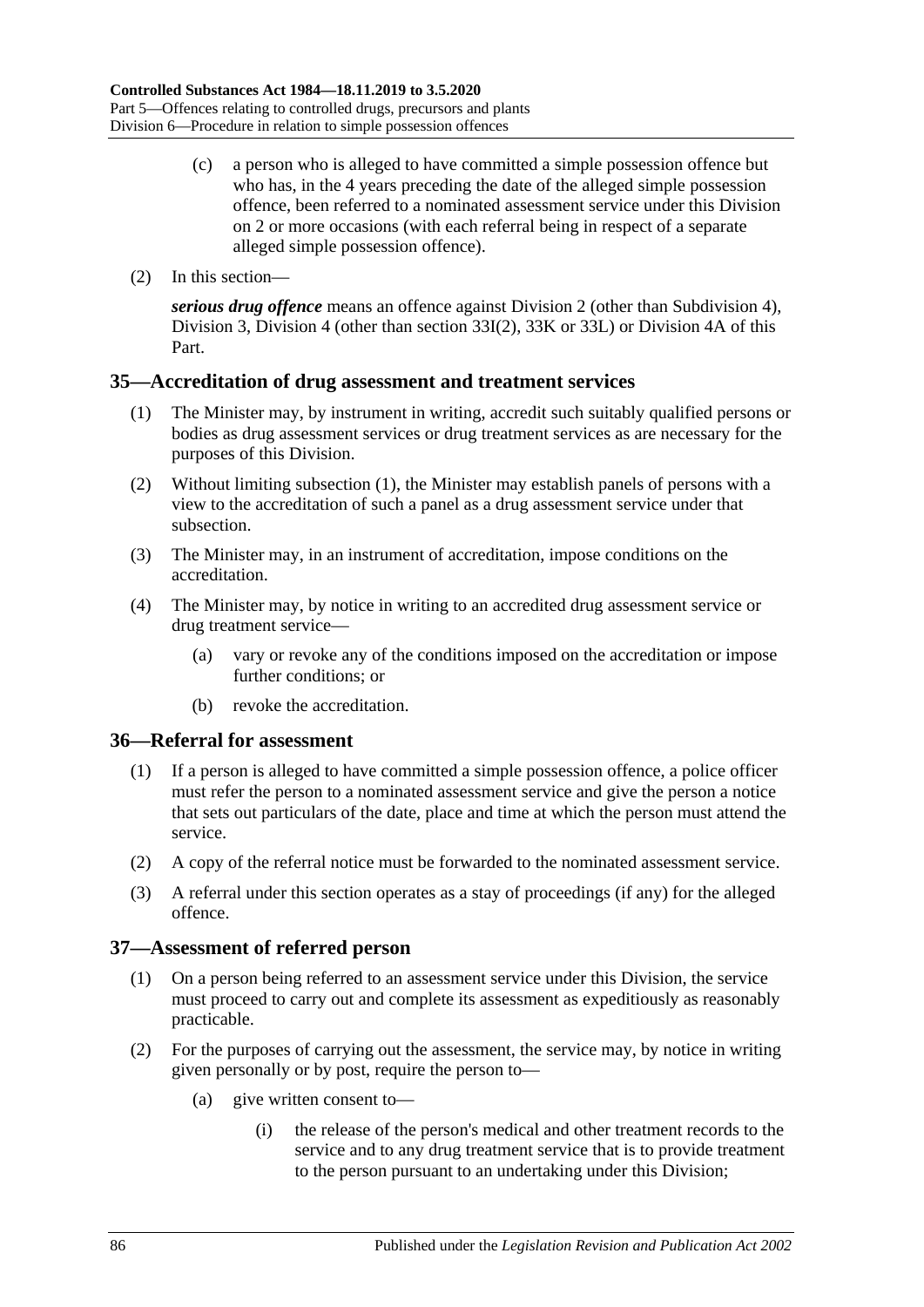- (ii) the release to the service of—
	- (A) records held by or on behalf of an assessment service or any agency or instrumentality of the Crown relating to previous assessments of, or undertakings entered into by, the person under this Division; and
	- (B) the person's criminal record (ie, record of any convictions recorded against the person); or
- (b) attend the service for such further number of interviews as the service thinks fit; or
- (c) submit to an examination, by the service or by any other person, to determine whether the person is experiencing physical, psychological or social problems connected with the misuse of drugs and, if so, the treatment (if any) appropriate for the person.
- <span id="page-86-0"></span>(3) The assessment service must, by notice in writing to the person given personally or by post, terminate the person's referral to the service—
	- (a) if the person fails, without reasonable excuse, to attend the service in accordance with the referral notice or with any other notice requiring the person to attend; or
	- (b) if at any time during the assessment it becomes apparent to the service that—
		- (i) it would not in the circumstances be appropriate to require the person to enter into an undertaking under this Division; or
		- (ii) the person does not admit to the allegation (but the service is not required to ascertain this); or
		- (iii) the person does not want the service to deal with the matter,

and may, in the same manner, terminate the referral—

- (c) if the person hinders, or does not cooperate with, the service in carrying out the assessment; or
- (d) if the person, without reasonable excuse, refuses or fails to comply with a requirement under this Division to give written consent to the release of records or to submit to an examination; or
- (e) if the person refuses to comply with a requirement to enter into an undertaking under this Division or, without reasonable excuse, contravenes or fails to comply with an undertaking entered into under this Division.
- (4) A notice under [subsection](#page-86-0) (3) must set out a short statement of the service's reasons for the termination.
- (5) The service must give a copy of the notice of termination to the Commissioner of Police.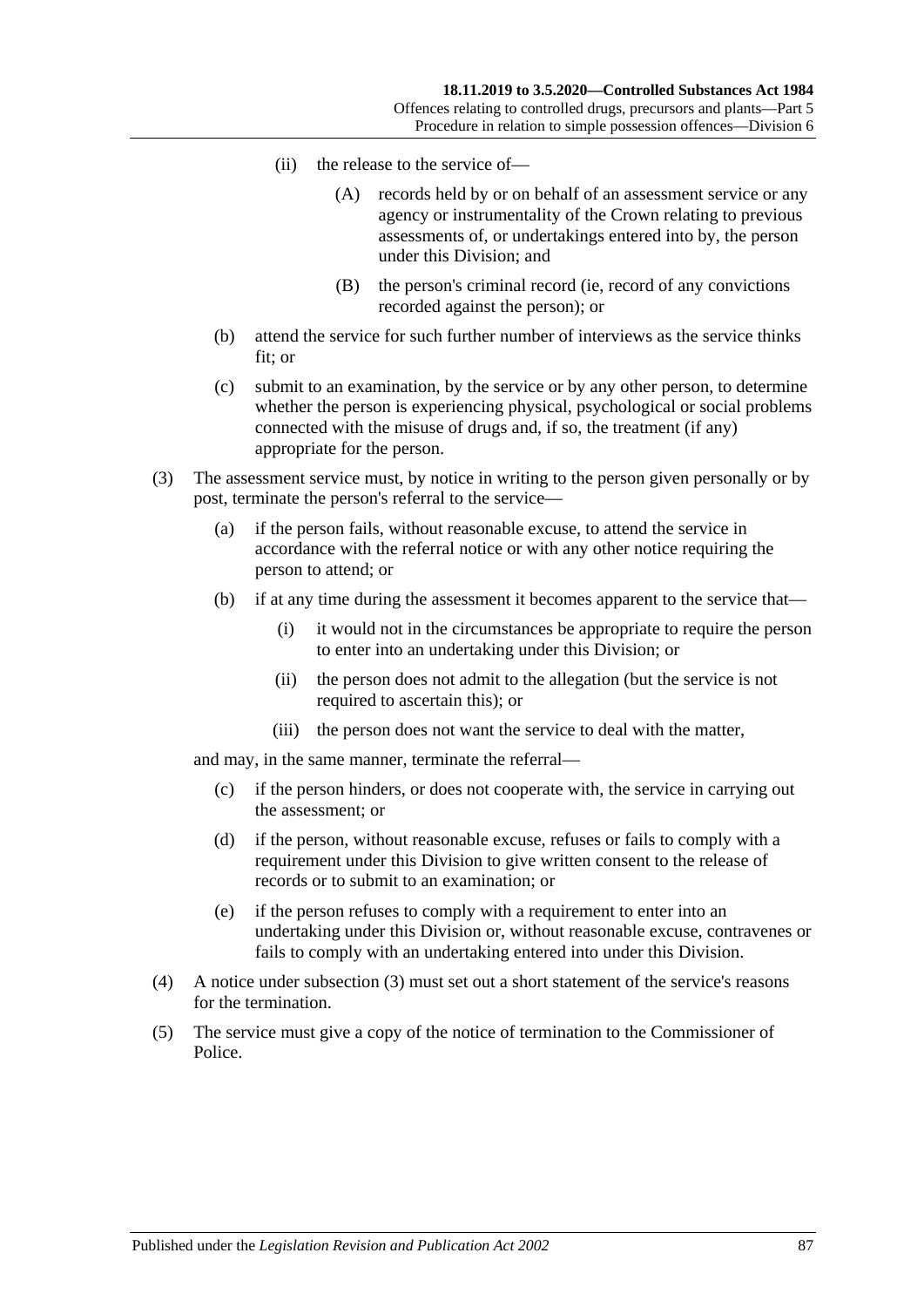### **38—Undertakings**

- (1) An assessment service may, on the completion of an assessment under this Division, require the person alleged to have committed the offence to enter into a written undertaking relating to—
	- (a) the treatment that the person will undertake; or
	- (b) participation by the person in a programme of an educative, preventive or rehabilitative nature; or
	- (c) any other matters that will, in the opinion of the service, assist the person to overcome any personal problems that may tend to lead, or that may have led, to the misuse of drugs.
- (2) The undertaking can only require the person to undergo treatment with a drug treatment service that is accredited under this Division.
- (3) If the person enters into the undertaking—
	- (a) the person must be given a copy of the undertaking; and
	- (b) any complaint laid against the person for the alleged simple possession offence must be withdrawn; and
	- (c) the person must, if remanded in custody for the alleged simple possession offence but not otherwise subject to detention, be released from detention or, if on bail for the offence, the bail agreement must be discharged.
- (4) The undertaking will be effective for a period, not exceeding 6 months, determined by the service and specified in the undertaking.
- (5) The service may, at the request or with the consent of the person bound by the undertaking, vary the terms of the undertaking, but not so that the total period of the undertaking exceeds 6 months.
- (6) The service must notify the Commissioner of Police that the person has entered into an undertaking, of any extension to the period of the undertaking and, if it occurs, of the expiry of the undertaking.

#### **39—Release from custody for the purposes of assessment or undertaking**

If a person who is in custody has been given a notice under this Division requiring the person to attend an assessment service or any other place, or has entered into an undertaking under this Division requiring the person to attend at any place, the manager of the place in which the person is being detained must cause the person to be brought to the service or other place as required by the notice or undertaking.

#### **40—Prosecution of simple possession offences**

- (1) A prosecution for a simple possession offence alleged to have been committed by a person cannot proceed unless the person has been referred to an assessment service under this Division and the referral has been terminated by the service.
- (2) The fact that a person alleged to have committed a simple possession offence participates in an assessment or enters into an undertaking under this Division does not constitute an admission of guilt, and will not be regarded as evidence tending to establish guilt, in relation to the alleged offence.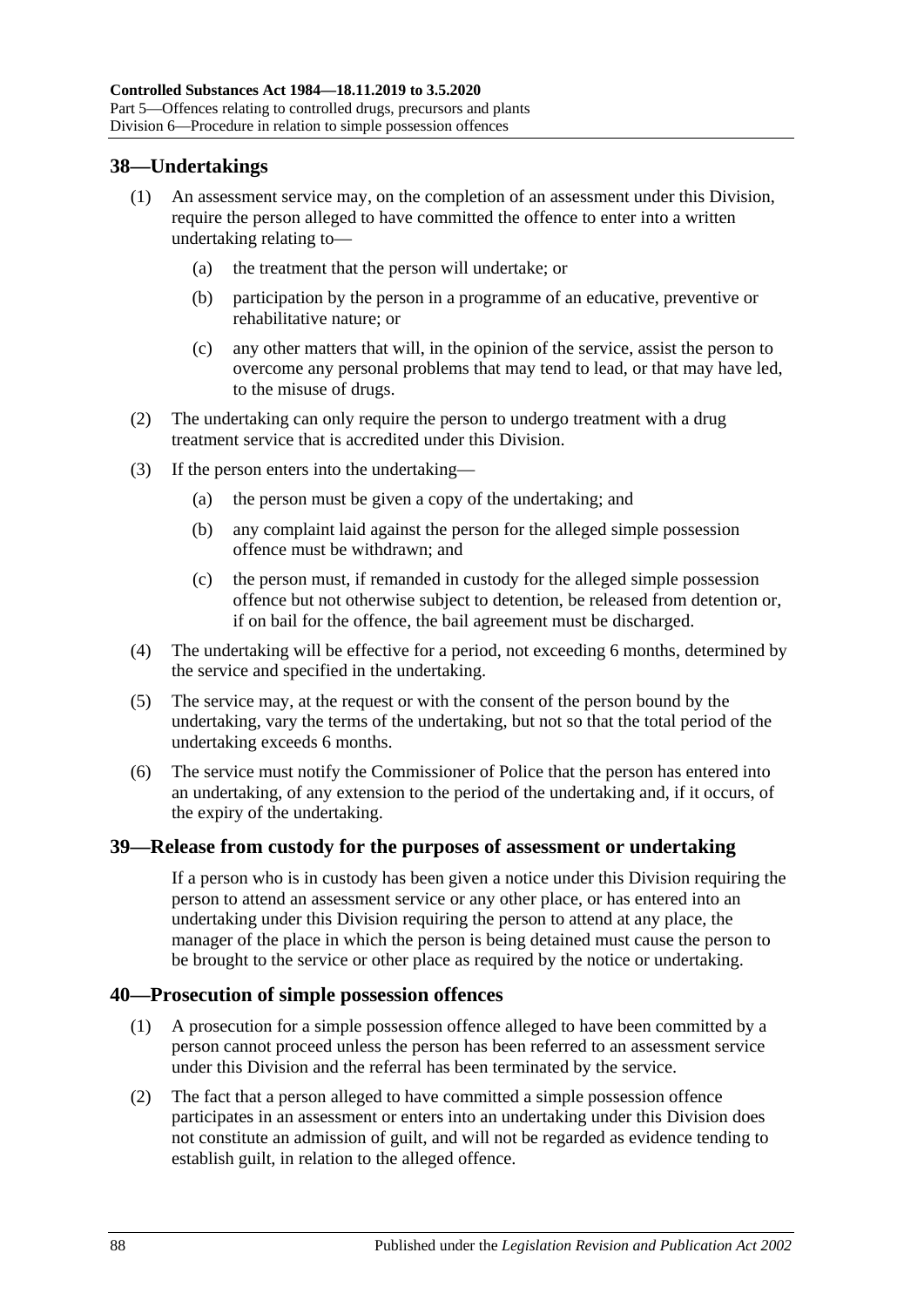- (3) If the referral of a person is terminated under this Division, evidence—
	- (a) of anything said or done by the person in the course of being assessed or carrying out an undertaking; or
	- (b) of the reasons for the termination,

is not admissible in any proceedings against the person for the alleged offence.

(4) On the expiry of an undertaking under this Division, the person who entered into it is immune from prosecution for the alleged offence to which the undertaking related.

#### **40A—Confidentiality**

A person who is, or has been, engaged in duties related to the administration of this Division must not disclose information relating to a person referred for assessment under this Division, being information obtained in the course of those duties, unless the disclosure is made—

- (a) in the administration of this Division; or
- (b) as authorised or required by law; or
- (c) with the consent of the person to whom the information relates.

Maximum penalty: \$10 000.

## **Part 6—Offences, penalties etc**

### **43—Aggravated offences**

- <span id="page-88-0"></span>(1) An aggravated offence is an offence committed in circumstances where—
	- (a) the offender committed the offence for the benefit of a criminal organisation, or 2 or more members of a criminal organisation, or at the direction of, or in association with, a criminal organisation; or
	- (b) in the course of, or in connection with, the offence the offender identified himself or herself in some way as belonging to, or otherwise being associated with, a criminal organisation (whether or not the offender did in fact belong to, or was in fact associated with, the organisation).
- <span id="page-88-1"></span>(2) For the purposes of [subsection](#page-88-0) (1)(b), a person will be taken to have identified himself or herself as belonging to, or as being associated with, a criminal organisation if the person displayed (whether on an article of clothing, as a tattoo or otherwise) the insignia of the criminal organisation unless the person proves that he or she did not display the insignia knowingly or recklessly.
- (3) [Subsection](#page-88-1) (2) does not limit the ways in which a person may identify himself or herself as belonging to, or being associated with, a criminal organisation.
- (4) If a person is charged with an aggravated offence, the circumstances alleged to aggravate the offence must be stated in the instrument of charge.
- (5) In this section—

*criminal organisation* has the same meaning as in Part 3B of the *[Criminal Law](http://www.legislation.sa.gov.au/index.aspx?action=legref&type=act&legtitle=Criminal%20Law%20Consolidation%20Act%201935)  [Consolidation Act](http://www.legislation.sa.gov.au/index.aspx?action=legref&type=act&legtitle=Criminal%20Law%20Consolidation%20Act%201935) 1935*.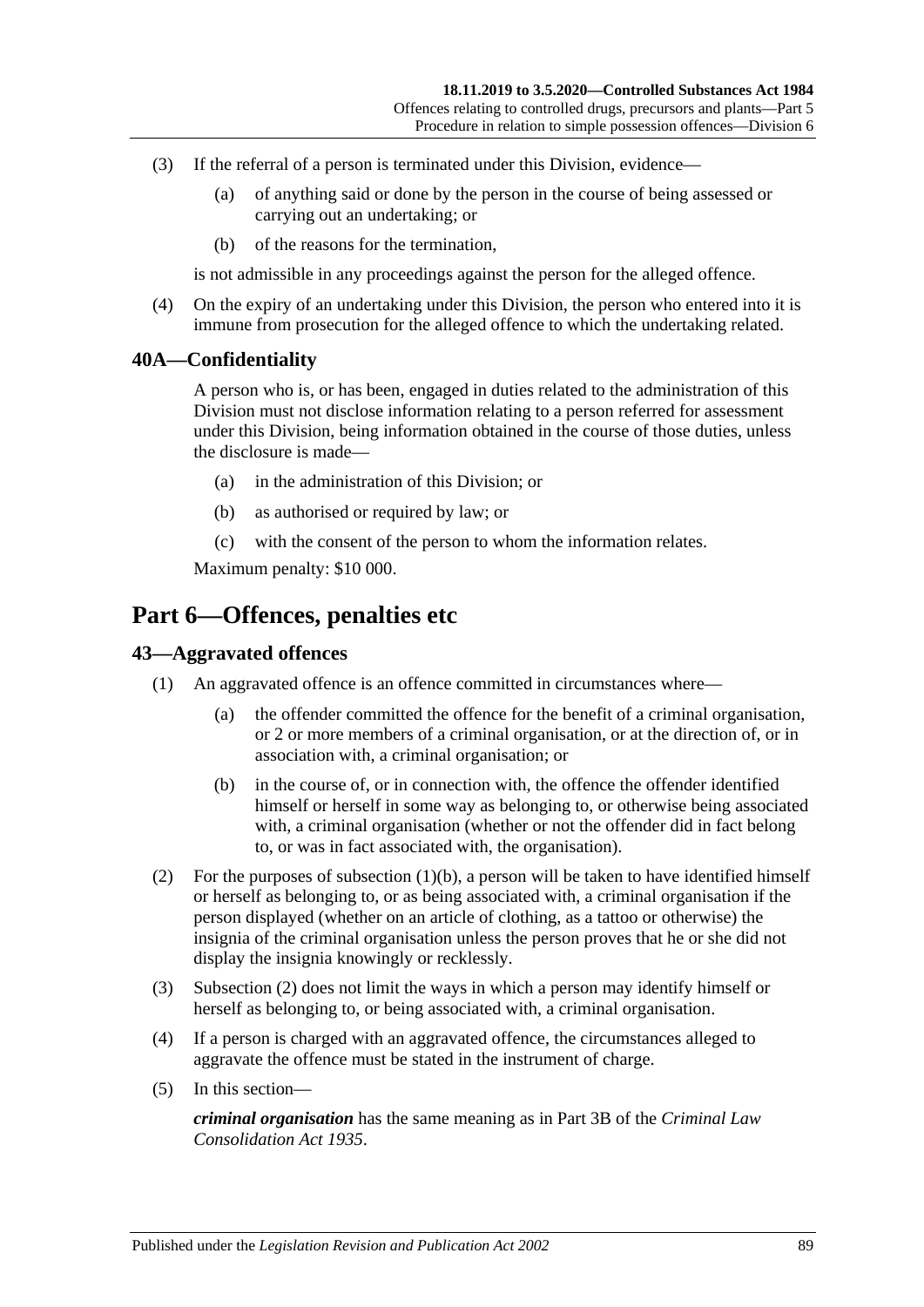(6) This section does not prevent a court from taking into account, in the usual way, the circumstances of and surrounding the commission of an offence for the purpose of determining sentence.

#### **Examples—**

- 1 A person is charged with a basic offence and the court finds that the offence was committed in circumstances that would have justified a charge of the offence in its aggravated form. In this case, the court may, in sentencing, take into account the circumstances of aggravation for the purpose of determining penalty but must (of course) fix a penalty within the limits appropriate to the basic offence.
- 2 A person is charged with an aggravated offence and the court finds a number (but not all) of the circumstances alleged in the instrument of charge to aggravate the offence have been established. In this case, the court may, in sentencing, take into account the established circumstances of and surrounding the aggravated offence (whether alleged in the instrument of charge or not) but must not (of course) take account of circumstances alleged in the instrument of charge that were not established.

#### **44—Matters to be considered when court fixes penalty**

- (1) In determining the penalty to be imposed on a person convicted of an indictable or minor indictable offence against this Act, the court must take into consideration—
	- (a) subject to [subsection](#page-89-0) (2), the nature of the substance or goods involved in the commission of the offence; and
	- (b) the quantity of the substance or goods involved in the commission of the offence; and
	- (c) the personal circumstances of the convicted person (being a natural person), including the circumstances relating to the person's use (if at all) of any controlled drug; and
	- (d) in the case of an offence against [Part 5 Division 2](#page-65-1) or [3—](#page-72-1)
		- (i) the commercial or other motives of the convicted person in committing the offence; and
		- (ii) the financial gain that is likely to have accrued to the convicted person as a result of the commission of the offence (but this is not to be taken into consideration if that financial gain is the subject of an application under the *[Criminal Assets Confiscation Act](http://www.legislation.sa.gov.au/index.aspx?action=legref&type=act&legtitle=Criminal%20Assets%20Confiscation%20Act%202005) 2005*); and
	- (daa) in the case of an offence against section 33—whether a child was present at any stage when the offence occurred; and
	- (da) in the case of an offence against [section](#page-73-1) 33F, [33H](#page-74-2) or [33I—](#page-74-3)whether the offence occurred within a school zone or at or near any prescribed place; and
	- (e) any other relevant factor.
- <span id="page-89-0"></span>(2) In determining the penalty to be imposed in respect of a summary or indictable offence against [Part 5](#page-63-0) involving a controlled drug (other than cannabis, cannabis resin or cannabis oil), the degree of physical or other harm generally associated with the consumption of that particular type of controlled drug, as compared with other types of controlled drugs, is not a relevant consideration and the court must determine the penalty on the basis that controlled drugs are all categorised equally as very harmful.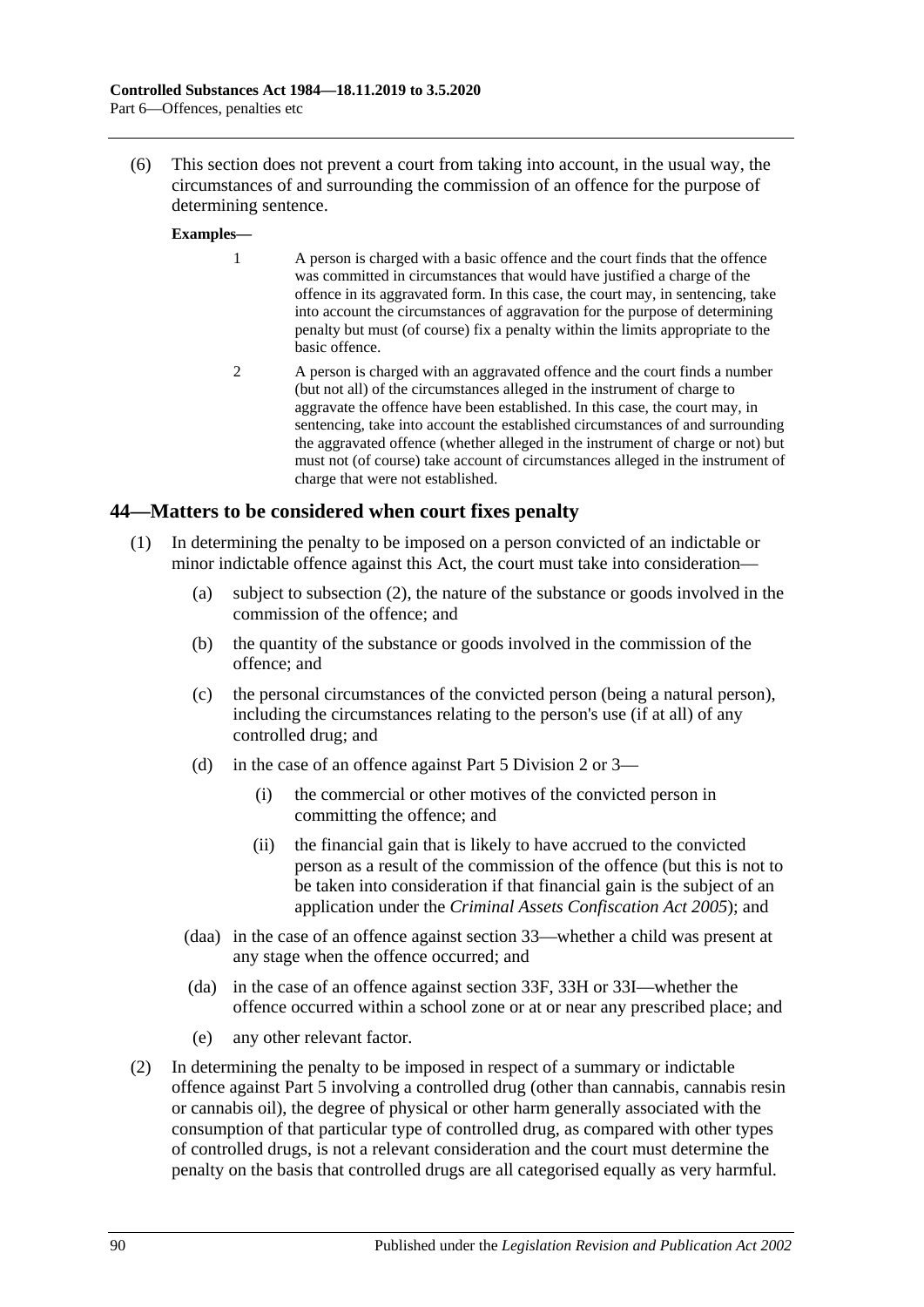- (3) If a person is convicted by a court of an indictable offence against this Act and an offence against section 32 of the *[Criminal Law Consolidation Act](http://www.legislation.sa.gov.au/index.aspx?action=legref&type=act&legtitle=Criminal%20Law%20Consolidation%20Act%201935) 1935* constituted of having the custody or control of a firearm or imitation firearm for the purpose of—
	- (a) using, or causing or permitting another person to use, the firearm in the course of committing the indictable offence against this Act; or
	- (b) carrying, or causing or permitting another person to carry, the firearm when committing the indictable offence against this Act,

the court must make any sentences of imprisonment imposed for the 2 offences cumulative unless the court is satisfied that special reasons exist for not doing so.

#### <span id="page-90-0"></span>**45A—Expiation of simple cannabis offences**

- (1) A prosecution for a simple cannabis offence cannot be commenced except by—
	- (a) the Director of Public Prosecutions; or
	- (b) a police officer; or
	- (c) a person authorised in writing by the Director of Public Prosecutions to commence the prosecution.
- <span id="page-90-1"></span>(2) Subject to this section, if a person (not being a child) is alleged to have committed a simple cannabis offence, then before a prosecution is commenced, an expiation notice must be given to the alleged offender under the *[Expiation of Offences Act](http://www.legislation.sa.gov.au/index.aspx?action=legref&type=act&legtitle=Expiation%20of%20Offences%20Act%201996) 1996*.
- (3) Expiation fees (which may vary according to any factor) may be fixed by regulation for the purposes of this section.
- (7) Non-compliance with [subsection](#page-90-1) (2) does not invalidate a prosecution.
- (8) For the purposes of this section—

#### *simple cannabis offence* means—

- (a) an offence against [section](#page-76-0)  $33K(2)$  involving the cultivation (not being artificially enhanced cultivation) of cannabis plants other than an offence involving the cultivation of a number of cannabis plants in excess of the number prescribed by regulation for the purposes of this paragraph; or
- (b) an offence against section [33L\(2\)\(a\)](#page-76-2) other than an offence involving the possession of quantities of cannabis, cannabis resin or cannabis oil in excess of the quantity prescribed by regulation for the purposes of this paragraph; or
- (c) an offence against section  $33L(2)(b)$  other than an offence alleged to have been committed in—
	- (i) a public place; or
	- (ii) a place of a kind prescribed by regulation; or
- (d) an offence against section [33L\(2\)\(c\).](#page-76-4)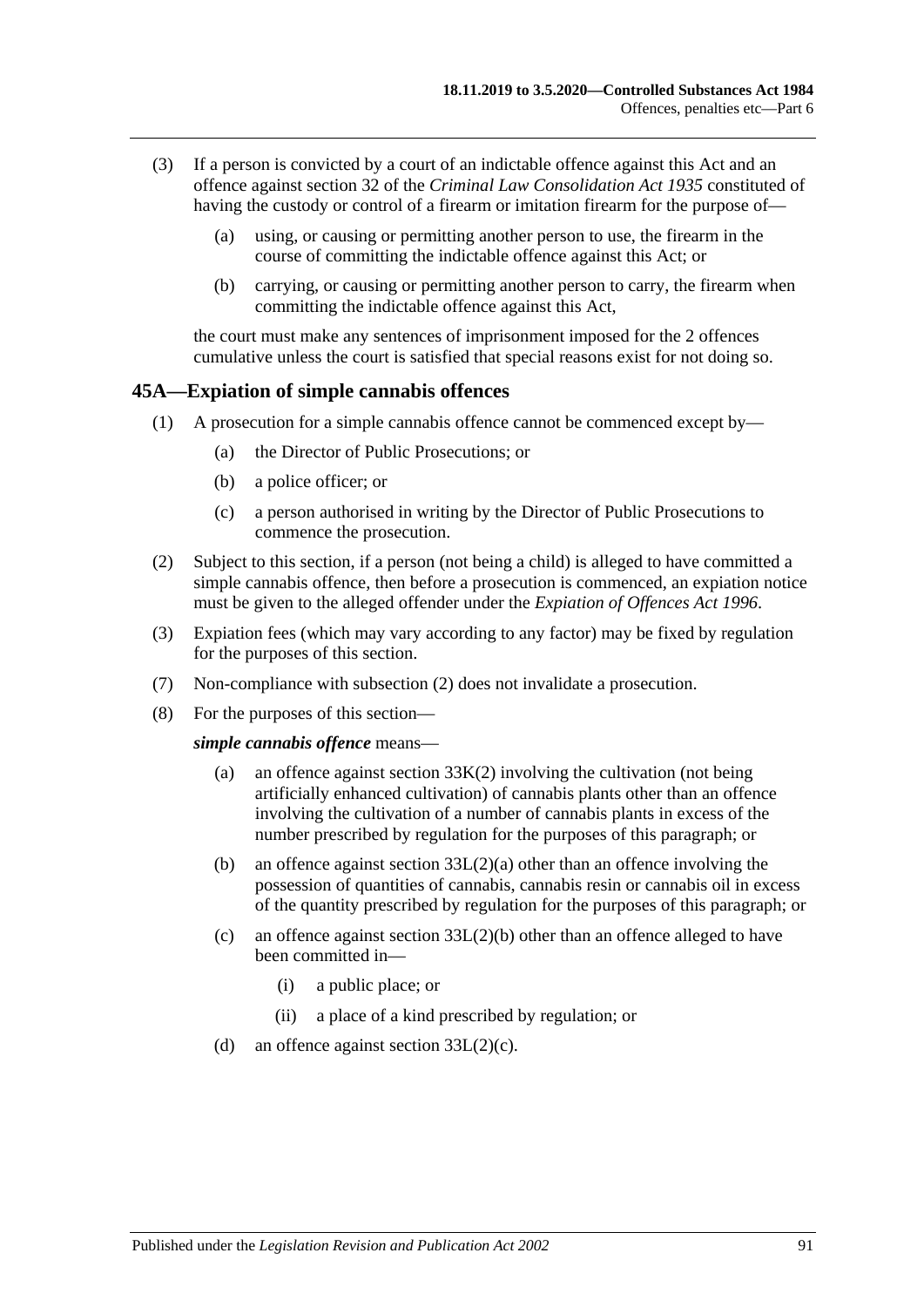## **Part 7—Search, seizure, forfeiture and analysis**

### **49—Application of Part**

This Part does not apply in relation to Part 4A.

**Note—**

See Part 4A Division 5.

### **50—Authorised officers**

- <span id="page-91-0"></span>(1) The following persons are authorised officers for the purposes of this Act:
	- (a) a police officer; and
	- (b) any other person appointed by the Minister, by instrument in writing, to be an authorised officer for the purposes of this Act.
- (2) The Minister must provide an authorised officer appointed under [subsection](#page-91-0) (1)(b) with a certificate of identification.
- (3) An authorised officer appointed under [subsection](#page-91-0) (1)(b) must, on demand by a person in relation to whom the officer is exercising any powers under this Act, produce the certificate of identification for the inspection of that person.

### **51—Analysts**

- (1) Subject to [subsection](#page-91-1) (2), the Governor may appoint such number of persons to be analysts as the Governor thinks necessary or desirable for the purposes of this Act.
- <span id="page-91-1"></span>(2) No person who has a direct or indirect interest in the manufacture, production, sale or supply of any substance or device to which this Act applies may be appointed as an analyst.

### <span id="page-91-4"></span>**52—Power to search, seize etc**

- <span id="page-91-3"></span><span id="page-91-2"></span>(1) Subject to this section, an authorised officer may—
	- (a) enter at any time any premises for the purposes of ascertaining whether the provisions of this Act, or of a licence, authority or permit granted under this Act, are being complied with or have been contravened; and
	- (b) if reasonably necessary for that purpose, break into or open any part of the premises, or anything in or on the premises; and
	- (c) for the purposes of [paragraph](#page-91-2) (a) or [\(b\),](#page-91-3) require the driver of any vehicle, the master of any vessel or the pilot of any aircraft to stop that vehicle, vessel or aircraft.
- (2) While an authorised officer is in or on any premises pursuant to this section, the officer may—
	- (a) inspect or search the premises or any equipment or other thing on the premises;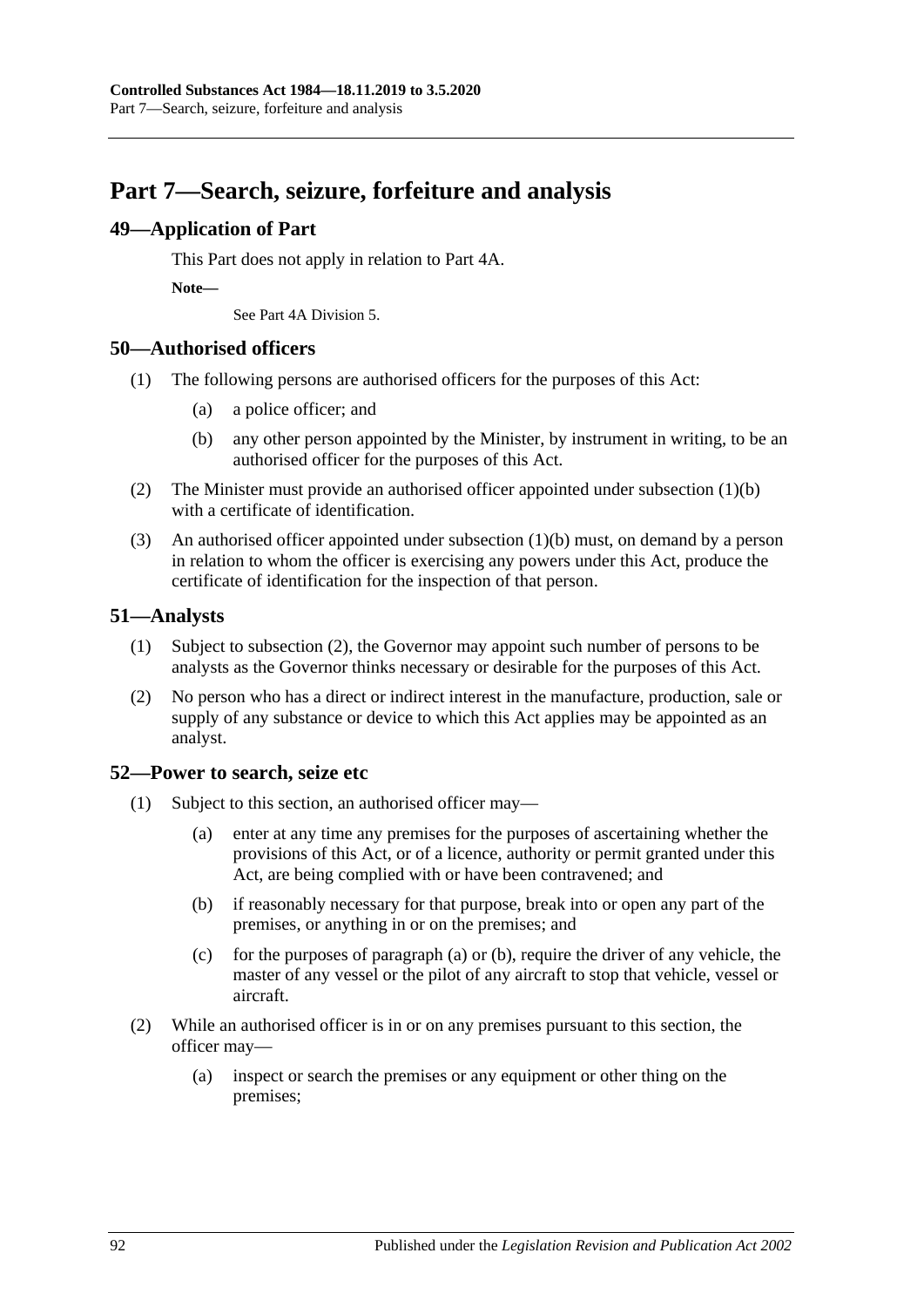- (b) require any person to produce any books, papers or documents (including a written record that reproduces, in an understandable form, information stored by computer, microfilm or other process) or any substance, equipment or device;
- (c) examine any books, papers or documents (including a written record that reproduces, in an understandable form, information stored by computer, microfilm or other process) and take extracts from any of them or make copies of any of them;
- (d) examine any substance, equipment or device;
- (e) take and remove from the premises samples of any substance or goods;
- (f) carry out any tests;
- (g) take any photographs or films or make any audio or audiovisual record;
- (h) require the holder of a licence, authority or permit under this Act to produce that licence, authority or permit for inspection;
- (i) if the officer suspects on reasonable grounds that an offence against this Act has been committed, seize and remove from the premises anything that the officer has reasonable cause to suspect affords evidence of the offence;
- (j) give such directions as are reasonably necessary for, or incidental to, the effective exercise of the officer's powers under this Act.
- (3) The powers conferred by [subsection](#page-91-3) (1)(b) may only be exercised by an authorised officer who is a police officer.
- <span id="page-92-0"></span>(4) An authorised officer must not exercise the powers conferred by [subsection](#page-91-2)  $(1)(a)$  and [\(b\)](#page-91-3) except on the authority of a warrant issued by a senior police officer, magistrate or justice, unless the powers are being exercised in relation to—
	- (a) premises that are used by a registered health practitioner or veterinary surgeon in the ordinary course of his or her profession; or
	- (b) premises that are used in the course of an activity in respect of which a licence, authority or permit has been granted under this Act; or
	- (c) premises that are used for a non-residential purpose and in which the authorised officer reasonably suspects poisons, medicines, medical devices or volatile solvents are being stored, used or sold,

provided that the powers are exercised during ordinary business hours.

- (5) A senior police officer, magistrate or justice must not issue a warrant under [subsection](#page-92-0) (4) unless satisfied, on information given on oath—
	- (a) that there are reasonable grounds for suspecting that an offence against this Act has been, is being, or is about to be, committed; and
	- (b) that a warrant is reasonably required in the circumstances.
- (6) An authorised officer who is a police officer may search any person whom the officer reasonably suspects has in his or her possession any substance or equipment in contravention of this Act.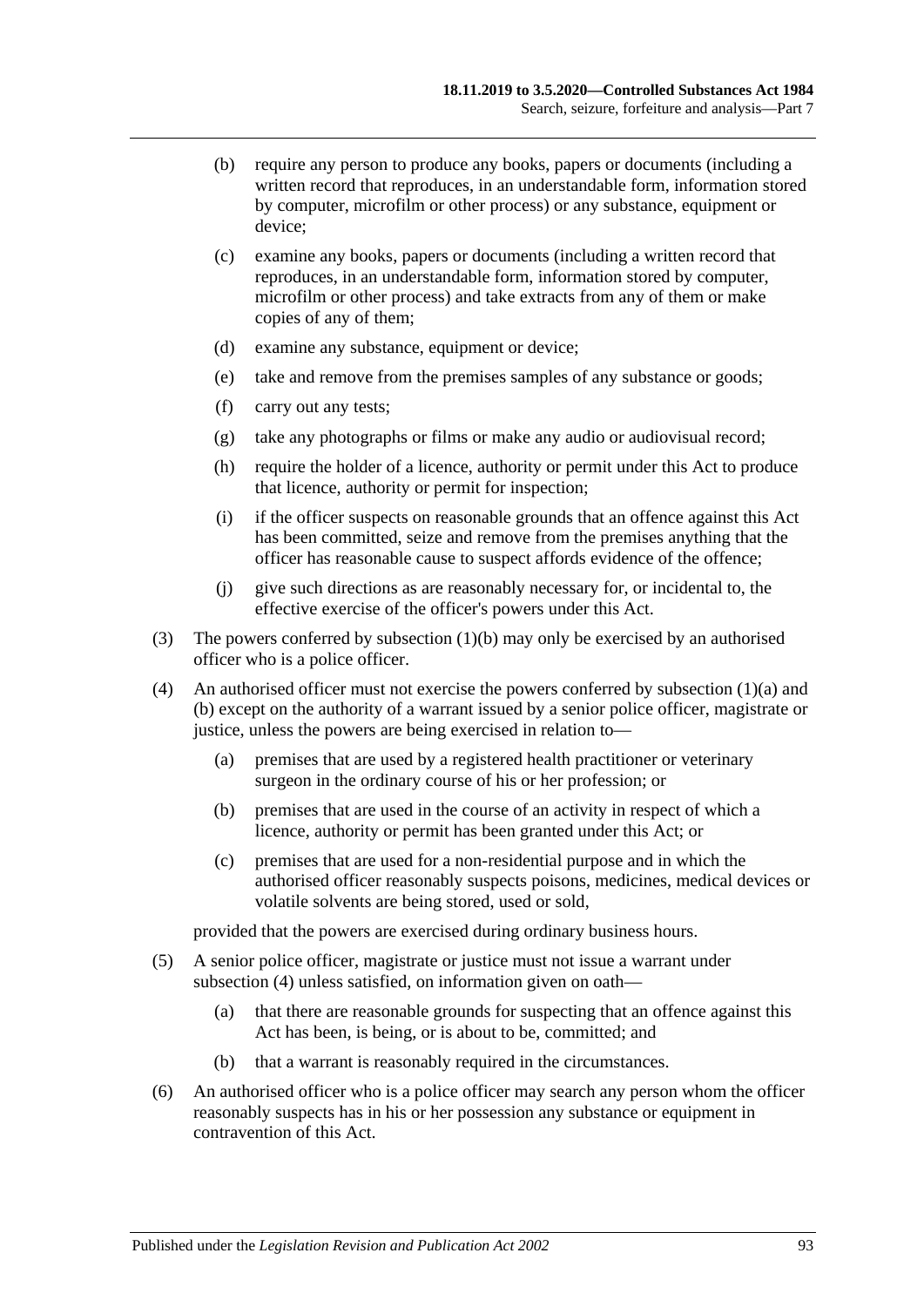- (9) If an authorised officer who is a police officer reasonably suspects that any substance or equipment that would afford evidence of an offence against this Act is in any vehicle, vessel or aircraft, the officer may—
	- (a) require the driver of the vehicle, the master of the vessel or the pilot of the aircraft to stop the vehicle, vessel or aircraft; and
	- (b) detain and search the vehicle, vessel or aircraft; and
	- (c) seize and remove from the vehicle, vessel or aircraft anything that the officer reasonably suspects would afford evidence of an offence against this Act.
- (10) Nothing in this section derogates from the power of a police officer to do anything authorised under [section](#page-93-0) 52A or [52B.](#page-94-0)
- (11) A police officer may, in exercising powers pursuant to a warrant issued under [subsection](#page-92-0) (4) or any other powers under this section, use a drug detection dog or an electronic drug detection system.

### <span id="page-93-0"></span>**52A—General drug detection powers**

- (1) A police officer may carry out general drug detection in relation to—
	- (a) any property in an area to which this section applies; and
	- (b) any person who is in, or is apparently attempting to enter or to leave, an area to which this section applies; and
	- (c) any property in the possession of such a person.
- (2) This section applies to the following areas:
	- (a) licensed premises or a carparking area specifically provided for the use of patrons of any licensed premises;
	- (b) a public venue or a carparking area specifically provided for the use of patrons of any public venue;
	- (c) a public passenger carrier or any place at which public passenger carriers may take up, or set down, passengers;
	- (d) a public place in relation to which the exercise of powers under this section is authorised in accordance with [subsection](#page-93-1) (3).
- <span id="page-93-1"></span>(3) A senior police officer may authorise the exercise of powers under this section in relation to a public place.
- (4) An authorisation granted by a senior police officer under [subsection](#page-93-1) (3)—
	- (a) must be granted in accordance with any guidelines issued by the Commissioner in relation to such authorisations; and
	- (b) must define the public place to which the authorisation relates; and
	- (c) may be subject to conditions specified by the officer granting the authorisation; and
	- (d) operates for an initial period (not exceeding 14 days) specified by the officer granting the authorisation; and
	- (e) may be renewed from time to time by a senior police officer for a further period (not exceeding 14 days).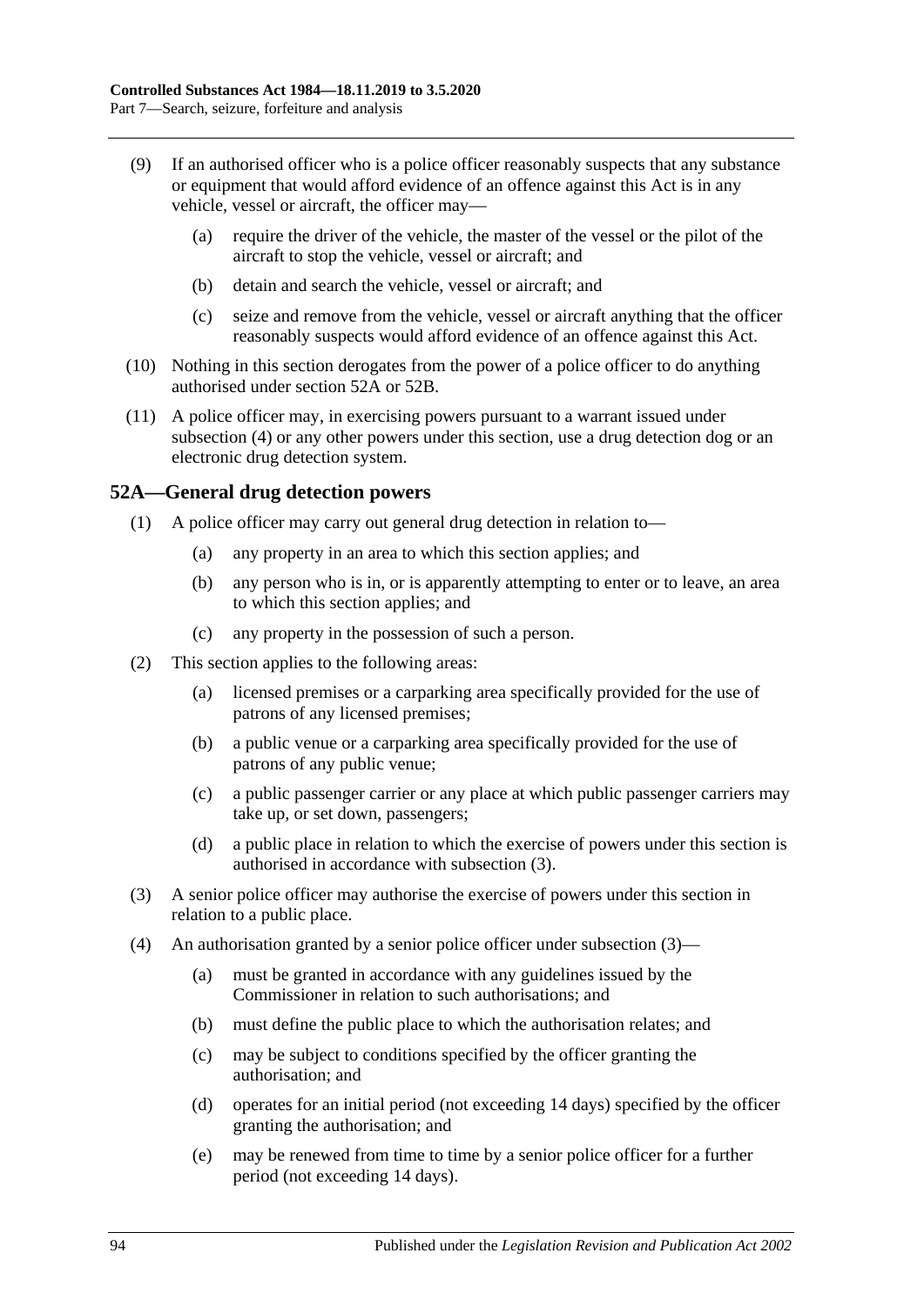- (5) An authorisation granted under [subsection](#page-93-1) (3) may be varied or revoked by a senior police officer at any time.
- (6) A police officer exercising powers under this section may—
	- (a) enter and remain in any premises or place necessary for the purpose of exercising those powers; and
	- (b) give such directions as are reasonably necessary for, or incidental to, the effective exercise of those powers.
- (7) A police officer may only detain a person, by directions given under this section, for so long as is reasonably necessary to carry out general drug detection in relation to the person and any property in the possession of the person.
- (8) In this section—

#### *licensed premises* means—

- (a) licensed premises within the meaning of the *[Liquor Licensing Act](http://www.legislation.sa.gov.au/index.aspx?action=legref&type=act&legtitle=Liquor%20Licensing%20Act%201997) 1997*, other than premises in respect of which only a restaurant licence or residential licence is in force; and
- (b) the premises defined in the casino licence, within the meaning of the *[Casino](http://www.legislation.sa.gov.au/index.aspx?action=legref&type=act&legtitle=Casino%20Act%201997)  Act [1997](http://www.legislation.sa.gov.au/index.aspx?action=legref&type=act&legtitle=Casino%20Act%201997)*, as the premises to which the licence relates;

*public passenger carrier* means a bus, tram, train, vessel or aircraft used for the purpose of carrying passengers for hire or reward;

*public place* includes—

- (a) a place to which free access is permitted to the public, with the express or tacit consent of the owner or occupier of that place; and
- (b) a place to which the public are admitted on payment of money, the test of admittance being the payment of money only; and
- (c) a road, street, footway, court, alley or thoroughfare which the public are allowed to use, notwithstanding that that road, street, footway, court, alley or thoroughfare is on private property;

*public venue* means a place where members of the public are gathered for an entertainment or an event or activity of any kind, whether admission is open, procured by the payment of money or restricted to members of a club or a class of persons with some other qualification or characteristic, but does not include a church or place of public worship.

### <span id="page-94-1"></span><span id="page-94-0"></span>**52B—Special powers relating to drug transit routes**

- (1) A senior police officer may, if he or she reasonably suspects that an area is being, or is likely to be, used for the transport of controlled drugs, controlled precursors or controlled plants in contravention of this Act, authorise the exercise of powers under this section in relation to the area.
- (2) An authorisation granted by a senior police officer under [subsection](#page-94-1)  $(1)$ 
	- (a) must be granted in accordance with any guidelines issued by the Commissioner in relation to such authorisations; and
	- (b) must define the area to which the authorisation relates; and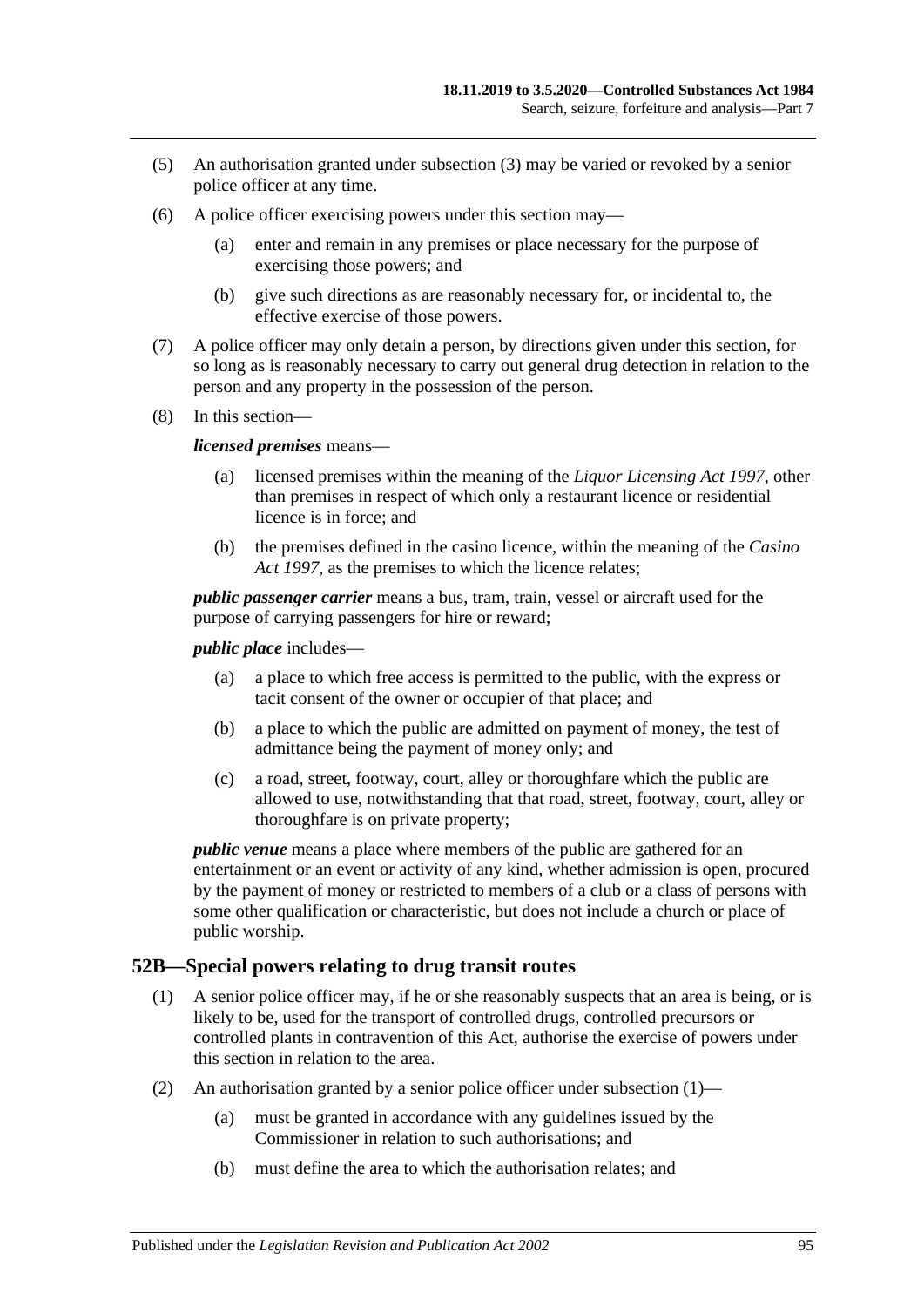- (c) may be subject to conditions specified by the officer granting the authorisation; and
- (d) operates for an initial period (not exceeding 14 days) specified by the officer granting the authorisation; and
- (e) may be renewed from time to time by a senior police officer for a further period (not exceeding 14 days).
- (3) An authorisation granted under [subsection](#page-94-1) (1) may be varied or revoked by a senior police officer at any time.
- (4) An area may only be subject to an authorisation under this section if—
	- (a) the whole of the area is situated more than 30 kilometres from the General Post Office at Adelaide; and
	- (b) the total size of the area is not more than 5 square kilometres.
- (5) If the exercise of powers under this section in relation to an area is authorised, a police officer may—
	- (a) require the driver of a vehicle within the area to stop the vehicle (whether at a drug detection point established in accordance with [subsection](#page-95-0) (7) or at any other location); and
	- (b) detain the vehicle and carry out general drug detection in relation to the vehicle and any persons or property in or on the vehicle; and
	- (c) allow a drug detection dog to enter any part of the vehicle not designed for the purpose of carrying passengers while the vehicle is moving; and
	- (d) direct a person to open any part of the vehicle and give such other directions as are reasonably necessary for, or incidental to, the effective exercise of powers under this section.
- (6) A police officer may only detain a person who is in a vehicle, by directions given under this section, for so long as is reasonably necessary to carry out general drug detection in relation to the vehicle and any persons or property in the vehicle.
- <span id="page-95-0"></span>(7) A drug detection point may be established by police officers at any time on or in the vicinity of any road within an area in relation to which the exercise of powers under this section is authorised for the purpose of exercising those powers in relation to persons driving motor vehicles on the road.
- (8) A drug detection point must be established in such a way, and consist of such facilities and warning and other devices, as the Commissioner of Police considers necessary in order to enable vehicles to be stopped in a safe and orderly manner.
- (9) The Commissioner of Police must—
	- (a) establish procedures to be followed by police officers in the exercise of powers under this section, being procedures designed to prevent as far as reasonably practicable any undue delay or inconvenience to persons being subjected to the powers; and
	- (b) establish procedures to ensure that the exercise of powers under this section is not authorised in relation to more than 3 areas at any one time.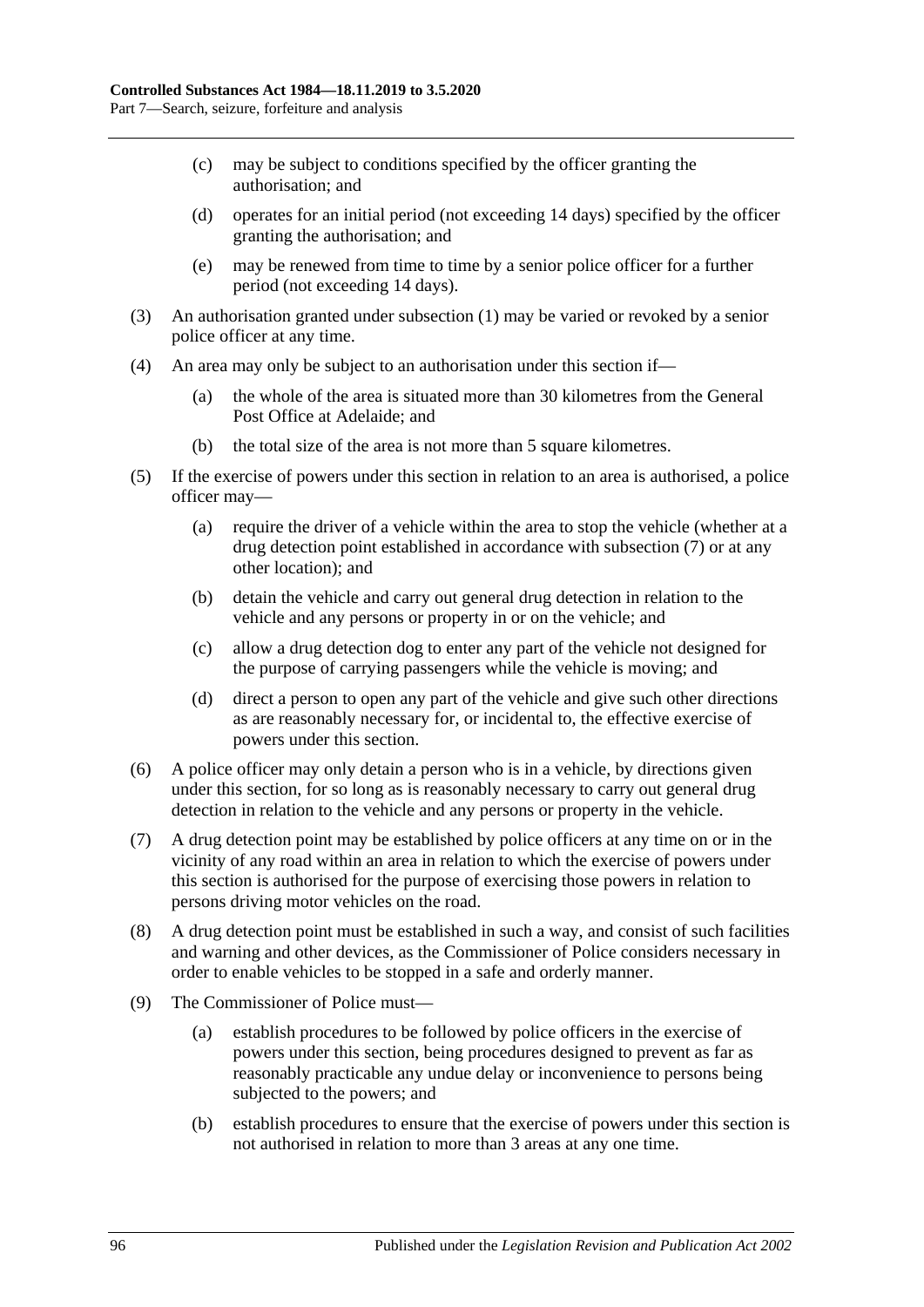### **52C—Report to Minister on issue of authorisations**

- (1) The Commissioner of Police must, on or before 30 September in each year (other than the calendar year in which this section comes into operation), provide a report to the Attorney-General specifying the following information in relation to the financial year ending on the preceding 30 June:
	- (a) the number of authorisations granted by senior police officers under [sections](#page-93-0) 52A and [52B](#page-94-0) during that financial year;
	- (b) the public places or areas in relation to which those authorisations were granted;
	- (c) the periods during which the authorisations applied;
	- (d) the number of occasions on which a drug detection dog or electronic drug detection system indicated detection of the presence of a controlled drug, controlled precursor or controlled plant in the course of the exercise of powers under [sections](#page-93-0) 52A and [52B.](#page-94-0)
- (2) The Attorney-General must, within 12 sitting days after receipt of a report under this section, cause copies of the report to be laid before each House of Parliament.

#### **52D—General provisions relating to exercise of powers**

- (1) Nothing in this Part derogates from the power of a police officer to do anything pursuant to a general search warrant issued under the *[Summary Offences Act](http://www.legislation.sa.gov.au/index.aspx?action=legref&type=act&legtitle=Summary%20Offences%20Act%201953) 1953*.
- (2) An authorised officer may, in exercising powers under this Part, be assisted by such persons as the authorised officer considers necessary or desirable in the circumstances.
- (3) A person must not—
	- (a) hinder or obstruct an authorised officer, or a person accompanying an authorised officer, in the exercise of the powers conferred by this Part; or
	- (b) refuse or fail to comply with a requirement made of the person, or a direction given to the person, pursuant to [section](#page-91-4) 52, [52A](#page-93-0) or [52B.](#page-94-0)

Maximum penalty: \$10 000 or imprisonment for 2 years.

- (4) In any proceedings, an apparently genuine document purporting to be a certificate signed by the Commissioner of Police (or a delegate of the Commissioner of Police), and certifying that—
	- (a) a particular public place was subject to an authorisation properly granted by a senior police officer in accordance with [section](#page-93-1) 52A(3) during a period specified in the certificate; or
	- (b) a particular area was subject to an authorisation properly granted by a senior police officer in accordance with [section](#page-94-1) 52B(1) during a period specified in the certificate; or
	- (c) a dog used during a specified period to carry out general drug detection within a specified area, or at a specified place, was a drug detection dog; or
	- (d) a device or system used during a specified period to carry out general drug detection within a specified area, or at a specified place, was an electronic drug detection system,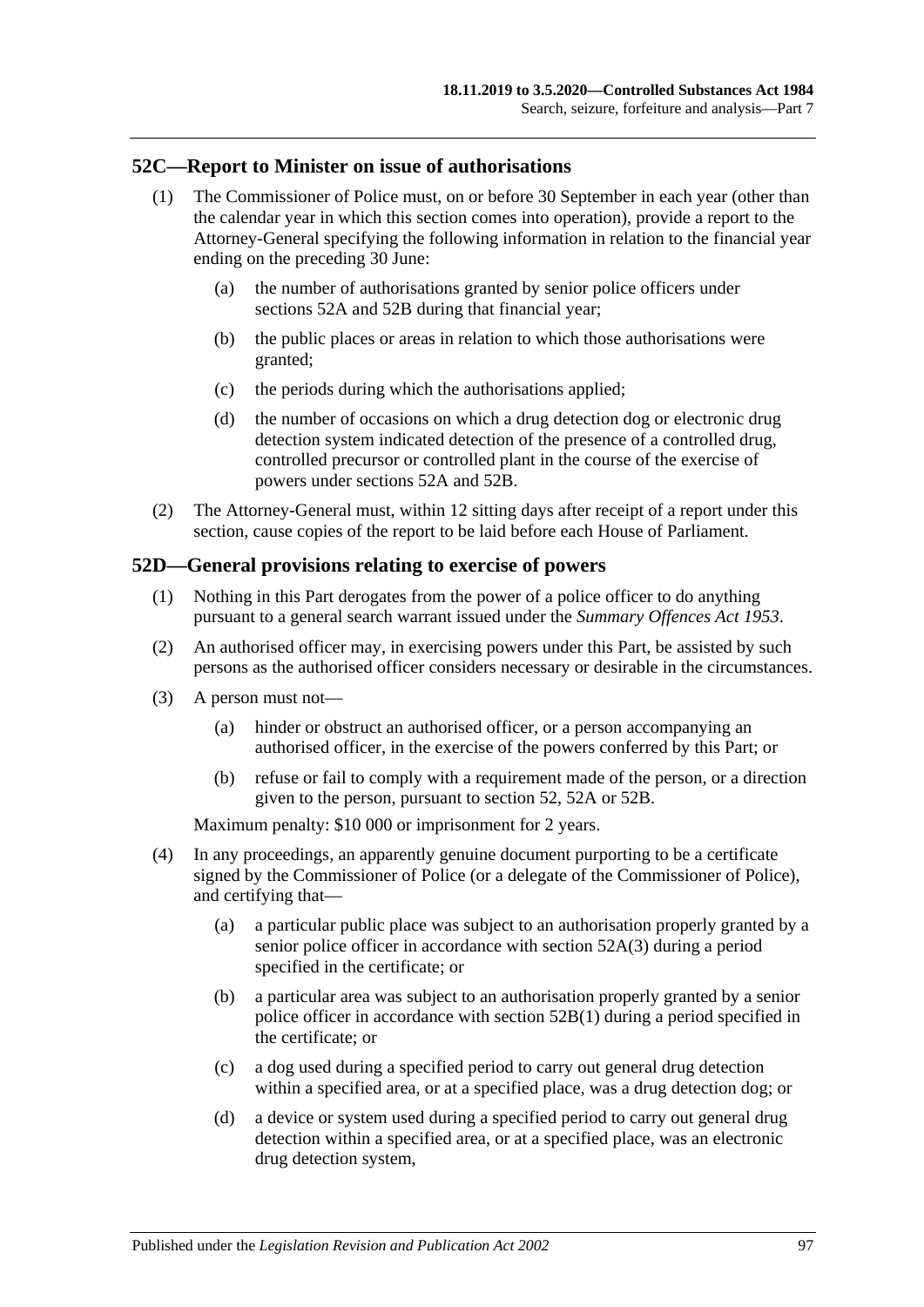constitutes proof, in the absence of proof to the contrary, of the matters so certified.

- (5) For the avoidance of doubt, an indication—
	- (a) by a drug detection dog that the dog has detected the presence of a controlled drug, controlled precursor or controlled plant; or
	- (b) by an electronic drug detection system that the system has detected the presence of a controlled drug, controlled precursor or controlled plant,

constitutes reasonable grounds to suspect that a controlled drug, controlled precursor or controlled plant is present.

#### **52E—Seized property and forfeiture**

- (1) Subject to this section, seized property must be held pending proceedings for an offence against this Act relating to the property.
- <span id="page-97-0"></span>(2) If seized property—
	- (a) is a controlled drug, controlled plant, controlled precursor or a poison; or
	- (b) is, in the opinion of the Commissioner of Police, likely to constitute a danger if stored pending proceedings for an offence against this Act relating to the property,

the Commissioner of Police may direct that the property be destroyed, whether or not a person has been or is to be charged with an offence in relation to it.

- (3) Property referred to in [subsection](#page-97-0) (2) may be destroyed at the place at which it was seized or at any other suitable place.
- (4) If a charge is laid, or is to be laid, for an offence in relation to property referred to in [subsection](#page-97-0) (2)—
	- (a) samples of the property that provide a true representation of the nature of the property must be taken and kept for evidentiary purposes; and
	- (b) the defendant is entitled to have a portion of the sample analysed by an analyst (see [section](#page-98-0) 53); and
	- (c) the defendant must be given written notice of that entitlement.
- (5) Possession of samples taken under this section must remain at all times within the control of the Commissioner of Police or his or her nominee.
- (6) The regulations may make provision relating to the taking of samples of seized property and analysis of those samples.
- (6a) If a person is convicted of an offence in relation to property destroyed in accordance with [subsection](#page-97-0) (2), the court may order the convicted person to pay the reasonable costs of destruction to the Commissioner of Police.
- <span id="page-97-1"></span>(7) If the Magistrates Court on application by an authorised officer, or any court hearing proceedings under this Act, finds that seized property—
	- (a) was the subject of an offence against this Act; or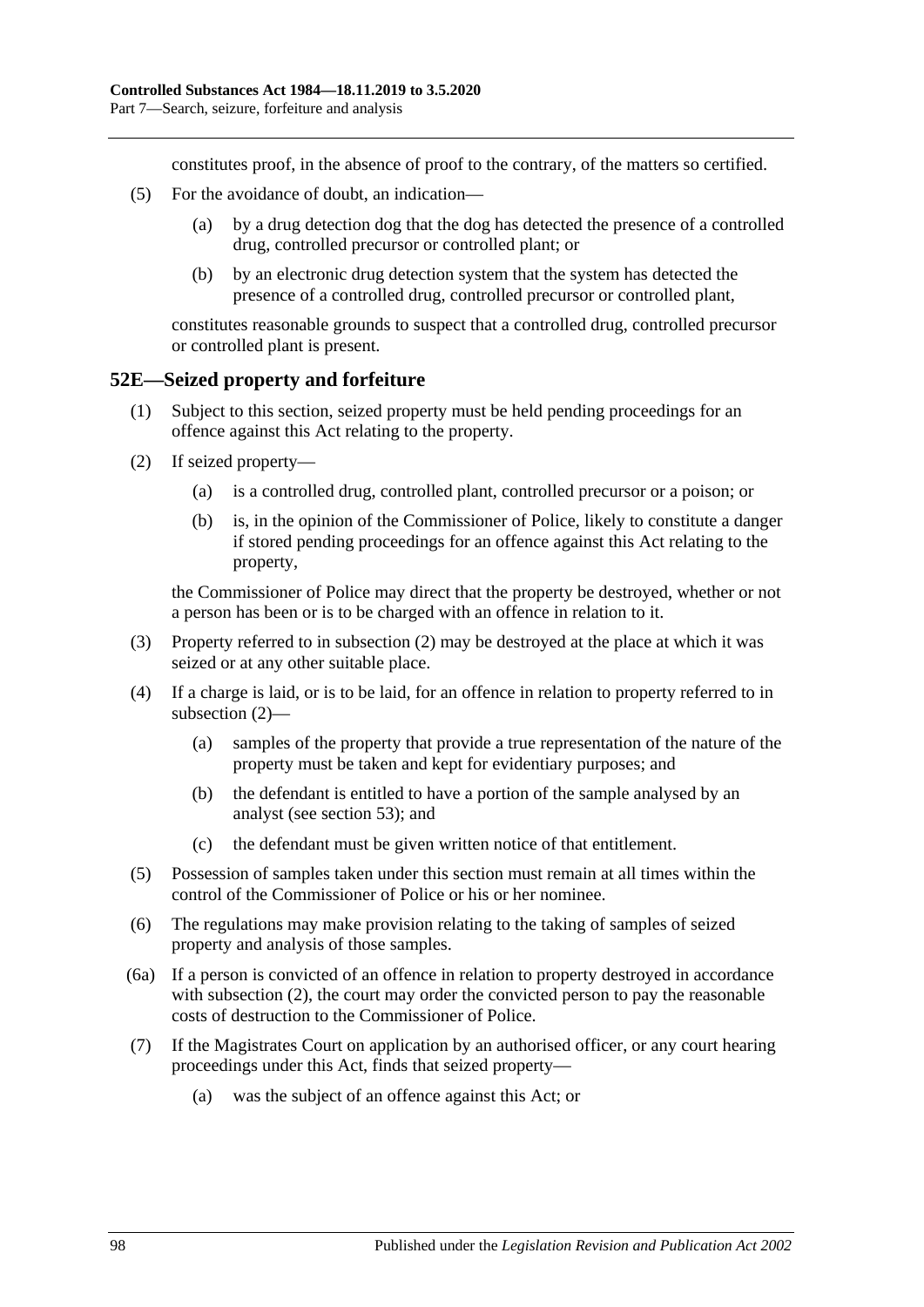(b) consists of equipment, devices, substances, documents or records acquired, used or intended for use for, or in connection with, the manufacture, or the smoking, consumption or administration, of a controlled drug or the cultivation of a controlled plant,

the court may, by order, forfeit the property to the Crown.

- (8) Property that is the subject of an order for forfeiture under this section may be sold, destroyed or otherwise disposed of as the Commissioner of Police directs.
- <span id="page-98-3"></span>(9) Subject to [subsections](#page-98-1) (10) and [\(11\),](#page-98-2) if seized property has not been forfeited to the Crown in proceedings under this Act commenced within the prescribed period after its seizure, a person from whose lawful possession the property was seized, or a person with legal title to it, is entitled to recover from the Commissioner of Police (if necessary, by action in a court of competent jurisdiction) the property itself, or if it has been damaged or destroyed or has deteriorated, compensation of an amount equal to its market value at the time of its seizure.
- <span id="page-98-1"></span>(10) [Subsection](#page-98-3) (9) does not apply to property that has been destroyed under [subsection](#page-97-0) (2) if the property—
	- (a) was the subject of an offence against this Act; or
	- (b) consists of equipment, devices, substances, documents or records acquired, used or intended for use for, or in connection with, the manufacture, or the smoking, consumption or administration, of a controlled drug or the cultivation of a controlled plant.
- <span id="page-98-2"></span>(11) Despite [subsection](#page-98-3) (9), a court hearing proceedings under that subsection in relation to property that has not been destroyed under [subsection](#page-97-0) (2) may, if it thinks fit, make an order under [subsection](#page-97-1) (7) for forfeiture of the property to the Crown.
- (12) Nothing in this section affects the operation of the *[Criminal Assets Confiscation](http://www.legislation.sa.gov.au/index.aspx?action=legref&type=act&legtitle=Criminal%20Assets%20Confiscation%20Act%202005)  Act [2005](http://www.legislation.sa.gov.au/index.aspx?action=legref&type=act&legtitle=Criminal%20Assets%20Confiscation%20Act%202005)*.
- (13) In this section—

*prescribed period* means two years or such longer period as the Magistrates Court may, on application by an authorised officer, allow;

*seized property* means anything—

- (a) seized under this Act; or
- (b) seized otherwise than under this Act that is evidence of an offence against this Act.

### <span id="page-98-0"></span>**53—Analysis**

- (1) An authorised officer may cause any substance seized or taken pursuant to this Part to be analysed by, or under the supervision of, an analyst.
- (1a) An analysis under this section may include a determination as to the weight, amount or quantity of any substance (and such determination must comply with any requirements prescribed by regulation).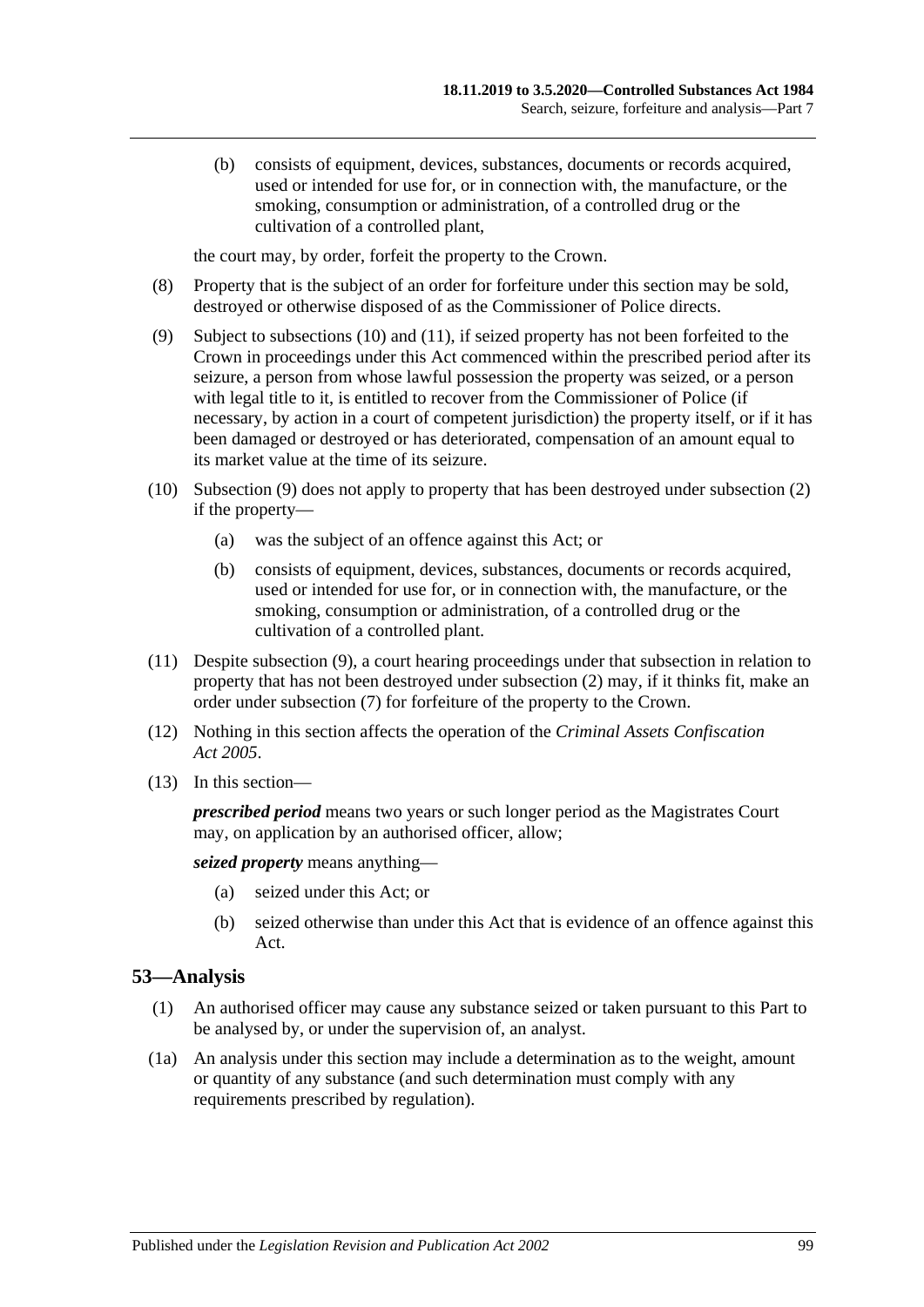- <span id="page-99-0"></span>(2) Any person may, for the purposes of ascertaining whether a substance is, or is not, a particular poison, prescription drug, drug of dependence, controlled drug, controlled precursor, controlled plant or medicine, or for any other evidentiary purpose, cause the substance to be analysed by, or under the supervision of, an analyst.
- (3) A person who initiates an analysis pursuant to [subsection](#page-99-0) (2) must do so in the prescribed manner and on payment of the prescribed fee.
- (4) An analyst must, on the completion of an analysis pursuant to this section, certify in the prescribed form the results of the analysis, and—
	- (a) in the case of an analysis initiated by an authorised officer who is a police officer—must forward the certificate to the Commissioner of Police; or
	- (b) in the case of an analysis initiated by any other authorised officer—must forward the certificate to the Department; or
	- (c) in any other case—must forward the certificate to the person who initiated the analysis.

## **Part 8—Miscellaneous**

### **55—Licences, authorities and permits**

- (1) The Minister may, in the Minister's absolute discretion, grant or refuse a licence, authority or permit for the purposes of this Act.
- (2) The Minister may grant a licence, authority or permit subject to such conditions as the Minister thinks fit and specifies in the licence, authority or permit and may at any time, by notice in writing given personally or by post to the holder, vary or revoke a condition, or attach a further condition, to the licence, authority or permit.
- (2a) If a person who holds a licence, authority or permit contravenes or fails to comply with a condition of that licence, authority or permit, the holder is guilty of an offence. Maximum penalty: \$5 000.
- (2b) The Minister may fix fees payable in respect of a licence, authority or permit (including application fees, fees for grant and renewal and periodic fees) and may waive or reduce a fee payable if the Minister considers it appropriate to do so.
- (3) On the expiry of the term of a licence granted under this Act, the Minister must, if application for renewal has been made in the due manner and the appropriate fee paid, renew the licence for a further term.
- (4) The Minister may, by notice in writing given personally or by post to the holder of a licence, authority or permit granted under this Act, suspend or revoke the licence, authority or permit if—
	- (a) the holder obtained it improperly; or
	- (b) the holder is found guilty of an offence against this Act; or
	- (c) the holder has, in the opinion of the Minister, contravened or failed to comply with a condition of the licence, authority or permit.
- <span id="page-99-1"></span>(5) A person whose licence, authority or permit is suspended or revoked under [subsection](#page-99-1) (4)(c) may appeal to the Administrative and Disciplinary Division of the District Court against the suspension or revocation.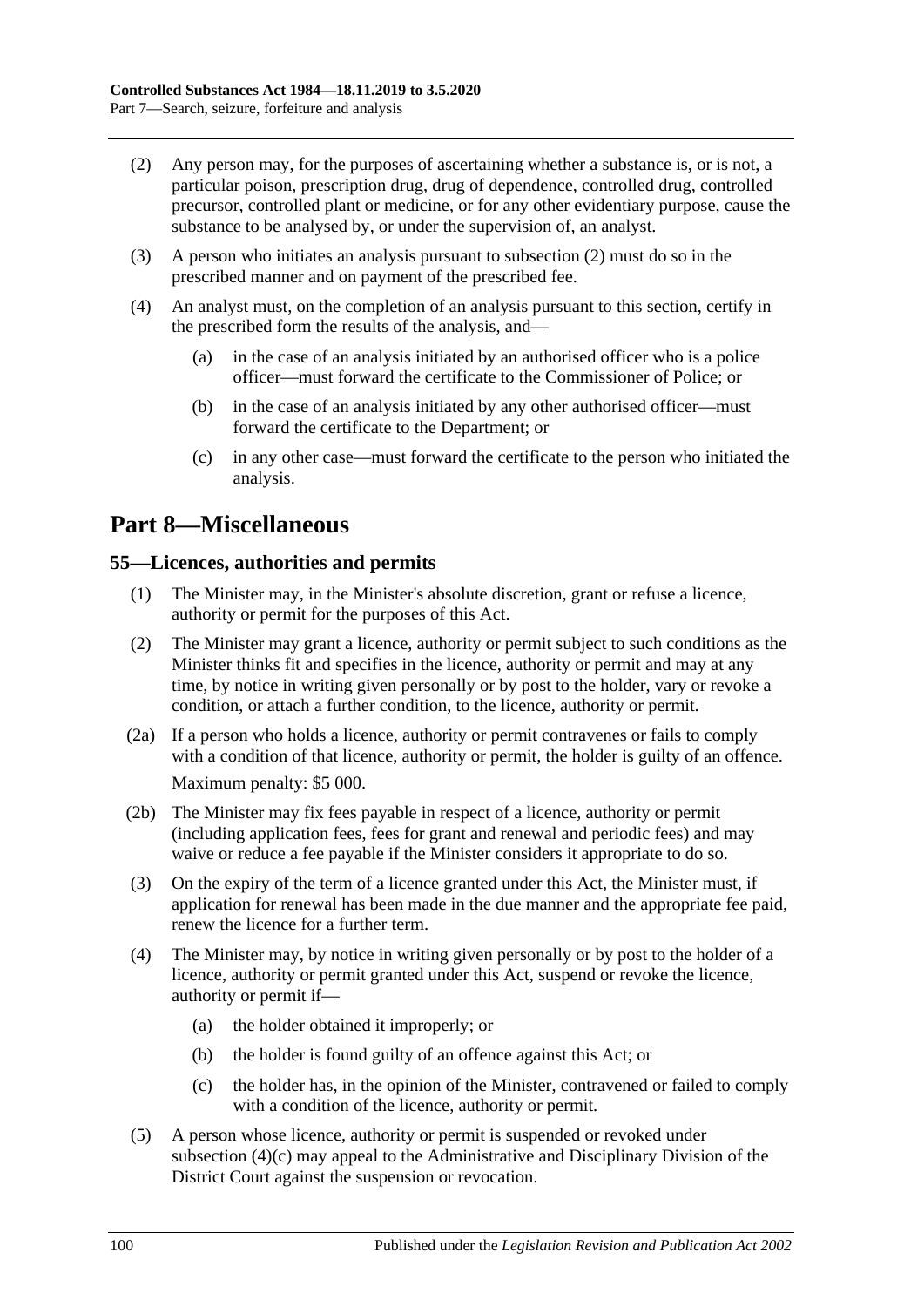- (6) Subject to [subsection](#page-100-0) (8), an appeal must be instituted within 1 month of the suspension or revocation.
- (7) The Minister must, if required by the appellant, state in writing the reasons for the suspension or revocation.
- <span id="page-100-0"></span>(8) If the reasons of the Minister are not given to the appellant, in writing, at the time of making the decision to suspend or revoke and the appellant (within 1 month of the making of the decision) requires the Minister to state the reasons in writing, the time for instituting the appeal runs from the time at which the appellant receives the written statement of those reasons.
- (9) This section does not apply in relation to a licence under Part 4A.

#### **56—Permits for research etc**

- (1) The Minister may issue a permit authorising, subject to such conditions as may be specified in the permit, the person named in the permit to manufacture, cultivate, sell, supply, administer or have in his or her possession a substance or medical device for the purposes of analysis, research, instruction or training.
- (2) Despite any other provision of this Act, the holder of a permit issued under this section is not guilty of an offence against this Act in respect of anything done pursuant to and in accordance with the permit.

### <span id="page-100-1"></span>**57—Power of Minister to prohibit certain activities**

- (1) If a person—
	- (a) has been convicted of an offence against this Act; or
	- (b) has, in the opinion of the Minister, contravened or failed to comply with a condition of a licence, authority or permit granted under this Act; or
	- (c) has, in the opinion of the Minister, prescribed, sold, supplied or administered a prescription drug in an irresponsible manner,

the Minister may, by order, prohibit the person from manufacturing, producing, packaging, selling, supplying, prescribing, administering, using or having possession of any substance or device specified in the order.

- <span id="page-100-2"></span>(2) The Minister may, by subsequent order, revoke an order under [subsection](#page-100-1) (1).
- (3) The Minister must publish an order made under [subsection](#page-100-1) (1) or [\(2\)](#page-100-2) in the Gazette and must cause a copy of the order to be served personally or by post on the person to whom it applies.
- (4) A person must not contravene an order made under this section. Maximum penalty: \$10 000 or imprisonment for 2 years.
- (5) A person to whom an order under [subsection](#page-100-1) (1) applies may appeal to the Administrative and Disciplinary Division of the District Court against the order.
- (6) Subject to [subsection](#page-101-0) (8), an appeal must be instituted within 1 month of the making of the order.
- (7) The Minister must, if required by the appellant, state in writing the reasons for the order.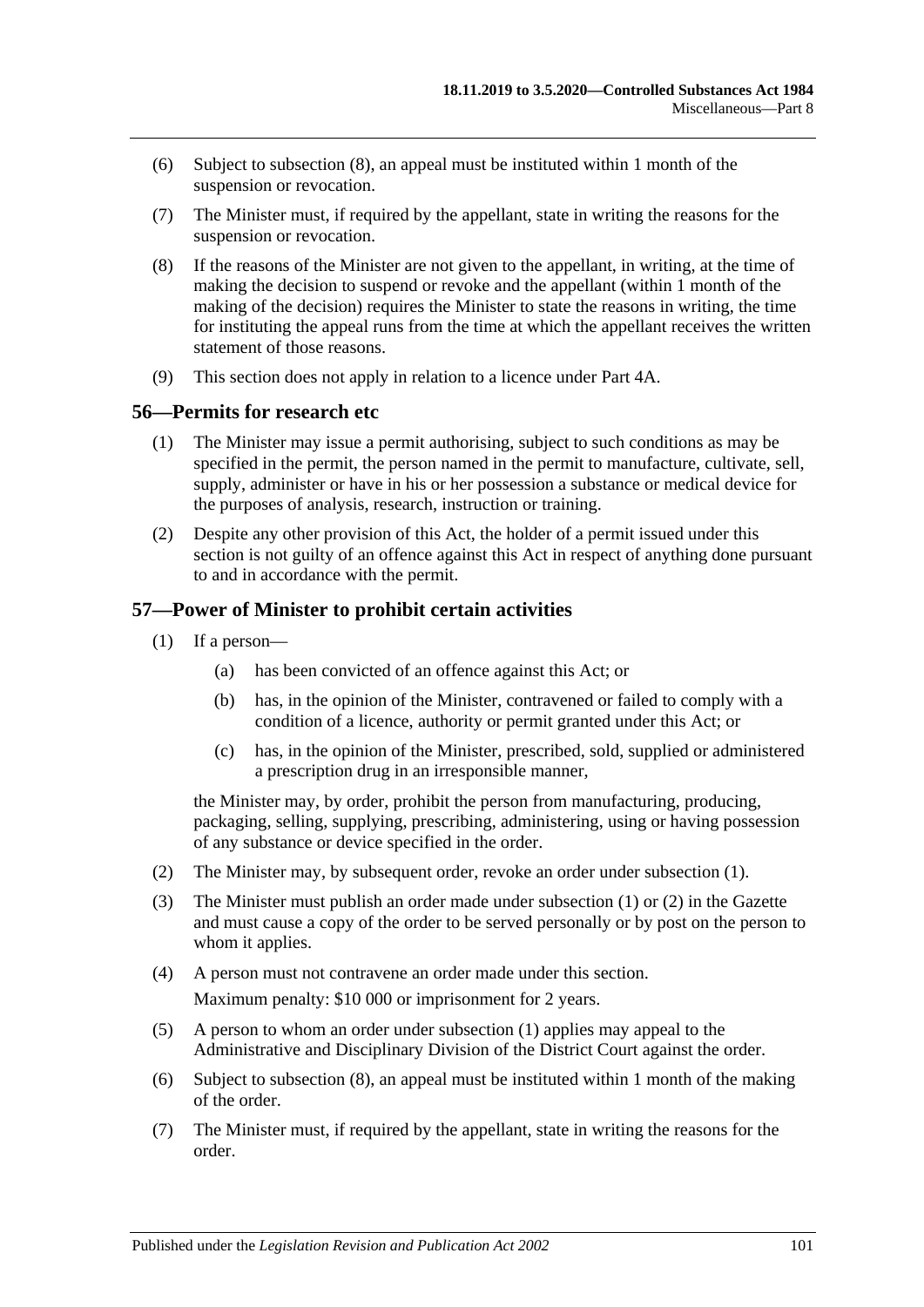<span id="page-101-0"></span>(8) If the reasons of the Minister are not given to the appellant, in writing, at the time of making the order and the appellant (within 1 month of the making of the order) requires the Minister to state the reasons in writing, the time for instituting the appeal runs from the time at which the appellant receives the written statement of those reasons.

### <span id="page-101-1"></span>**57A—Warnings**

- (1) Subject to this section, if the Minister is satisfied that—
	- (a) a substance or device might be dangerous to persons consuming or using the substance or device (whether because of a failure to comply with a requirement under this Act or otherwise); or
	- (b) an advertisement or other published material relating to a substance or device contains instructions or other material that might be dangerous to persons consuming or using the substance or device,

the Minister may take such action as the Minister thinks fit to warn the public against the risks or potential risks.

- (2) The Minister may only take action under this section—
	- (a) in relation to a substance, if the substance is a poison or medicine or is a substance that the Minister is satisfied has the potential to be harmful to humans or is or may be used, or is designed to be used, as a medicine; or
	- (b) in relation to a device, if the device is a medical device or is a device that the Minister is satisfied is or may be used, or is designed to be used, as a medical device.
- (3) For the purpose of [subsection](#page-101-1) (1), the Minister may publish the trade name or description of a substance or device and may identify manufacturers, sellers, suppliers or importers of the substance or device.

### <span id="page-101-2"></span>**58—Publication of information**

- (1) If the Minister believes on reasonable grounds that a person has a history of consuming poisons or medicines in a quantity or manner that presents a risk to the person's health or has obtained or attempted to obtain a poison, medicine or medical device by false pretences or other unlawful means or for an unlawful purpose, the Minister may, for the purpose of preventing or restricting the supply of such a substance or device to that person, publish information relating to that person to all or any of the following classes of persons:
	- (a) persons concerned in the management of hospitals or nursing homes who are responsible for the supply of such substances or devices to patients attending the hospitals or nursing homes; and
	- (b) registered health practitioners; and
	- (c) veterinary surgeons; and
	- (f) any other prescribed class of persons, being persons who deal in or supply such substances or devices in the ordinary course of their business or profession.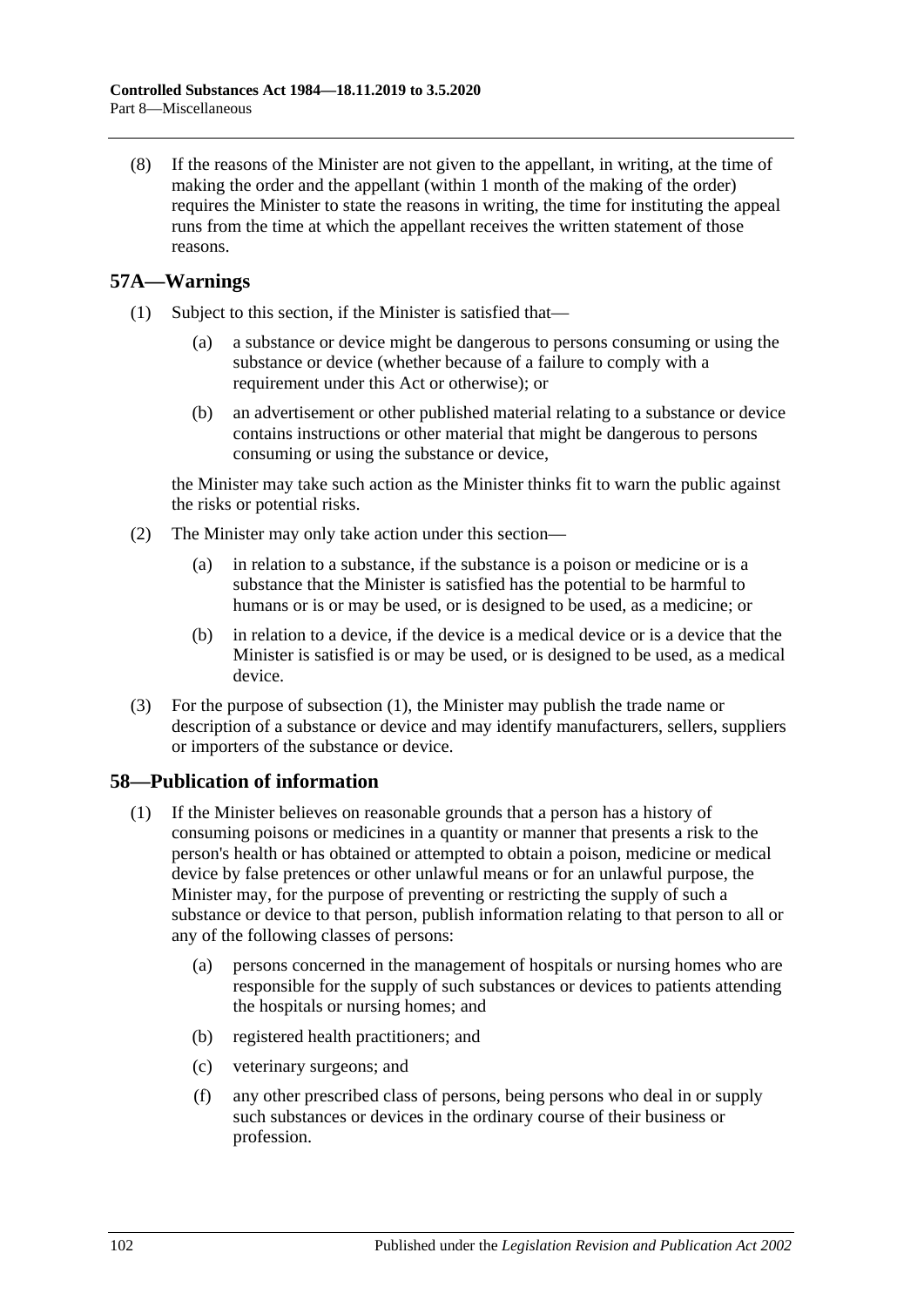- (1a) The Minister may publish information to a class of persons referred to in [subsection](#page-101-2) (1)—
	- (a) by publishing the information to a professional association prescribed by regulation whose members belong to that class of persons; or
	- (b) in any other manner the Minister thinks fit.
- (2) Information published under this section is privileged unless it is proved that it was done with malice.
- (3) A person to whom information was published under this section must not communicate that information to any other person except so far as it may be necessary to do so in order to achieve the purpose of the publication.

#### **60—Minister may require certain information to be given**

- (1) For the purpose of ascertaining—
	- (a) whether any substance or device is, or ought to be, one to which this Act applies; or
	- (b) whether any requirements under this Act relating to a substance or device are appropriate and effective,

the Minister may, by notice in writing given personally or by post to a person who manufactures, produces, packs, sells, supplies, imports or advertises a substance or device, require that person to furnish to the Minister such information relating to the substance or device as may be specified in the notice.

- (2) If the Minister has reasonable cause to believe that there is extensive misuse of a prescription drug or a volatile solvent in a particular area, the Minister may, by notice in writing given personally or by post to a registered health practitioner, veterinary surgeon or supplier practising or operating in, or in the vicinity of, that area, require him or her to furnish to the Minister such particulars as may be specified relating to—
	- (a) in the case of a registered health practitioner (other than a pharmacist) or veterinary surgeon—the quantities in which and the number and frequency of occasions on which a prescription drug specified in the notice was prescribed, supplied or administered by him or her;
	- (b) in the case of a pharmacist or supplier—the quantities in which and the number and frequency of occasions on which a prescription drug or volatile solvent specified in the notice was supplied by him or her.
- (3) A notice under this section may require any such information or particulars to be furnished in such manner and within such period, being not less than 14 days, as may be specified in the notice.
- (4) A person to whom a notice under this section has been given must not fail to comply with the notice.

Maximum penalty: \$5 000.

#### **60A—Confidentiality**

- (1) A person must not divulge—
	- (a) information relating to trade processes; or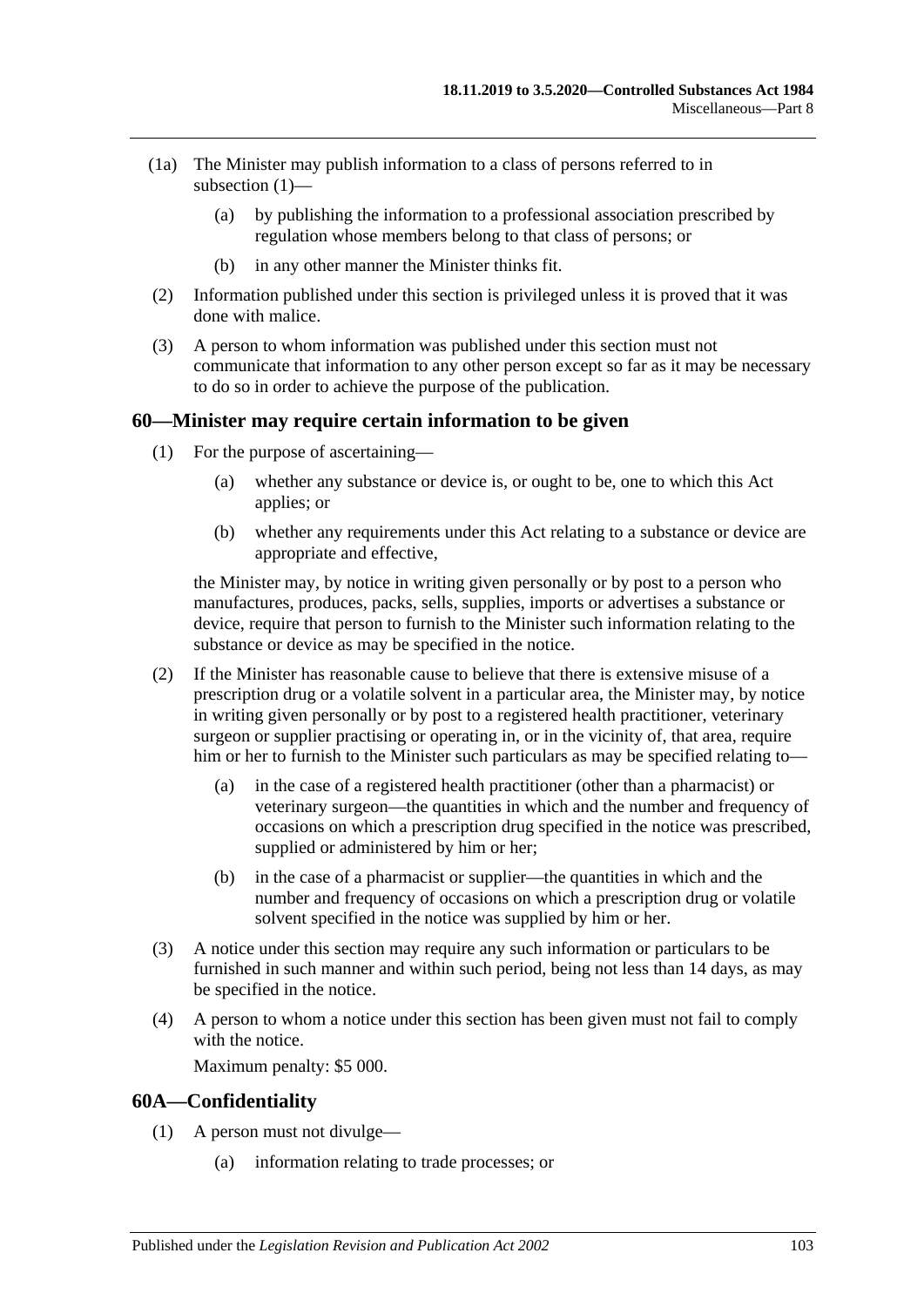(b) medical records or details of medical treatment of a person,

<span id="page-103-0"></span>obtained (whether by that person or some other person) in the administration or enforcement of this Act except—

- (c) in connection with the administration or enforcement of this Act; or
- (d) as authorised or required by law; or
- (e) with the consent of the person from whom the information was obtained or to whom the information relates; or
- (f) for the purpose of any legal proceedings arising out of the administration or enforcement of this Act; or
- (g) to a law enforcement, prosecution or health authority of another jurisdiction as may be reasonably required for the purpose of the administration or enforcement of a law of that jurisdiction.

Maximum penalty: \$10 000

(2) [Subsection](#page-103-0) (1)(b) does not prevent the disclosure of statistical or other information that could not reasonably be expected to lead to the identification of any person to whom it relates.

#### **60B—False or misleading information**

A person must not make a statement that is false or misleading in a material particular (whether by reason of the inclusion or omission of any particular) in any information provided, or record kept, under this Act.

Maximum penalty: \$5 000.

#### **61—Evidentiary provisions**

- (1) In any proceedings for an offence against this Act, an apparently genuine document purporting to be signed by the Minister and to certify that a person named in the certificate did, or did not, hold a licence, authority or permit under this Act on a specified day will, in the absence of proof to the contrary, be proof of the matters so certified.
- (2) In any proceedings for an offence against this Act, an apparently genuine document purporting to be signed by an analyst and to certify that an analysis of a substance referred to in the certificate was carried out by, or under the supervision of, the analyst will, in the absence of proof to the contrary, be proof of any facts stated in the certificate—
	- (a) tending to identify the substance analysed or tending to identify the substance analysed as an analogue of another substance for the purposes of this Act; and
	- (ab) as to the weight, amount or quantity of the substance analysed; and
	- (b) relating to the nature and results of the analysis.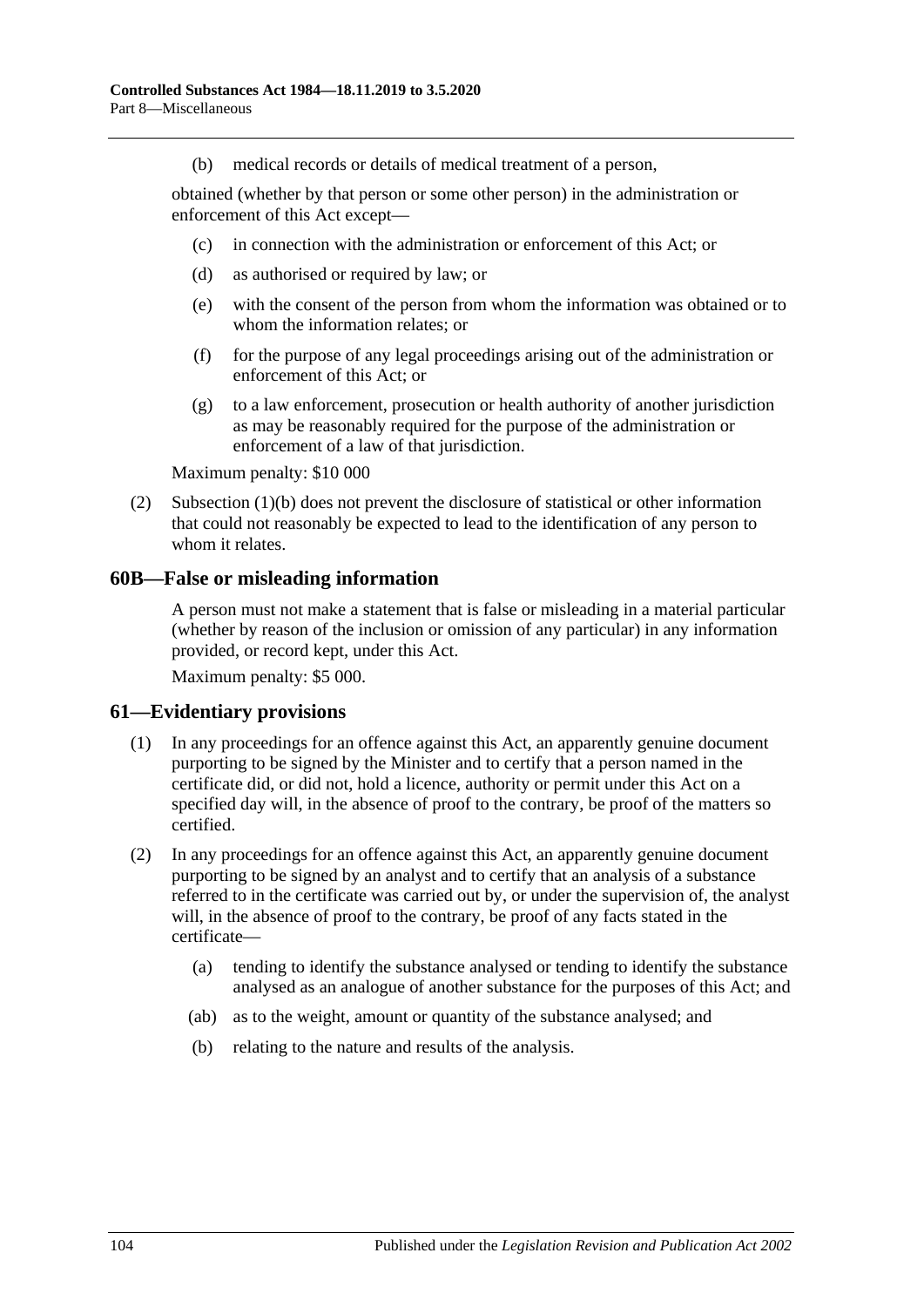- (2a) In any proceedings for an offence against this Act, an apparently genuine document purporting to be a certificate issued under a corresponding law and to certify that an analysis of a substance referred to in the certificate was carried out in accordance with the corresponding law will, in the absence of proof to the contrary, be proof of any facts stated in the certificate—
	- (a) tending to identify the substance analysed or tending to identify the substance analysed as an analogue of another substance for the purposes of this Act; and
	- (ab) as to the weight, amount or quantity of the substance analysed; and
	- (b) relating to the nature and results of the analysis.
- (3) In any proceedings for an offence against this Act, an apparently genuine document purporting to be signed by the Minister and to certify that a person named in the certificate is an authorised officer, or an analyst, as the case may be, will, in the absence of proof to the contrary, be proof of the matter certified.
- (4) In this section—

*corresponding law* means a law of the Commonwealth, another State, or a Territory that is prescribed by regulation for the purposes of this definition.

#### **62A—Delegation**

- (1) The Minister may delegate a power or function vested in or conferred on the Minister by or under this Act—
	- (a) to a particular person or body; or
	- (b) to the person for the time being holding or acting in a particular office or position.
- (2) A power or function delegated under this section may, if the instrument of delegation so provides, be further delegated.
- (3) A delegation—
	- (a) may be absolute or conditional; and
	- (b) does not derogate from the power of the delegator to act in a matter; and
	- (c) is revocable at will by the delegator.

#### <span id="page-104-0"></span>**63—Regulations**

- (1) The Governor may make such regulations as are contemplated by, or as are necessary or expedient for the purposes of, this Act.
- (2) The Minister must consult with the Advisory Council in relation to any regulation proposed to be made under this Act (other than a regulation proposed to be made under [Part 4A](#page-31-0) or [section](#page-76-5) 33LA).
- (3) No regulation may be made prescribing an amount relating to a controlled drug, controlled precursor or controlled plant for the purposes of [Part 5](#page-63-0) or [section](#page-90-0) 45A except on the recommendation of the Advisory Council.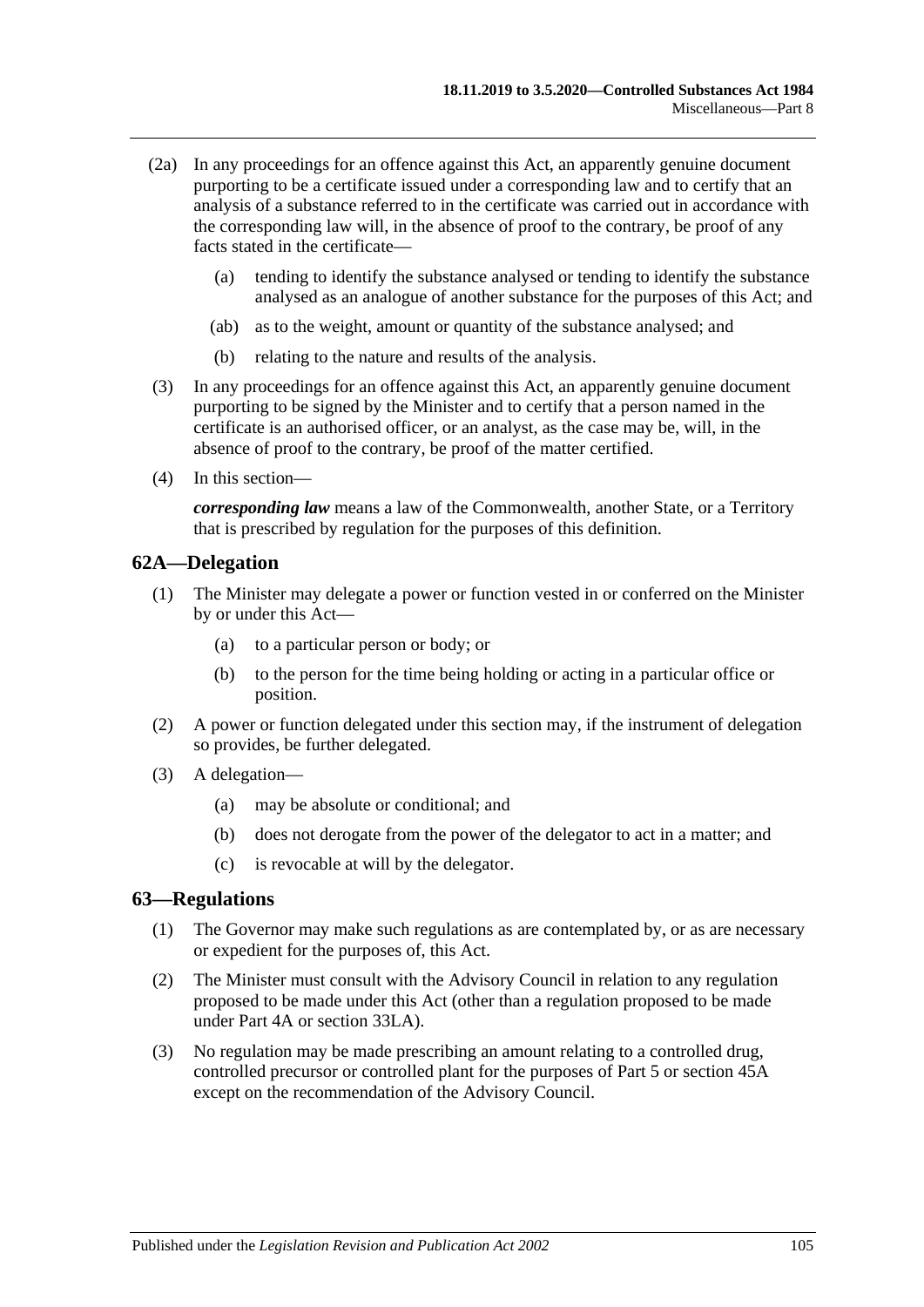- (4) Without limiting the generality of [subsection](#page-104-0) (1), the regulations may—
	- (a) regulate, restrict or prohibit the manufacture, production, packaging, sale (whether by wholesale or retail), supply, prescribing, administration, possession, use, handling, labelling, storing, transporting, disposal or advertising of any poison, controlled precursor, medicine, medical device or volatile solvent;
	- (b) prescribe standards, or provide for the prescription by a person, a committee of persons or an authority, of standards, with which any poison, controlled precursor, medicine or medical device must conform;
	- (ba) regulate the installation, sale, supply or operation of an automatic vending machine for the sale or supply of a poison, medicine or medical device (in circumstances in which that is not prohibited);
	- (c) prescribe the form of any notice, application, certificate, warrant or other document to be given, made or granted under this Act;
	- (d) prescribe fees in respect of anything to be done under this Act, and provide for the remission of fees in specified circumstances;
	- (e) provide for or regulate the classes, application for, grant, term, refusal, renewal, suspension or revocation of licences and permits under this Act by a person, a committee of persons or an authority;
	- (f) require any specified person, or persons of a specified class, to keep records or provide information in relation to any poison, controlled drug, controlled precursor, controlled plant, medicine, medical device or volatile solvent;
	- (g) provide for and regulate the inspection, examination, testing or analysis of any substance or goods;
	- (h) exempt, conditionally or unconditionally, any person, substance or medical device from any provision of this Act or the applied provisions, or provide for all or any of those exemptions to be given by a person or committee of persons or an authority;
	- (i) prescribe penalties, not exceeding \$5 000, for breach of, or non-compliance with, any regulation.
- (5) The regulations may refer to or, by reference, incorporate (with or without modifications) any code, standard, pharmacopoeia or other document published inside or outside of this State, either as in force at the time the regulations are made or as in force from time to time.
- (5a) If a code, standard, pharmacopoeia or other document is referred to or incorporated in the regulations (or in a code, standard, pharmacopoeia or other document referred to or incorporated in the regulations)—
	- (a) a copy of the code, standard, pharmacopoeia or other document must be kept available for inspection by members of the public, without charge and during normal office hours, at an office or offices specified in the regulations; and
	- (b) evidence of the contents of the code, standard, pharmacopoeia or other document may be given in any legal proceedings by production of a document apparently certified by the Minister to be a true copy of the code, standard, pharmacopoeia or other document.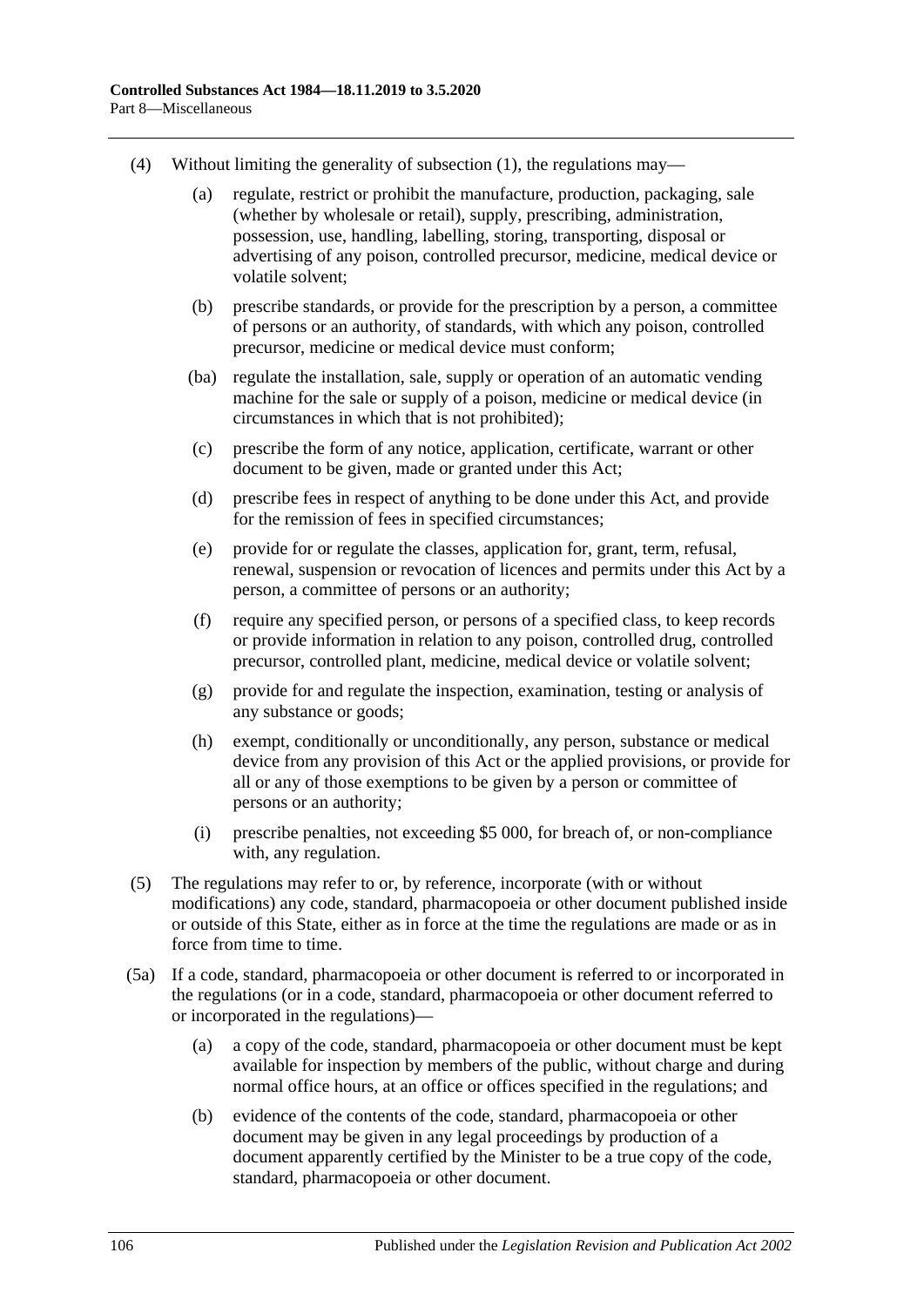- (6) Any regulation under this Act may be of general or limited application according to—
	- (a) the classes of persons or things; or
	- (b) the circumstances; or
	- (c) any other specified factor,

to which the regulation is expressed to apply.

(7) The regulations may provide that a matter or thing in respect of which regulations may be made is to be determined according to the discretion of the Minister.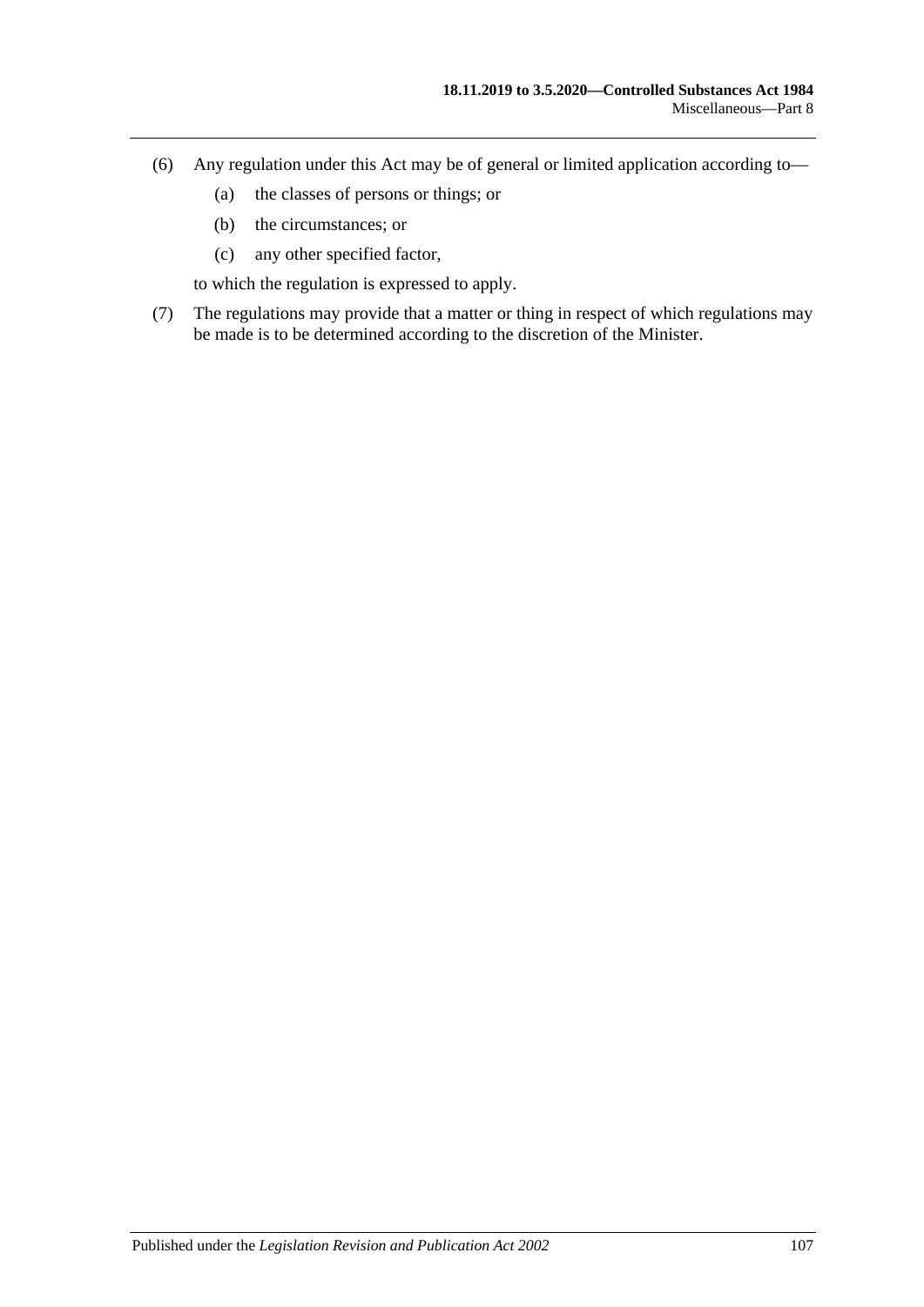# **Legislative history**

### **Notes**

- Amendments of this version that are uncommenced are not incorporated into the text.
- Please note—References in the legislation to other legislation or instruments or to titles of bodies or offices are not automatically updated as part of the program for the revision and publication of legislation and therefore may be obsolete.
- Earlier versions of this Act (historical versions) are listed at the end of the legislative history.
- For further information relating to the Act and subordinate legislation made under the Act see the Index of South Australian Statutes or www.legislation.sa.gov.au.

## **Principal Act and amendments**

New entries appear in bold.

| Year | N <sub>o</sub> | Title                                                                              | Assent     | Commencement                                                                                                                                                                                                                                                                                                                                                              |
|------|----------------|------------------------------------------------------------------------------------|------------|---------------------------------------------------------------------------------------------------------------------------------------------------------------------------------------------------------------------------------------------------------------------------------------------------------------------------------------------------------------------------|
| 1984 | 52             | Controlled Substances Act 1984                                                     | 24.5.1984  | 9.5.1985 (Gazette 9.5.1985 p1399)<br>except s 19-3.3.1986 (Gazette<br>27.2.1986 p421) and except<br>s 22-1.7.1988 (Gazette 19.5.1988<br>$p1246$ ) and except s 21-9.2.1989<br>(Gazette 9.2.1989 $p354$ ) and except<br>ss 12(7), 13-18 & 23-29-4.1.1996<br>(Gazette 4.1.1996 $p2$ ) and except<br>ss $3(1)$ , $12(5)$ , $(6)$ & $20-1.7.2011$<br>(Gazette 9.6.2011 p2544) |
| 1986 | 17             | Crimes (Confiscation of Profits)<br>Act 1986                                       | 20.3.1986  | 1.3.1987 (Gazette 19.2.1987 p381)                                                                                                                                                                                                                                                                                                                                         |
| 1986 | 43             | <b>Statutes Amendment (Analysts)</b><br>Act 1986                                   | 4.9.1986   | 16.10.1986 (Gazette 16.10.1986 p1373)                                                                                                                                                                                                                                                                                                                                     |
| 1986 | 64             | <b>Controlled Substances Act</b><br>Amendment Act 1986                             | 6.11.1986  | 20.11.1986 (Gazette 20.11.1986 p1638)<br>except s 8-30.4.1987 (Gazette<br>30.4.1987 p1133) and except<br>s 7-29.3.1990 (Gazette 29.3.1990<br>p884)                                                                                                                                                                                                                        |
| 1990 | 28             | <b>Controlled Substances Act</b><br>Amendment Act 1990                             | 26.4.1990  | 26.4.1990                                                                                                                                                                                                                                                                                                                                                                 |
| 1990 | 29             | <b>Controlled Substances Act</b><br>Amendment Act (No. 2) 1990                     | 26.4.1990  | 26.9.1991 (Gazette 26.9.1991 p890)                                                                                                                                                                                                                                                                                                                                        |
| 1991 | 13             | <b>Pharmacists Act 1991</b>                                                        | 4.4.1991   | 21.11.1991 (Gazette 21.11.1991 p1328)                                                                                                                                                                                                                                                                                                                                     |
| 1991 | 49             | <b>Director of Public Prosecutions</b><br>Act 1991                                 | 21.11.1991 | 6.7.1992 (Gazette 25.6.1992 p1869)                                                                                                                                                                                                                                                                                                                                        |
| 1991 | 69             | <b>Statutes Repeal and Amendment</b><br>(Courts) Act 1991                          | 12.12.1991 | 6.7.1992 (Gazette 2.7.1992 p209)                                                                                                                                                                                                                                                                                                                                          |
| 1992 | 44             | <b>Controlled Substances</b><br>(Classification of Offences)<br>Amendment Act 1992 | 10.9.1992  | 6.7.1992: $s$ 2                                                                                                                                                                                                                                                                                                                                                           |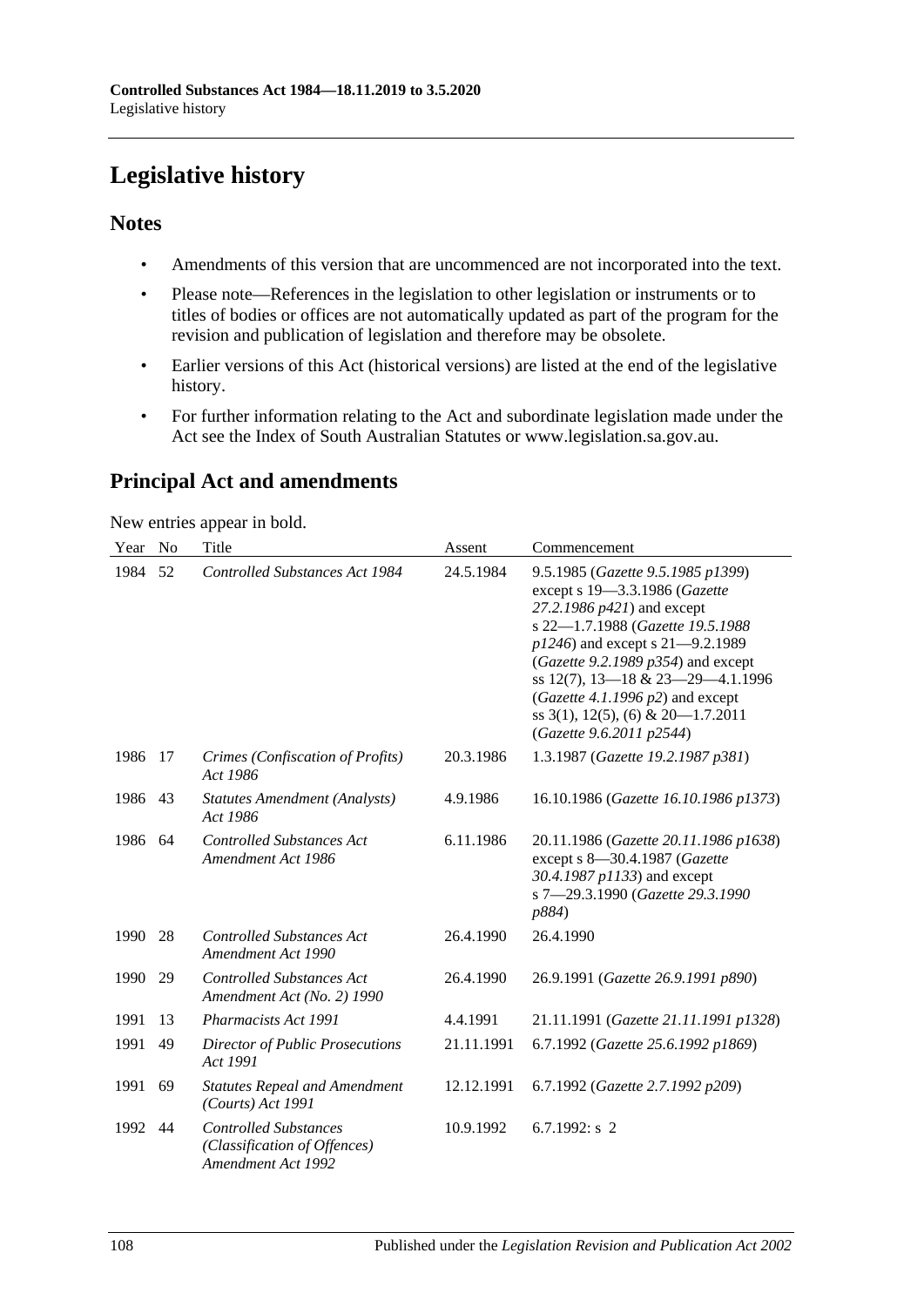| 1994 27 |      | <b>Controlled Substances (Destruction</b><br>of Cannabis) Amendment Act 1994                       | 26.5.1994  | 13.10.1994 (Gazette 13.10.1994 p944)                                                                                                                                                                                                |
|---------|------|----------------------------------------------------------------------------------------------------|------------|-------------------------------------------------------------------------------------------------------------------------------------------------------------------------------------------------------------------------------------|
| 1995    | 98   | <b>Controlled Substances (General</b><br>Offences-Poisons) Amendment<br>Act 1995                   | 14.12.1995 | 4.1.1996 (Gazette 4.1.1996 p2)                                                                                                                                                                                                      |
| 1996    | 34   | <b>Statutes Amendment and Repeal</b><br>(Common Expiation Scheme)<br>Act 1996                      | 2.5.1996   | Sch (cl 12)-3.2.1997 (Gazette<br>19.12.1996 p1923)                                                                                                                                                                                  |
| 1999    | - 59 | <b>Controlled Substances</b><br>(Miscellaneous) Amendment<br>Act 1999                              | 19.8.1999  | 19.8.1999                                                                                                                                                                                                                           |
| 2000    | 34   | South Australian Health Commission 6.7.2000<br>(Administrative Arrangements)<br>Amendment Act 2000 |            | Sch 1 (cl 4)-6.7.2000 (Gazette<br>6.7.2000 p5                                                                                                                                                                                       |
| 2000    | 87   | <b>Controlled Substances (Drug</b><br><b>Offence Diversion</b> ) Amendment<br>Act 2000             | 14.12.2000 | 1.10.2001 (Gazette 27.9.2001 p4295)                                                                                                                                                                                                 |
| 2002    | 47   | Controlled Substances (Cannabis)<br>Amendment Act 2002                                             | 12.12.2002 | 1.2.2003 (Gazette 16.1.2003 p180)                                                                                                                                                                                                   |
| 2004    | 48   | Controlled Substances (Repeal of<br><b>Sunset Provision</b> ) Amendment Act<br>2004                | 16.12.2004 | 30.9.2004: s 2                                                                                                                                                                                                                      |
| 2005    | 19   | Criminal Assets Confiscation Act<br>2005                                                           | 9.6.2005   | Sch 1 (cll 2-4)-2.4.2006 (Gazette<br>16.2.2006 p578)                                                                                                                                                                                |
| 2005    | 80   | Controlled Substances (Serious Drug 8.12.2005<br>Offences) Amendment Act 2005                      |            | Pt 2 (ss 4(2), (4), 5, 6, 12, 18, 19(2), 21,<br>23-28)-12.1.2006 (Gazette 12.1.2006<br>$p43$ ; ss 4(1), (3), (5)—(12), 7—11,<br>$13-17$ , 19(1), (3), (4), 20, 22, 29, 30 &<br>Sch 1 (cl 6)-3.12.2007 (Gazette<br>22.11.2007 p4294) |
| 2007    | 35   | <b>Statutes Amendment (Petroleum</b><br>Products) Act 2007                                         | 20.9.2007  | Pt 2 (s 4)-1.7.2008 (Gazette 13.3.2008<br>p1006                                                                                                                                                                                     |
| 2007    | 50   | <b>Controlled Substances (Possession</b><br>of Prescribed Equipment)<br>Amendment Act 2007         | 29.11.2007 | 26.9.2008 (Gazette 25.9.2008 p4575)<br>except s 4-19.10.2008 (Gazette<br>16.10.2008 p4834)                                                                                                                                          |
| 2008    | 3    | Health Care Act 2008                                                                               | 13.3.2008  | Sch 4 (cl 4)-1.7.2008 (Gazette<br>26.6.2008 p2563)                                                                                                                                                                                  |
| 2008    | 11   | Summary Offences (Drug<br>Paraphernalia) Amendment Act<br>2008                                     | 8.5.2008   | Sch 1 (cll 1 & 2)-8.6.2008 (Gazette<br>5.6.2008 p1872)                                                                                                                                                                              |
| 2008    | 32   | <b>Controlled Substances (Controlled</b><br>Drugs, Precursors and Cannabis)<br>Amendment Act 2008  | 31.7.2008  | 10.9.2009 (Gazette 10.9.2009 p4410)                                                                                                                                                                                                 |
| 2008 33 |      | <b>Controlled Substances (Drug</b><br>Detection Powers) Amendment Act<br>2008                      | 31.7.2008  | Pt 2 (ss 4-8)-23.10.2008 (Gazette<br>23.10.2008 p4931)                                                                                                                                                                              |
| 2009    | 84   | <b>Statutes Amendment (Public Sector</b><br>Consequential Amendments) Act<br>2009                  | 10.12.2009 | Pt 37 (ss 68 & 69)-1.2.2010 (Gazette<br>28.1.2010 p320)                                                                                                                                                                             |
| 2010 5  |      | <b>Health Practitioner Regulation</b><br>National Law (South Australia) Act<br>2010                | 1.7.2010   | Sch 1 (cl 6)-1.7.2010 (Gazette<br>1.7.2010 p3338)                                                                                                                                                                                   |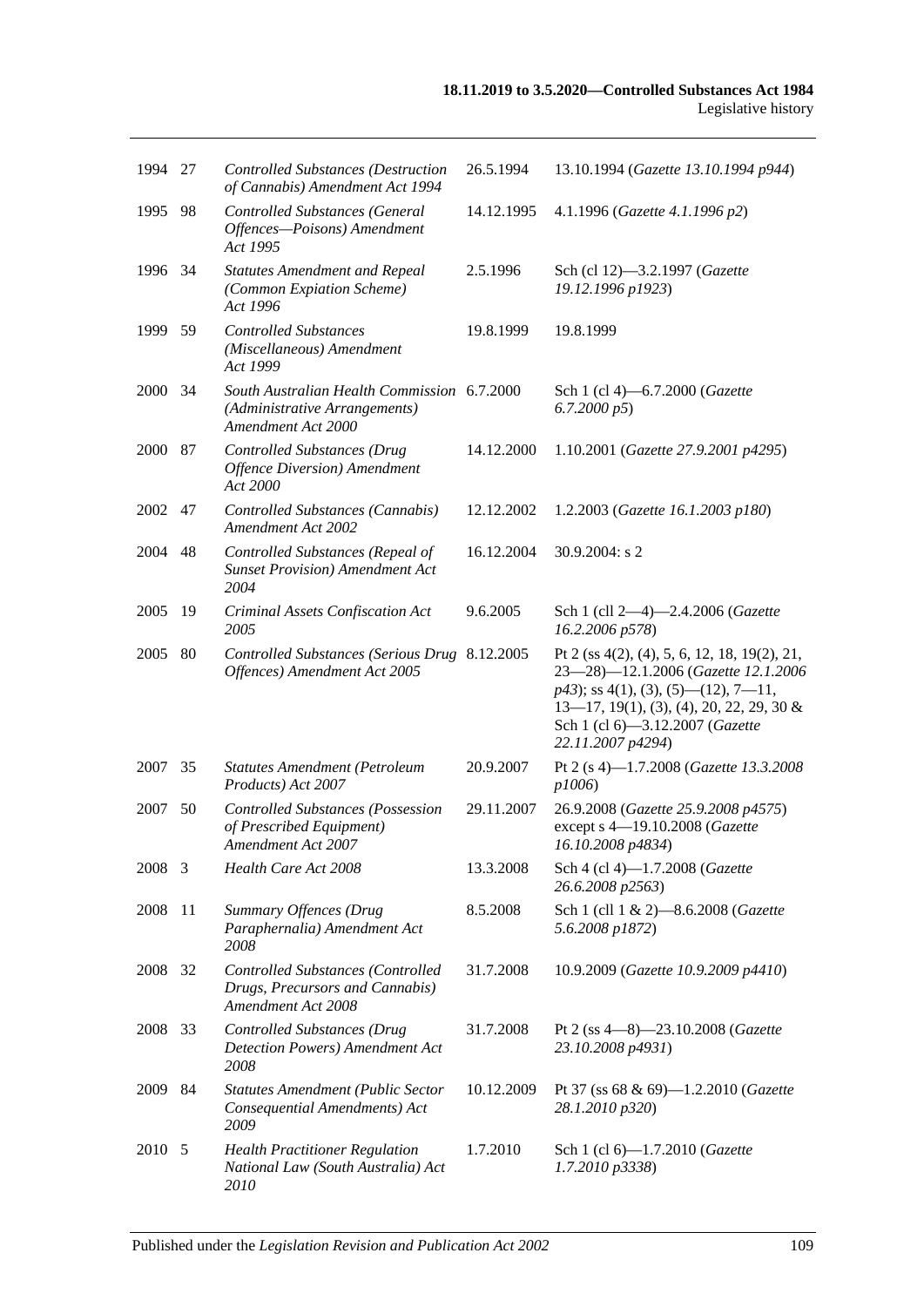| 2010    | -17  | <b>Controlled Substances</b><br>(Miscellaneous) Amendment Act<br>2010                                                                                 | 14.10.2010 | 28.11.2010 (Gazette 25.11.2010 p5401)                                           |
|---------|------|-------------------------------------------------------------------------------------------------------------------------------------------------------|------------|---------------------------------------------------------------------------------|
| 2011    | 3    | Controlled Substances (Therapeutic<br>Goods and Other Matters)<br>Amendment Act 2011                                                                  | 3.3.2011   | 9.6.2011 except ss 4–26, 28–32 &<br>Sch 1-1.7.2011 (Gazette 9.6.2011<br>p 2544) |
| 2011 25 |      | <b>Controlled Substances (Offences</b><br>Relating to Instructions) Amendment<br>Act 2011                                                             | 21.7.2011  | 28.8.2011 (Gazette 18.8.2011 p3490)                                             |
| 2011    | 36   | <b>Statutes Amendment (Directors'</b><br>Liability) Act 2011                                                                                          | 22.9.2011  | Pt 8 (s 10)-1.1.2012 (Gazette<br>15.12.2011 p4988)                              |
| 2012    | - 12 | <b>Statutes Amendment (Serious and</b><br>Organised Crime) Act 2012                                                                                   | 10.5.2012  | Pt 4 (ss 17-25)-17.6.2012 (Gazette<br>14.6.2012 p2756)                          |
| 2012    | 43   | <b>Statutes Amendment (Courts</b><br>Efficiency Reforms) Act 2012                                                                                     | 22.11.2012 | Pt 3 (ss $6 - 9$ ) -1.7.2013 (Gazette<br>16.5.2013 p1541)                       |
| 2013 84 |      | <b>Controlled Substances (Offences)</b><br>Amendment Act 2013                                                                                         | 5.12.2013  | 16.2.2014 (Gazette 23.1.2014 p343)                                              |
| 2015    | 38   | <b>Controlled Substances (Simple</b><br>Possession Offences) Amendment<br>Act 2015                                                                    | 26.11.2015 | 29.2.2016 (Gazette 4.2.2016 p365)                                               |
| 2015    | 42   | <b>Controlled Substances (Poppy</b><br>Cultivation) Amendment Act 2015                                                                                | 3.12.2015  | 16.9.2016 (Gazette 1.9.2016 p3625)                                              |
| 2016    | 52   | <b>Controlled Substances</b><br>(Miscellaneous) Amendment Act<br>2016                                                                                 | 10.11.2016 | 1.4.2017 (Gazette 16.2.2017 p549)                                               |
| 2017    | 15   | <b>Industrial Hemp Act 2017</b>                                                                                                                       | 16.5.2017  | Sch 1-12.11.2017 (Gazette 31.10.2017<br>p4467)                                  |
| 2017    | 49   | <b>Liquor Licensing (Liquor Review)</b><br><b>Amendment Act 2017</b>                                                                                  | 28.11.2017 | Sch 1 (cl 1)-18.11.2019 (Gazette<br>7.11.2019 p3759)                            |
| 2018    | 32   | Statutes Amendment (Drug Offences)<br>Act 2018                                                                                                        | 22.11.2018 | Pt 2 (ss 4 to 25)-1.4.2019 (Gazette<br>7.2.2019 p415)                           |
| 2018    |      | (229) Health Practitioner Regulation<br>National Law (South Australia)<br>(Amendment of Law) (No 3)<br>Regulations 2018 (Gazette<br>29.11.2018 p4077) |            | Sch 1 (cl 2)-1.12.2018: r 2                                                     |
| 2019    | -14  | <b>Statutes Amendment (SACAT)</b><br>Act 2019                                                                                                         | 11.7.2019  | Pt 7 (ss 51 to 56)-4.5.2020 (Gazette<br>27.2.2020 p442)                         |
| 2019    | 34   | Controlled Substances (Youth<br>Treatment Orders) Amendment<br>Act 2019                                                                               | 21.11.2019 | uncommenced                                                                     |

# **Provisions amended**

New entries appear in bold.

Entries that relate to provisions that have been deleted appear in italics.

| Provision  | How varied                      | Commencement |
|------------|---------------------------------|--------------|
| Long title | amended by $59/1999$ s 13 (Sch) | 19.8.1999    |
|            | amended by $3/2011$ s 4         | 1.7.2011     |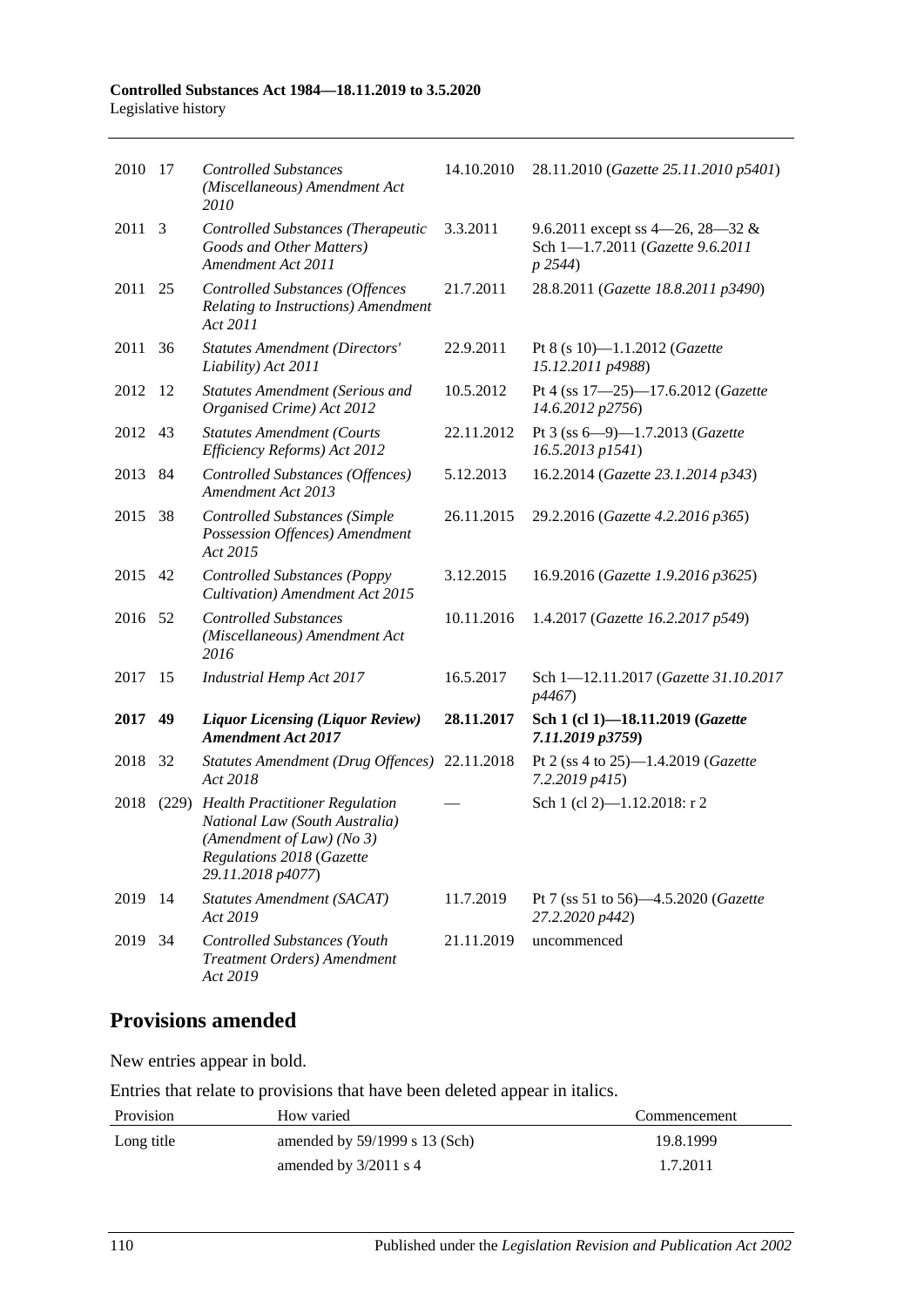|                 |                                           | amended under Legislation Revision and<br><b>Publication Act 2002</b>    | 28.8.2011  |
|-----------------|-------------------------------------------|--------------------------------------------------------------------------|------------|
| Pt <sub>1</sub> |                                           |                                                                          |            |
|                 | s <sub>2</sub>                            | deleted by 59/1999 s 13 (Sch)                                            | 19.8.1999  |
|                 | s 3 before omission                       |                                                                          |            |
|                 | $s \frac{3}{2}$                           | deleted by 59/1999 s 13 (Sch)                                            | 19.8.1999  |
|                 | s <sub>3</sub>                            | omitted under Legislation Revision and<br><b>Publication Act 2002</b>    | 28.8.2011  |
|                 | s <sub>4</sub>                            |                                                                          |            |
|                 | s(4(1))                                   | s 4 redesignated as $s$ 4(1) by 64/1986 s 3(b)                           | 20.11.1986 |
|                 | <b>Advisory Council</b>                   | the Advisory Council amended to read<br>Advisory Council by 3/2011 Sch 1 | 1.7.2011   |
|                 | aggravated<br>offence                     | inserted by 12/2012 s 17(1)                                              | 17.6.2012  |
|                 | analyst                                   | substituted by $43/1986$ s $5(a)$                                        | 16.10.1986 |
|                 | applied provisions                        | inserted by $3/2011$ s $5(1)$                                            | 1.7.2011   |
|                 | artificially<br>enhanced<br>cultivation   | inserted by $32/2008$ s 4(1)                                             | 10.9.2009  |
|                 | assessment panel                          | deleted by 87/2000 s 3                                                   | 1.10.2001  |
|                 |                                           | assessment service inserted by 87/2000 s 3                               | 1.10.2001  |
|                 | authorised officer                        | substituted by $32/2008$ s $4(2)$                                        | 10.9.2009  |
|                 | basic offence                             | inserted by 12/2012 s 17(2)                                              | 17.6.2012  |
|                 | botanist                                  | deleted by $43/1986 s 5(b)$                                              | 16.10.1986 |
|                 | cannabis                                  | substituted by $29/1990$ s $3(a)$                                        | 26.9.1991  |
|                 | cannabis oil                              | substituted by $29/1990$ s $3(a)$                                        | 26.9.1991  |
|                 | cannabis resin                            | substituted by $29/1990$ s $3(a)$                                        | 26.9.1991  |
|                 | child                                     | substituted by $29/1990$ s $3(b)$                                        | 26.9.1991  |
|                 | commercial<br>quantity                    | inserted by $80/2005$ s $4(1)$                                           | 3.12.2007  |
|                 |                                           | amended by 32/2008 s 4(3)                                                | 10.9.2009  |
|                 | Commonwealth<br>Act                       | inserted by $3/2011$ s $5(2)$                                            | 1.7.2011   |
|                 | Commonwealth<br>Minister                  | inserted by $3/2011$ s $5(2)$                                            | 1.7.2011   |
|                 | Commonwealth<br>Secretary                 | inserted by $3/2011$ s $5(2)$                                            | 1.7.2011   |
|                 | Commonwealth<br>therapeutic goods<br>laws | inserted by $3/2011$ s $5(2)$                                            | 1.7.2011   |
|                 | controlled drug                           | inserted by $80/2005$ s $4(1)$                                           | 3.12.2007  |
|                 |                                           | amended by 84/2013 s 4(1)                                                | 16.2.2014  |
|                 | controlled plant                          | inserted by $80/2005$ s $4(1)$                                           | 3.12.2007  |
|                 | controlled<br>precursor                   | inserted by $80/2005$ s $4(1)$                                           | 3.12.2007  |
|                 | cultivate                                 | inserted by $80/2005$ s $4(1)$                                           | 3.12.2007  |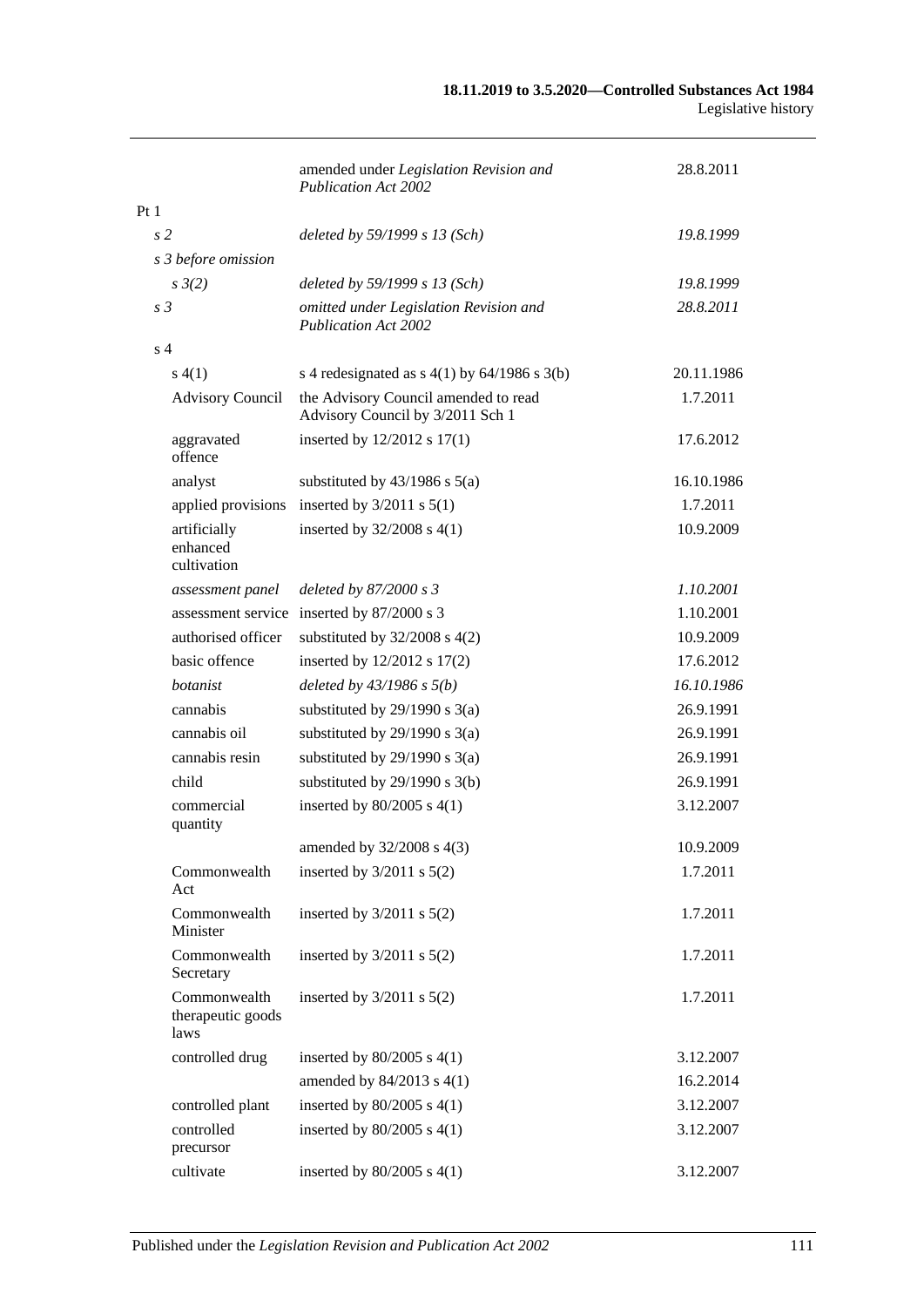| dentist                             | amended by 59/1999 s 13 (Sch)                                | 19.8.1999  |
|-------------------------------------|--------------------------------------------------------------|------------|
|                                     | amended by $80/2005$ s $4(2)$                                | 12.1.2006  |
|                                     | substituted by $5/2010$ Sch 1 cl $6(1)$                      | 1.7.2010   |
| Department                          | the Department inserted by 34/2000 Sch 1<br>cl $4(a)$        | 6.7.2000   |
|                                     | the Department amended to read Department<br>by 3/2011 Sch 1 | 1.7.2011   |
| discrete dosage<br>unit             | inserted by $32/2008$ s 4(4)                                 | 10.9.2009  |
|                                     | substituted by 17/2010 s 4                                   | 28.11.2010 |
|                                     | drug detection dog inserted by $33/2008$ s 4(1)              | 23.10.2008 |
| electronic drug<br>detection system | inserted by $33/2008$ s $4(2)$                               | 23.10.2008 |
| general drug<br>detection           | inserted by $33/2008$ s $4(2)$                               | 23.10.2008 |
| the Health<br>Commission            | deleted by 3/2008 Sch 4 cl 4                                 | 1.7.2008   |
| interim controlled<br>drug          | inserted by $84/2013$ s $4(2)$                               | 16.2.2014  |
| large commercial<br>quantity        | inserted by $80/2005$ s $4(3)$                               | 3.12.2007  |
|                                     | amended by $32/2008$ s $4(5)$                                | 10.9.2009  |
| manufacture                         | inserted by $80/2005$ s $4(3)$                               | 3.12.2007  |
| medical device                      | inserted by $3/2011$ s $5(3)$                                | 1.7.2011   |
| medical<br>practitioner             | amended by 59/1999 s 13 (Sch)                                | 19.8.1999  |
|                                     | substituted by $5/2010$ Sch 1 cl $6(2)$                      | 1.7.2010   |
| medicine                            | inserted by $3/2011$ s $5(4)$                                | 1.7.2011   |
| midwife                             | inserted by $3/2011$ s $5(4)$                                | 1.7.2011   |
|                                     | amended by 229/2018 Sch 1 cl 2(1)                            | 1.12.2018  |
| nurse                               | amended by $64/1986$ s $3(a)$                                | 20.11.1986 |
|                                     | amended by $80/2005$ s $4(4)$                                | 12.1.2006  |
|                                     | substituted by $5/2010$ Sch 1 cl $6(3)$                      | 1.7.2010   |
|                                     | amended by 229/2018 Sch 1 cl 2(2)                            | 1.12.2018  |
| nurse practitioner                  | inserted by $3/2011$ s $5(5)$                                | 1.7.2011   |
| pharmacist                          | substituted by 13/1991 (Sch 2)                               | 21.11.1991 |
|                                     | substituted by $5/2010$ Sch 1 cl $6(4)$                      | 1.7.2010   |
| plant                               | deleted by $29/1990 s3(c)$                                   | 26.9.1991  |
| possession                          | substituted by $80/2005$ s $4(5)$                            | 3.12.2007  |
| produce                             | deleted by $80/2005$ s $4(6)$                                | 3.12.2007  |
| product                             | inserted by $80/2005$ s $4(6)$                               | 3.12.2007  |
| prohibited<br>substance             | deleted by $80/2005$ s $4(7)$                                | 3.12.2007  |
| registered health<br>practitioner   | inserted by $3/2011$ s $5(6)$                                | 1.7.2011   |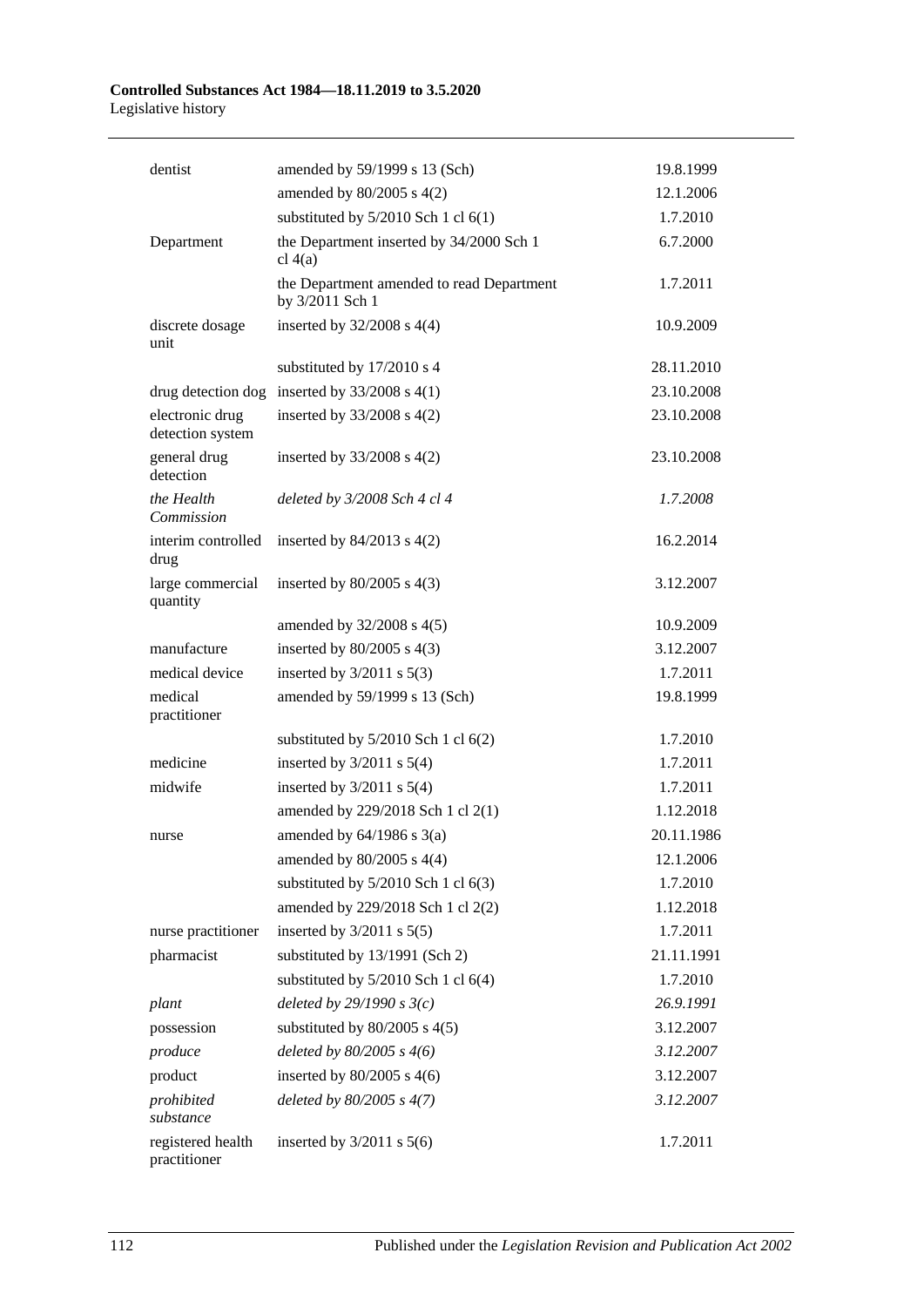| related person or<br>body    | deleted by 17/1986 s 13 (Sch)                    | 1.3.1987                        |
|------------------------------|--------------------------------------------------|---------------------------------|
| school zone                  | inserted by $29/1990$ s 3(d)                     | 26.9.1991                       |
| sell                         | substituted by $80/2005$ s $4(8)$                | 3.12.2007                       |
| senior police<br>officer     | inserted by $33/2008$ s 4(3)                     | 23.10.2008                      |
|                              | amended by 3/2011 Sch 1                          | 1.7.2011                        |
| simple possession<br>offence | substituted by $80/2005$ s 4(9)                  | 3.12.2007                       |
| supply                       | substituted by $80/2005$ s $4(10)$               | 3.12.2007                       |
| therapeutic device           | deleted by $3/2011$ s $5(7)$                     | 1.7.2011                        |
| therapeutic<br>substance     | deleted by $3/2011 s 5(7)$                       | 1.7.2011                        |
| traffic                      | inserted by $80/2005$ s $4(11)$                  | 3.12.2007                       |
| trafficable<br>quantity      | inserted by $80/2005$ s $4(11)$                  | 3.12.2007                       |
|                              | amended by 32/2008 s 4(6)                        | 10.9.2009                       |
| Tribunal                     | inserted by 14/2019 s 51                         | uncommenced-not<br>incorporated |
|                              | veterinary surgeon amended by 59/1999 s 13 (Sch) | 19.8.1999                       |
|                              | amended by 3/2011 Sch 1                          | 1.7.2011                        |
| s(4(2)                       | inserted by $64/1986$ s $3(b)$                   | 20.11.1986                      |
| s(4(3))                      | inserted by $64/1986$ s $3(b)$                   | 20.11.1986                      |
|                              | substituted by $80/2005$ s $4(12)$               | 3.12.2007                       |
| $s\ 4(4)$ (7)                | inserted by $80/2005$ s $4(12)$                  | 3.12.2007                       |
| s(4(7a))                     | inserted by 32/2018 s 4                          | 1.4.2019                        |
| s(4(8)                       | inserted by $80/2005$ s $4(12)$                  | 3.12.2007                       |
| s 5                          |                                                  |                                 |
| $s 5(2)$ and (3)             | amended by 59/1999 s 13 (Sch)                    | 19.8.1999                       |
| 2                            |                                                  |                                 |
| s 6                          |                                                  |                                 |
| s(6(1))                      | substituted by 59/1999 s 13 (Sch)                | 19.8.1999                       |
| s(6(2)                       | amended by 59/1999 s 13 (Sch)                    | 19.8.1999                       |
|                              | amended by 34/2000 Sch 1 cl 4(b)                 | 6.7.2000                        |
|                              | amended by 80/2005 s 5(1), (2)                   | 12.1.2006                       |
|                              | amended by 32/2008 s 5                           | 10.9.2009                       |
|                              | amended by 3/2011 Sch 1                          | 1.7.2011                        |
| s 6(4)                       | amended by 59/1999 s 13 (Sch)                    | 19.8.1999                       |
|                              | amended by 3/2011 Sch 1                          | 1.7.2011                        |
| s 7                          |                                                  |                                 |
| s(7(1)                       | amended by 59/1999 s 13 (Sch)                    | 19.8.1999                       |
|                              | amended by 3/2011 Sch 1                          | 1.7.2011                        |
| $s \, 7(2)$ and (3)          | amended by 59/1999 s 13 (Sch)                    | 19.8.1999                       |
| s7(4)                        | amended by 59/1999 s 13 (Sch)                    | 19.8.1999                       |

 $Pt$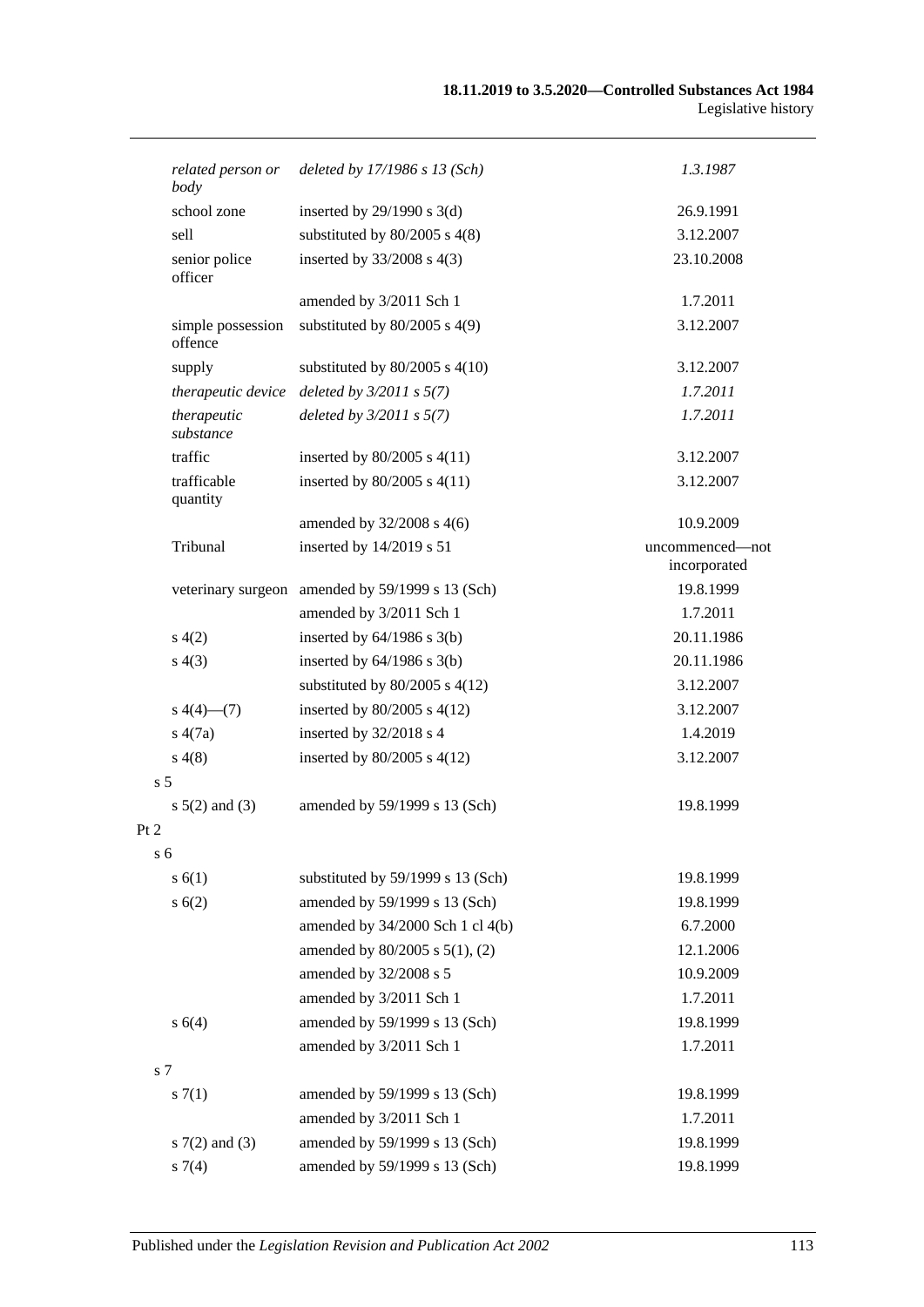|                       | amended by 3/2011 Sch 1                                                                                 | 1.7.2011                        |
|-----------------------|---------------------------------------------------------------------------------------------------------|---------------------------------|
| ss 8 and 9            | amended by 59/1999 s 13 (Sch)                                                                           | 19.8.1999                       |
| s 10                  |                                                                                                         |                                 |
| 10(1)                 | substituted by 59/1999 s 13 (Sch)                                                                       | 19.8.1999                       |
| 10(2)                 | amended by 59/1999 s 13 (Sch)                                                                           | 19.8.1999                       |
| 10(3)                 | amended by 59/1999 s 13 (Sch)                                                                           | 19.8.1999                       |
|                       | amended by 80/2005 s 6                                                                                  | 12.1.2006                       |
| s $10(4)$ —(6)        | amended by 59/1999 s 13 (Sch)                                                                           | 19.8.1999                       |
| s 10A                 | inserted by 84/2009 s 68                                                                                | 1.2.2010                        |
| s 11                  |                                                                                                         |                                 |
| s 11(3)               | amended by 59/1999 s 13 (Sch)                                                                           | 19.8.1999                       |
|                       | amended by 3/2011 Sch 1                                                                                 | 1.7.2011                        |
| $s 11(5)$ —(7)        | amended by 59/1999 s 13 (Sch)                                                                           | 19.8.1999                       |
| Pt 2A                 | inserted by 3/2011 s 6                                                                                  | 1.7.2011                        |
| $s$ 11 $A$            |                                                                                                         |                                 |
| s 11A(3)              | amended by 14/2019 s 52                                                                                 | uncommenced-not                 |
|                       |                                                                                                         | incorporated                    |
| $s$ $11L$             | substituted by 14/2019 s 53                                                                             | uncommenced-not<br>incorporated |
| $Pt\,3$               |                                                                                                         |                                 |
| s 12                  |                                                                                                         |                                 |
| s $12(1)$ and (3)     | amended by 59/1999 s 13 (Sch)                                                                           | 19.8.1999                       |
| s 12(4)               | amended by 59/1999 s 13 (Sch)                                                                           | 19.8.1999                       |
|                       | amended by $80/2005$ s $7(1)$                                                                           | 3.12.2007                       |
| s $12(4a)$ and $(4b)$ | inserted by $80/2005$ s $7(2)$                                                                          | 3.12.2007                       |
| $s 12(5)$ and (6)     | amended by 59/1999 s 13 (Sch) but deleted by<br>$3/2011$ s $7(1)$ immediately following<br>commencement | 1.7.2011                        |
| s 12(7)               | amended by 59/1999 s 13 (Sch)                                                                           | 19.8.1999                       |
| s 12(8)               | amended by 3/2011 s 7(2)                                                                                | 1.7.2011                        |
| s 12A                 | inserted by 84/2013 s 5                                                                                 | 16.2.2014                       |
| Pt 4                  |                                                                                                         |                                 |
| s 13                  |                                                                                                         |                                 |
| s 13(1)               | amended by 98/1995 s 3                                                                                  | 4.1.1996                        |
|                       | amended by 59/1999 s 13 (Sch)                                                                           | 19.8.1999                       |
|                       | amended by $34/2000$ Sch 1 cl 4(c)                                                                      | 6.7.2000                        |
|                       | amended by 80/2005 s 8(1)                                                                               | 3.12.2007                       |
|                       | amended by 3/2011 s 8(1), (2)                                                                           | 1.7.2011                        |
| s 13(2)               | amended by $3/2011$ s $8(3)$                                                                            | 1.7.2011                        |
| s 13(3)               | inserted by 59/1999 s 2                                                                                 | 19.8.1999                       |
| s 13(4)               | inserted by $80/2005$ s $8(2)$                                                                          | 3.12.2007                       |
| s 14                  |                                                                                                         |                                 |
| s 14(1)               | amended by 98/1995 s 4                                                                                  | 4.1.1996                        |
|                       | amended by 59/1999 s 13 (Sch)                                                                           | 19.8.1999                       |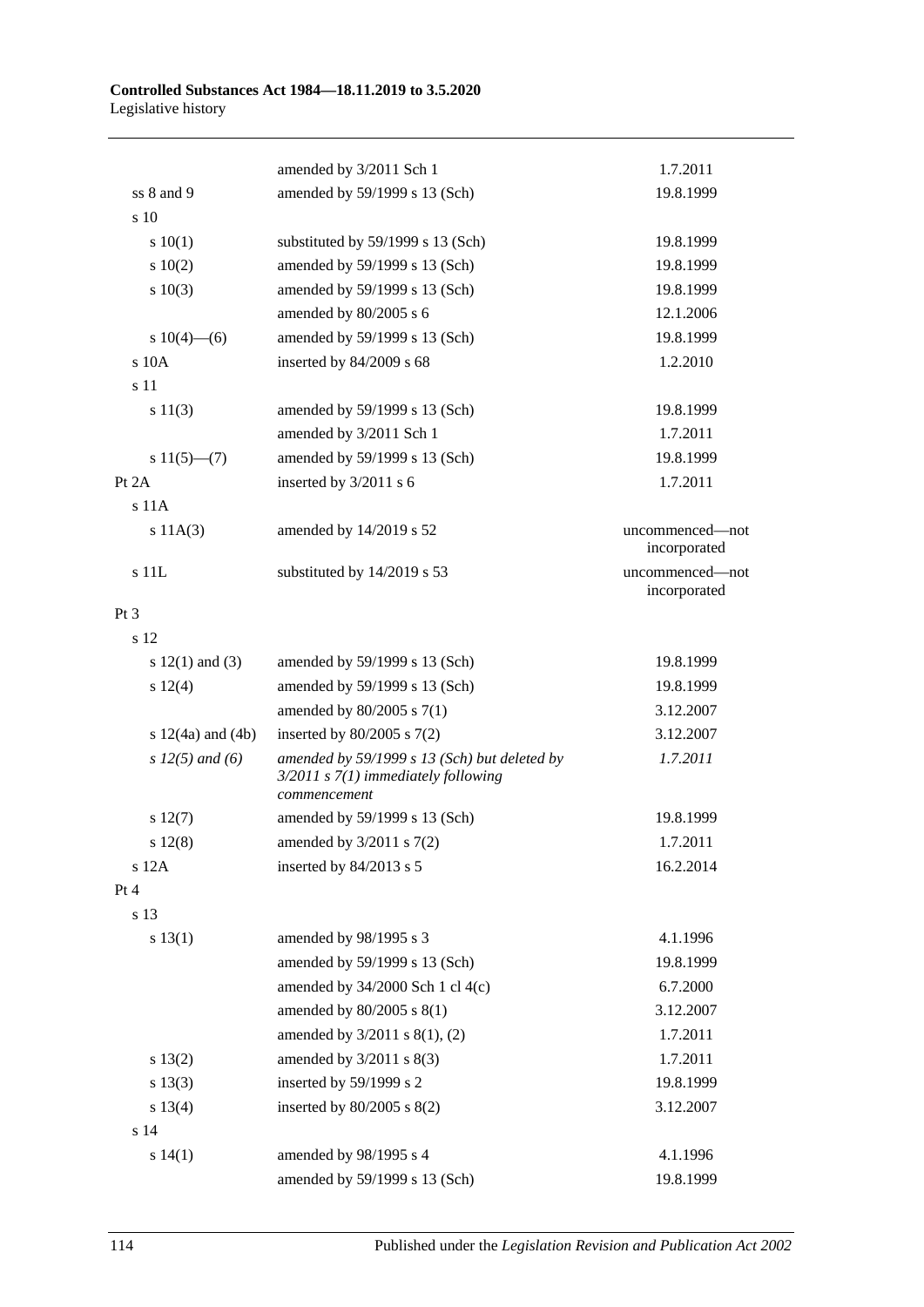|                     | amended by $34/2000$ Sch 1 cl $4(d)$ | 6.7.2000  |
|---------------------|--------------------------------------|-----------|
|                     | amended by $3/2011$ s $9(1)$         | 1.7.2011  |
| s 14(2)             | amended by $3/2011$ s $9(2)$         | 1.7.2011  |
| s 14(3)             | inserted by 59/1999 s 3              | 19.8.1999 |
| s 15                |                                      |           |
| s 15(1)             | amended by 98/1995 s 5               | 4.1.1996  |
|                     | amended by 59/1999 s 13 (Sch)        | 19.8.1999 |
|                     | amended by $34/2000$ Sch 1 cl $4(e)$ | 6.7.2000  |
|                     | amended by 3/2011 s 10(1), (2)       | 1.7.2011  |
| s 15(2)             | amended by 3/2011 s 10(3)            | 1.7.2011  |
| s 15(3)             | inserted by 59/1999 s 4              | 19.8.1999 |
| s <sub>16</sub>     |                                      |           |
| s $16(1)$ and $(2)$ | amended by 98/1995 s 6               | 4.1.1996  |
|                     | amended by 59/1999 s 13 (Sch)        | 19.8.1999 |
| s 16(3)             | amended by 98/1995 s 6               | 4.1.1996  |
|                     | amended by 59/1999 s 13 (Sch)        | 19.8.1999 |
|                     | amended by 3/2011 Sch 1              | 1.7.2011  |
| s 16(4)             | amended by 98/1995 s 6               | 4.1.1996  |
|                     | amended by 59/1999 s 13 (Sch)        | 19.8.1999 |
|                     | substituted by 52/2016 s 4           | 1.4.2017  |
| s 17                | amended by 98/1995 s 7               | 4.1.1996  |
|                     | amended by 59/1999 s 13 (Sch)        | 19.8.1999 |
| s 17A               | inserted by 32/2008 s 6              | 10.9.2009 |
| s 17B               | inserted by 32/2008 s 6              | 10.9.2009 |
| s 17B(5)            | amended by 3/2011 s 11               | 1.7.2011  |
| s 17C               | inserted by 32/2008 s 6              | 10.9.2009 |
| $s \ 17C(3)$        | amended by 3/2011 s 12               | 1.7.2011  |
| s 18                | substituted by 98/1995 s 8           | 4.1.1996  |
| s 18(1)             | amended by 59/1999 s 13 (Sch)        | 19.8.1999 |
|                     | amended by 34/2000 Sch 1 cl 4(f)     | 6.7.2000  |
|                     | substituted by $3/2011$ s $13(1)$    | 1.7.2011  |
| s $18(1a)$ - $(1c)$ | inserted by 3/2011 s 13(1)           | 1.7.2011  |
| s 18(1d)            | inserted by 3/2011 s 13(1)           | 1.7.2011  |
|                     | amended by 52/2016 s 5               | 1.4.2017  |
| s18(1e)             | inserted by $3/2011$ s $13(1)$       | 1.7.2011  |
| s 18(2)             | amended by 59/1999 s 13 (Sch)        | 19.8.1999 |
|                     | substituted by $3/2011$ s $13(1)$    | 1.7.2011  |
| s 18(3)             | amended by 59/1999 s 13 (Sch)        | 19.8.1999 |
|                     | amended by 34/2000 Sch 1 cl 4(g)     | 6.7.2000  |
|                     | amended by 80/2005 s 9               | 3.12.2007 |
| s 18(4)             | inserted by 59/1999 s 5              | 19.8.1999 |
| s 18(5)             | inserted by $3/2011$ s $13(2)$       | 1.7.2011  |
| s 18A               | inserted by 80/2005 s 10             | 3.12.2007 |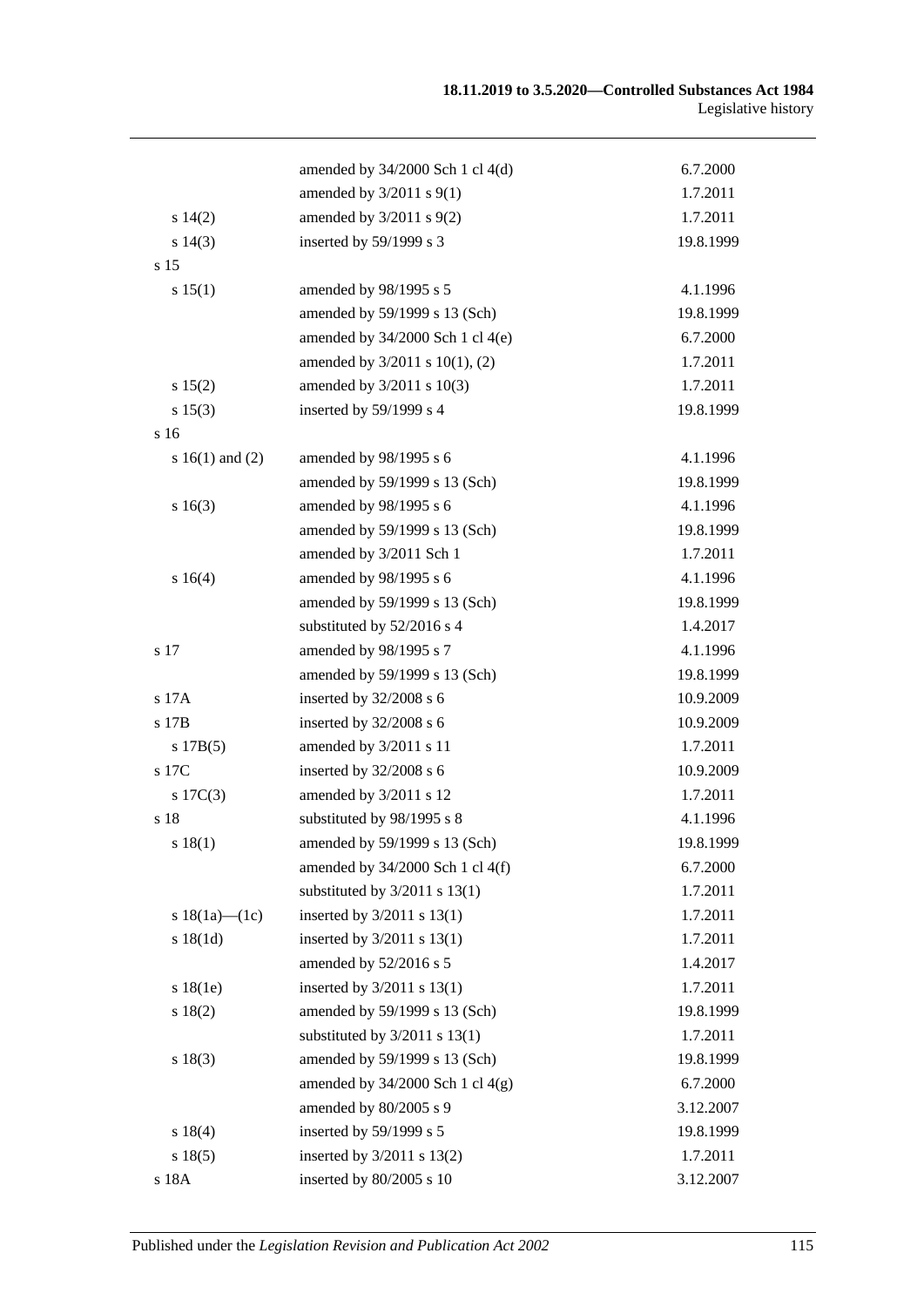| s 18A(a1)         | inserted by $3/2011$ s $14(1)$              | 1.7.2011  |
|-------------------|---------------------------------------------|-----------|
| s 18A(1)          | amended by 3/2011 s 14(2)-(4)               | 1.7.2011  |
| s 18A(2)          | amended by 3/2011 s 14(5)                   | 1.7.2011  |
| s 18A(3)          | amended by 3/2011 s 14(6)                   | 1.7.2011  |
| s 18A(4)          | amended by 3/2011 s 14(7)                   | 1.7.2011  |
| s 18A(5)          | amended by 3/2011 s 14(8)                   | 1.7.2011  |
| $s$ 18A $(6)$     | amended by 32/2008 s 7(1)                   | 10.9.2009 |
|                   | amended by 3/2011 s 14(9)                   | 1.7.2011  |
| s 18A(8)          | substituted by $32/2008$ s $7(2)$           | 10.9.2009 |
| s 19              |                                             |           |
| s 19(1)           | s 19 amended by 98/1995 s 9                 | 4.1.1996  |
|                   | s 19 amended by 59/1999 s 13 (Sch)          | 19.8.1999 |
|                   | s 19 redesignated as s 19(1) by 35/2007 s 4 | 1.7.2008  |
| s $19(2)$ —(6)    | inserted by 35/2007 s 4                     | 1.7.2008  |
| s 20              |                                             |           |
| $s \ 20(1)$       | amended by 98/1995 s 10                     |           |
|                   | amended by 59/1999 s 13 (Sch)               |           |
|                   | amended by 80/2005 s 11(1), (2)             |           |
|                   | amended by 3/2011 s 15(1)                   | 1.7.2011  |
| $\frac{20(2)}{2}$ | substituted by $80/2005$ s $11(3)$          |           |
|                   | amended by 3/2011 s 15(1), (2)              | 1.7.2011  |
| s 21              |                                             |           |
| $s \, 21(1)$      | amended by 59/1999 s 13 (Sch)               | 19.8.1999 |
|                   | amended by 80/2005 s 12(1), (2)             | 12.1.2006 |
| $s\ 21(2)$        | amended by 98/1995 s 11                     | 4.1.1996  |
|                   | amended by 59/1999 s 13 (Sch)               | 19.8.1999 |
| $s \ 21(4)$       | amended by 59/1999 s 13 (Sch)               | 19.8.1999 |
|                   | amended by 3/2011 Sch 1                     | 1.7.2011  |
| s 22              |                                             |           |
| $s\,22(1)$        | amended by 98/1995 s 12                     | 4.1.1996  |
|                   | amended by 59/1999 s 13 (Sch)               | 19.8.1999 |
|                   | amended by $34/2000$ Sch 1 cl $4(h)$        | 6.7.2000  |
| s 23              |                                             |           |
| $s\,23(1)$        | amended by 98/1995 s 13                     | 4.1.1996  |
|                   | amended by 59/1999 s 13 (Sch)               | 19.8.1999 |
|                   | amended by 3/2011 s 16                      | 1.7.2011  |
| $s\,23(2)$        | amended by 59/1999 s 13 (Sch)               | 19.8.1999 |
| s 24              | substituted by 98/1995 s 14                 | 4.1.1996  |
|                   | amended by 59/1999 s 13 (Sch)               | 19.8.1999 |
|                   | amended by 3/2011 s 17                      | 1.7.2011  |
| s 25              | amended by 98/1995 s 15                     | 4.1.1996  |
|                   | amended by 59/1999 s 13 (Sch)               | 19.8.1999 |
|                   | amended by 3/2011 s 18                      | 1.7.2011  |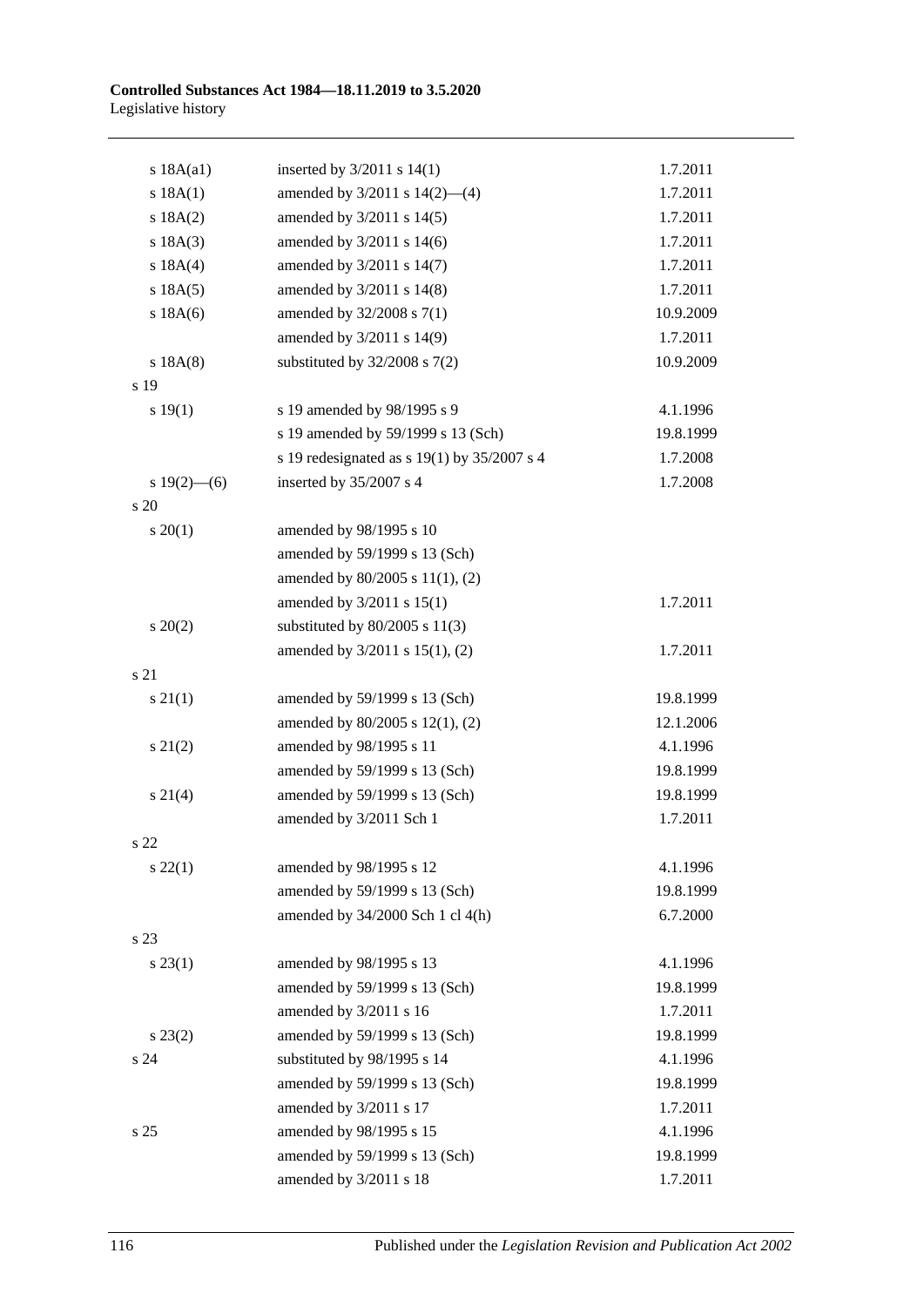| s <sub>26</sub>                              | amended by 98/1995 s 16              | 4.1.1996   |
|----------------------------------------------|--------------------------------------|------------|
|                                              | amended by 59/1999 s 13 (Sch)        | 19.8.1999  |
|                                              | amended by 3/2011 s 19               | 1.7.2011   |
| s 27                                         | substituted by 98/1995 s 17          | 4.1.1996   |
|                                              | amended by 59/1999 s 13 (Sch)        | 19.8.1999  |
|                                              | amended by 3/2011 s 20               | 1.7.2011   |
| s 28                                         |                                      |            |
| $s\,28(1)$                                   | amended by 98/1995 s 18              | 4.1.1996   |
|                                              | amended by 59/1999 s 13 (Sch)        | 19.8.1999  |
|                                              | amended by 3/2011 s 21(1)            | 1.7.2011   |
| $s\,28(2)$                                   | amended by 3/2011 s 21(2)            | 1.7.2011   |
| s 29                                         | amended by 98/1995 s 19              | 4.1.1996   |
|                                              | amended by 59/1999 s 13 (Sch)        | 19.8.1999  |
|                                              | amended by 3/2011 s 22               | 1.7.2011   |
| s 30                                         |                                      |            |
| $s \ 30(1)$                                  | amended by $98/1995$ s $20(a)$       | 4.1.1996   |
|                                              | amended by 59/1999 s 13 (Sch)        | 19.8.1999  |
| $s \ 30(2)$                                  | amended by 98/1995 s 20(b)           | 4.1.1996   |
|                                              | amended by 59/1999 s 13 (Sch)        | 19.8.1999  |
| $s \ 30(2a)$                                 | inserted by $98/1995$ s $20(c)$      | 4.1.1996   |
|                                              | amended by 59/1999 s 13 (Sch)        | 19.8.1999  |
| $s \ 30(3)$                                  | amended by 59/1999 s 13 (Sch)        | 19.8.1999  |
| Pt 4A                                        | inserted by 42/2015 s 4              | 16.9.2016  |
| Pt 5                                         |                                      |            |
| heading                                      | substituted by 80/2005 s 13          | 3.12.2007  |
| Pt 5 Div 1 before<br>substitution by 80/2005 |                                      |            |
| s <sub>31</sub>                              |                                      |            |
| s 3I(1)                                      | amended by 59/1999 s 13 (Sch)        | 19.8.1999  |
| $s \, 3I(2)$                                 | amended by 64/1986 s 4               | 20.11.1986 |
|                                              | amended by 59/1999 s 13 (Sch)        | 19.8.1999  |
| $s \frac{3I(3)}{3}$                          | amended by 59/1999 s 13 (Sch)        | 19.8.1999  |
|                                              | amended by $34/2000$ Sch 1 cl $4(i)$ | 6.7.2000   |
| $s \, 3I(4)$                                 | amended by 59/1999 s 13 (Sch)        | 19.8.1999  |
| $s \, 3I(5)$                                 | inserted by $59/1999 s 6$            | 19.8.1999  |
| s <sub>32</sub>                              |                                      |            |
| $s\,32(1)$                                   | amended by 59/1999 s 13 (Sch)        | 19.8.1999  |
| $s\,32(2)$                                   | amended by 59/1999 s 13 (Sch)        | 19.8.1999  |
|                                              | amended by $34/2000$ Sch 1 cl $4(j)$ | 6.7.2000   |
| $s \, 32(3)$ and (4)                         | amended by 59/1999 s 13 (Sch)        | 19.8.1999  |
| $s\,32(5)$                                   | amended by 64/1986 s 5               | 20.11.1986 |
|                                              | amended by $29/1990 s 4(a)$          | 26.9.1991  |
|                                              | amended by $69/1991 s 16(a)$ , (b)   | 6.7.1992   |
|                                              |                                      |            |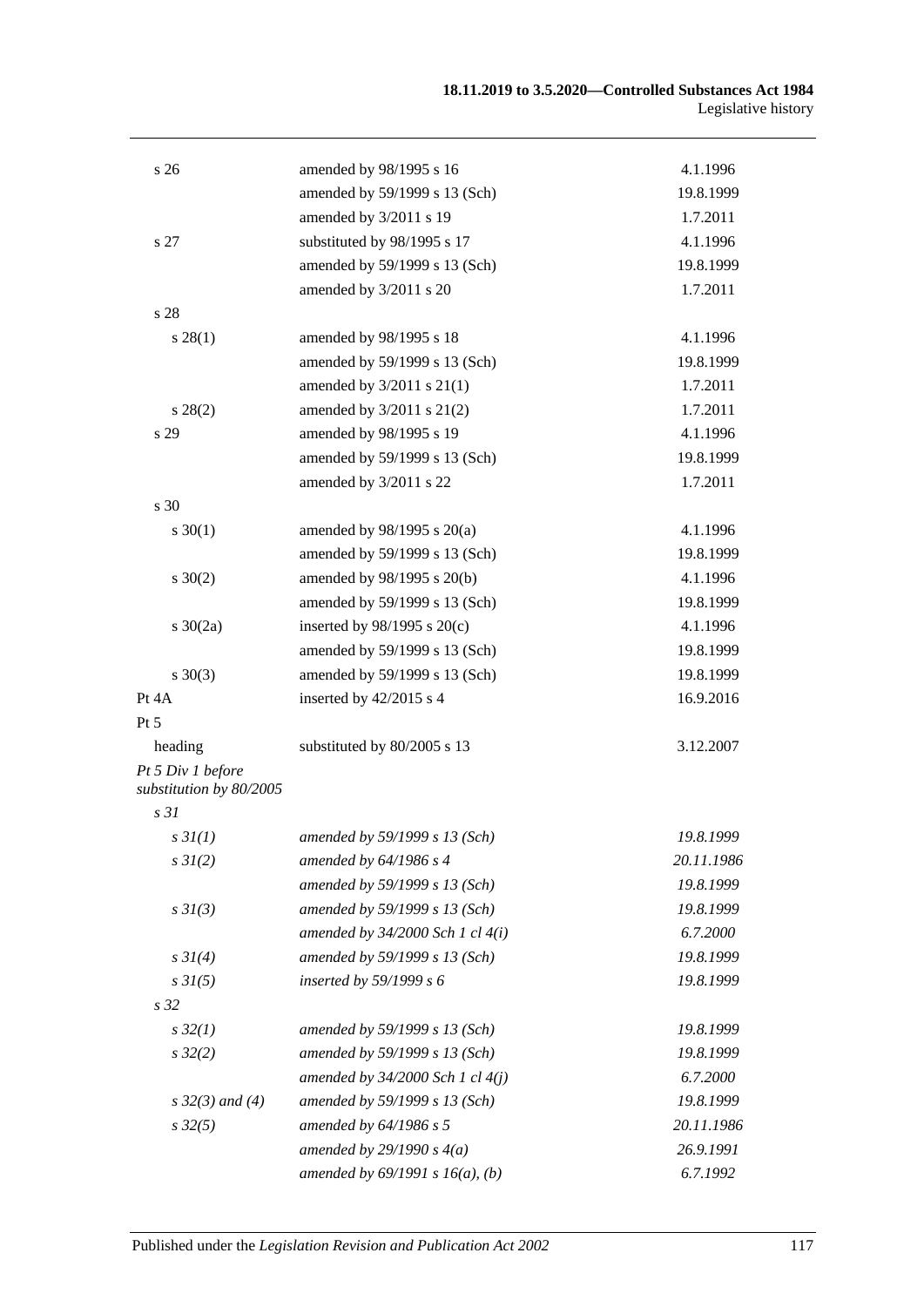|                     | amended by $44/1992 s 3(a)$ , (b)          | 6.7.1992   |
|---------------------|--------------------------------------------|------------|
|                     | $B(b)(iii)$ deleted by 44/1992 s 3(c)      | 6.7.1992   |
|                     | amended by 59/1999 s 13 (Sch)              | 19.8.1999  |
| $s\,32(5a)$         | inserted by 28/1990 s 2                    | 26.4.1990  |
| $s\,32(6)$          | substituted by $29/1990 s 4(b)$            | 26.9.1991  |
| $s\,32(7)$          | inserted by 59/1999 s 7                    | 19.8.1999  |
| s 33                |                                            |            |
| $s \, 33(1)$        | amended by $64/1986 s 6(a)$                | 20.11.1986 |
|                     | amended by 59/1999 s 13 (Sch)              | 19.8.1999  |
|                     | amended by $34/2000$ Sch 1 cl $4(k)$       | 6.7.2000   |
| $s\,33(1a)$         | inserted by $64/1986$ s $6(b)$             | 20.11.1986 |
|                     | amended by 59/1999 s 13 (Sch)              | 19.8.1999  |
|                     | amended by $34/2000$ Sch 1 cl $4(l)$       | 6.7.2000   |
| $s \frac{33}{2}$    | amended by 59/1999 s 13 (Sch)              | 19.8.1999  |
| $s \, 33(3)$        | amended by $64/1986 s 6(c)$                | 20.11.1986 |
|                     | amended by $34/2000$ Sch 1 cl $4(m)$       | 6.7.2000   |
| $s \, 33(4)$        | amended by $64/1986 s 6(d)$                | 20.11.1986 |
|                     | amended by $34/2000$ Sch 1 cl $4(n)$       | 6.7.2000   |
| $s \, 33(5)$        | amended by $64/1986 s 6(e)$                | 20.11.1986 |
|                     | amended by $34/2000$ Sch 1 cl $4(o)$ , (p) | 6.7.2000   |
| $s \frac{33}{6}$    | amended by 59/1999 s 13 (Sch)              | 19.8.1999  |
| Pt 5 Div 1          | substituted by 80/2005 s 14                | 3.12.2007  |
| s 31                |                                            |            |
| $s \, 31(1)$        | amended by 32/2008 s 8(1), (2)             | 10.9.2009  |
|                     | amended by 3/2011 s 23                     | 1.7.2011   |
|                     | amended by 42/2015 s 5                     | 16.9.2016  |
|                     | amended by 15/2017 Sch 1 cl 2(1)           | 12.11.2017 |
| $s \ 31(3)$         | inserted by 32/2008 s 8(3)                 | 10.9.2009  |
| industrial hemp     | inserted by 15/2017 Sch 1 cl 2(2)          | 12.11.2017 |
| Pt 5 Div 2          | substituted by 80/2005 s 14                | 3.12.2007  |
| Pt 5 Div 2 Subdiv 1 |                                            |            |
| s 32                |                                            |            |
| $s \, 32(1)$        | amended by 32/2018 s 5(1)                  | 1.4.2019   |
| $s \, 32(2)$        | amended by 12/2012 s 18(1)                 | 17.6.2012  |
|                     | amended by 32/2018 s 5(2)                  | 1.4.2019   |
| s $32(2a)$          | inserted by 17/2010 s 5(1)                 | 28.11.2010 |
|                     | amended by 12/2012 s 18(2)                 | 17.6.2012  |
|                     | amended by 32/2018 s 5(3)                  | 1.4.2019   |
| $s \, 32(3)$        | amended by 12/2012 s 18(3)                 | 17.6.2012  |
|                     | amended by 32/2018 s 5(4)                  | 1.4.2019   |
| $s \, 32(4)$        | amended by 43/2012 s 6                     | 1.7.2013   |
| $s \, 32(5)$        | amended by 17/2010 s 5(2)                  | 28.11.2010 |
| $s \, 32(6)$        | inserted by 17/2010 s 5(3)                 | 28.11.2010 |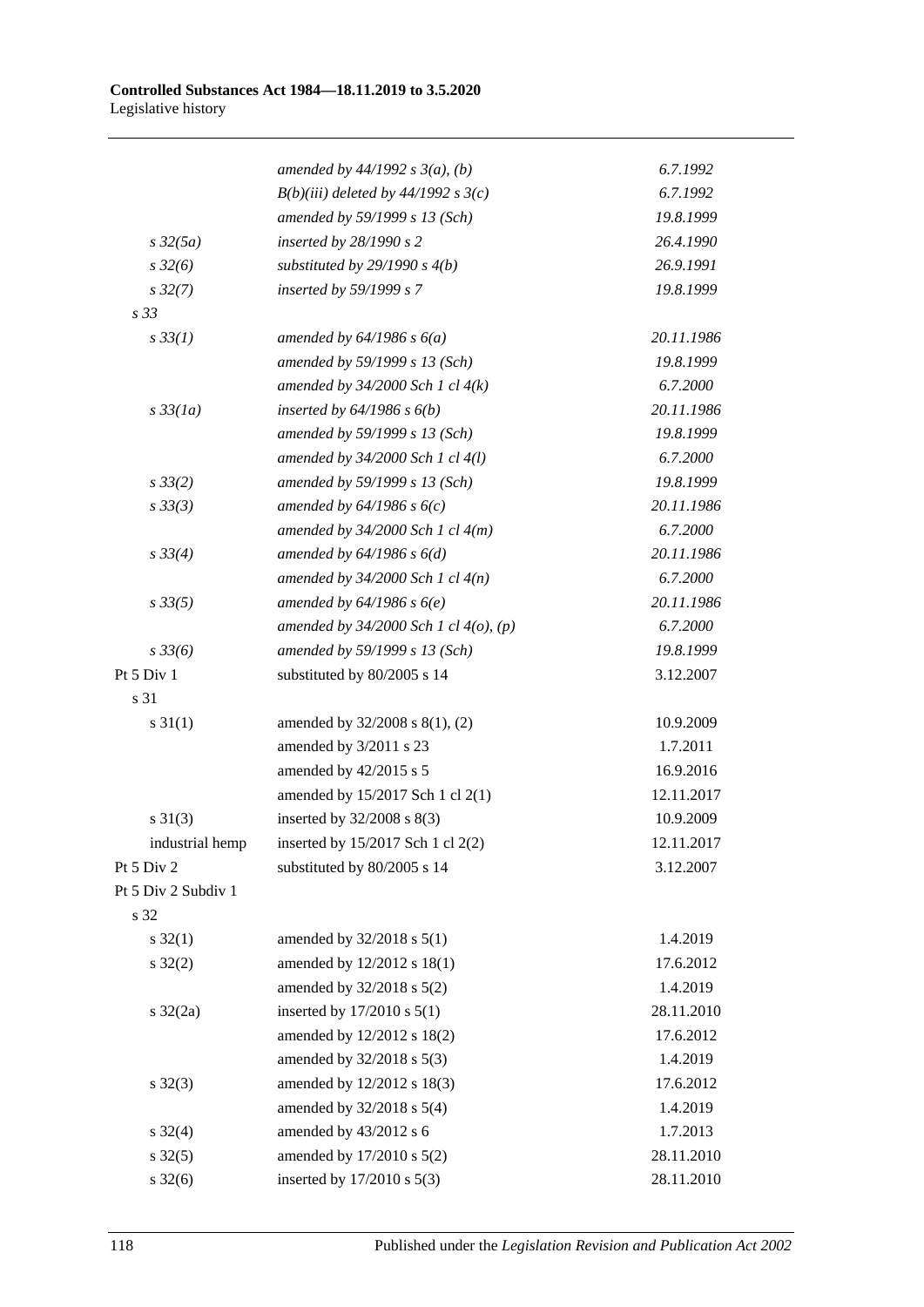| prescribed<br>licensed premises | amended by 49/2017 Sch 1 cl 1          | 18.11.2019 |
|---------------------------------|----------------------------------------|------------|
|                                 | $(a)(v)$ deleted by 49/2017 Sch 1 cl 1 | 18.11.2019 |
| Pt 5 Div 2 Subdiv 2             |                                        |            |
| s 33                            |                                        |            |
| $s \, 33(1)$                    | amended by $32/2018$ s $6(1)$          | 1.4.2019   |
| $s \, 33(2)$                    | amended by 12/2012 s 19(1)             | 17.6.2012  |
|                                 | amended by 32/2018 s 6(2)              | 1.4.2019   |
| $s \, 33(3)$                    | amended by 12/2012 s 19(2)             | 17.6.2012  |
|                                 | amended by 32/2018 s 6(3)              | 1.4.2019   |
| $s \, 33(4)$                    | substituted by 32/2008 s 9             | 10.9.2009  |
| s 33A                           |                                        |            |
| s 33A(1)                        | substituted by 25/2011 s 4             | 28.8.2011  |
|                                 | amended by 12/2012 s 20(1)             | 17.6.2012  |
|                                 | amended by 32/2018 s 7(1)              | 1.4.2019   |
| $s \, 33A(2)$                   | substituted by 25/2011 s 4             | 28.8.2011  |
|                                 | amended by 12/2012 s 20(2)             | 17.6.2012  |
|                                 | amended by 32/2018 s 7(2)              | 1.4.2019   |
| $s \, 33A(3)$                   | substituted by 25/2011 s 4             | 28.8.2011  |
|                                 | amended by 12/2012 s 20(3)             | 17.6.2012  |
|                                 | amended by 32/2018 s 7(3)              | 1.4.2019   |
| s 33A(4)                        | amended by 12/2012 s 20(4)             | 17.6.2012  |
|                                 | amended by 32/2018 s 7(4)              | 1.4.2019   |
| $s \, 33A(5)$                   | amended by 12/2012 s 20(5)             | 17.6.2012  |
|                                 | amended by 32/2018 s 7(5)              | 1.4.2019   |
| Pt 5 Div 2 Subdiv 3             |                                        |            |
| s 33B                           |                                        |            |
| $s \, 33B(1)$                   | amended by 32/2018 s 8(1)              | 1.4.2019   |
| $s \, 33B(2)$                   | amended by 12/2012 s 21(1)             | 17.6.2012  |
|                                 | amended by 32/2018 s 8(2)              | 1.4.2019   |
| $s \, 33B(3)$                   | amended by 12/2012 s 21(2)             | 17.6.2012  |
|                                 | amended by 32/2018 s 8(3)              | 1.4.2019   |
| $s \, 33B(4)$                   | amended by 43/2012 s 7                 | 1.7.2013   |
| s 33C                           |                                        |            |
| s $33C(1)$                      | amended by 32/2018 s 9(1)              | 1.4.2019   |
| $s \, 33C(2)$                   | amended by 12/2012 s 22(1)             | 17.6.2012  |
|                                 | amended by 32/2018 s 9(2)              | 1.4.2019   |
| $s \, 33C(3)$                   | amended by 12/2012 s 22(2)             | 17.6.2012  |
|                                 | amended by 32/2018 s 9(3)              | 1.4.2019   |
| s $33C(4)$                      | amended by 43/2012 s 8                 | 1.7.2013   |
| Pt 5 Div 2 Subdiv 4             |                                        |            |
| heading                         | substituted by 25/2011 s 5             | 28.8.2011  |
| s 33D                           | amended by 11/2008 Sch 1 cl 1          | 8.6.2008   |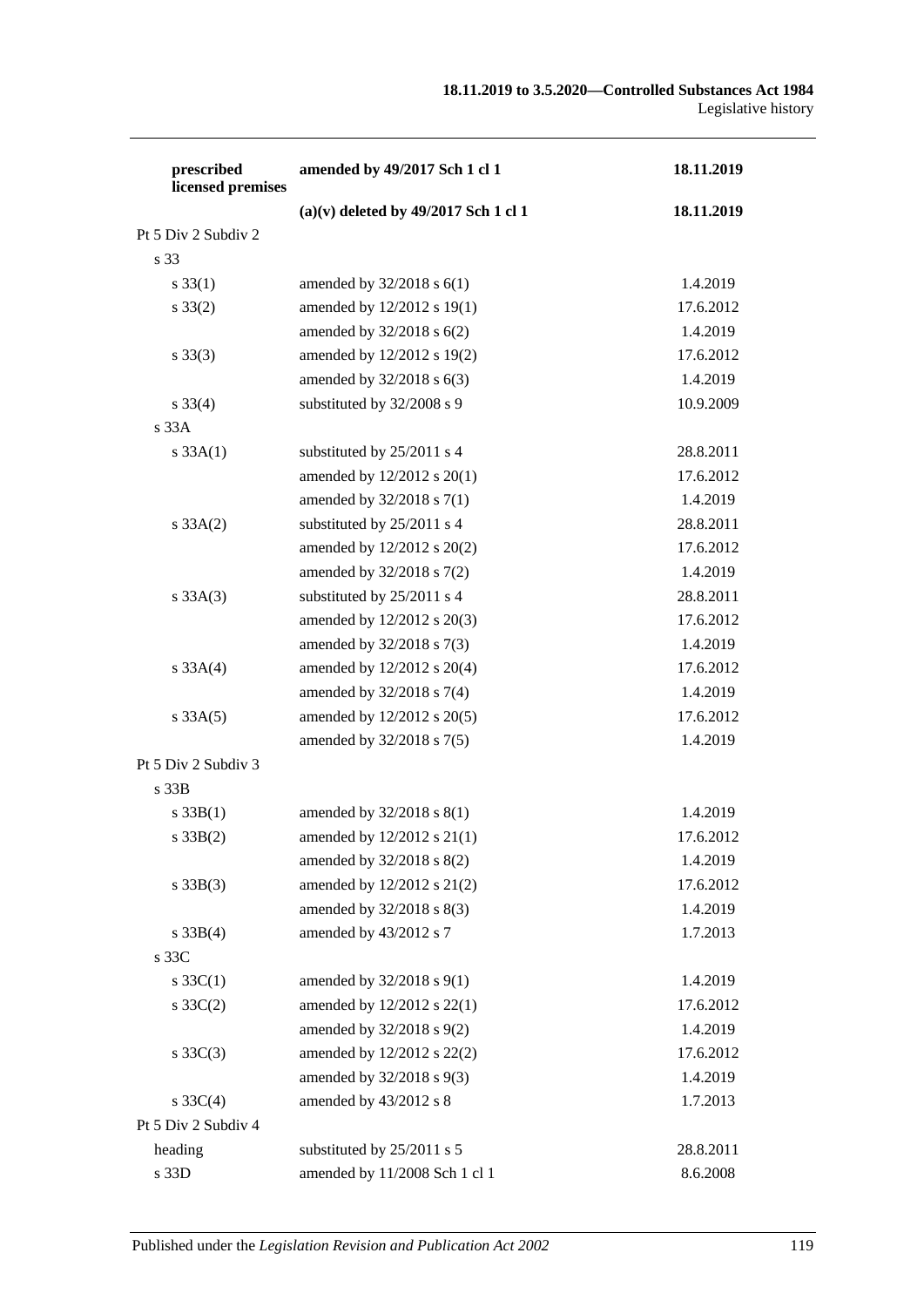|                     | amended by 32/2018 s 10                        | 1.4.2019   |
|---------------------|------------------------------------------------|------------|
| $s$ 33DA            | inserted by 25/2011 s 6                        | 28.8.2011  |
| $s$ 33DA $(1)$      | amended by 12/2012 s 23                        | 17.6.2012  |
|                     | amended by 32/2018 s 11                        | 1.4.2019   |
| Pt 5 Div 3          | inserted by 80/2005 s 14                       | 3.12.2007  |
| s 33GA              | inserted by 11/2008 Sch 1 cl 2                 | 8.6.2008   |
|                     | amended by 32/2018 s 12                        | 1.4.2019   |
| s 33GB              | inserted by $25/2011$ s 7                      | 28.8.2011  |
| $s$ 33GB $(1)$      | amended by 12/2012 s 24                        | 17.6.2012  |
|                     | amended by 32/2018 s 13                        | 1.4.2019   |
| Pt 5 Div 4          | inserted by 80/2005 s 14                       | 3.12.2007  |
| s 33I               |                                                |            |
| $s \, 33I(1)$       | amended by 32/2018 s 14(1)                     | 1.4.2019   |
| $s \, 33I(2)$       | amended by 32/2018 s 14(2)                     | 1.4.2019   |
| s 33J               |                                                |            |
| s $33J(1)$          | s 33J redesignated as s 33J(1) by 32/2008 s 10 | 10.9.2009  |
|                     | amended by 32/2018 s 15(1)                     | 1.4.2019   |
| $s \, 33J(2)$       | inserted by 32/2008 s 10                       | 10.9.2009  |
|                     | amended by 32/2018 s 15(2)                     | 1.4.2019   |
| s 33K               |                                                |            |
| s 33K(1)            | amended by 32/2008 s 11(1)                     | 10.9.2009  |
|                     | amended by 32/2018 s 16(1)                     | 1.4.2019   |
| $s \, 33K(2)$       | amended by 32/2008 s 11(2)                     | 10.9.2009  |
|                     | amended by 32/2018 s 16(2)                     | 1.4.2019   |
| $s \, 33K(3)$       | inserted by $32/2008$ s $11(3)$                | 10.9.2009  |
| s 33L               |                                                |            |
| $s \, 33L(1)$       | amended by 84/2013 s 6                         | 16.2.2014  |
| $s \, 33L(2)$       | amended by 32/2018 s 17                        | 1.4.2019   |
| $s$ 33LA            | inserted by 50/2007 s 4                        | 19.10.2008 |
|                     | substituted by 25/2011 s 8                     | 28.8.2011  |
|                     | amended by 32/2018 s 18                        | 1.4.2019   |
| s 33LAB             | inserted by 25/2011 s 9                        | 28.8.2011  |
| $s$ 33LAB $(1)$     | amended by 32/2018 s 19                        | 1.4.2019   |
| $s$ 33 $LB$         | inserted by 32/2008 s 12                       | 10.9.2009  |
| $s$ 33LB $(1)$      | substituted by 25/2011 s 10                    | 28.8.2011  |
|                     | amended by 32/2018 s 20(1)                     | 1.4.2019   |
| $s$ 33LB $(2)$      | substituted by 25/2011 s 10                    | 28.8.2011  |
|                     | amended by 32/2018 s 20(2)                     | 1.4.2019   |
| $s$ 33LB(3) and (4) | deleted by $25/2011 s 10$                      | 28.8.2011  |
| Pt 5 Div 4A         | inserted by 84/2013 s 7                        | 16.2.2014  |
| s 33LD              | amended by 32/2018 s 21                        | 1.4.2019   |
| s 33LE              |                                                |            |
| $s$ 33LE $(1)$      | amended by 32/2018 s 22                        | 1.4.2019   |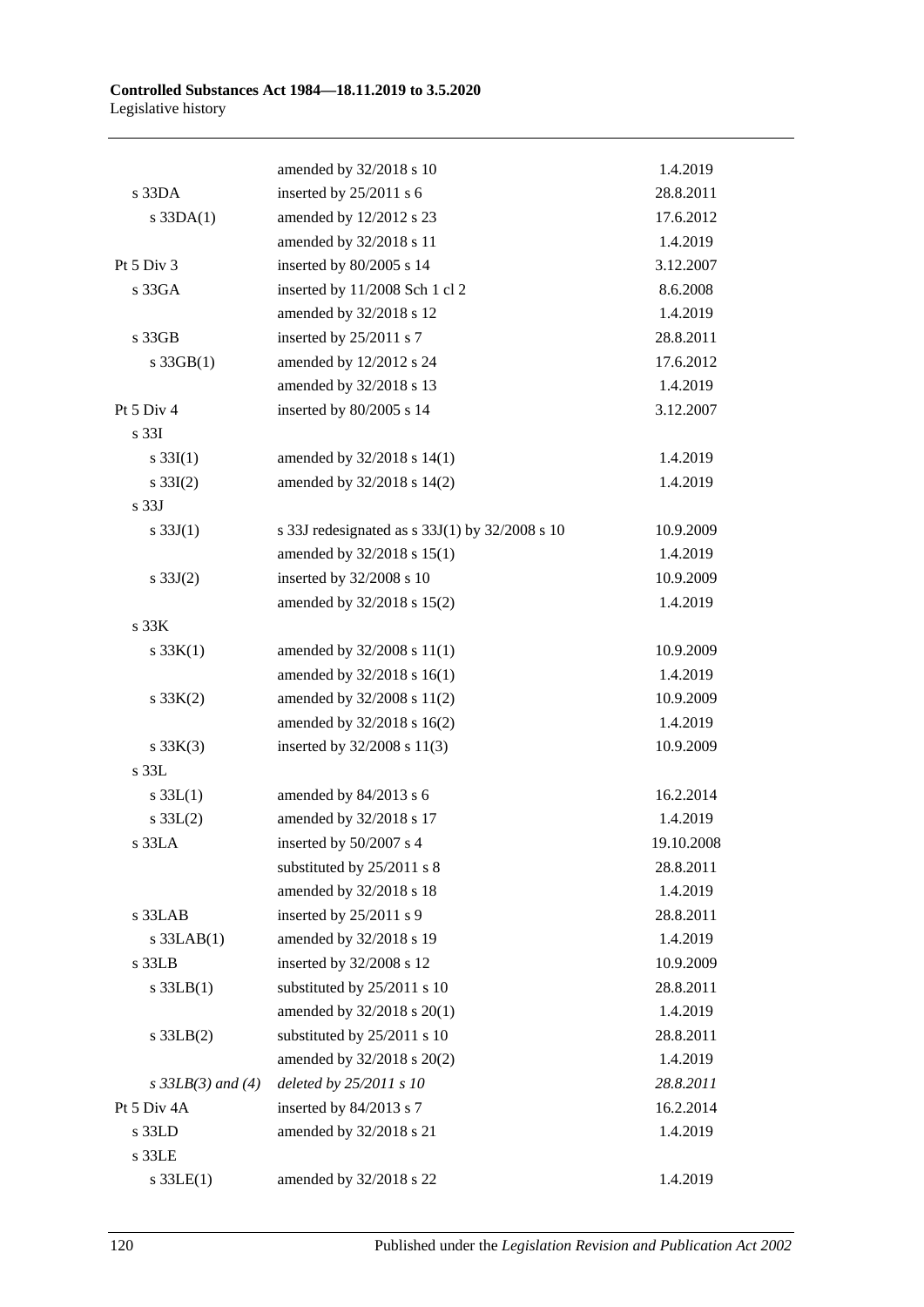| s 33LF                             |                                       |           |
|------------------------------------|---------------------------------------|-----------|
| $s$ 33LF(3)                        | amended by 32/2018 s 23               | 1.4.2019  |
| Pt $5$ Div $5$                     | inserted by 80/2005 s 14              | 3.12.2007 |
| s 330                              |                                       |           |
| $s \, 33O(2)$                      | amended by 3/2011 Sch 1               | 1.7.2011  |
| s 330A                             | inserted by 32/2008 s 13              | 10.9.2009 |
| s 33S                              | amended by 84/2013 s 8                | 16.2.2014 |
| s 33T                              | inserted by 84/2013 s 9               | 16.2.2014 |
| Pt 5 Div 6                         |                                       |           |
| heading                            | inserted by 80/2005 s 14              | 3.12.2007 |
| s 34                               | substituted by 64/1986 s 7            | 29.3.1990 |
|                                    | amended by 59/1999 s 13 (Sch)         | 19.8.1999 |
|                                    | substituted by 87/2000 s 4            | 1.10.2001 |
|                                    | substituted by 38/2015 s 4            | 29.2.2016 |
| $s \, 34(1)$                       | amended by 32/2018 s 24               | 1.4.2019  |
| s 35                               | amended by 59/1999 s 13 (Sch)         | 19.8.1999 |
|                                    | substituted by 87/2000 s 4            | 1.10.2001 |
| s 36                               | amended by 59/1999 s 13 (Sch)         | 19.8.1999 |
|                                    | substituted by 87/2000 s 4            | 1.10.2001 |
| $s \, 36(1)$                       | amended by 3/2011 Sch 1               | 1.7.2011  |
| ss 37-39                           | amended by 59/1999 s 13 (Sch)         | 19.8.1999 |
|                                    | substituted by 87/2000 s 4            | 1.10.2001 |
| $s\,40$                            | substituted by 87/2000 s 4            | 1.10.2001 |
| s 40A                              | inserted by 87/2000 s 4               | 1.10.2001 |
| $s$ 40 $B$                         | inserted by $87/2000 s4$              | 1.10.2001 |
|                                    | deleted by $48/2004$ s 4              | 30.9.2004 |
| $Pt\ 6$                            | heading substituted by 59/1999 s 8    | 19.8.1999 |
| Div 1 heading                      | deleted by 59/1999 s 9                | 19.8.1999 |
| ss 41 and 42                       | amended by 59/1999 s 13 (Sch)         | 19.8.1999 |
|                                    | deleted by 80/2005 s 15               | 3.12.2007 |
| s 43 before deletion<br>by 19/2005 | substituted by $17/1986$ s $13$ (Sch) | 1.3.1987  |
| $s\,43(1)$ and (2)                 | deleted by $69/1991 s 16(c)$          | 6.7.1992  |
| $s\,43(3)$                         | amended by 59/1999 s 13 (Sch)         | 19.8.1999 |
| $s\,43$                            | deleted by 19/2005 Sch 1 cl 2         | 2.4.2006  |
| s 43                               | inserted by $12/2012$ s 25            | 17.6.2012 |
| s 44                               |                                       |           |
| $s\,44(1)$                         | s 44 amended by 29/1990 s 5           | 26.9.1991 |
|                                    | s 44 amended by 59/1999 s 13 (Sch)    | 19.8.1999 |
|                                    | s 44 amended by 87/2000 s 5           | 1.10.2001 |
|                                    | s 44 amended by 19/2005 Sch 1 cl 3    | 2.4.2006  |
|                                    | s 44 amended by 80/2005 s 16(1)–(3)   | 3.12.2007 |
|                                    | s 44(db) deleted by 80/2005 s 16(3)   | 3.12.2007 |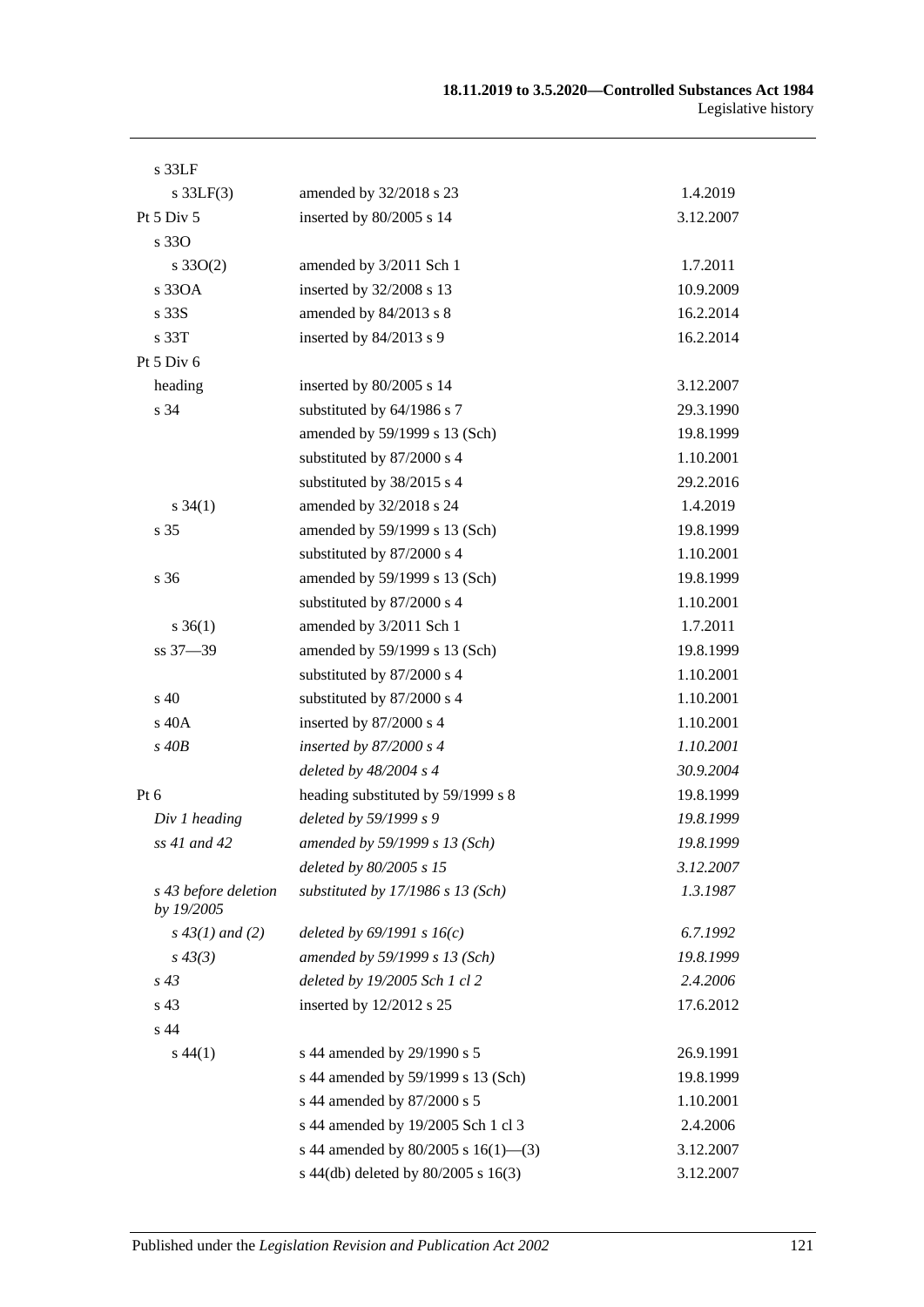|                                         | s 44 amended and redesignated as s 44(1) by<br>$32/2008$ s $14(1)$ , (2) | 10.9.2009  |
|-----------------------------------------|--------------------------------------------------------------------------|------------|
|                                         | amended by 3/2011 Sch 1                                                  | 1.7.2011   |
|                                         | amended by 32/2018 s 25                                                  | 1.4.2019   |
| $s\ 44(2)$ and (3)                      | inserted by 32/2008 s 14(2)                                              | 10.9.2009  |
| $s\,45$                                 | amended by 59/1999 s 13 (Sch)                                            | 19.8.1999  |
|                                         | amended by 3/2011 Sch 1                                                  | 1.7.2011   |
|                                         | deleted by 36/2011 s 10                                                  | 1.1.2012   |
| $s$ 45 $A$                              | inserted by 64/1986 s 8                                                  | 30.4.1987  |
| $s\,45A(1)$                             | amended by 49/1991 Sch 2                                                 | 6.7.1992   |
|                                         | amended by 59/1999 s 13 (Sch)                                            | 19.8.1999  |
|                                         | amended by 3/2011 Sch 1                                                  | 1.7.2011   |
| $s\,45A(2)$                             | amended by 34/1996 s 4 (Sch cl 12)                                       | 3.2.1997   |
|                                         | amended by 59/1999 s 13 (Sch)                                            | 19.8.1999  |
| $s\,45A(3)$                             | substituted by 34/1996 s 4 (Sch cl 12)                                   | 3.2.1997   |
| $s\,45A(4)$ - (6)                       | deleted by 34/1996 s 4 (Sch cl 12)                                       | 3.2.1997   |
| $s\,45A(8)$                             | amended by 29/1990 s 6                                                   | 26.9.1991  |
| artificially<br>enhanced<br>cultivation | inserted by $47/2002$ s $3(a)$                                           | 1.2.2003   |
|                                         | deleted by 32/2008 s 15                                                  | 10.9.2009  |
| child                                   | deleted by 80/2005 s 17                                                  | 3.12.2007  |
| simple cannabis<br>offence              | amended by 59/1999 s 13 (Sch)                                            | 19.8.1999  |
|                                         | amended by $47/2002$ s $3(b)$                                            | 1.2.2003   |
|                                         | substituted by 80/2005 s 17                                              | 3.12.2007  |
| Pt 6 Div 2                              | amended by 17/1986 s 13 (Sch)                                            | 1.3.1987   |
|                                         | deleted by 59/1999 s 10                                                  | 19.8.1999  |
| Pt 7                                    | heading substituted by 59/1999 s 11                                      | 19.8.1999  |
| s 49                                    | inserted by 42/2015 s 6                                                  | 16.9.2016  |
| s <sub>50</sub>                         |                                                                          |            |
| s 50(1)                                 | amended by 32/2008 s 16                                                  | 10.9.2009  |
|                                         | amended by 3/2011 Sch 1                                                  | 1.7.2011   |
| s 50(2)                                 | amended by 59/1999 s 13 (Sch)                                            | 19.8.1999  |
|                                         | amended by 3/2011 s 24                                                   | 1.7.2011   |
| $s\ 50(3)$                              | amended by 59/1999 s 13 (Sch)                                            | 19.8.1999  |
|                                         | amended by 3/2011 Sch 1                                                  | 1.7.2011   |
| s 51                                    |                                                                          |            |
| s 51(1)                                 | amended by $43/1986$ s $5(c)$                                            | 16.10.1986 |
|                                         | amended by 59/1999 s 13 (Sch)                                            | 19.8.1999  |
|                                         | amended by 32/2008 s 17                                                  | 10.9.2009  |
| s 51(2)                                 | amended by $43/1986$ s $5(d)$                                            | 16.10.1986 |
|                                         | amended by 59/1999 s 13 (Sch)                                            | 19.8.1999  |
|                                         |                                                                          |            |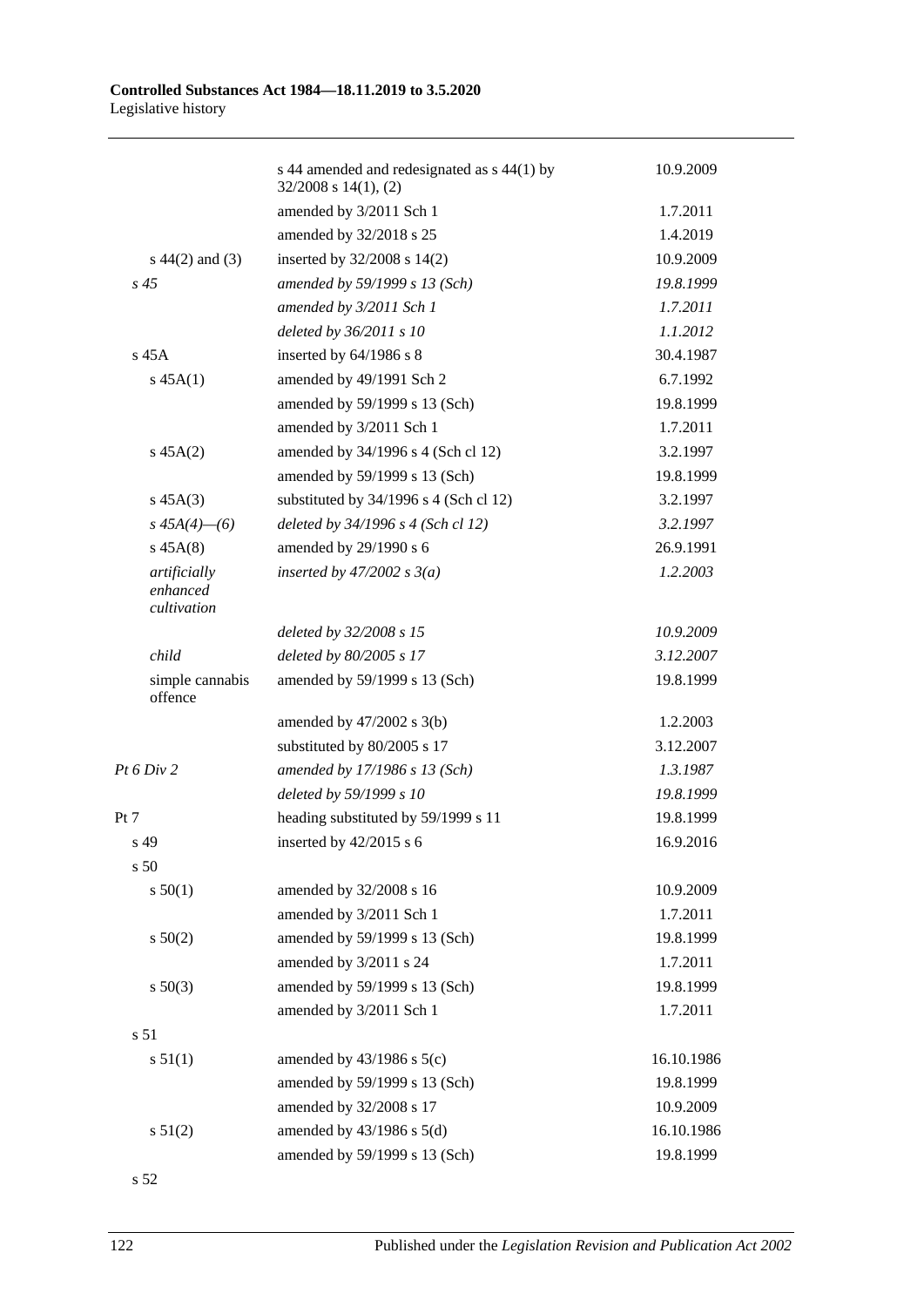| s 52(1)                       | amended by 3/2011 Sch 1                    | 1.7.2011   |
|-------------------------------|--------------------------------------------|------------|
| s 52(2)                       | amended by 17/1986 s 13 (Sch)              | 1.3.1987   |
|                               | amended by 59/1999 s 13 (Sch)              | 19.8.1999  |
|                               | amended by $80/2005$ s $18(1)$ —(3)        | 12.1.2006  |
|                               | amended by 3/2011 Sch 1                    | 1.7.2011   |
| $s\,52(3)$                    | amended by 3/2011 Sch 1                    | 1.7.2011   |
| s 52(4)                       | amended by 59/1999 s 13 (Sch)              | 19.8.1999  |
|                               | amended by 80/2005 s 18(4)                 | 12.1.2006  |
|                               | amended by 3/2011 s 25(1)-(3), Sch 1       | 1.7.2011   |
| s 52(5)                       | amended by 59/1999 s 13 (Sch)              | 19.8.1999  |
|                               | amended by 3/2011 s 25(4), Sch 1           | 1.7.2011   |
| $s\,52(6)$                    | amended by 59/1999 s 13 (Sch)              | 19.8.1999  |
|                               | amended by 33/2008 s 5(1), (2)             | 23.10.2008 |
|                               | amended by 3/2011 Sch 1                    | 1.7.2011   |
| $s 52(7)$ and (8)             | amended by 59/1999 s 13 (Sch)              | 19.8.1999  |
|                               | deleted by $33/2008 s 5(3)$                | 23.10.2008 |
| s 52(9)                       | amended by 59/1999 s 13 (Sch)              | 19.8.1999  |
|                               | amended by 33/2008 s 5(4), (5)             | 23.10.2008 |
|                               | amended by 3/2011 Sch 1                    | 1.7.2011   |
| $s\,52(10)$                   | amended by 59/1999 s 13 (Sch)              | 19.8.1999  |
|                               | amended by $33/2008$ s $5(6)$              | 23.10.2008 |
|                               | amended by 3/2011 Sch 1                    | 1.7.2011   |
| s 52(11)                      | amended by 59/1999 s 13 (Sch)              | 19.8.1999  |
|                               | substituted by $80/2005$ s $18(5)$         | 12.1.2006  |
|                               | substituted by $33/2008$ s $5(7)$          | 23.10.2008 |
|                               | amended by 3/2011 Sch 1                    | 1.7.2011   |
| $s\,52(12)$                   | amended by 98/1995 s 21                    | 4.1.1996   |
|                               | amended by 59/1999 s 13 (Sch)              | 19.8.1999  |
|                               | deleted by $33/2008 s 5(7)$                | 23.10.2008 |
| s $52A$ -see s $52E$          |                                            |            |
| $s$ 52A                       | inserted by 33/2008 s 6                    | 23.10.2008 |
| s $52A(1)$ , (6) and<br>(7)   | amended by 3/2011 Sch 1                    | 1.7.2011   |
| s 52B                         | inserted by 33/2008 s 6                    | 23.10.2008 |
| s $52B(4)$ — $(7)$ and<br>(9) | amended by 3/2011 Sch 1                    | 1.7.2011   |
| s 52C                         | inserted by 33/2008 s 6                    | 23.10.2008 |
| s 52D                         | inserted by 33/2008 s 6                    | 23.10.2008 |
| $s$ 52D(1)                    | amended by 3/2011 Sch 1                    | 1.7.2011   |
| s 52E                         | s 52A inserted by 27/1994 s 3              | 13.10.1994 |
|                               | s 52A substituted by 59/1999 s 12          | 19.8.1999  |
|                               | s 52A redesignated as s 52E by 33/2008 s 7 | 23.10.2008 |
| s 52E(2)                      | amended by 80/2005 s 19(1)                 | 3.12.2007  |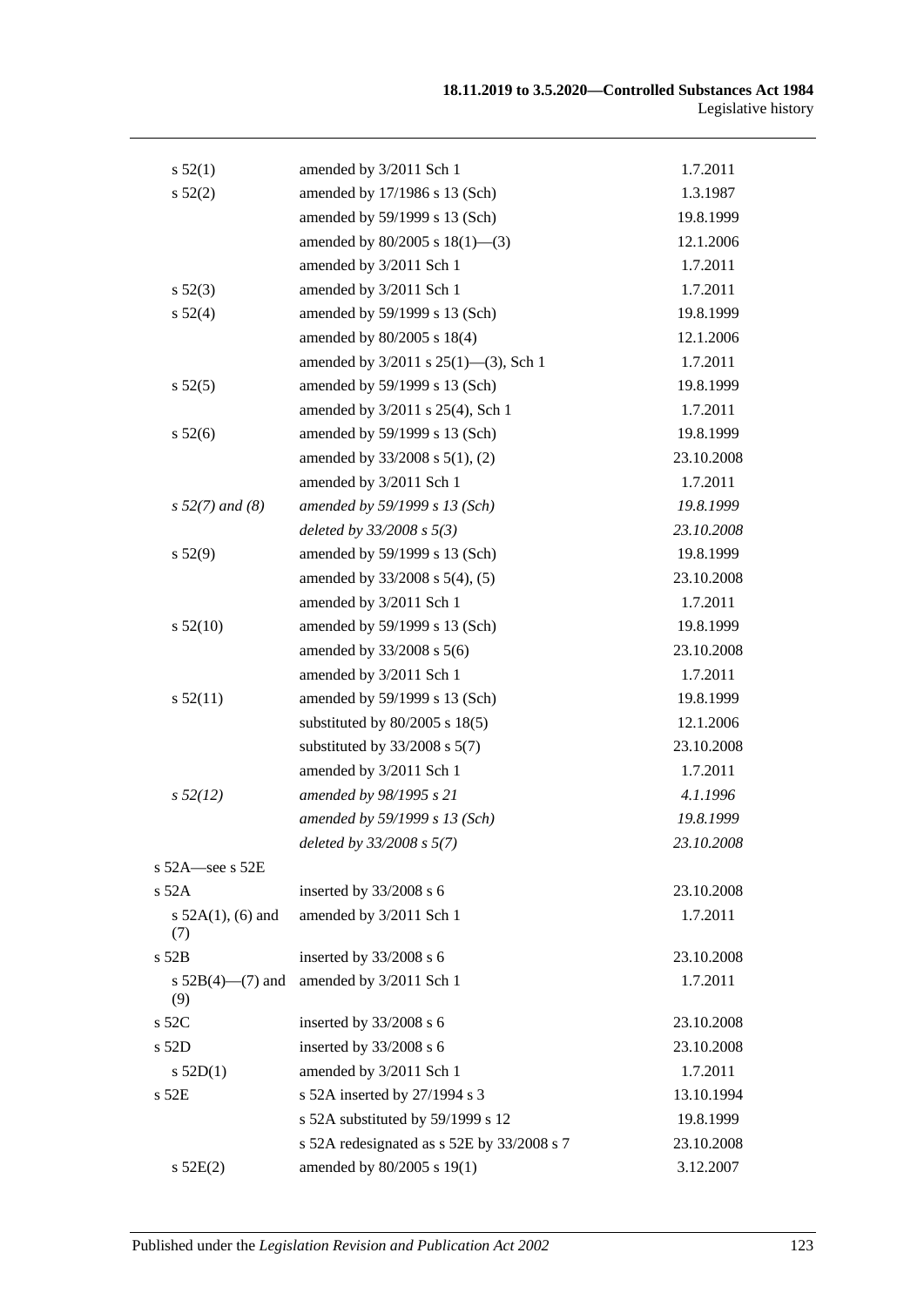| $s$ 52E(6a)                        | inserted by 80/2005 s 19(2)                                                | 12.1.2006  |
|------------------------------------|----------------------------------------------------------------------------|------------|
|                                    | amended by 3/2011 Sch 1                                                    | 1.7.2011   |
| $s$ 52E(7)                         | amended by 80/2005 s 19(3)                                                 | 3.12.2007  |
| $s$ 52E(10)                        | amended by 80/2005 s 19(4)                                                 | 3.12.2007  |
| $s$ 52E(12)                        | substituted by 19/2005 Sch 1 cl 4                                          | 2.4.2006   |
| $s$ 52E(13)                        |                                                                            |            |
| prescribed period                  | the prescribed period amended to read<br>prescribed period by 3/2011 Sch 1 | 1.7.2011   |
| s <sub>53</sub>                    |                                                                            |            |
| s 53(1)                            | amended by $43/1986$ s $5(e)$                                              | 16.10.1986 |
|                                    | amended by 59/1999 s 13 (Sch)                                              | 19.8.1999  |
| s 53(1a)                           | inserted by $17/2010$ s $6(1)$                                             | 28.11.2010 |
| s 53(2)                            | amended by $43/1986$ s $5(f)$                                              | 16.10.1986 |
|                                    | amended by 27/1994 s 4                                                     | 13.10.1994 |
|                                    | amended by 80/2005 s 20                                                    | 3.12.2007  |
|                                    | amended by 3/2011 s 26                                                     | 1.7.2011   |
| s 53(3)                            | amended by 3/2011 Sch 1                                                    | 1.7.2011   |
| s 53(4)                            | amended by $43/1986$ s $5(g)$                                              | 16.10.1986 |
|                                    | amended by 59/1999 s 13 (Sch)                                              | 19.8.1999  |
|                                    | amended by $34/2000$ Sch 1 cl $4(r)$                                       | 6.7.2000   |
|                                    | amended by 17/2010 s 6(2)                                                  | 28.11.2010 |
|                                    | amended by 3/2011 Sch 1                                                    | 1.7.2011   |
| s 54 before deletion<br>by 84/2009 |                                                                            |            |
| $s\,54(1)$                         | amended by $43/1986$ s $5(h)$ , (i)                                        | 16.10.1986 |
|                                    | (d) deleted by $43/1986$ s $5(i)$                                          | 16.10.1986 |
|                                    | amended by 59/1999 s 13 (Sch)                                              | 19.8.1999  |
| $s\,54(2)$                         | amended by 59/1999 s 13 (Sch)                                              | 19.8.1999  |
| s <sub>54</sub>                    | deleted by 84/2009 s 69                                                    | 1.2.2010   |
| Pt 8                               |                                                                            |            |
| s 55                               |                                                                            |            |
| s 55(1)                            | amended by $34/2000$ Sch 1 cl $4(s)$                                       | 6.7.2000   |
| s 55(2)                            | amended by 34/2000 Sch 1 cl 4(t)                                           | 6.7.2000   |
| s 55(2a)                           | inserted by $64/1986$ s $9(a)$                                             | 20.11.1986 |
|                                    | amended by 98/1995 s 22                                                    | 4.1.1996   |
|                                    | amended by 59/1999 s 13 (Sch)                                              | 19.8.1999  |
|                                    | amended by 3/2011 Sch 1                                                    | 1.7.2011   |
| s 55(2b)                           | inserted by $3/2011$ s $27(1)$                                             | 9.6.2011   |
| s 55(3)                            | amended by 59/1999 s 13 (Sch)                                              | 19.8.1999  |
|                                    | amended by 34/2000 Sch 1 cl 4(u)                                           | 6.7.2000   |
|                                    | amended by 3/2011 s 27(2), Sch 1                                           | 9.6.2011   |
| s 55(3)                            | amended by 3/2011 Sch 1                                                    | 1.7.2011   |
| s 55(4)                            | substituted by $64/1986$ s $9(b)$                                          | 20.11.1986 |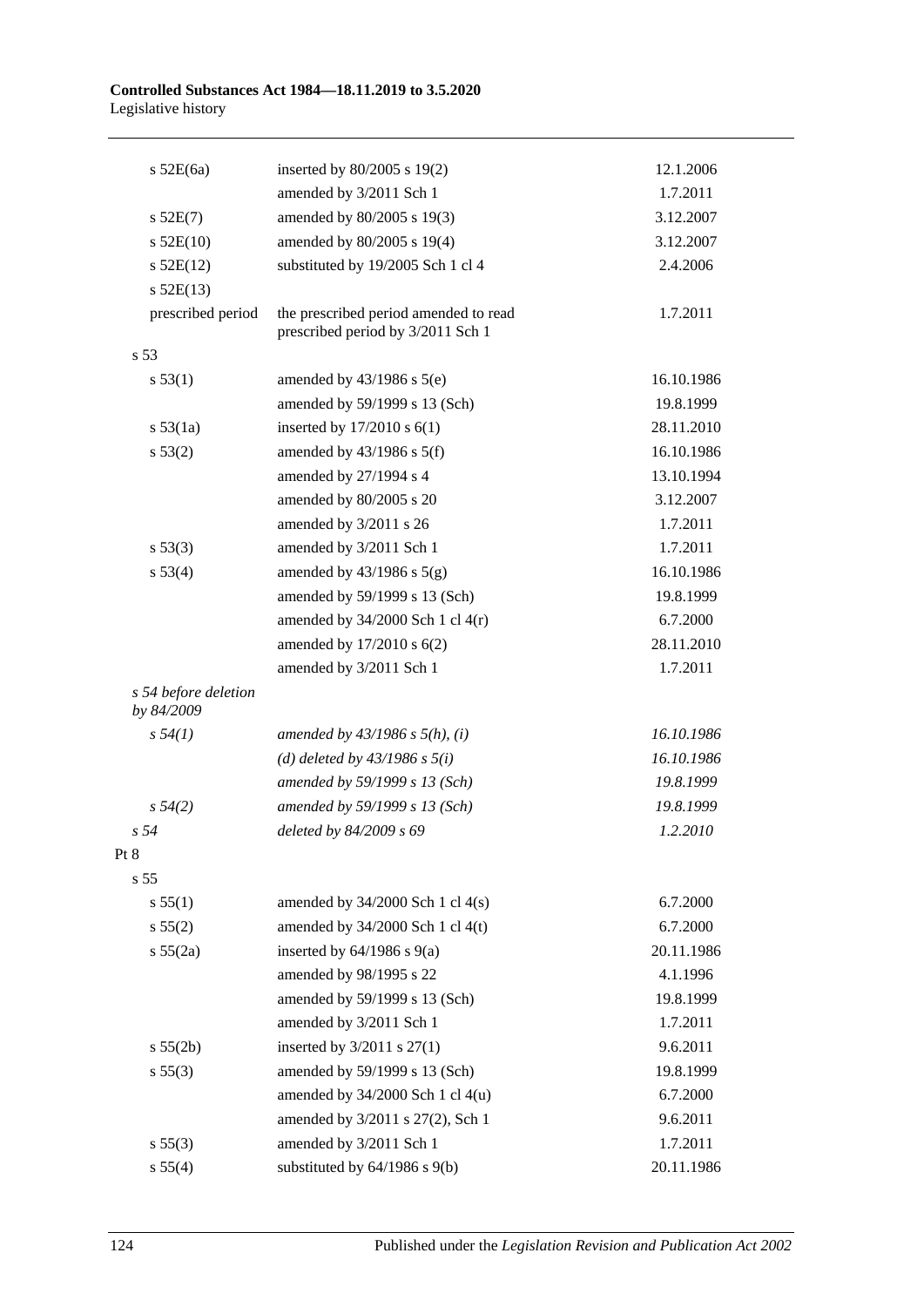|         | amended by 59/1999 s 13 (Sch)              | 19.8.1999                       |
|---------|--------------------------------------------|---------------------------------|
|         | amended by $34/2000$ Sch 1 cl $4(v)$ , (w) | 6.7.2000                        |
|         | amended by 80/2005 s 21(1)                 | 12.1.2006                       |
| s 55(5) | inserted by $64/1986$ s $9(b)$             | 20.11.1986                      |
|         | substituted by $80/2005$ s 21(2)           | 12.1.2006                       |
|         | substituted by $14/2019$ s $54(1)$         | uncommenced-not<br>incorporated |
| s 55(6) | inserted by $64/1986$ s $9(b)$             | 20.11.1986                      |
|         | substituted by $80/2005$ s 21(2)           | 12.1.2006                       |
|         | amended by 14/2019 s 54(2)                 | uncommenced—not<br>incorporated |
| s 55(7) | inserted by $64/1986$ s $9(b)$             | 20.11.1986                      |
|         | substituted by $80/2005$ s $21(2)$         | 12.1.2006                       |
|         | amended by 14/2019 s 54(3)                 | uncommenced—not<br>incorporated |
| s 55(8) | inserted by $80/2005$ s $21(2)$            | 12.1.2006                       |
|         | substituted by $14/2019$ s $54(4)$         | uncommenced-not<br>incorporated |
| s 55(9) | inserted by 42/2015 s 7                    | 16.9.2016                       |
| s56     |                                            |                                 |
| s 56(1) | amended by 64/1986 s 10                    | 20.11.1986                      |
|         | amended by 59/1999 s 13 (Sch)              | 19.8.1999                       |
|         | amended by $34/2000$ Sch 1 cl $4(x)$       | 6.7.2000                        |
|         | substituted by 80/2005 s 22                | 3.12.2007                       |
|         | amended by 32/2008 s 18                    | 10.9.2009                       |
|         | amended by 3/2011 s 28                     | 1.7.2011                        |
|         | amended by 84/2013 s 10                    | 16.2.2014                       |
| s 56(2) | amended by 59/1999 s 13 (Sch)              | 19.8.1999                       |
| s 57    |                                            |                                 |
| s 57(1) | substituted by $64/1986$ s $11(a)$         | 20.11.1986                      |
|         | amended by $34/2000$ Sch 1 cl $4(y)$       | 6.7.2000                        |
|         | amended by 3/2011 Sch 1                    | 1.7.2011                        |
|         | amended by 52/2016 s 6                     | 1.4.2017                        |
| s 57(2) | substituted by $64/1986$ s $11(a)$         | 20.11.1986                      |
|         | amended by $34/2000$ Sch 1 cl $4(z)$       | 6.7.2000                        |
| s 57(3) | amended by $64/1986$ s $11(b)$             | 20.11.1986                      |
|         | amended by 59/1999 s 13 (Sch)              | 19.8.1999                       |
|         | amended by 34/2000 Sch 1 cl 4(za)          | 6.7.2000                        |
|         | amended by 3/2011 Sch 1                    | 1.7.2011                        |
| s 57(4) | amended by 98/1995 s 23                    | 4.1.1996                        |
|         | amended by 59/1999 s 13 (Sch)              | 19.8.1999                       |
| s 57(5) | amended by $64/1986$ s $11(c)$             | 20.11.1986                      |
|         | substituted by 80/2005 s 23                | 12.1.2006                       |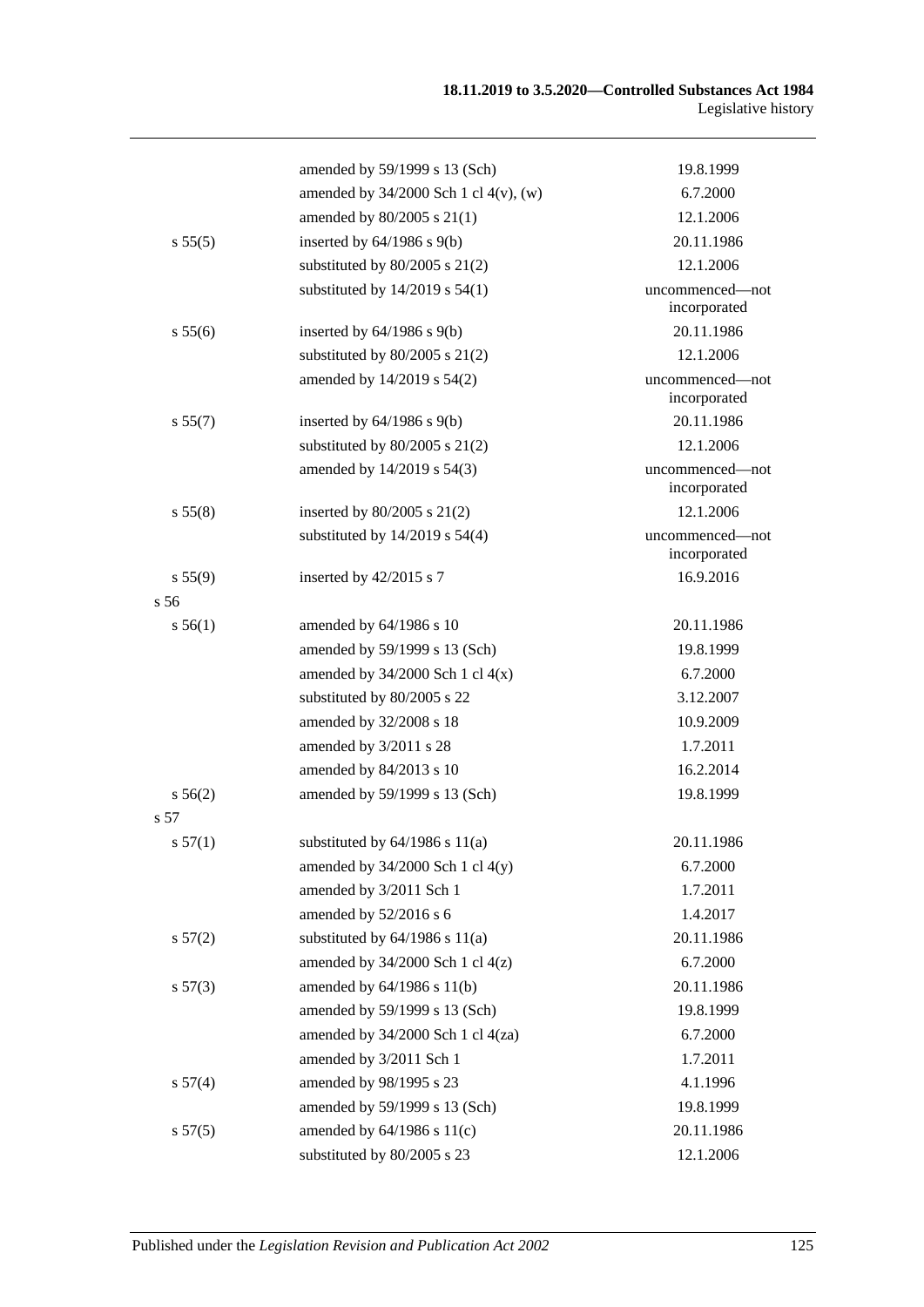|                | substituted by $14/2019$ s $55(1)$             | uncommenced—not<br>incorporated |
|----------------|------------------------------------------------|---------------------------------|
| s 57(6)        | amended by 59/1999 s 13 (Sch)                  | 19.8.1999                       |
|                | amended by 34/2000 Sch 1 cl (zb)               | 6.7.2000                        |
|                | substituted by 80/2005 s 23                    | 12.1.2006                       |
|                | substituted by $14/2019$ s $55(1)$             | uncommenced-not<br>incorporated |
| s 57(7)        | substituted by 80/2005 s 23                    | 12.1.2006                       |
|                | amended by 14/2019 s 55(2)                     | uncommenced-not<br>incorporated |
| s 57(8)        | inserted by 80/2005 s 23                       | 12.1.2006                       |
|                | substituted by $14/2019$ s $55(3)$             | uncommenced-not<br>incorporated |
| s 57A          | inserted by 80/2005 s 24                       | 12.1.2006                       |
| s 57A(2)       | amended by 3/2011 s 29(1), (2)                 | 1.7.2011                        |
| s 58           |                                                |                                 |
| s 58(1)        | amended by $34/2000$ Sch 1 cl $4(zc)$ , $(zd)$ | 6.7.2000                        |
|                | amended by $80/2005$ s $25(1)$ —(3)            | 12.1.2006                       |
|                | amended by $3/2011$ s $30(1)$ —(3)             | 1.7.2011                        |
|                | (d), (e) deleted by $3/2011$ s $30(3)$         | 1.7.2011                        |
| s 58(1a)       | inserted by $80/2005$ s $25(4)$                | 12.1.2006                       |
| s 58(3)        | amended by 59/1999 s 13 (Sch)                  | 19.8.1999                       |
| s 59           | amended by 98/1995 s 24                        | 4.1.1996                        |
|                | amended by 59/1999 s 13 (Sch)                  | 19.8.1999                       |
|                | deleted by 80/2005 s 26                        | 12.1.2006                       |
| s 60           |                                                |                                 |
| s 60(1)        | amended by $34/2000$ Sch 1 cl $4(ze)$          | 6.7.2000                        |
|                | substituted by 80/2005 s 27                    | 12.1.2006                       |
| s 60(2)        | amended by 59/1999 s 13 (Sch)                  | 19.8.1999                       |
|                | amended by $34/2000$ Sch 1 cl $4(ze)$ , $(zf)$ | 6.7.2000                        |
|                | amended by 3/2011 s 31(1), (2), Sch 1          | 1.7.2011                        |
| s 60(4)        | amended by 98/1995 s 25                        | 4.1.1996                        |
|                | amended by 59/1999 s 13 (Sch)                  | 19.8.1999                       |
| ss 60A and 60B | inserted by 80/2005 s 28                       | 12.1.2006                       |
| s 61           |                                                |                                 |
| s 61(1)        | amended by 59/1999 s 13 (Sch)                  | 19.8.1999                       |
|                | amended by $34/2000$ Sch 1 cl $4(zg)$          | 6.7.2000                        |
|                | amended by 32/2008 s 19                        | 10.9.2009                       |
| $s \ 61(2)$    | amended by $43/1986$ s $5(j)$                  | 16.10.1986                      |
|                | amended by 59/1999 s 13 (Sch)                  | 19.8.1999                       |
|                | amended by 17/2010 s 7(1), (2)                 | 28.11.2010                      |
| $s \ 61(2a)$   | inserted by $80/2005$ s $29(1)$                | 3.12.2007                       |
|                | amended by 17/2010 s 7(3), (4)                 | 28.11.2010                      |
| $s \ 61(3)$    | amended by $43/1986$ s $5(k)$                  | 16.10.1986                      |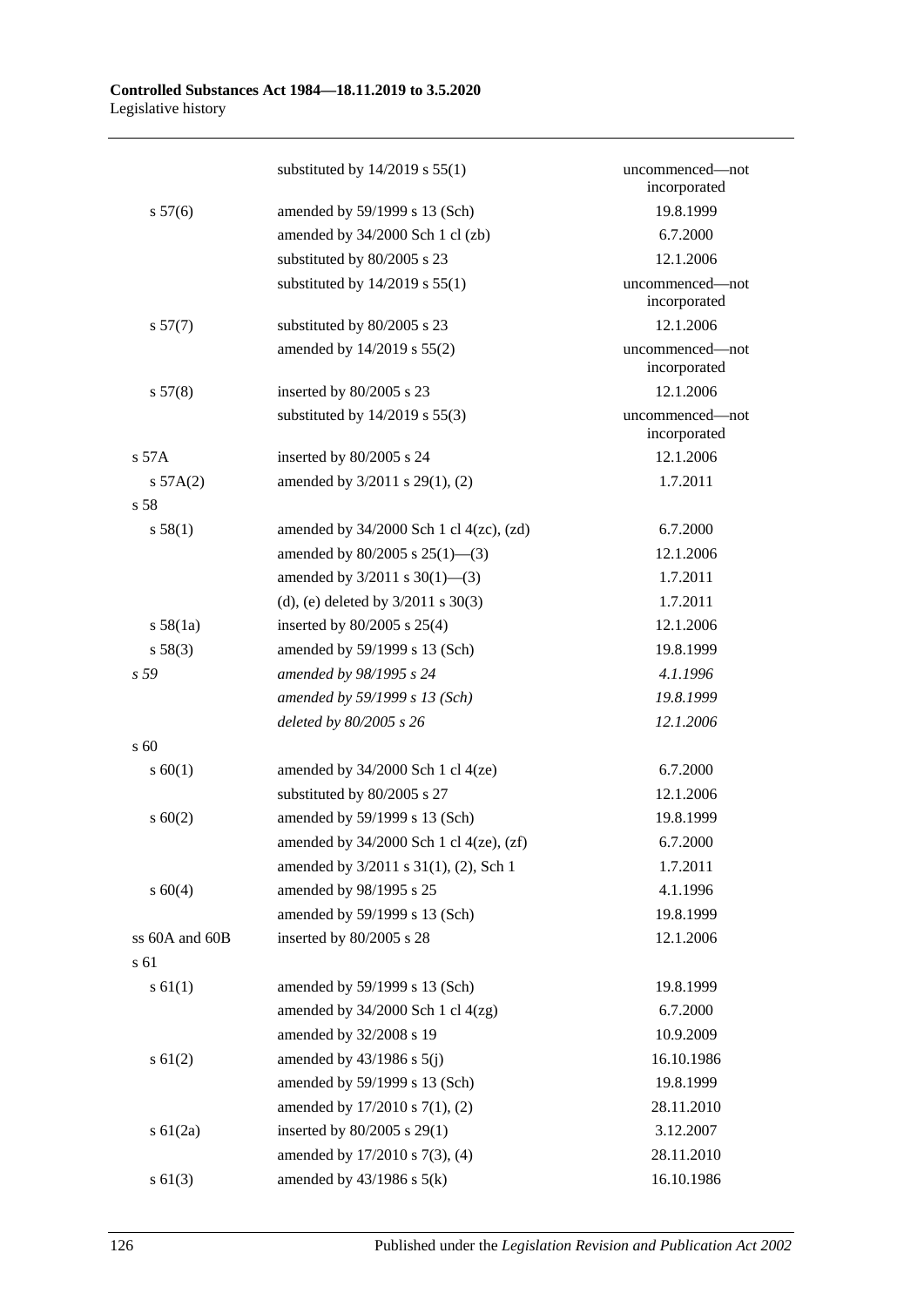|              | amended by 59/1999 s 13 (Sch)          | 19.8.1999  |
|--------------|----------------------------------------|------------|
| $s \, 61(4)$ | inserted by $80/2005$ s $29(2)$        | 3.12.2007  |
| $s$ 61A      | inserted by 64/1986 s 12               | 20.11.1986 |
|              | deleted by 87/2000 s 6                 | 1.10.2001  |
| $s\,62$      | amended by 59/1999 s 13 (Sch)          | 19.8.1999  |
|              | deleted by 3/2011 Sch 1                | 1.7.2011   |
| s62A         | inserted by $34/2000$ Sch 1 cl $4(zh)$ | 6.7.2000   |
| s 63         |                                        |            |
| s 63(2)      | amended by 59/1999 s 13 (Sch)          | 19.8.1999  |
|              | amended by 50/2007 s 5                 | 26.9.2008  |
|              | amended by 42/2015 s 8                 | 16.9.2016  |
| $s\,63(3)$   | amended by $64/1986$ s $13(a)$         | 20.11.1986 |
|              | amended by 29/1990 s 7                 | 26.9.1991  |
|              | amended by 59/1999 s 13 (Sch)          | 19.8.1999  |
|              | amended by 80/2005 s 30(1)             | 3.12.2007  |
|              | amended by 3/2011 Sch 1                | 1.7.2011   |
| s 63(4)      | amended by $64/1986$ s $13(b)$         | 20.11.1986 |
|              | amended by 98/1995 s 26(a)             | 4.1.1996   |
|              | amended by $80/2005$ s $30(2)$ —(5)    | 3.12.2007  |
|              | amended by $3/2011$ s $32(1)$ —(6)     | 1.7.2011   |
|              | amended by 84/2013 s 11                | 16.2.2014  |
| s 63(5)      | substituted by $98/1995$ s $26(b)$     | 4.1.1996   |
|              | amended by 32/2008 s 20                | 10.9.2009  |
| $s\,63(5a)$  | inserted by $98/1995$ s $26(b)$        | 4.1.1996   |
| s 63(6)      | amended by 80/2005 s 30(6)             | 3.12.2007  |
|              | amended by 33/2008 s 8                 | 23.10.2008 |
| s 63(7)      | inserted by $3/2011$ s $32(7)$         | 1.7.2011   |
|              |                                        |            |

# **Transitional etc provisions associated with Act or amendments**

### *Statutes Repeal and Amendment (Courts) Act 1991*

### **22—Transitional provisions—general**

- (1) This section applies to amendments made by this Act or the *[Justices Amendment](http://www.legislation.sa.gov.au/index.aspx?action=legref&type=act&legtitle=Justices%20Amendment%20Act%201991)  Act [1991](http://www.legislation.sa.gov.au/index.aspx?action=legref&type=act&legtitle=Justices%20Amendment%20Act%201991)*.
- (2) The following transitional provisions apply in relation to those amendments:
	- (a) if the effect of the amendment is to reduce the penalty for an offence, the amendment applies whether the offence was committed before or after the amendment takes effect;
	- (b) if the effect of the amendment is to increase the penalty for an offence, the amendment applies only to offences committed after it takes effect;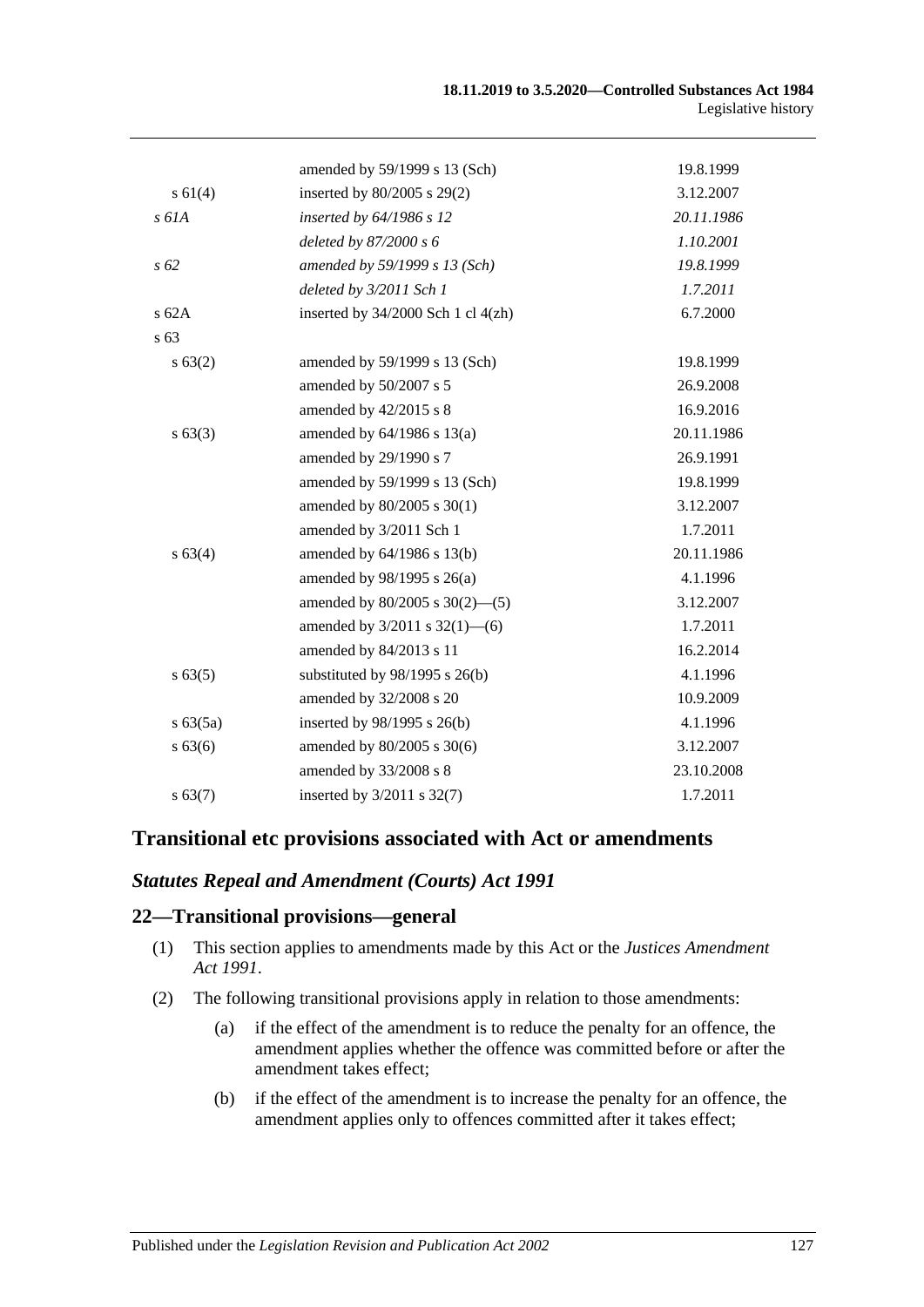- (c) if the effect of the amendment is to increase or remove a time limit for commencing proceedings for an offence, the previous limit applies in respect of an offence committed before the amendment takes effect;
- (d) an amendment affecting the classification of an offence as summary or indictable does not apply in relation to an offence committed before the amendment takes effect.

### *Statutes Amendment and Repeal (Common Expiation Scheme) Act 1996*

# **5—Transitional provision**

An Act repealed or amended by this Act will continue to apply (as in force immediately prior to the repeal or amendment coming into operation) to an expiation notice issued under the repealed or amended Act.

# *Controlled Substances (Drug Offence Diversion) Amendment Act 2000*

### **7—Transitional provision**

- (1) Subject to subsection (2), Division 2 of Part 5 of the principal Act, as amended by this Act, applies in relation to a simple possession offence whether allegedly committed before or after the commencement of this Act.
- (2) Division 2 of Part 5 of the principal Act, as in force immediately before the commencement of this Act, continues to apply in relation to a simple possession offence committed before that commencement if the person alleged to have committed the offence has, at some time before that commencement, been given a notice requiring him or her to appear before an assessment panel in respect of that offence (and, for the purposes of this subsection, section 16 of the *[Acts Interpretation](http://www.legislation.sa.gov.au/index.aspx?action=legref&type=act&legtitle=Acts%20Interpretation%20Act%201915)  Act [1915](http://www.legislation.sa.gov.au/index.aspx?action=legref&type=act&legtitle=Acts%20Interpretation%20Act%201915)* applies).
- (3) The panels of legal practitioners and health professionals established by the Minister under section 34(2) and (3) of the principal Act, as in force immediately before the commencement of this Act—
	- (a) continue in existence and will be maintained by the Minister in the manner contemplated by that section; and
	- (b) together form a body that the Minister will accredit as a drug assessment service under and in accordance with the Act as in force after that commencement.

### *Controlled Substances (Cannabis) Amendment Act 2002*

### **4—Transitional provision**

Section 45A of the principal Act, as in force immediately before the commencement of this Act, continues to apply in relation to offences alleged to have been committed before that commencement.

### *Controlled Substances (Serious Drug Offences) Amendment Act 2005, Sch 1*

### **6—Transitional provision**

An amendment to the principal Act effected by a provision of this Act only applies in relation to an offence if the offence is committed on or after the commencement of the provision.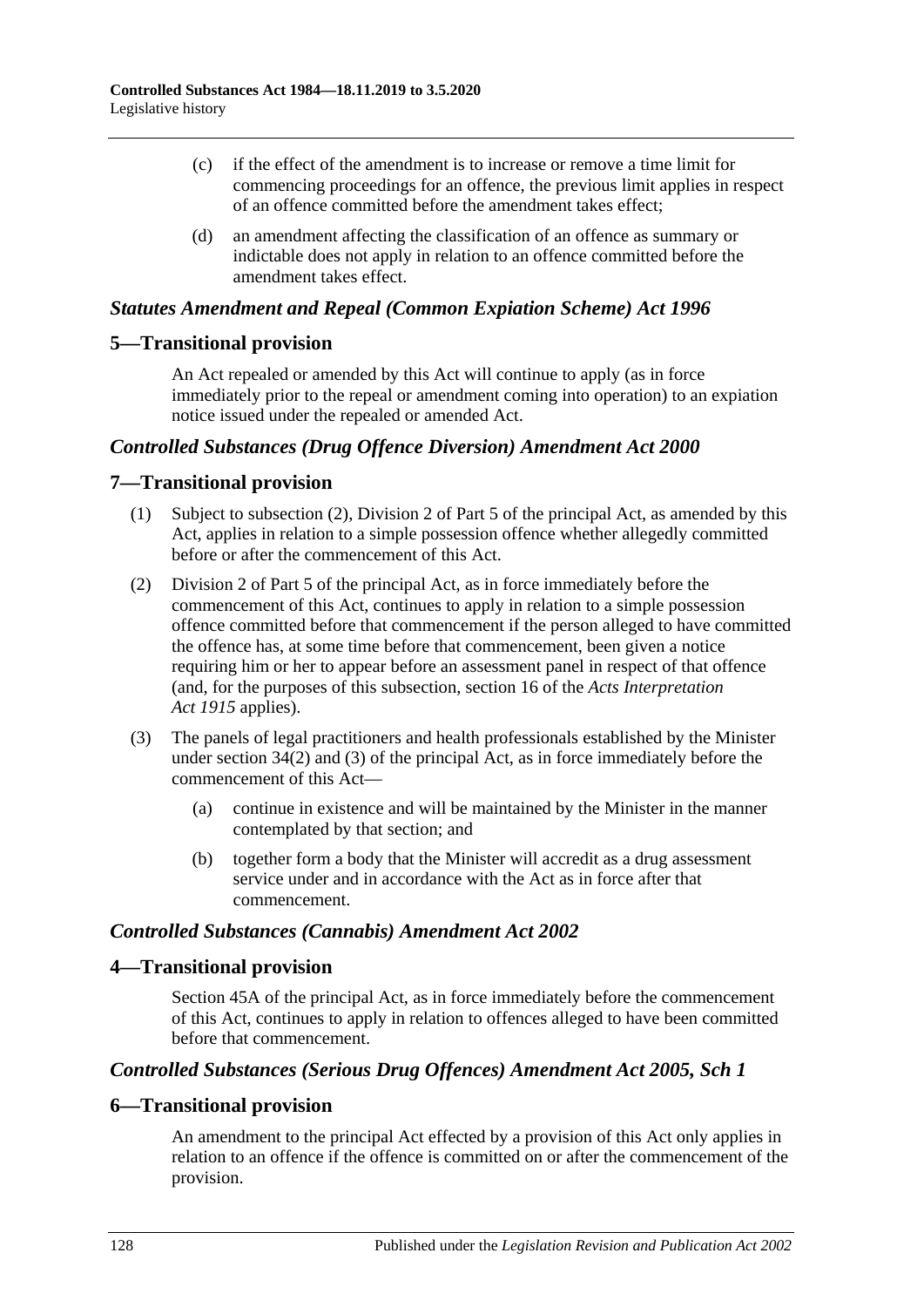# *Statutes Amendment (Courts Efficiency Reforms) Act 2012*

### **9—Transitional provision**

The amendments made to the *[Controlled Substances Act](http://www.legislation.sa.gov.au/index.aspx?action=legref&type=act&legtitle=Controlled%20Substances%20Act%201984) 1984* by this Part—

- (a) do not apply in relation to the sentencing of a person following the commencement of this Part if the proceedings for the relevant offence were commenced before that commencement (and such sentencing is to occur as if this Act had not been enacted); and
- (b) apply in relation to the sentencing of a person following the commencement of this Part (including the sentencing of a person for an offence that occurred before that commencement) if the proceedings for the relevant offence were commenced on or after that commencement.

# *Controlled Substances (Simple Possession Offences) Amendment Act 2015, Sch 1—Transitional provision*

Nothing in this Act affects the application of Part 5 Division 6 of the *[Controlled](http://www.legislation.sa.gov.au/index.aspx?action=legref&type=act&legtitle=Controlled%20Substances%20Act%201984)  [Substances Act](http://www.legislation.sa.gov.au/index.aspx?action=legref&type=act&legtitle=Controlled%20Substances%20Act%201984) 1984* to a person referred to an assessment service under that Division before the commencement of this Act.

# **Historical versions**

Reprint No 1—1.7.1991 Reprint No 2—26.9.1991 Reprint No 3—21.11.1991 Reprint No 4—6.7.1992 Reprint No 5—10.9.1992 Reprint No 6—13.10.1994 Reprint No 7—4.1.1996 Reprint No 8—3.2.1997 Reprint No 9—19.8.1999 Reprint No 10—6.7.2000 Reprint No 11—1.10.2001 Reprint No 12—1.2.2003 30.9.2004 12.1.2006 2.4.2006 3.12.2007 8.6.2008 1.7.2008 26.9.2008 19.10.2008 23.10.2008 10.9.2009 1.2.2010 1.7.2010